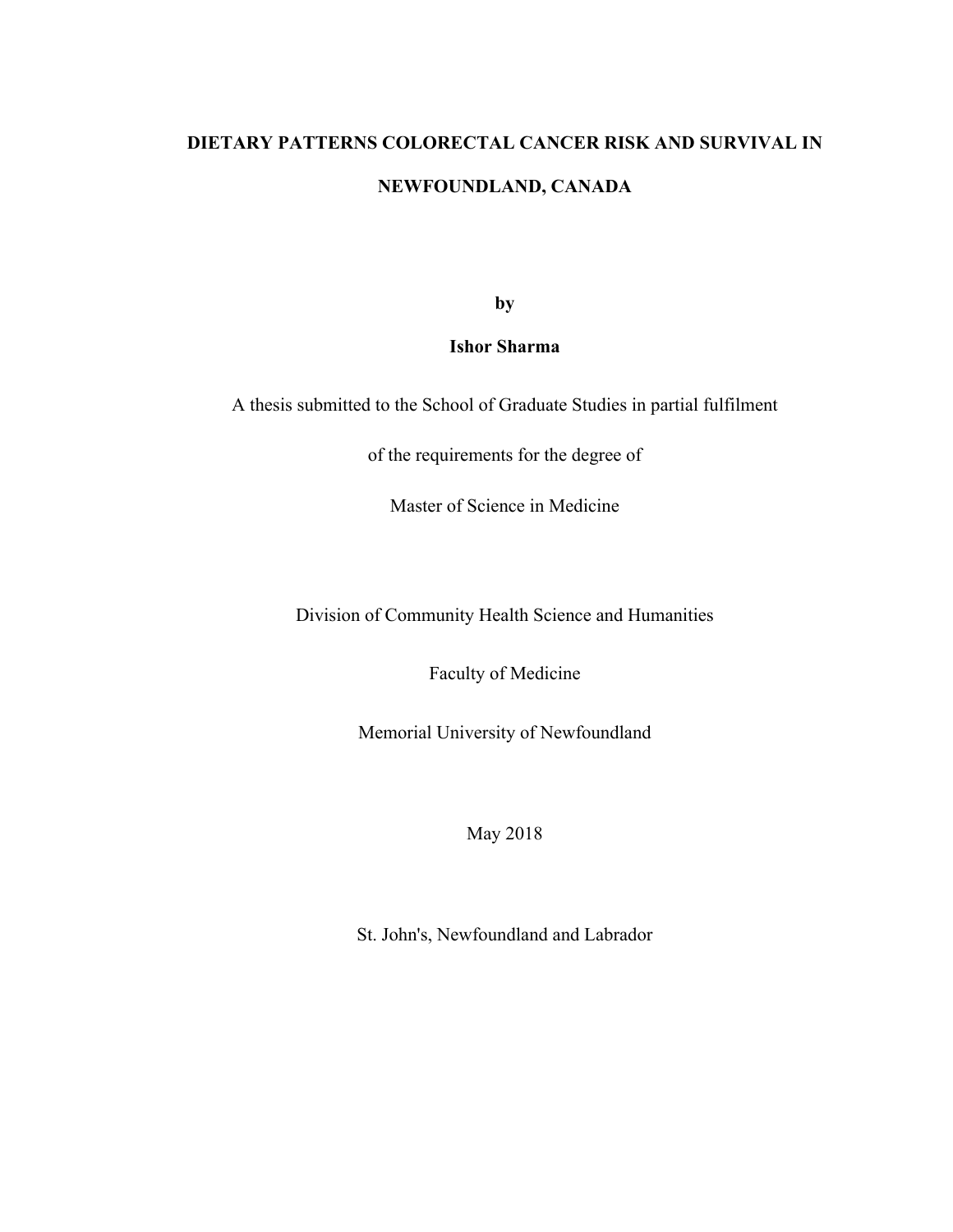## **ABSTRACT**

Diet patterns commonly used in epidemiological research are derived using different methods, yet there have been few studies assessing if and how research results may vary in the same population across diet patterns.

This study assesses and compares five different diet patterns identified by Principal Component Analysis (PCA), Cluster Analysis (CA), Alternate Mediterranean Diet (Alt-Med), Dietary Inflammation Index (DII), and Recommended Food Score (RFS). Colorectal cancer risk and patient's survival is estimated using different patterns as an independent variable. Comparisons are made using hazards ratio, correlation coefficients and distributions of individuals in clusters.

Disease outcome estimation varied with diet patterns used and is mainly attributed to differences in its foundation. Hazards ratios for DFS varied from 1.82; (95% CI- 1.07- 3.09) for processed meat pattern identified by PCA to HR 2.19; (95% CI 1.03-4.67) for cluster characterized by meat and dairy products and HR 1.95; (95% CI 1.13-3.37) for cluster characterized by refined grains, sugar, soft drinks. Only cluster characterized by refined grains, sugar, soft drinks had higher risk of OS (HR 2.05; 95% CI 1.18-3.57). All the diet indices showed similar null associations with both DFS and OS except Poor adherence to altMED increased the risk of all-cause mortality (HR 1.62; 95% CI 1.04- 2.56).

**Key Words:** Colorectal cancer, cancer risk, cancer survival, diet patterns

i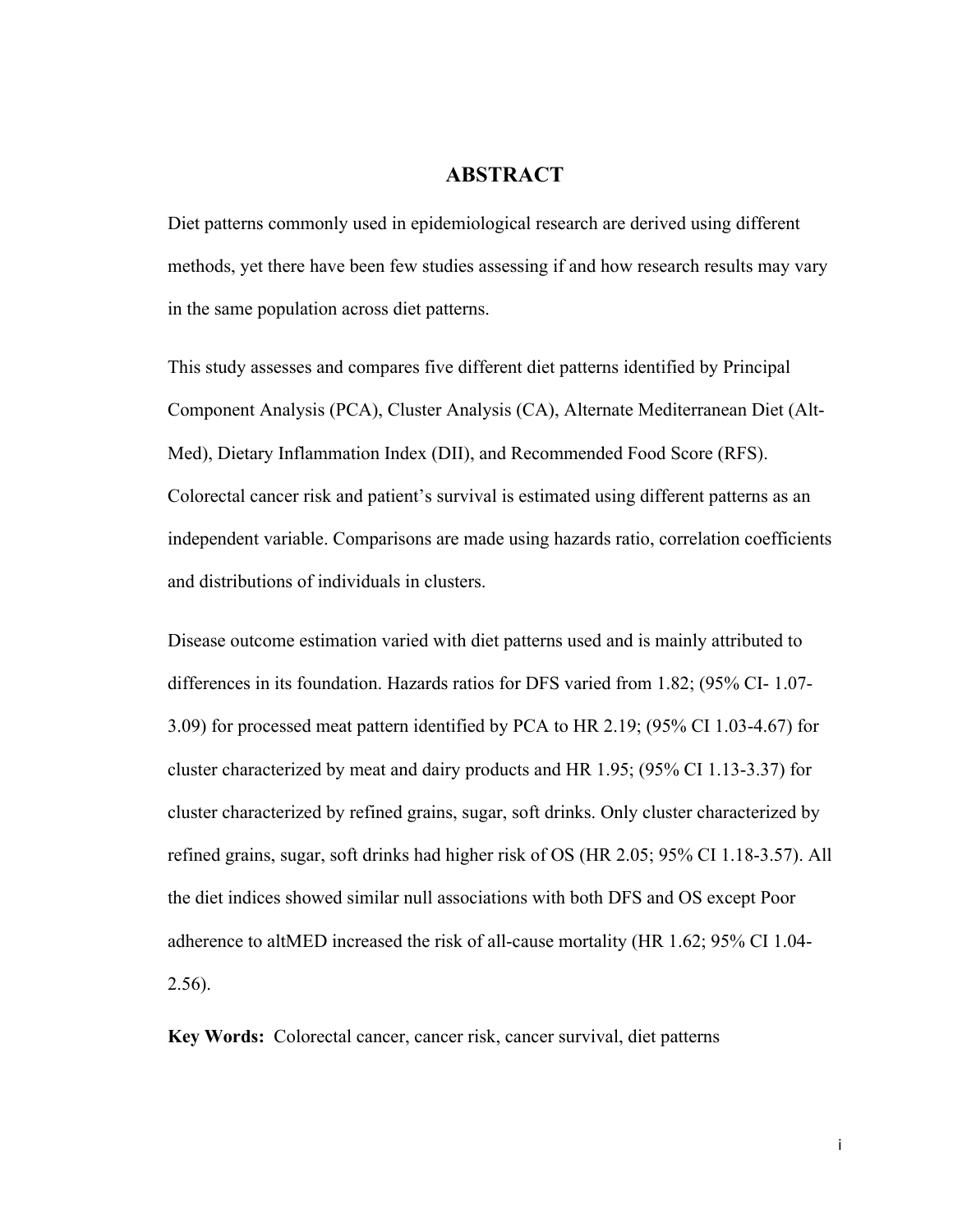## **ACKNOWLEDGMENTS**

I would like to express my gratitude to my supervisor, Dr Peizhong Peter Wang, who was extremely helpful and offered valuable assistance, support and guidance for the duration of my studies. I appreciate his vast knowledge and skill in many areas, and his assistance in writing reports (i.e., grant applications, manuscripts and this thesis). Moreover, I would like to thank the other members of my supervisory committee, Dr Barbara Roebothan, and Dr Shree Mulay for the assistance they provided at all levels of the research project. I also wish to thank the entire Community Health and Humanities staff. I would like to acknowledge the help Yun Zhu and Jennifer R. Woodrow which was valuable.

Huge thanks to my family for the support they provided me through my entire life and in particular, I must acknowledge my parents. Without their love, encouragement, understanding and patience, I would not have finished this thesis.

I would also like to thank the Newfoundland and Labrador Centre for Applied Health Research (NLCAHR), Transitional and Personalized Medicine Initiative (TPMI) and the Beatrice Hunter Cancer Research Institute (BHCRI) for providing financial support for study and travel grants.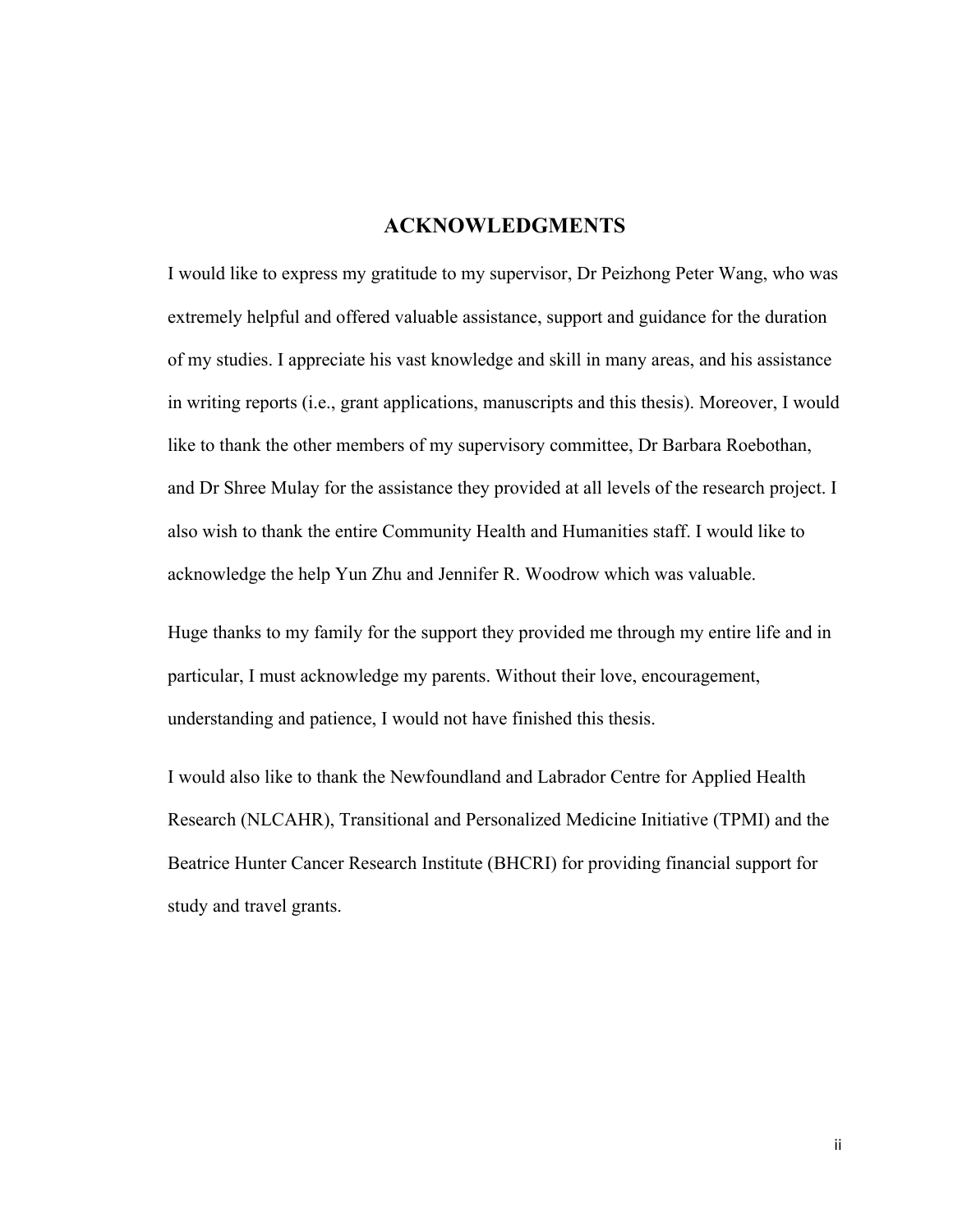## **TABLE OF CONTENTS**

| 1.4.5                                                                          |  |
|--------------------------------------------------------------------------------|--|
|                                                                                |  |
|                                                                                |  |
|                                                                                |  |
|                                                                                |  |
|                                                                                |  |
| CHAPTER 2: Inflammatory diet and risk of colorectal cancer: A population based |  |
|                                                                                |  |
|                                                                                |  |
|                                                                                |  |
|                                                                                |  |
|                                                                                |  |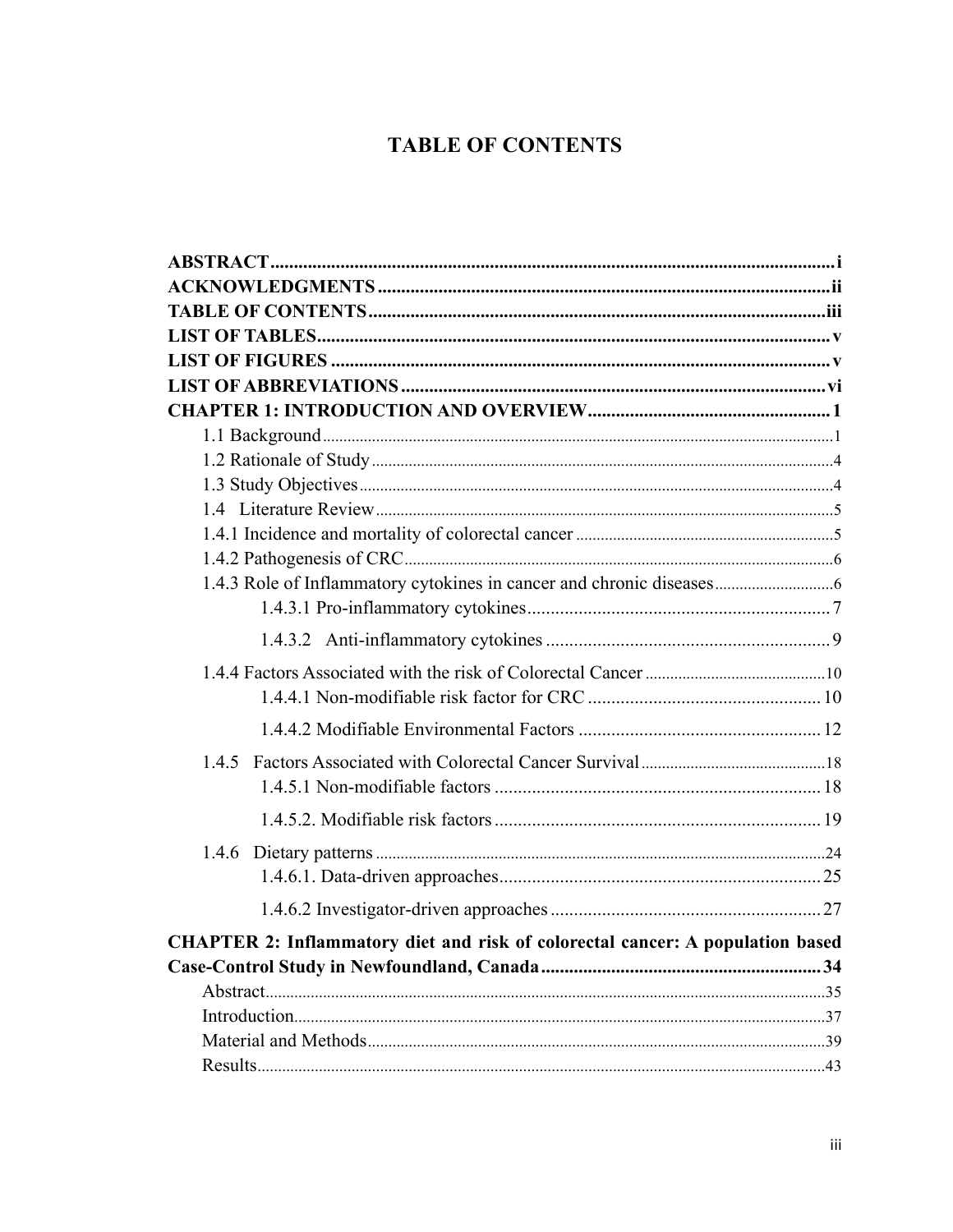| <b>CHAPTER 3: Hypothesis and Data-Driven Dietary Patterns and Colorectal Cancer</b> |  |
|-------------------------------------------------------------------------------------|--|
| Survival: Findings from Newfoundland and Labrador Familial Colorectal Cancer        |  |
|                                                                                     |  |
|                                                                                     |  |
|                                                                                     |  |
|                                                                                     |  |
|                                                                                     |  |
|                                                                                     |  |
|                                                                                     |  |
|                                                                                     |  |
|                                                                                     |  |
|                                                                                     |  |
|                                                                                     |  |
|                                                                                     |  |
|                                                                                     |  |
|                                                                                     |  |
|                                                                                     |  |
|                                                                                     |  |
|                                                                                     |  |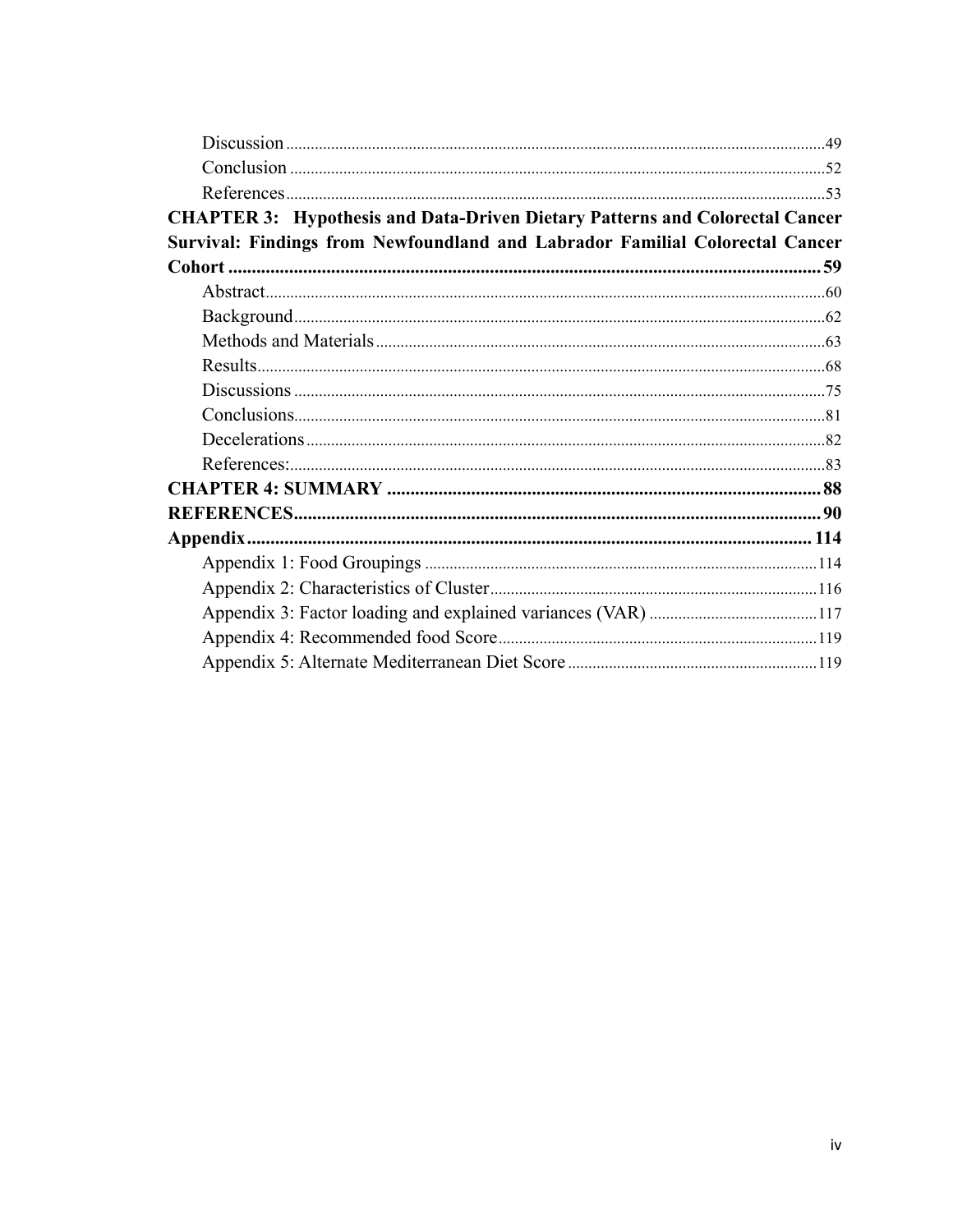## **LIST OF TABLES**

| Table 1 Comparison between cases and controls across the baseline characteristics    |      |
|--------------------------------------------------------------------------------------|------|
| (univariate analysis), Newfoundland and Labrador Case-Control Study,                 |      |
| 1999-2003.                                                                           | .43  |
| Table 2: Characteristics of study population across energy adjusted quartiles of DII |      |
| (univariate analysis), Newfoundland and Labrador Case-Control Study,                 |      |
|                                                                                      |      |
| Table 3 OR of CRC for energy-adjusted DII amongst cases and controls                 |      |
| (multivariable adjusted analysis), Newfoundland and Labrador Case-                   |      |
|                                                                                      |      |
| Table 4 Characteristics of study participants with their overall survival status     |      |
| (Univariate); Newfoundland and Labrador Familial Colorectal Cancer                   |      |
|                                                                                      | . 68 |
| Table 5 Dietary patterns and Colorectal Cancer Survival (Multivariable adjusted      |      |
| analysis); Newfoundland and Labrador Familial Colorectal Cancer Cohort               |      |
|                                                                                      | 71   |
| Table 6 Spearman's Correlation coefficients amongst the index-based score obtained   |      |
| from FFQ; Newfoundland and Labrador Familial Colorectal Cancer                       |      |
|                                                                                      | 73   |
| Table 7 Percentage of individuals in each cluster in highest/lowest quartile of      |      |
| factor/index score; Newfoundland and Labrador Familial Colorectal                    |      |
|                                                                                      |      |
|                                                                                      |      |

## **LIST OF FIGURES**

| Figure 1 Complex interaction involved in the role of inflammation in the cancer |  |
|---------------------------------------------------------------------------------|--|
|                                                                                 |  |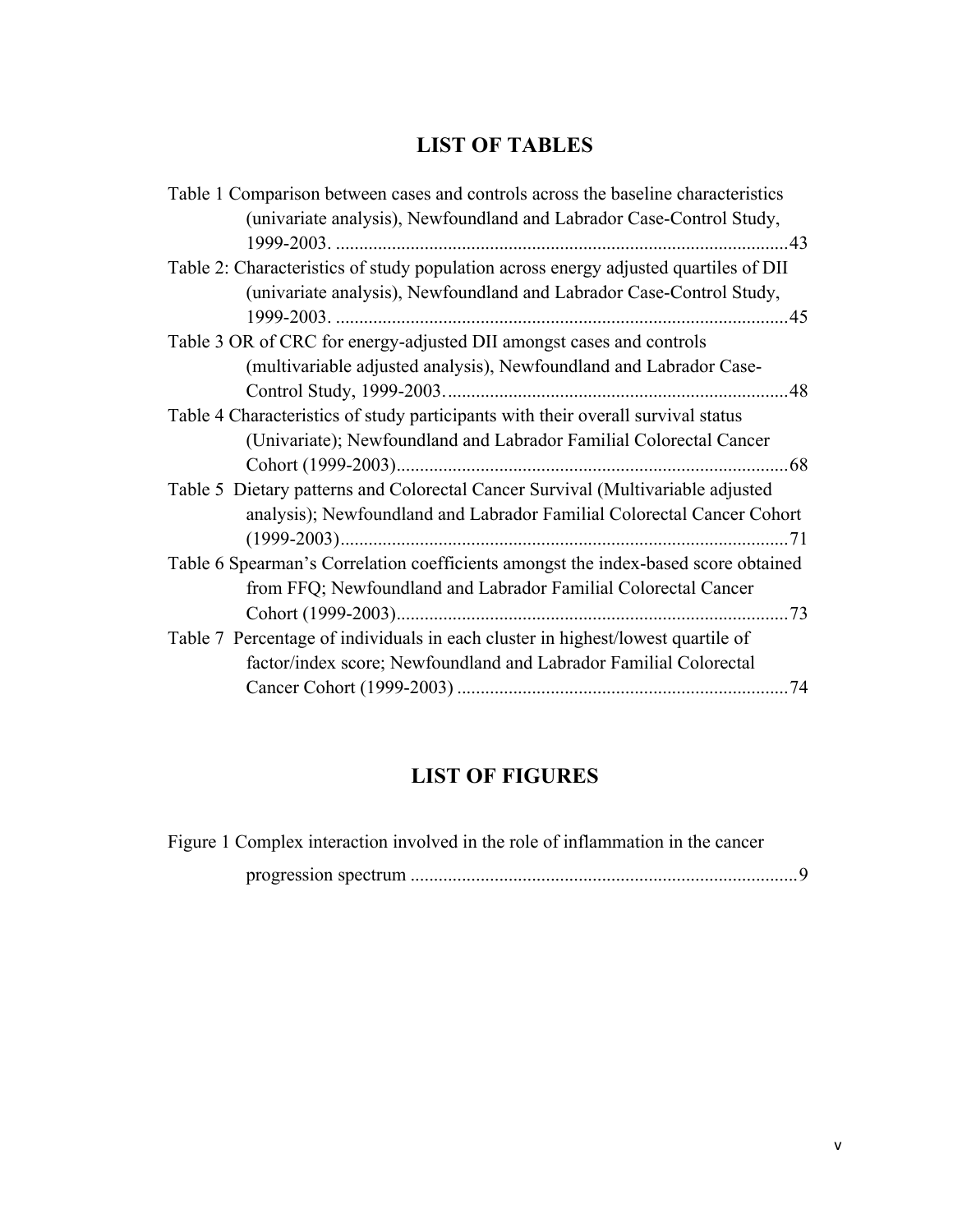## **LIST OF ABBREVIATIONS**

| Alt-Med      | Alternative Mediterranean Diet                   |
|--------------|--------------------------------------------------|
| <b>BMI</b>   | <b>Body Mass Index</b>                           |
| CA           | <b>Cluster Analysis</b>                          |
| <b>CRC</b>   | Colorectal Cancer                                |
| <b>DFS</b>   | Disease-Free Survival                            |
| DII          | Dietary Inflammatory Index                       |
| <b>FHQ</b>   | <b>Family History Questionnaire</b>              |
| <b>ICD</b>   | International Classification of Disease          |
| IL           | Interleukins                                     |
| <b>FFQ</b>   | Food Frequency Questionnaire                     |
| <b>METs</b>  | Metabolic Equivalent of Task                     |
| <b>MUFA</b>  | Mono Unsaturated Fatty Acid                      |
| <b>NFCCR</b> | Newfoundland Familial Colorectal Cancer Registry |
| NL           | Newfoundland and Labrador                        |
| <b>NSAID</b> | Nonsteroidal Anti-Inflammatory Drug              |
| <b>OCR</b>   | <b>Ontario Cancer Registry</b>                   |
| <b>OR</b>    | <b>Odds Ratios</b>                               |
| <b>OS</b>    | Overall Survival                                 |
| <b>PCA</b>   | <b>Principal Component Analysis</b>              |
| <b>PHQ</b>   | Personal History Questionnaire                   |
| <b>PUFA</b>  | Poly Unsaturated fatty acid                      |
| <b>RFS</b>   | <b>Recommended Food Score</b>                    |
| <b>CI</b>    | Confidence Interval                              |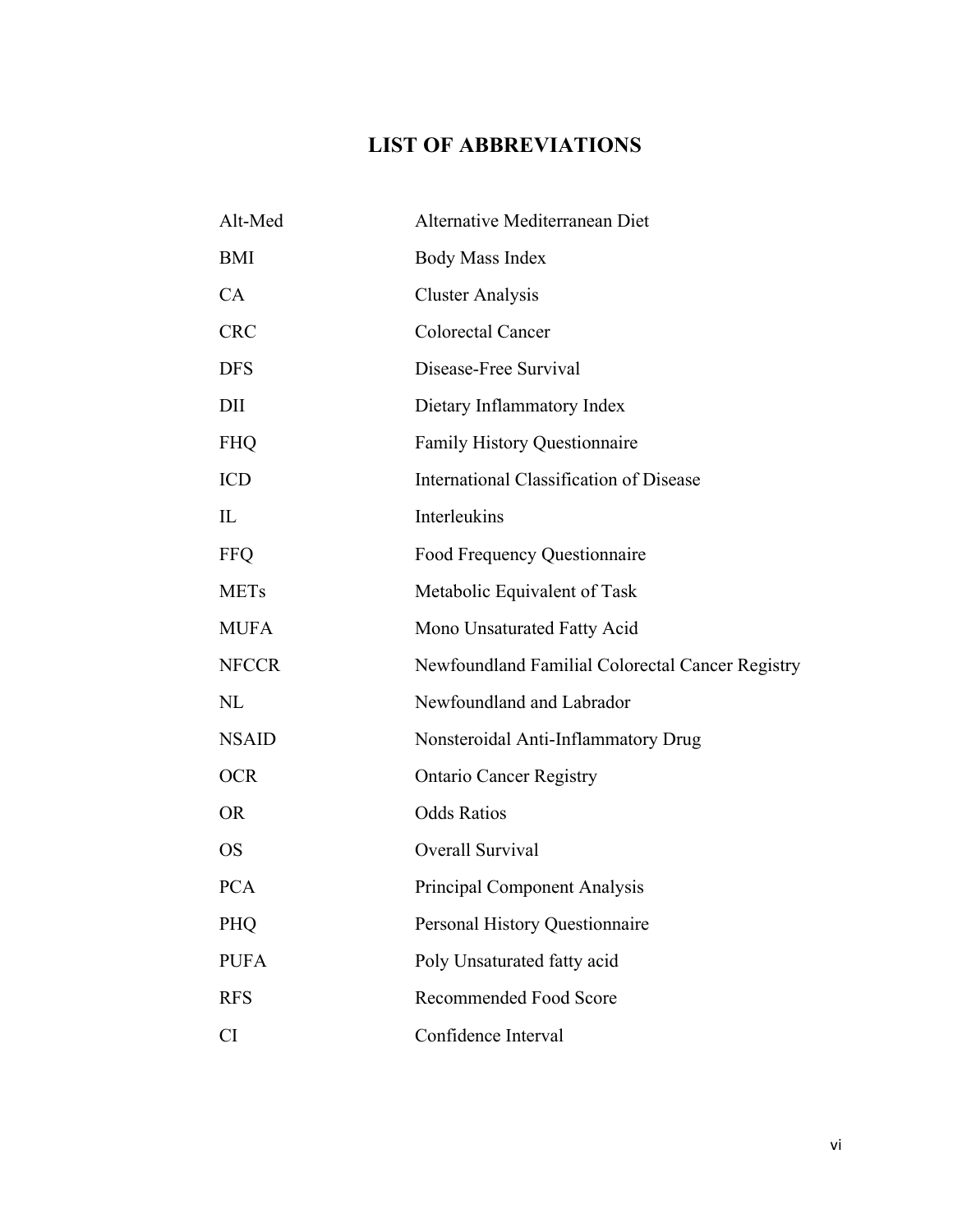## **Organization of thesis**

This thesis is written in a manuscript format. The thesis has four major chapters. Chapter 1 is an overall introduction and overview of the study. Chapter 2 and chapter 3 are two separate manuscripts. The format of the manuscript is according to the Journal in which it has been published or where it is being submitted for publication. Chapter 4 is an overall summary of the study. Some duplication in the background, a methodology was unavoidable.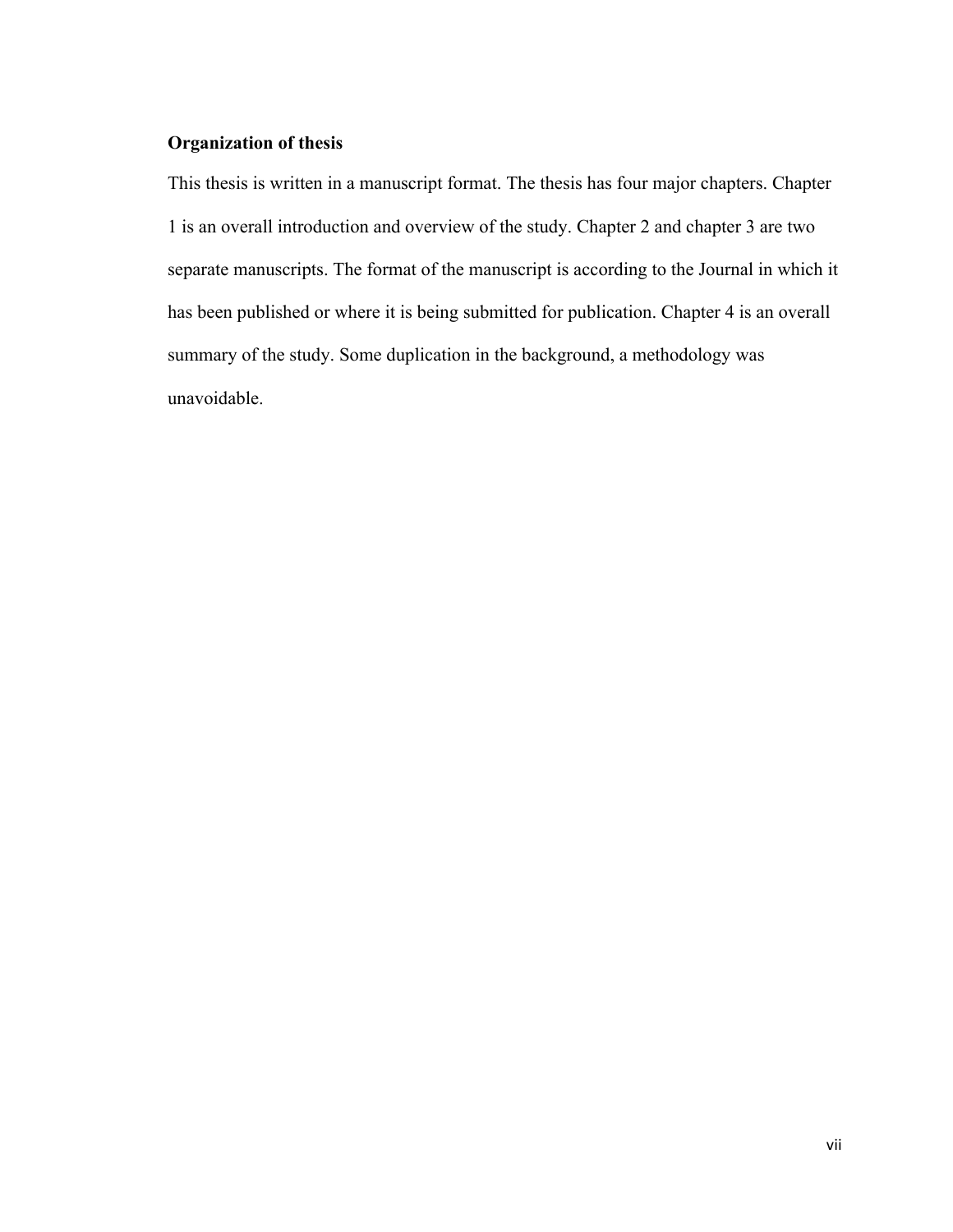## **CHAPTER 1: INTRODUCTION AND OVERVIEW**

#### **1.1 Background**

Colorectal cancer (CRC) is a leading cause of cancer-related deaths worldwide (1). It is the third most common cancer in men and the second most common amongst women (2). Incidence and mortality rates of CRC vary widely with higher incidence rates in developed nations and lower rates in Asia, Africa, and many Latin American countries (2). CRC is one of the major health problems of increasing significance in Canada, with an estimated 25,100 new cases, and 9,300 deaths in 2015 (3, 4). According to the Canadian Cancer Society, Newfoundland and Labrador (NL), has the highest incidence rate of CRC in Canada at 86 per 100,000 compared to the national average of 62 per 100,000 (4). The high rates of the disease in NL can only be partly explained by a high prevalence of families with a predisposition to hereditary colon cancer (5). Environmental factors play an important role in the risk and the progression of CRC (6-10).

The aetiology of CRC is complex, with both genetic and environmental factors, playing an important role. Genetic predisposition (11), age (12) and gender (13) are nonmodifiable risk factors while a lower level of physical activity, western diet, higher alcohol consumption, and smoking and are modifiable factors associated with risk of colorectal cancer (14).

Diet and behavioural factors have an important role in the risk and progression of different chronic diseases including CRC (15). Some studies suggest that diet plays a significant role in the regulation of chronic inflammation (16) by altering blood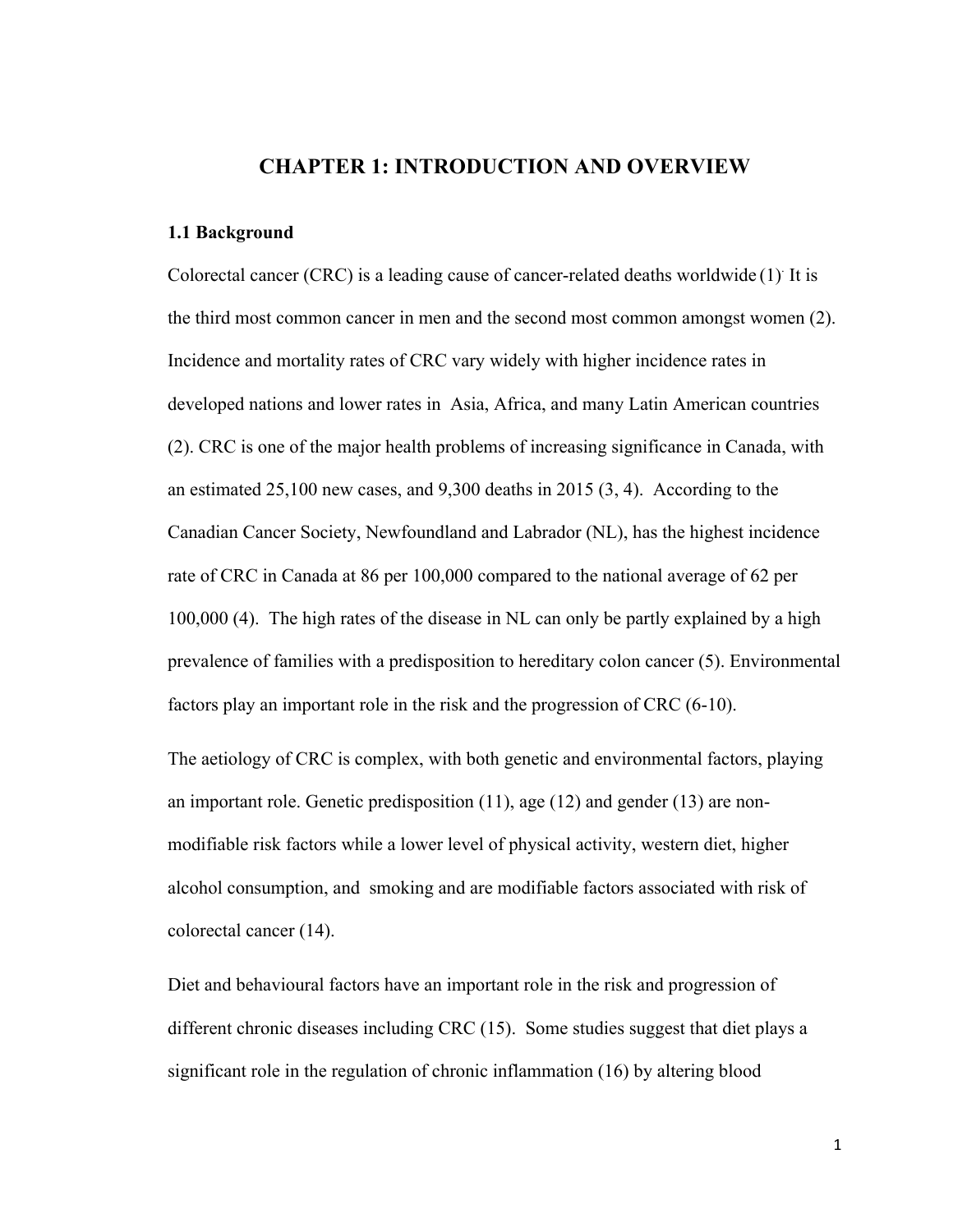inflammatory biomarkers (17). The Inflammatory microenvironment involves the production of cytokines and chemokines leading to tumour initiation, growth, and invasion (18) by activating signalling pathways favouring carcinogenesis (19) and is particularly of significance in CRC and other epithelial cancers (20). Refined and processed foods, red meat and the western pattern diet in general, have been said to have higher inflammatory potential (21) while a prudent diet with higher fruits and vegetables may be anti-inflammatory in action (22).

Epidemiological studies on the role of individual nutrients or food items on disease outcome are often inconclusive, which may in part be due to dietary interactions, multicollinearity (23, 24) and inability to detect small effects (25). Assessing diet pattern have emerged as a possible approach in nutritional epidemiology to explore the combined effects of dietary habits total diet on health (26). Diet patterns not only represent total diet or key factors in the diet (27) and the frequency of its consumption but also reflect an individual's food preferences modulated by the combination of genetic, cultural, social, health, environmental, behavioural and economic determinants (28).

Data-driven and hypothesis-driven are two major approaches that are used in literature to identify diet patterns (29). The former solely reply on inter-correlations among the food items and latter allows the researcher to incorporate their professional knowledge and understanding. Cluster and factor analysis are outcomes independent empirical datadriven/posterior techniques determining dietary behaviour in the study population while index/score-based are hypothesis-driven based on adherence to prior recommendations or guidelines (30). Briefly, cluster analysis (CA) separates individuals into mutually

2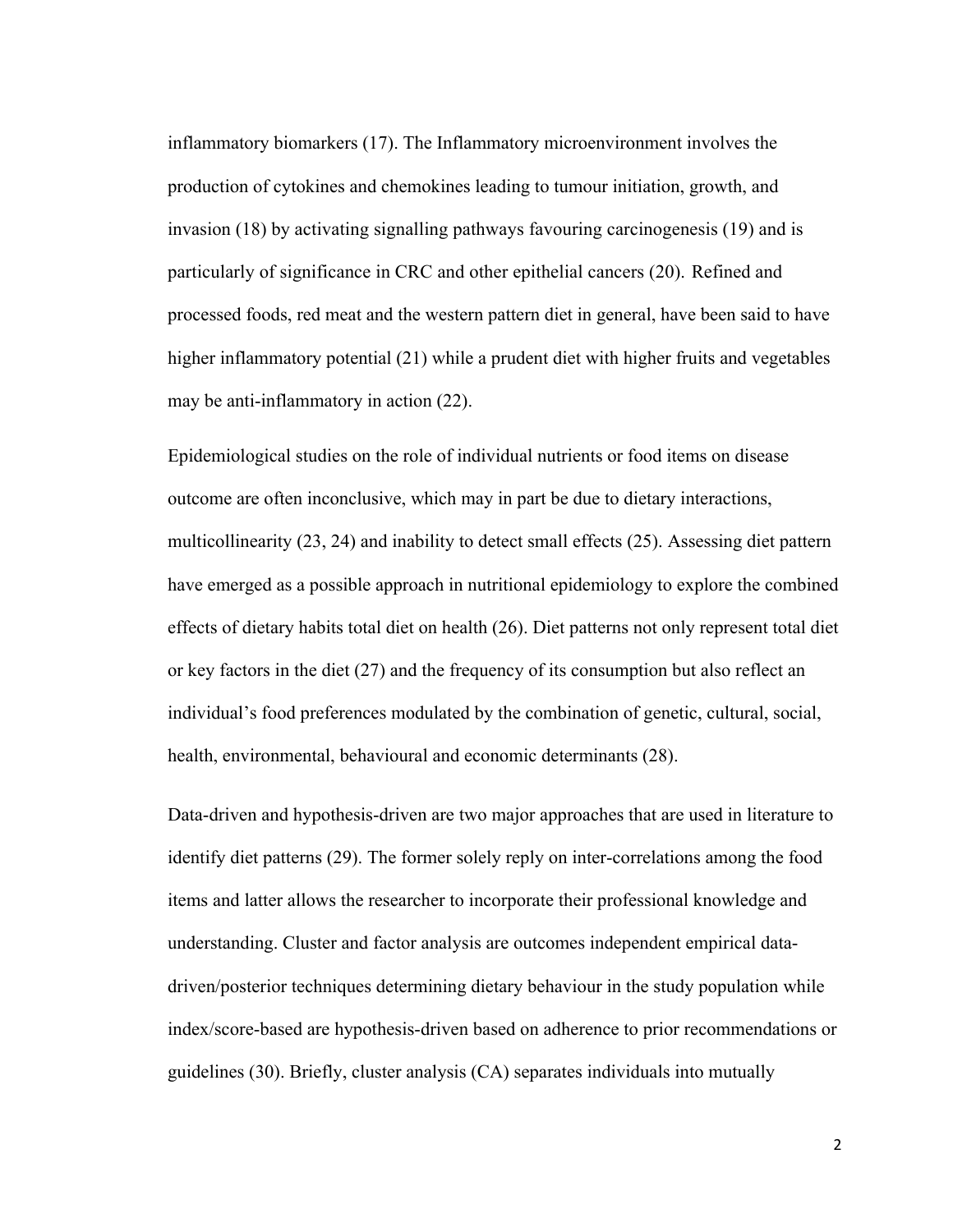exclusive, non-overlapping groups based on mean dietary intakes. Food intake common to all individuals contributes less to cluster formation. Optimal clusters are formed by the maximum ratio of variance across the cluster to within the cluster. No gradient is formed hence comparison is done with the reference cluster. Factorial analysis, specifically Principal Component Analysis (PCA), an exploratory approach, reduces a large set of correlated variables to smaller sets of non-correlated variables which capture the majority of dietary variations within the study population. Linear combinations are created and each individual receives a score called factors (31). A higher score represents higher adherence to the particular diet pattern.

Recommended food score (RFS) (32) and alternate Mediterranean diet score (Alt-Med) (33) are commonly used index-based diet patterns for which scoring is based on adherence to a set of dietary guideline or to the Mediterranean diet, respectively. The Dietary Inflammatory Index score (DII) (34) is based on each nutrient's response to six inflammatory biomarkers. The DII allows the dietary intake to classify as proinflammatory vs. anti-inflammatory. For such indices, patterns are derived from gradients which are then compared by referring to reference quartiles.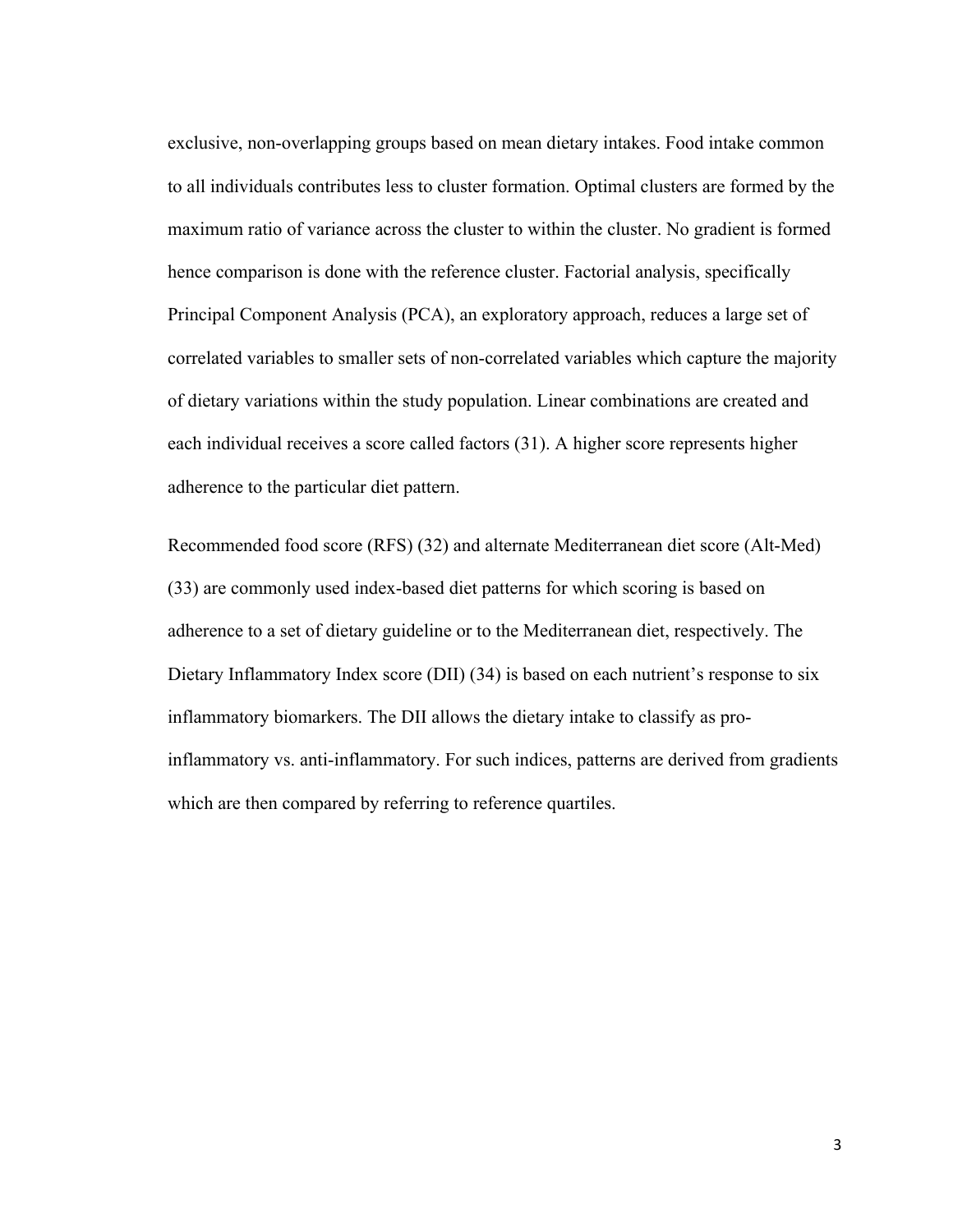#### **1.2 Rationale of Study**

Different diet patterns commonly used in nutrition epidemiological research can be derived using different methods, yet there have been few studies assessing if and how research results may vary in the same population when different methods are used. Comparing across these diet patterns identified by the various methods is recommended to better understand the association between disease and diet (35).

This study aims to assess and compare various different diet patterns while estimating the CRC risk and patient's survival using Newfoundland Colorectal Cancer Cohort. Newfoundland and Labrador have the highest age-adjusted incidence of CRC compared to rest of Canada and unique dietary patterns which makes it an ideal environment in which to study this association.

#### **1.3 Study Objectives**

1. To identify various diet patterns by Principal Component Analysis, Cluster Analysis, Recommended Food Score, Alternate Mediterranean Diet Score and Dietary Inflammation Index score

2. To estimate the patient's survival amongst these diet patterns

- 3. To investigate the association of dietary inflammation on the risk of CRC
- 4. To compare various diet patterns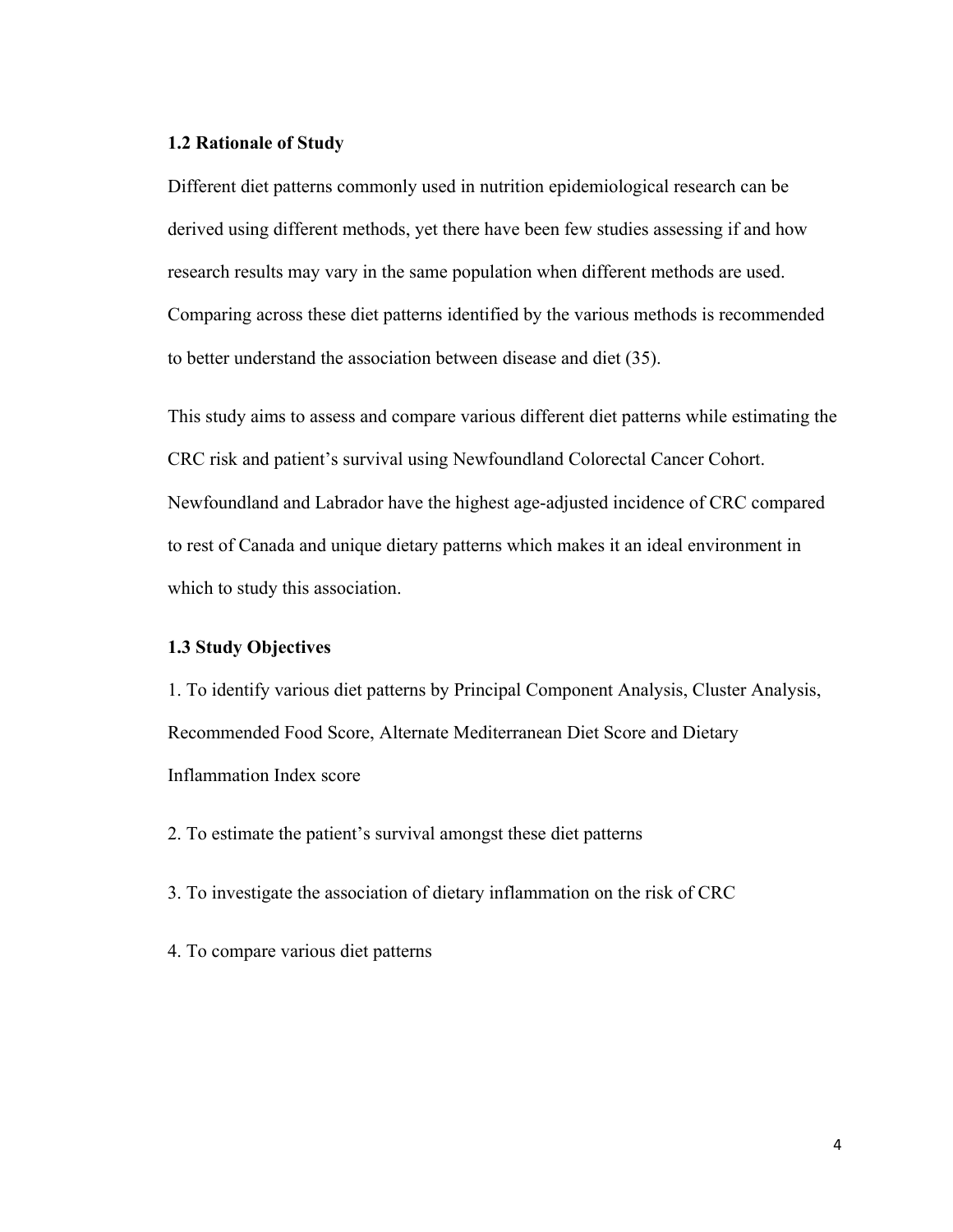#### **1.4 Literature Review**

### **1.4.1 Incidence and mortality of colorectal cancer**

Colorectal cancer is the third most common cancer in men and the second most common cancer in women. In 2012, worldwide, it was estimated that 746 000 new cases were diagnosed in men (10% of all incident cancer cases in men) and 614 000 new cases in women (9.2% of all incident cancer cases in women). Amongst them, more than half were in developed countries. There is substantial geographical variation in incidence across the world. The highest age-standardized incidence rates (per 100 000 population) estimated 2012 were in Australia/New Zealand (44.8 and 32.2 cases in men and women, respectively), and the lowest was in western Africa (4.5 and 3.8 cases in men and women, respectively) (36).

Mortality is considerably lower than incidence rate, with an estimated 694 000 CRC deaths in 2012 (8.5% of all cancer deaths that year) due to improved early diagnosis and treatment. More than half of CRC deaths in 2012 were from low-income countries, reflecting poorer survival in these regions. Worldwide, mortality rates vary less than incidence rates. In both sexes, the highest estimated 2012 mortality rates (per 100 000 population) were in central and eastern Europe (20.3 deaths in men and 11.7 in women), and the lowest in western Africa (3.5 deaths in men and 3.0 in women) probably due to poor reporting. (36)

In Canada, 25,100 new cases, and 9,300 deaths were estimated attributed to CRC (3, 4) in 2015. According to the Canadian Cancer Society, Newfoundland and Labrador (NL), has the highest age-standardized incidence rate of CRC in Canada at 86 per 100,000

5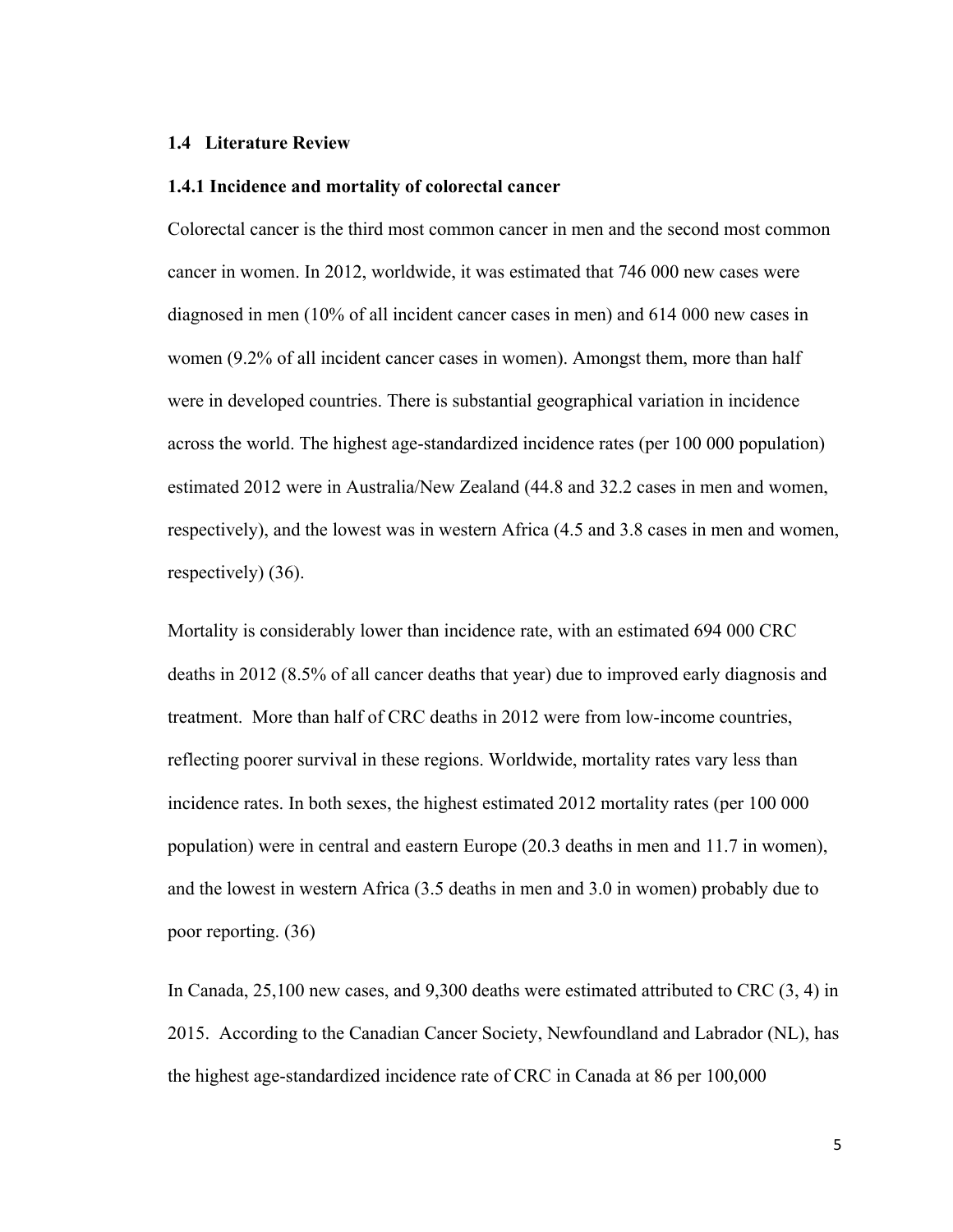compared to the national average of 62 per 100,000 (4). Approximately 540 patients are diagnosed with CRC in NL every year.

#### **1.4.2 Pathogenesis of CRC**

Colorectal cancer develops through a gradual accumulation of inherited, somatic, and epigenetic changes, leading to the transformation of normal colonic mucosa into invasive cancer cells. Risk of CRC increases with age, by certain high penetrance inherited genetic mutations (familial adenomatous polyposis and hereditary non-polyposis colorectal cancer), several low penetrance mutations (37), and a personal or family history of colorectal neoplasia/ inflammatory bowel diseases (38). Several modifiable factors are also associated with increased risk of CRC including obesity, diet pattern, physical inactivity, smoking, heavy alcohol consumption, type II diabetes, and of aspirin or other non-steroidal anti-inflammatory drugs (NSAIDs) (39).

#### **1.4.3 Role of Inflammatory cytokines in cancer and chronic diseases**

Chronic inflammation is considered to be a hallmark of the causation of cancer and inflammation is mediated by different cytokines (40). Cytokines are broad categories of small proteins that are important in cell signalling. Cytokines include chemokines, interferons, interleukins, lymphokines and tumour necrosis factors. Cytokines are produced by a broad range of cells, including immune cells like macrophages, B lymphocytes, T- lymphocytes and mast cells, as well as endothelial cells, fibroblasts, and various stroma cells (41). Cytokines are involved in leukocyte recruitment and have both synergistic as well as antagonistic interactions with various target cells (42). Although produced by a wide variety of cell types, macrophages and T lymphocytes (T cells) are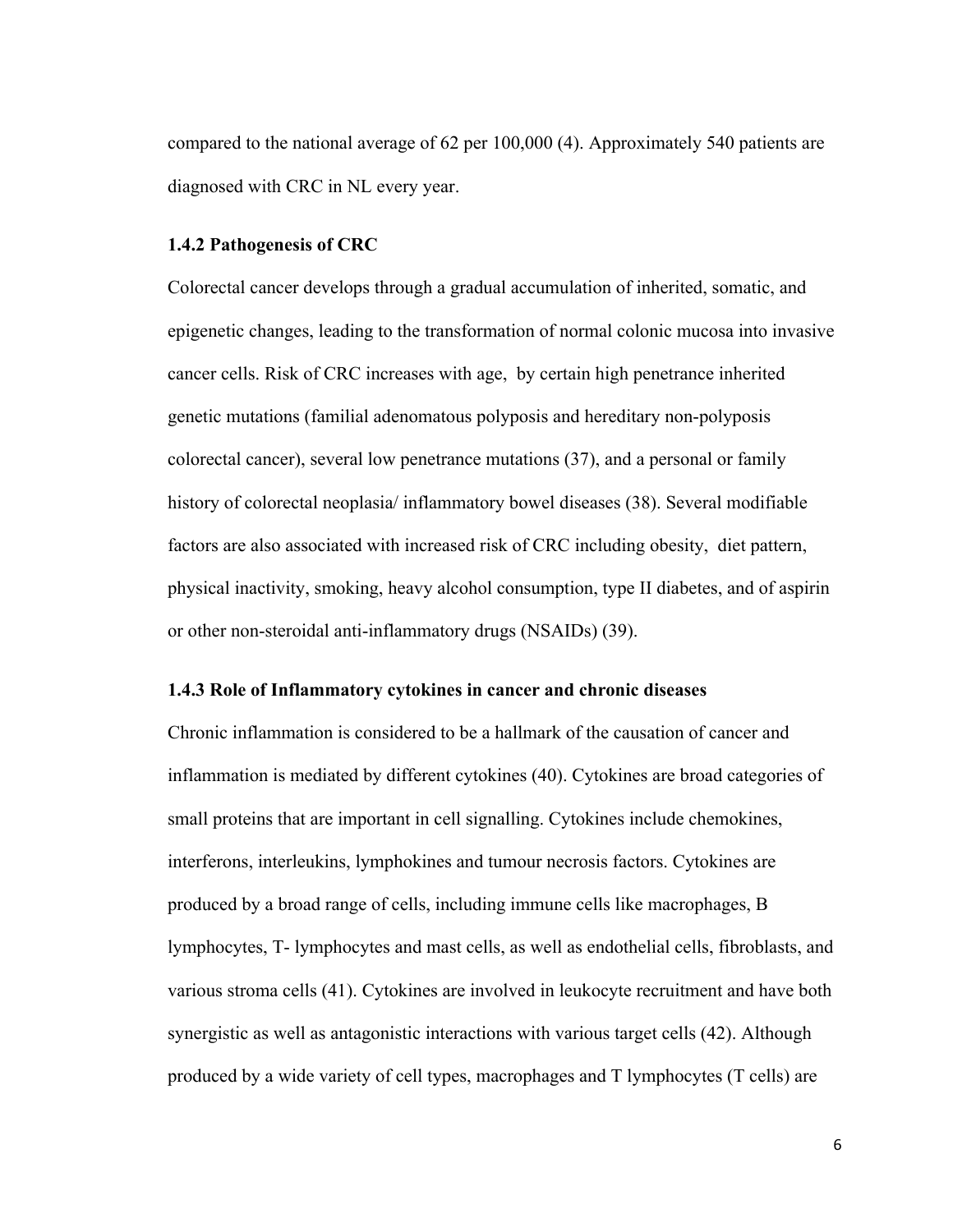the primary producers of cytokines; they have predominantly pro-inflammatory (inflammation-promoting; IL1α, IL1β, IL2, IL6, IL8, IL12, TNFα, IFNγ; or antiinflammatory (inflammation-suppressive; IL4, IL5, IL10, TGFβ) abilities (43).Several studies have suggested associations between inflammation and cancer development (44). Diet can play an important role in the regulation of chronic inflammation (16) by altering blood inflammatory biomarkers (17)

#### **1.4.3.1 Pro-inflammatory cytokines**

## **C-Reactive proteins (CRP)**

CRP is an acute-phase protein found in the blood and synthesized in the liver in response to inflammation. Several prospective studies have demonstrated an association of CRP with chronic diseases/conditions and patient survival (45) though the results are often inconsistent. Pancreatic, oesophageal, and prostate cancers especially have been suggested to be associated with CRP levels (46). Association of CRP with CRC is inconclusive. A meta-analysis of 8-prospective studies showed that increased baseline CRP levels were associated with a modest risk of CRC (47) whereas the other nested case-control study showed a reduction in risk of developing CRC (17). Due to its short half-life, and the fact that different acute and chronic conditions are possibly associated with CRP levels. It is challenging to assess exact amounts of CRP in the blood (46).

#### **TNF-α**

TNF- **α** is a signalling protein involved in the systemic inflammation produced by activated macrophages and other cell types such as lymphocytes, NK cells, neutrophils, mast cells, eosinophils and neurons. It promotes the inflammatory response by different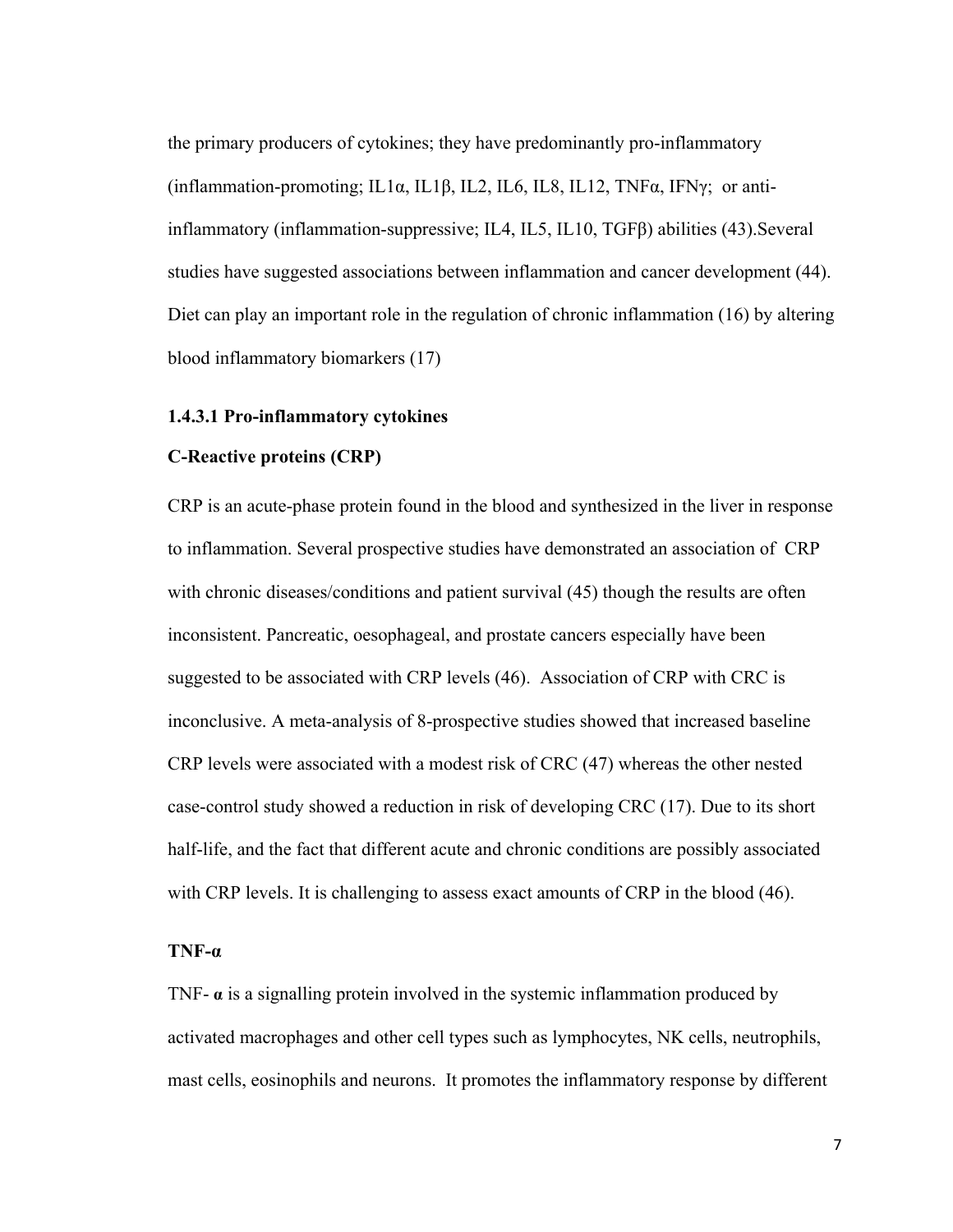mechanisms. In the liver it stimulates acute-phase proteins, leading to an increase in CRP levels. It also induces insulin resistance by binding to insulin receptor substrate -1 (IRS-1) which impairs insulin signalling. On macrophages, it stimulates phagocytosis and production of other inflammatory cytokines, IL-1 and prostaglandins. It has been suggested that consumption of Dietary fibres, vegetable oil rich in omega 3 can inhibit the synthesis of TNF- $\alpha$  (48, 49).

#### **IL-1B**

An IL-1 family is a group of 11 cytokines, which induce a complex network of proinflammatory cytokines via the expression of integrins on leukocytes and endothelial cells; they regulate and initiates inflammatory responses (50). Secretion of IL-1 is inhibited by fatty acid Omega-3 (48)

### **IL-6**

Interleukin 6 is secreted by T cells and macrophages to stimulate the immune response, during infection and after trauma, especially with burns or other damaged tissue leading to inflammation. IL-6 together with other cytokines help to activate T cells, increase the number of antibody-producing B-cells and stimulate the release of hormones. However, the prolonged release of IL-6 causes premature death of immune cells ultimately leading to increased risk of tumour growth (51). High-fat diets have been found to be associated with increase in IL-6 (52) whereas Vitamin E, D, Omega-3 fatty acids have been shown to oppose the action of with IL-6 (53, 54)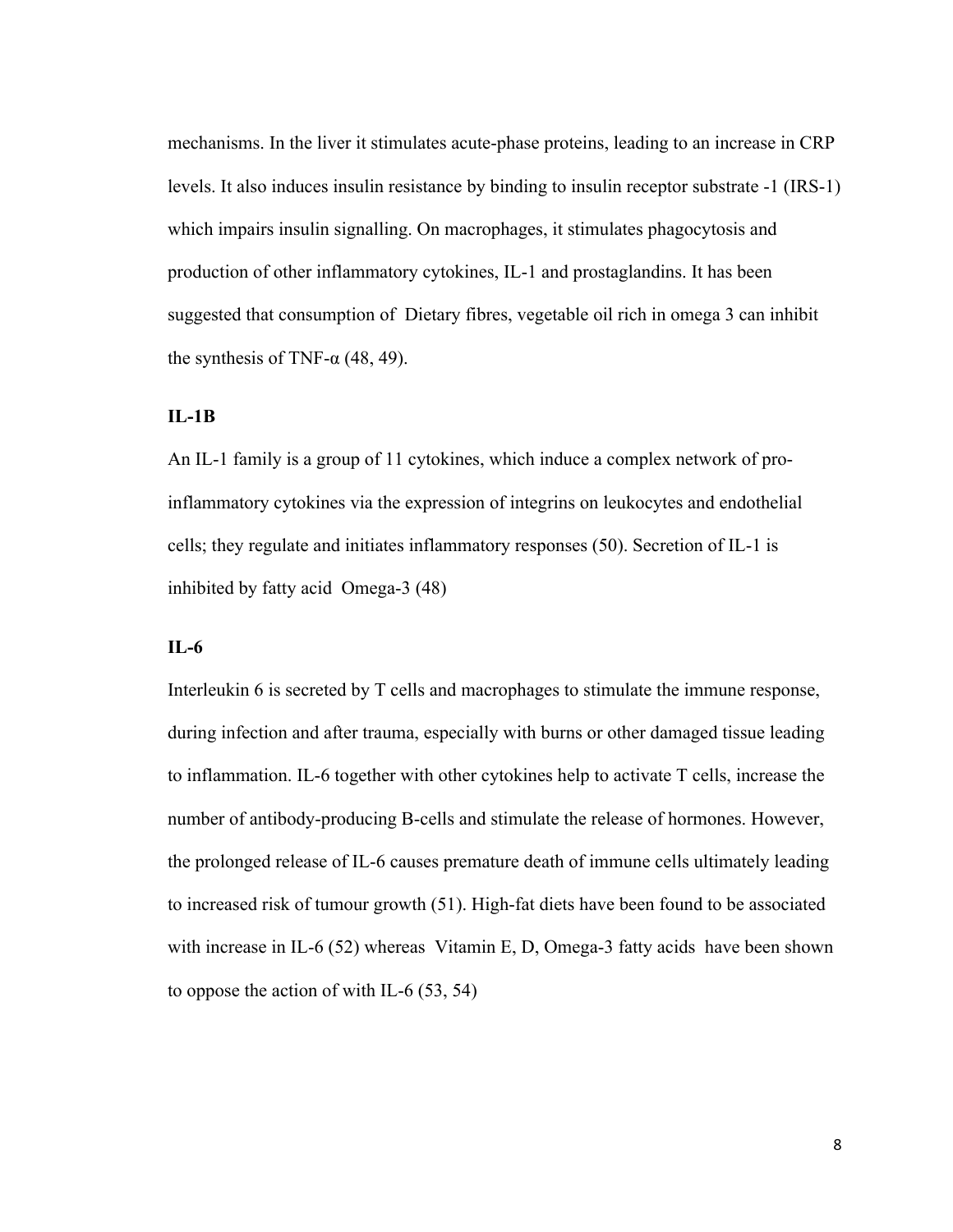

Figure 1 Role of inflammation in the cancer progression (46)

As seen in the figure 1; external stimuli including environmental, dietary, occupational exposures, energy imbalance and any other chronic conditions are responsible for genetic variations and activating the immune effectors. Both of this processes are associated with the tumor initiation by initiating antiapoptosis, increased angiogenesis and genomic instability. Further, this leads to immune suppression, metastasis, additional genomic instability and angiogenesis (46).

#### **1.4.3.2 Anti-inflammatory cytokines**

#### **IL-4**

Interleukin-4 modulates inflammation and is associated with colorectal adenoma carcinoma progression and metastatic capacity. They are believed to reduce proliferation and arrest cell migration in a dose-response manner (55). Further, it has been suggested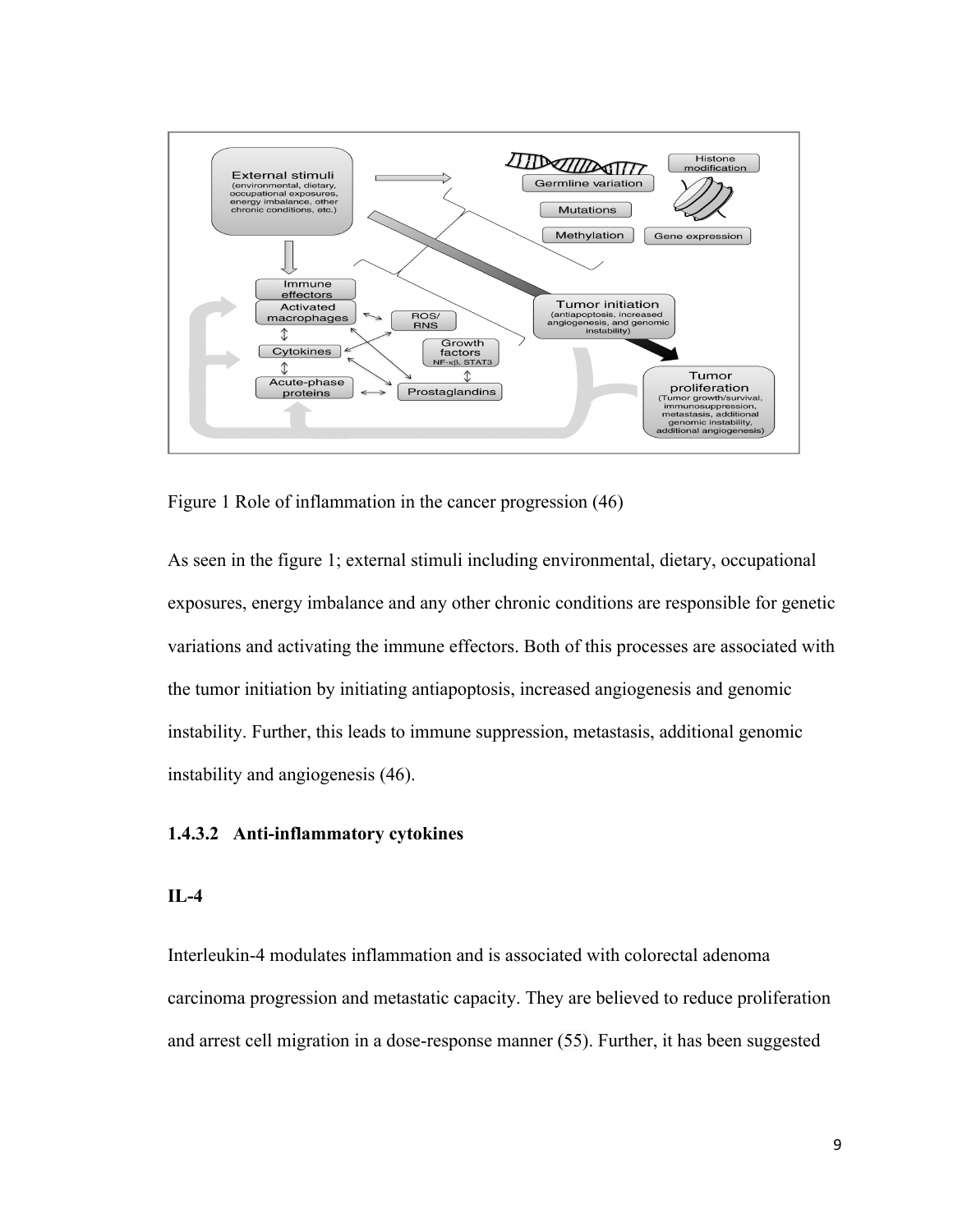that IL-4 regulates lipid metabolism by inhibiting adipogenesis and promoting lipolysis which in turn may reduce the risk of obesity (56).

#### **IL-10**

IL-10 is an anti-inflammatory also known as human cytokine synthesis inhibitory factor (CSIF). IL-10 is a cytokine with multiple, pleiotropic, effects in immune-regulation and inflammation. It down-regulates the expression of Th1 cytokines, MHC class II antigens, and co-stimulatory molecules on macrophages. It also enhances B cell survival, proliferation, and antibody production. IL-10 can block NF-κB activity and is involved in regulation of the JAK-STAT signalling pathway (57).

#### **1.4.4 Factors Associated with the risk of Colorectal Cancer**

The aetiology of CRC is complex and multi-factorial (58). Approximately 15% to 20% of all CRCs are familial, and several heritable risk factors and CRC susceptibility genes are involved (59). Majority of CRC cases are sporadic; they arise through cumulative effects of environmental factors and complex interaction between heritable genetic and environmental components (60).

#### **1.4.4.1 Non-modifiable risk factor for CRC**

#### **1.4.4.1.1 Family History**

The family history of CRC is seen to increase the risk of CRC by two to four times (61). The risk is higher among people whose relatives were diagnosed before 50 years of age (62). A family history of CRC may increase CRC risk by influencing the adenoma growth or enhancing the formation of new lesions. For early diagnosis and treatment, the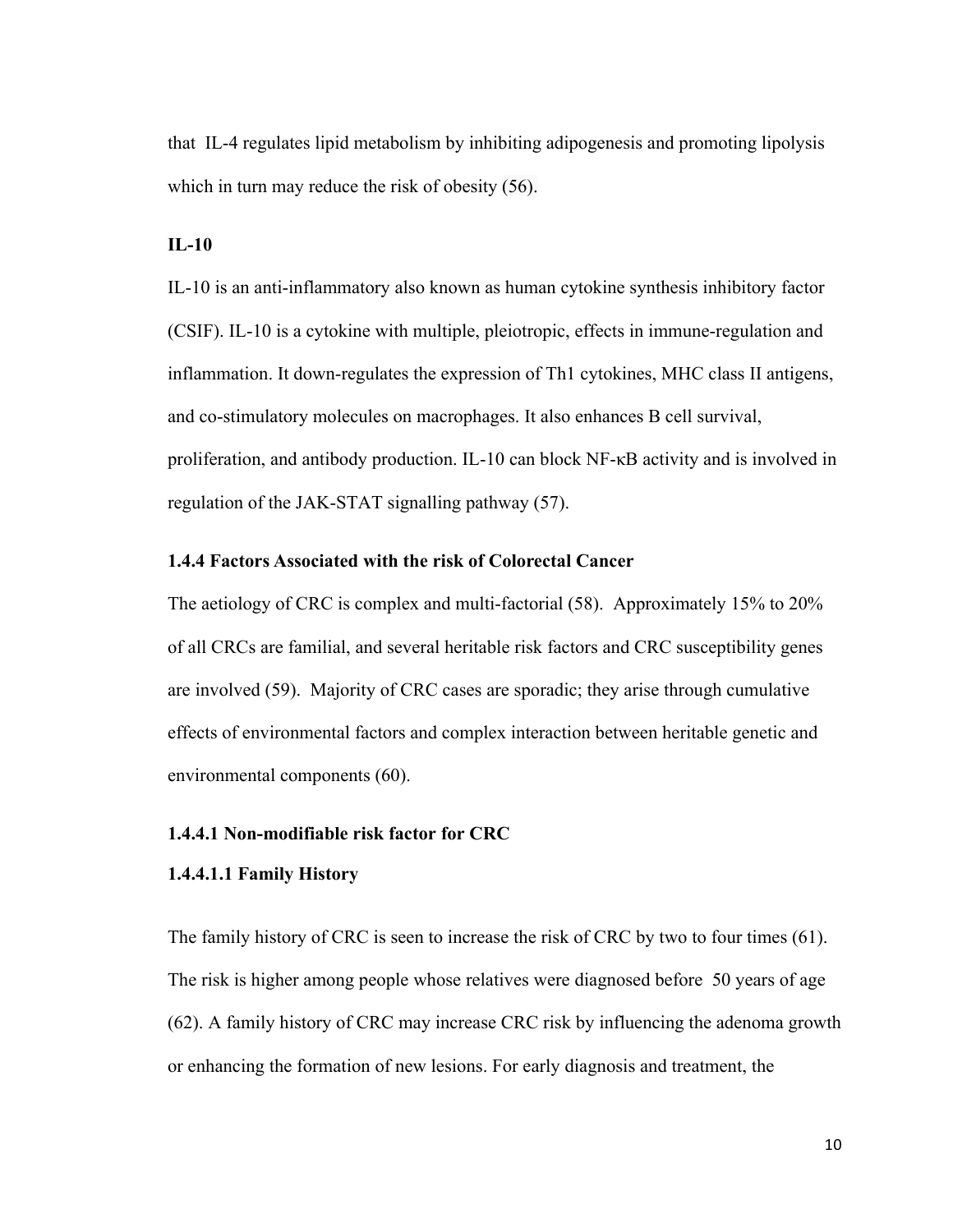American Cancer Society, the US Multi-Society Task Force on CRC, and the American College of Radiology recommends on early screening for individuals with a family history of CRC  $(63)$ .

Familial adenomatous polyposis (FAP, 1% of all CRC cases) and hereditary nonpolyposis CRC(HNPCC, 5%-7% of all CRC cases) are attributed to familial risk (64) and are inherited in an autosomal dominant fashion. FAP is caused by inactivating mutation of a tumour suppressor gene, the adenomatous polyposis coli (APC) gene. Patients affected by FAP usually present with hundreds of adenomatous polyps in the colon, which will inevitability transform to carcinoma if left untreated (65). HNPCC results from mutations in mismatch repair genes, commonly MLH1, MSH2 and MSH6 (65). More than 90% tumours arising in HNPCC patients show microsatellite instability (65).

### **1.4.4.1.2 Age**

Advanced age is one of the most important risk factors for colorectal cancer. According to the American Cancer Society, almost 90% of CRC is diagnosed after the age of 50 years. One of the possible mechanisms is an accumulation of age-associated changes in the biochemical processes that help to control the genes responsible for increased risk of cancer. Advancing age is seen to be linked with increased methylation (66).

#### **1.4.4.1.3 Sex**

Risk of CRC is considerably higher in men compared to women (67). Epidemiological studies involving females have shown that increases in female hormones like estrogens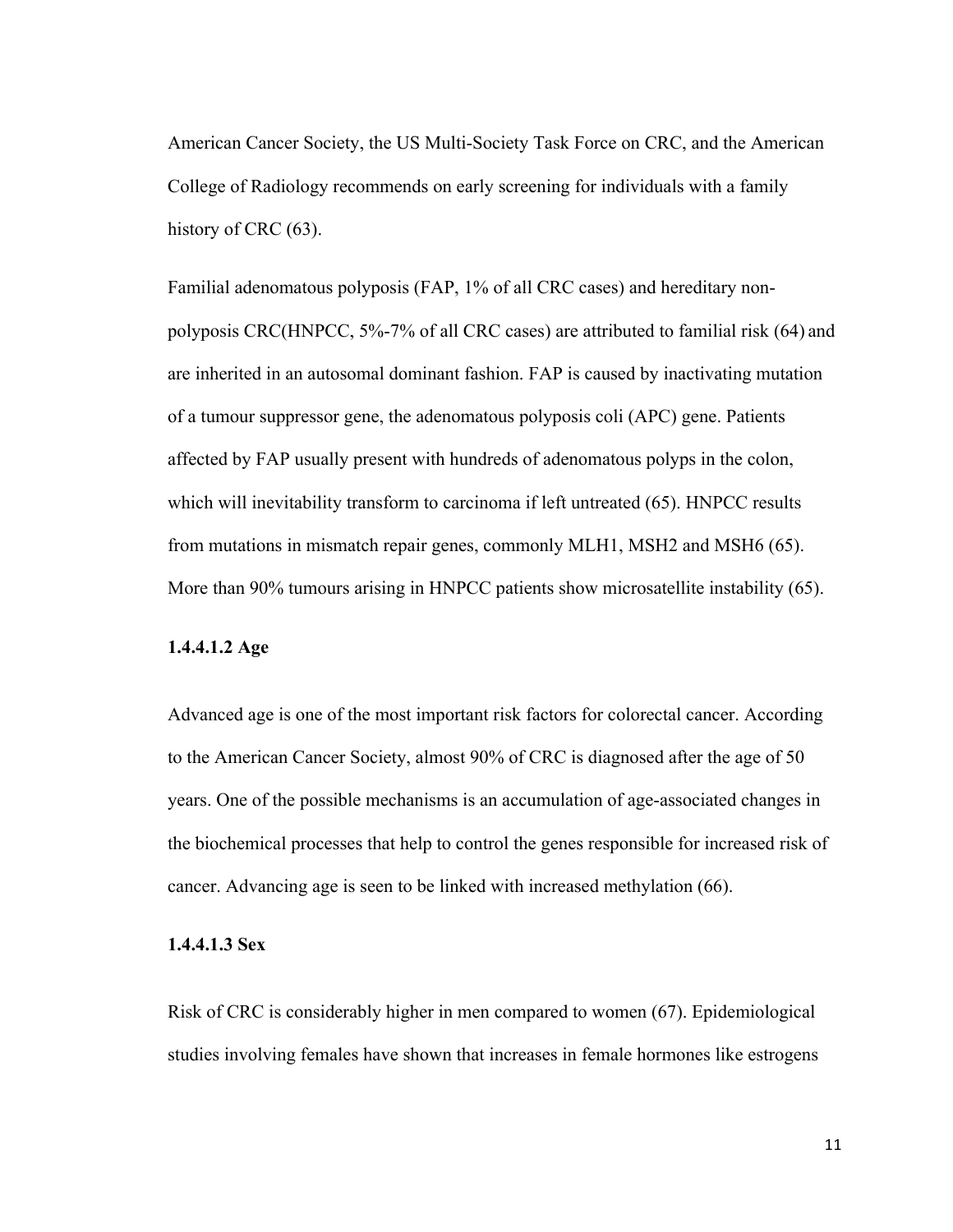and progestin due to pregnancy or use of exogenous hormones could be associated with a lower risk of CRC (68). However, inconsistencies do exist in these studies (69). Lower androgen levels have been hypothesized to increase the risk of CRC in male (70). Further, differential levels of environmental exposures including smoking, alcohol, and diet patterns intake make men more vulnerable to the development of CRC.

#### **1.4.4.1.4 History of inflammatory disease**

History of inflammatory bowel disease (IBD) including ulcerative colitis and Crohn's disease increases the risk of CRC. Dysplasia is a condition where cells in the lining of the colon and rectum change to abnormal cells due to untreated IBD. Although, these are not true cancer cells they are likely to transform to cancerous cells over time hence early screening is recommended.

#### **1.4.4.2 Modifiable Environmental Factors**

Different environmental factors have been studied as potential risk factors for CRC both experimentally and epidemiologically. These include dietary factors, physical activity, overweight and obesity, smoking, intake of alcohol, use of inflammatory drugs, and reproductive hormone therapy (HRT) in females.

#### **1.4.4.2.1 Dietary Factors**

Diet has been shown to be associated with risk of CRC through a number of possible routes, including physical interaction with the intestinal mucosa (71), alterations in the intestinal microbiota, which are strongly associated with colonic polyp formation (72), or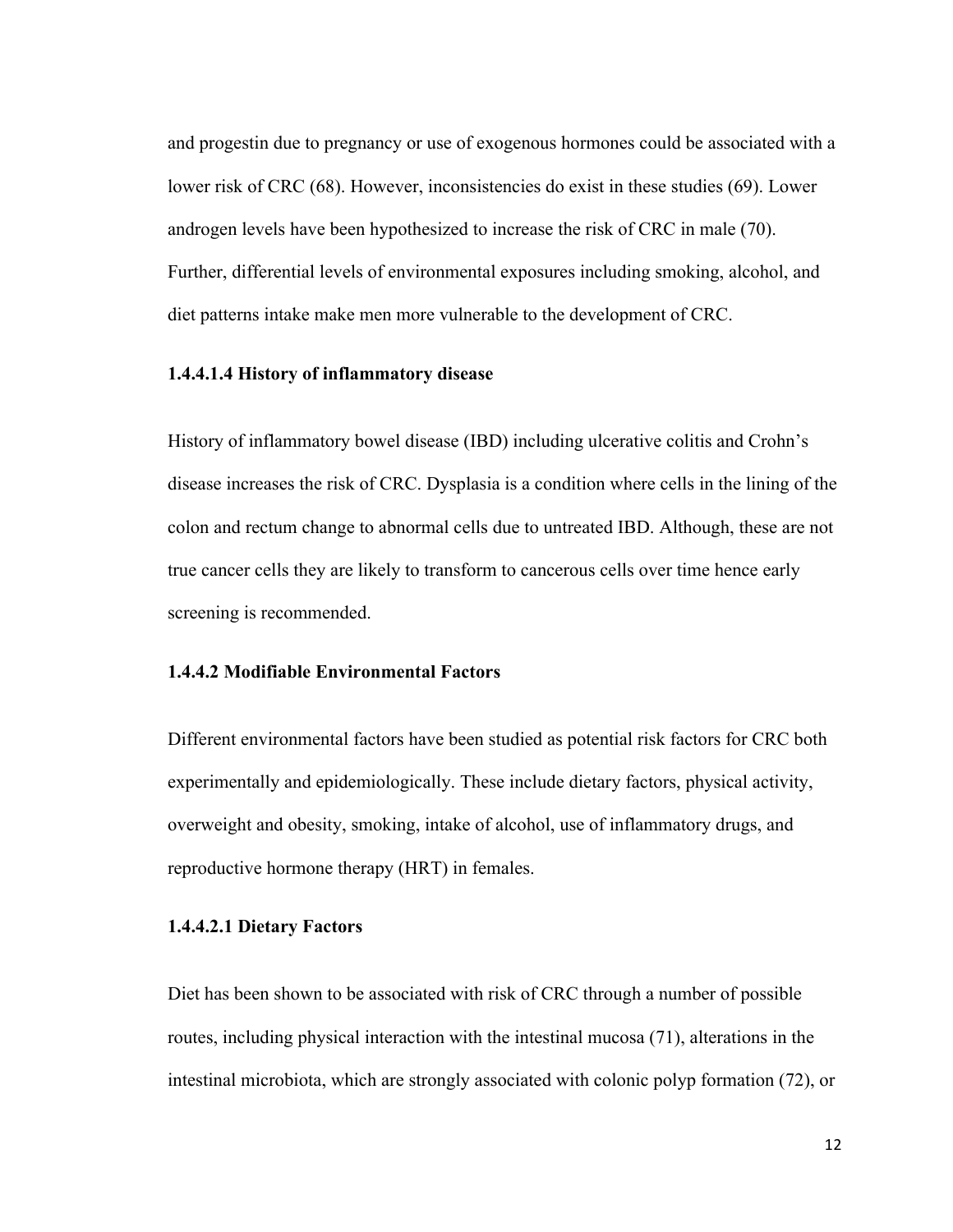influence on certain biomarkers in the body. It is estimated that almost 70% of cancer burden could be reduced by alterations in dietary habits (73)

#### **Total Energy and Macronutrients**

Total energy intake is seen to be associated with risk of CRC (74-76). Though the underlying biological mechanisms are not fully understood, it is suggested that high energy intake could induce glycaemic overload which increases serum insulin and insulin growth factor-1 (IGF-1), which in turn may promote cell proliferation, inhibit apoptosis, and eventually elevate the risk of colorectal tumorigenesis (77-80).

#### **Fruits and Vegetables**

Over 20 case-control (81) and 7 cohort studies (82) have suggested that a high consumption of fruits and vegetables may be associated with a reduction in CRC risk. A protective effect was found for total fruit and vegetable consumption in the 9.6-year follow up of the Swedish Mammography Screening Cohort Study (82). A meta-analysis (83) has suggested that dietary fibre may protect against CRC, although results from prospective cohort studies (84-86) have been negative. The probable reason might be, the protective effect of dietary fibre may require a much longer response latency than the follow-up time frame of the research studies (87).

#### **Dietary fibre**

Dietary fibre decreases the risk of CRC by accelerating the transit of gastrointestinal contents, reducing the colonic exposure time to multiple exogenous and endogenous carcinogens (88).Meanwhile, fibres promote the fermentation of food particles in colon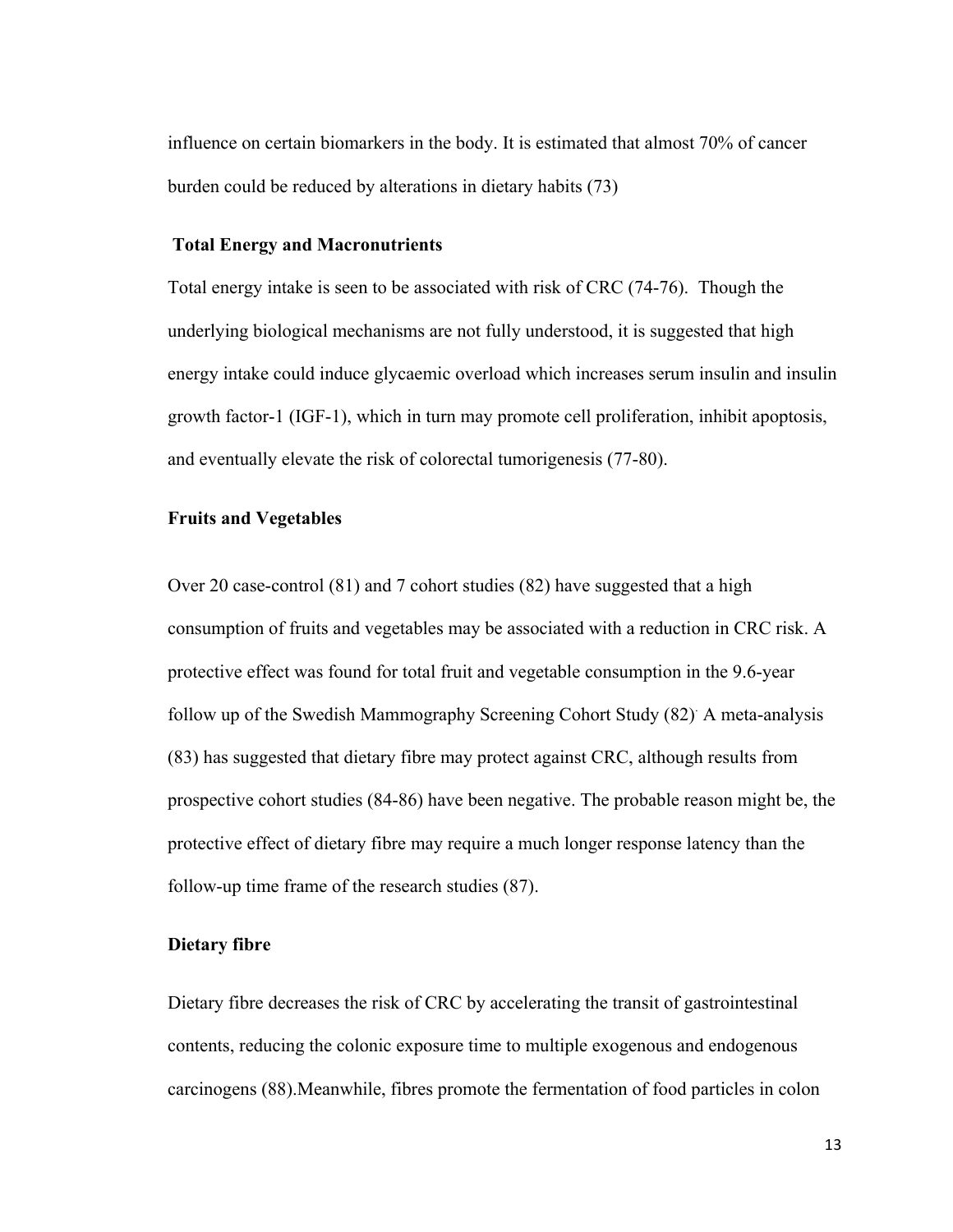leading to the production of short-chain fatty acids, butyrate a mediator of antiinflammatory response in the colonic epithelial cells. Phytochemicals are involved in the prevention of oxidative DNA damage, DNA correction mechanism or binding of carcinogens (89).

#### **Red and Processed Meat**

"Red meat" is generally defined as flesh from some domesticated animals, which is mainly comprised of red muscle fibres, such as beef, pork, lamb and goat. Red meat is red when it is raw and dark when cooked while white meat is pale in colour before and after cooking. "Processed meat" refers to meats preserved by smoking, curing, or salting, to which nitrites/nitrates or other preservatives are artificially added, such as ham, bacon, and salami (90).

A study reviewed by the 2007 WCRF/AICR panel (90) reported an increased risk for individuals in the highest intake group relative to those in the lowest (based on quartiles), and an apparent dose-response effect has been observed. As well, 12 out of 14 cohort studies (90) have shown a positive association between processed meat intake and CRC risk, with the association being statistically significant in four (91-94). A meta-analysis of five studies showed the relative risk of 1.21 (95% CI 1.04-1.42) per 50 g/day augment of processed meat intake (90). Similarly, a recent meta-analysis of 15 prospective studies, which indicated that a daily increase in red meat consumption by 120 gram is associated with a 28% (95%CI: 18%-39% ) increase in CRC risk (95).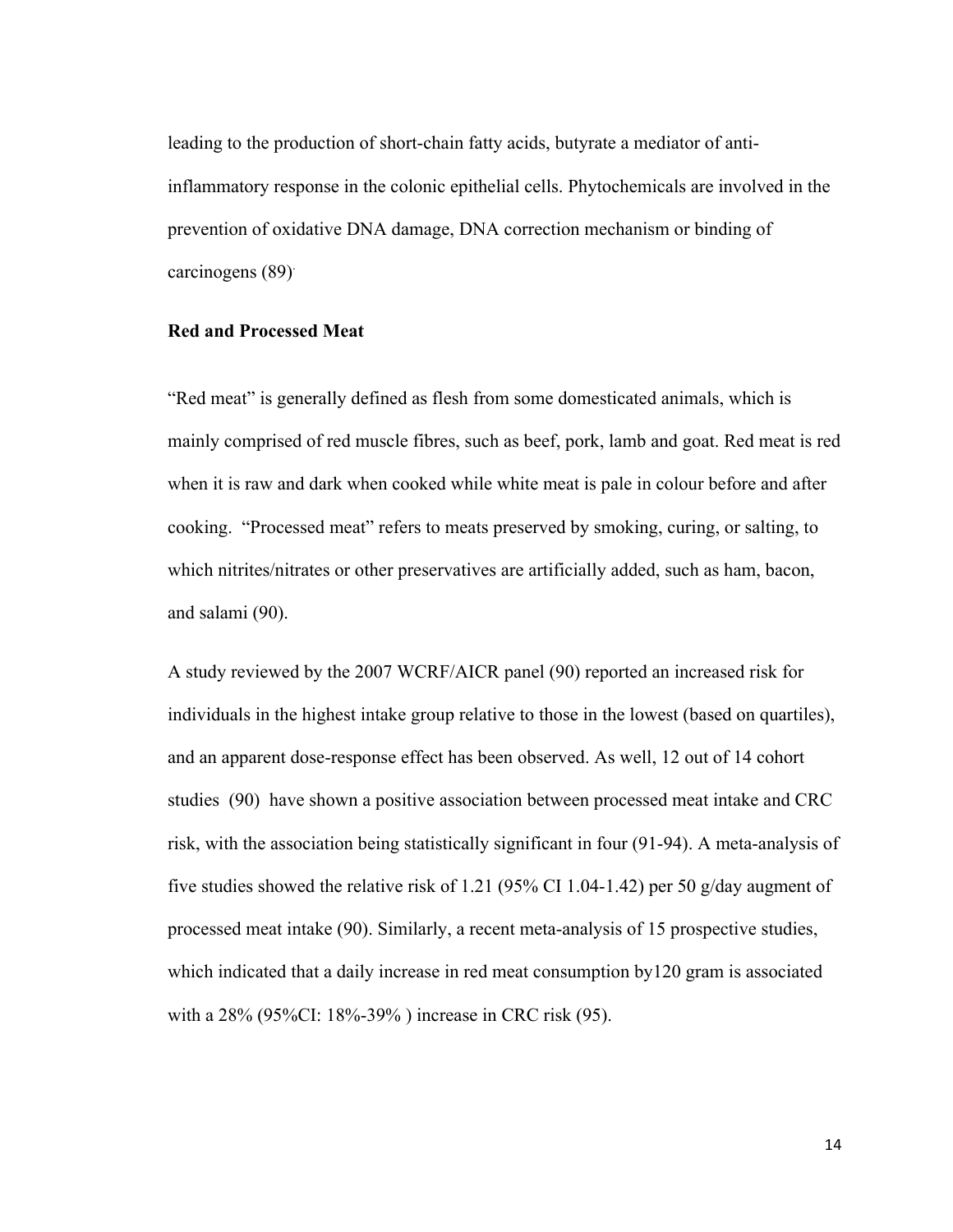There are several possible mechanisms that may explain the associations observed between red/processed meat and CRC. First, meat fried or cooked at high-temperatures may contain carcinogenic heterocyclic amines and polycyclic aromatic hydrocarbons (90). Many processed types of meats are also high in salt, nitrites, and nitrates which may subsequently promote the formation of endogenous N-nitroso compounds; these compounds are suspected human carcinogens and have been suggested as significant contributors of CRC development (96, 97), Moreover, high consumption of red meat has been associated with increased iron level, which acts as a possible catalyst to stimulate the production of reactive oxygen species, and hence resulting in DNA damage (98, 99).

#### **Minerals and Vitamins**

Several antioxidants such as beta-carotene, riboflavin, folate, and vitamins A, C and D have long been regarded as natural inhibitors that retard cancer initiation or progression (100-104). Since these antioxidants can provide antioxidant and anti-inflammatory effects, it is suggested they protect against CRC. In addition, the vitamins could modulate Treg function and IL-10 production which are important for therapeutic treatment. Vitamin A increases inflammatory response and is involved in tissue damage; moreover, vitamin A is a key modulator of TGF-beta which can suppress several cytokines. Vitamin E, an anti-ageing compound, is associated with a defect of naive T cells and may inhibit some inflammatory compounds such as prostaglandin (105).

In addition, dietary calcium and selenium have consistently been associated with a lower risk of CRC, whereas dietary iron has increased the risk of CRC because of its catalytic

15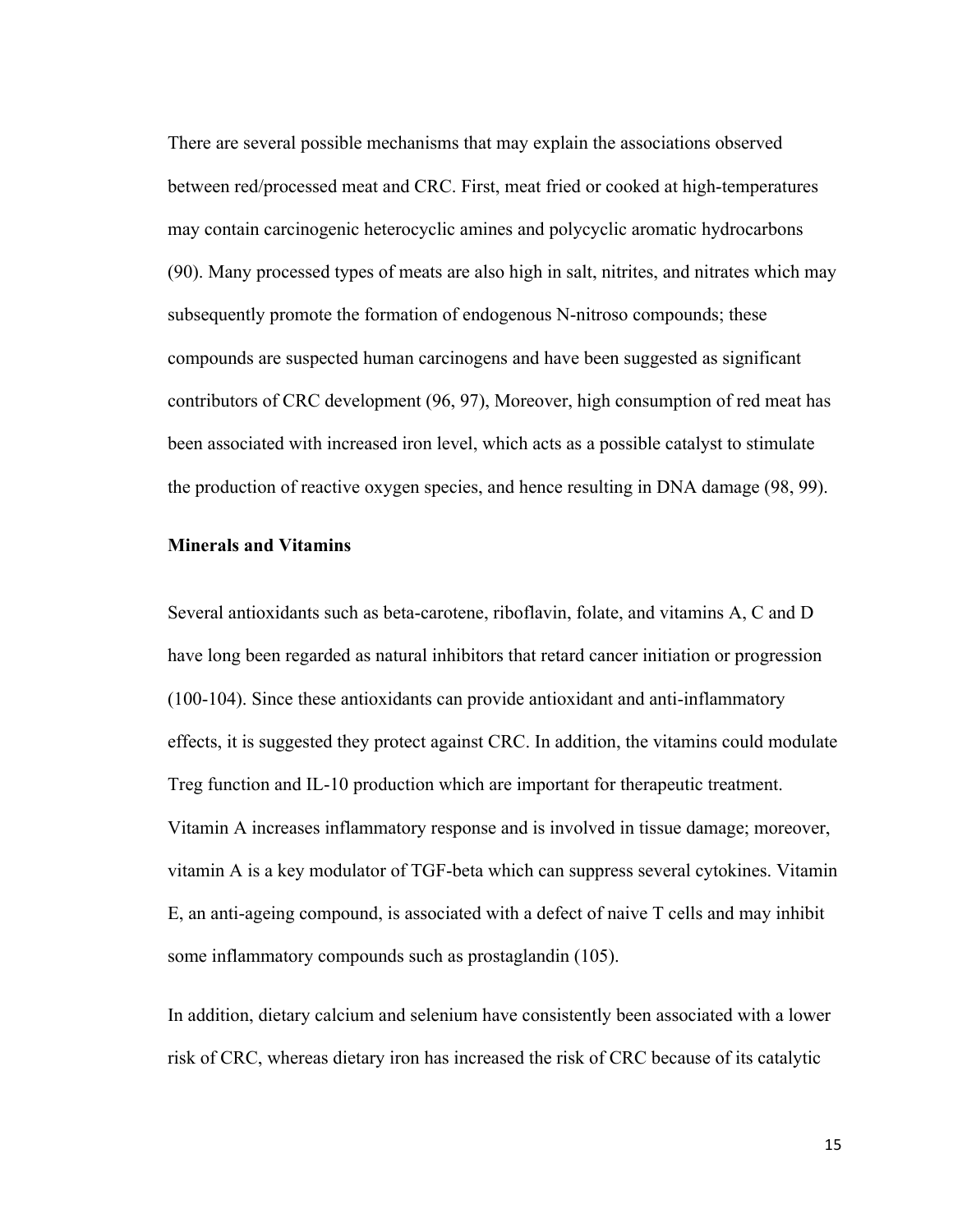activity on the production of oxygen radicals (101,106). The dosage of these minerals and vitamin plays a vital role in its action.

#### **Milk and dairy products**

Epidemiological studies on milk and risk of CRC have mixed results. High calcium content in milk could potentially bind with inflammatory cytokines and thereby reduce cell proliferation and promote cell differentiation (107). On the other hand, the high fat content of milk is likely to increase the risk of CRC by increasing bile acid in the colon (108).

### **Spices**

A growing body of epidemiological and pre-clinical evidence suggests that spices have multiple anticancer properties (109). Capsaicin, a compound present in hot pepper has been seen to activate apoptosis of the cancerous cells (110). Similarly, turmeric (curcumin), cloves (eugenol), ginger (zerumbone), fennel (anethole), kokum (gambogic acid), fenugreek (diosgenin), and black cumin (thymoquinone) appear to have a role in cancer prevention (111). Spices inhibit the synthesis of inflammatory cytokines; they interfere with signalling mechanisms (STAT 3) and gene expressions, work as analogues with the animal sterols (112). Their concentration is vital.

#### **1.4.4.2.2 Cigarette smoking**

There are many studies that report a positive association between chronic smoking and elevated risk of CRC (113-120). Risk increases in a dose-dependent manner (113, 114,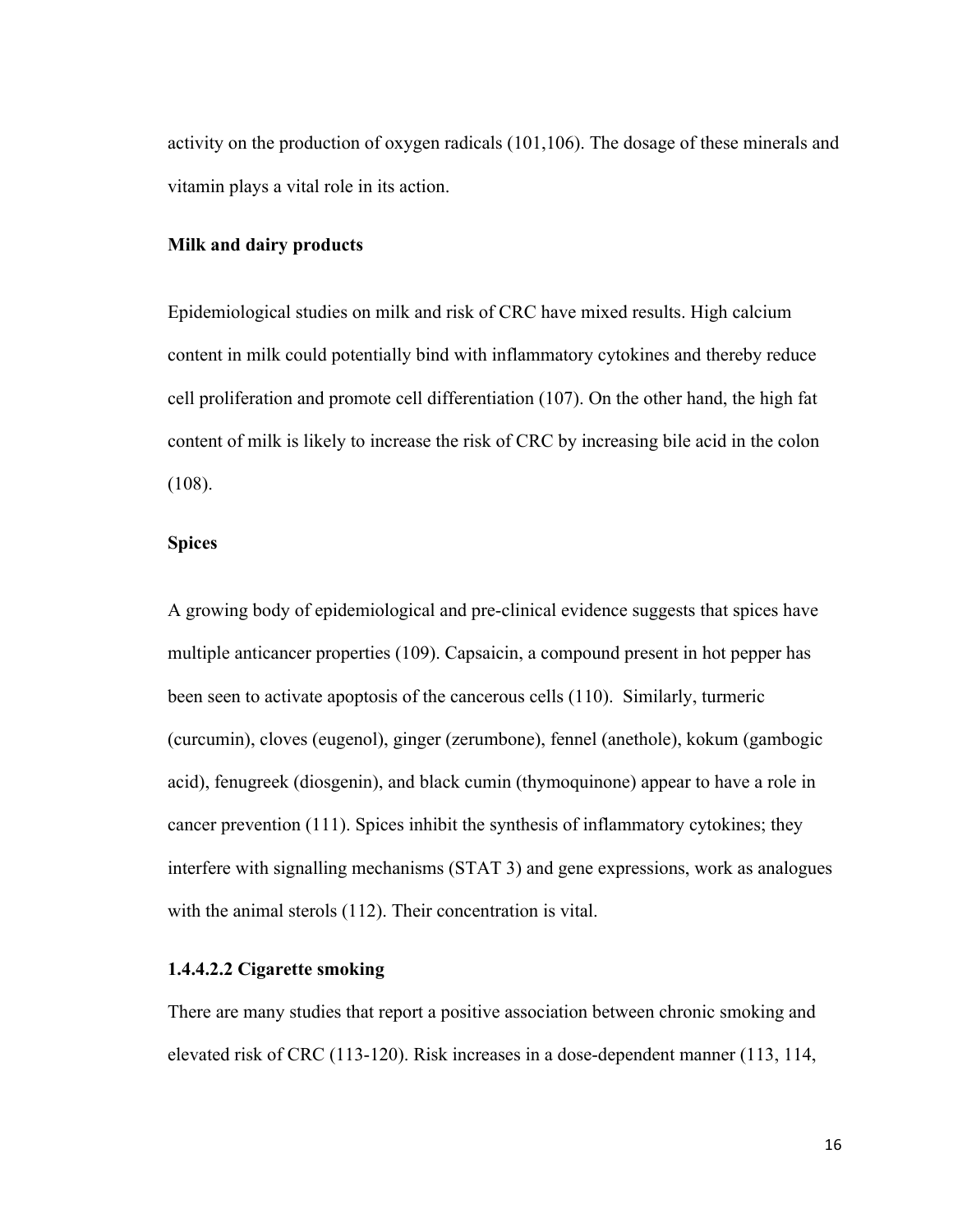116, 117). A meta-analysis (121) suggested that ever smoking was associated with an almost 20% increase in CRC risk compared with never smoking. Risk estimate varied with the location of cancer and as higher for cancer of the rectum than of the colon in current smokers. Tsoi et al. (122) reported that current smokers carried a moderately higher risk of CRC relative to never smokers, and the increased risk of CRC was doserelated to higher levels of daily cigarette consumption/pack-years, and longer years of smoking. Among studies that assessed the effect of smoking cessation on CRC risk, three (120, 123, 124) reported no consistent trend in risk whereas other two (119, 125) reported significantly increased risk with prolonged cessation time.

Different carcinogens are known to be present in cigarette smoke such as polycyclic aromatic hydrocarbons and aromatic amines (126-128) which may reach the bowel mucosa through direct ingestion (129) or through the circulatory system (130), thus exerting growth-promoting effects on cancer cells in the colon/rectum and increasing CRC incidence. Second, tobacco smoking may cause mutation of the GSTM1 gene, resulting in further impaired detoxification of these carcinogens (131). Moreover, smoking may also induce aberrant promoter DNA methylation, thus silencing regulatory genes (e.g., ECAD, p16, MGMT, and DAPK) in tumour initiation and promotion (132).

#### **1.4.4.2.3Physical Activity Levels**

Physical inactivity is an established risk factor associated with CRC that is independent of other variables, including obesity (71). Physical activity is believed improve the body's metabolic efficiency and reduces blood pressure and insulin resistance. Most of the epidemiological studies investigating the physical activity and CRC demonstrated a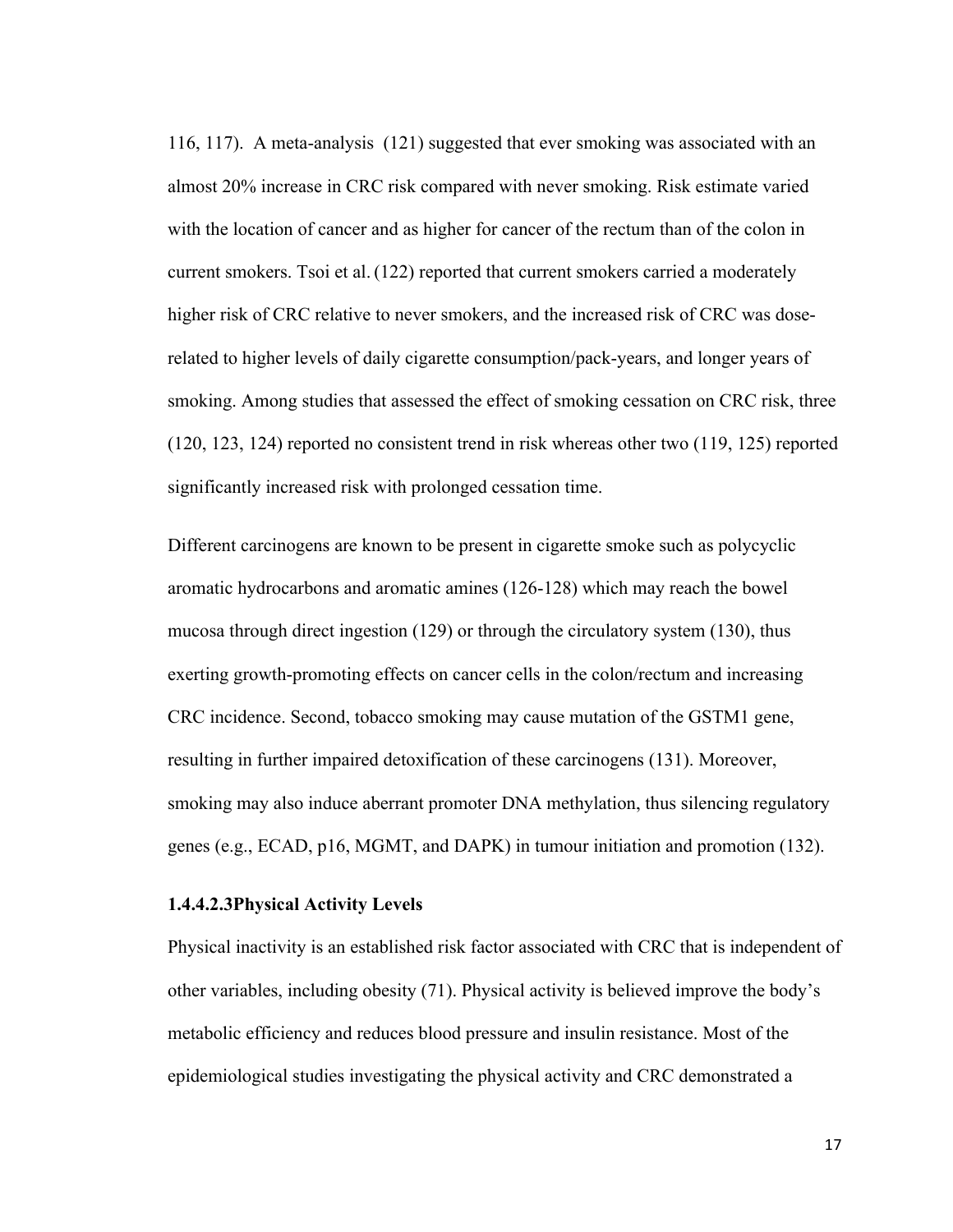decreased risk of developing the disease with increased habitual levels of physical activity, except for one early study that reported a positive but non-significant association between physical activity and CRC among men aged <45 years (133). It is estimated that high habitual levels of physical activity could reduce up to 50% of all incidents of CRC (134), and engage in two hours or more of physical activity per week could significantly reduce CRC risk in most people (135).

#### **1.4.5 Factors Associated with Colorectal Cancer Survival**

Colorectal cancer survival is mainly associated with stage at diagnosis and histological grade of disease. Generally, earlier the diagnosis, longer the survival. Similarly, lifestyle and behavioural factors affect the survival of CRC patients. Healthier lifestyle before the cancer diagnosis is associated with improved overall survival after CRC diagnosis (136) despite some inconsistencies seen across studies due to limited follow-up duration, sample size and/or methodological issues.

There is enormous variability in CRC survival worldwide. The geographical differences in survival may be in part due to global/regional inequalities in prompt cancer detection and treatment of disease (137). However, survival for CRC at all stages has increased in recent years (137, 138).

#### **1.4.5.1 Non-modifiable factors**

Most known factors that influence CRC survival are clinical pathologic features which are unmodifiable, including tumour stage, histological grade, treatments received, and tumour molecular phenotype. Tumour stage and histological grade of CRC are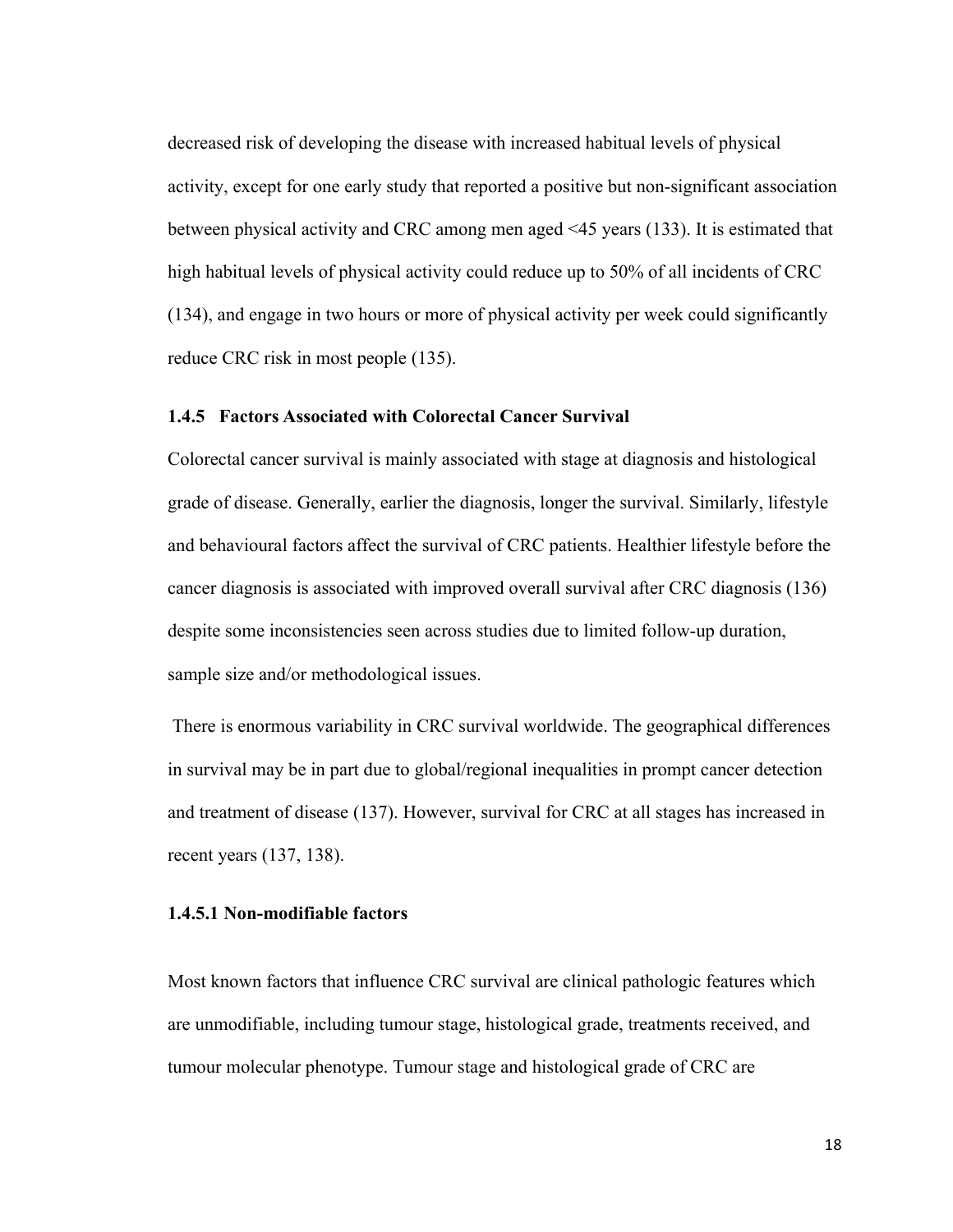particularly of importance in the severity of disease and chance of survival. The 5-year survival rate was estimated at over 90% for tumours detected at the localized stage; 70% for regional, and only 10% for people diagnosed with distant metastatic CRC (138). For metastatic CRCs, a systemic treatment appears to largely lengthen the median survival time (139). Further, there is some evidence that associations exist between a tumour molecular features and survival. MSI-H CRCs has been linked to an excellent 5-year survival, while BRAF-mutant tumours have a poor survival (140-142).

#### **1.4.5.2. Modifiable risk factors**

#### **1.4.5.2.1 Dietary factors**

Diet and nutritional factors are widely believed to act as pro- and antitumor risk modifiers across the entire multi-step process of colorectal tumorigenesis, which includes tumour initiation, promotion and progression. Differences in the rates of CRC by country, and the elevated risks amongst new migrants from a low to the high-risk country, strongly support the importance of environmental factors in CRC risk (143).

Diet has been an important determinant for the survival of colorectal cancer. Several epidemiological studies discussed the role of diet in risk and survival of CRC.

#### **Total Energy and Macronutrients**

Epidemiological evidence on the association between intake of total energy and CRC survival remains controversial. Dray et al. (144) analyzed 10-year survival data on 148 patients who received resection of the tumor and concluded that high energy intake, resulting from high intakes of carbohydrate, protein, and lipid, was strongly associated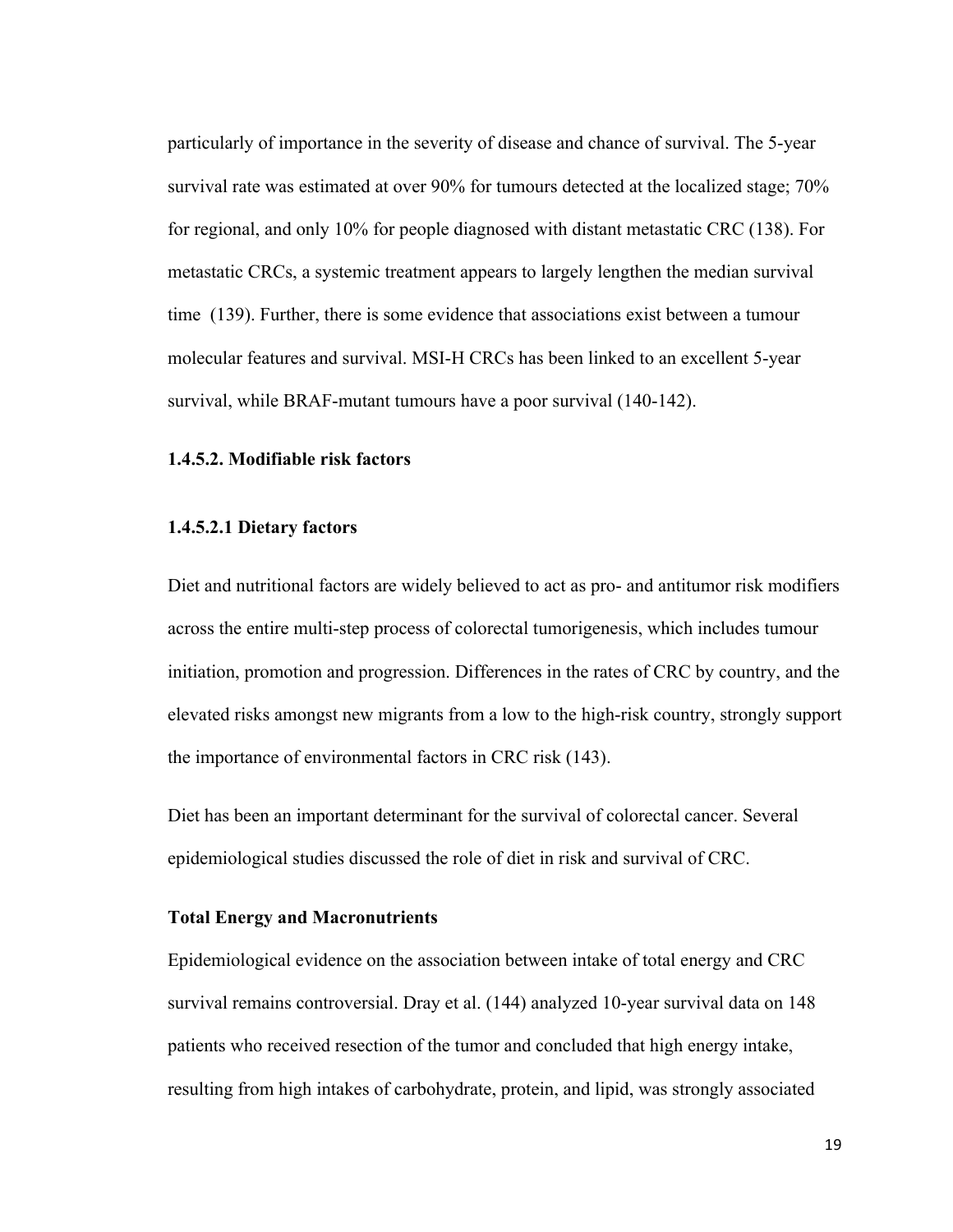with better 5-year survival (HRs 0.18) in comparison to the lowest tertiles. Likewise, a study by Slattery et al. (145) showed that the highest quartile of intake for total calories, fat and protein was associated with increased cancer survival. While some recent studies have shown contradicting results. For example, one study (146) showed an adverse impact of a diet high in carbohydrates on disease-free survival, recurrence-free survival, and overall survival of colon cancer patients. Similarly, Sichieri et al. (147) found that total fat intake was positively associated with CRC mortality. The contradictory results are likely to be a consequence of causal or residual confounding factors such as disease stage at diagnosis that had not been adjusted for in earlier studies.

#### **Fruits and Vegetables**

Diets higher in fruit and vegetables tend to be associated with a lower risk of CRC mortality (148). The favourable roles of fruit and vegetables on CRC progression may be attributable not only to the antioxidant vitamins or anti-inflammatory potential but also to their fibre content. An ecological analysis of Seven-Country Study (149) showed a strong inverse association between dietary fibre and CRC mortality. Similarly, the Cancer Prevention Study II conducted by researchers from American Cancer Society also observed inverse associations between certain fruits rich in fibre and the risk of fatal CRC  $(150, 151)$ . As well, Dray et al.  $(144)$  found a significant association between fruit, vegetables, and CRC survival.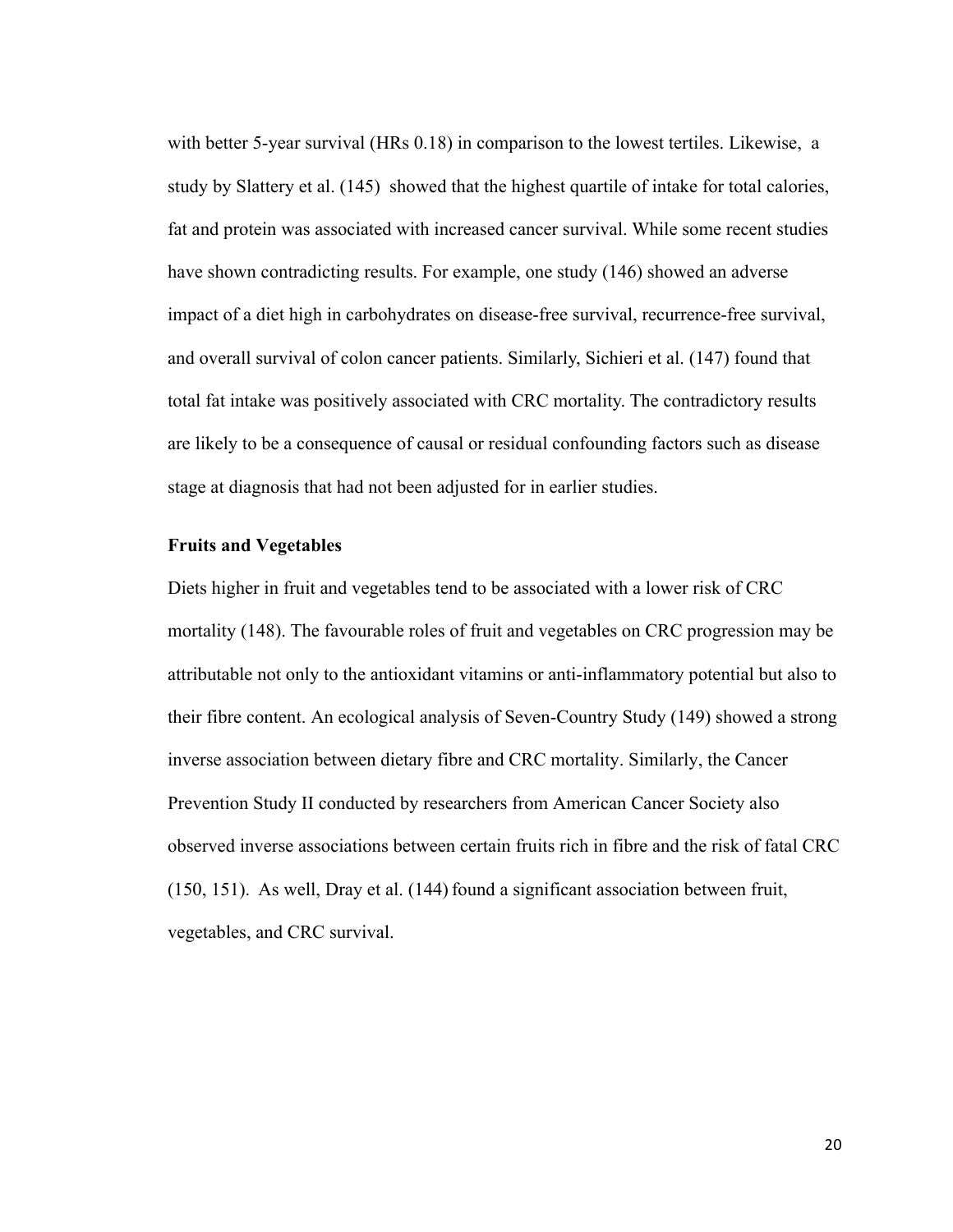#### **Red and Processed Meat**

Although red and processed meats have been confirmed as a moderate risk factor for CRC (152), minimal research has specifically examined to assess its role in patient's survival. A study by McCullough et al. (153) amongst 2,315 patients with CRC who reported both pre- and post-diagnosis diets in the Cancer Prevention Study II Nutrition Cohort showed that neither pre- nor post-diagnosis red/processed meat consumption was significantly associated with CRC mortality risk; however, individuals with consistently high intakes of red/processed meat before and after diagnosis were 1.79 (95%CI: 1.11-2.89) times more likely to die from CRC than those with consistently low intakes. Similar was the observation in the study by Zell et al. (154). A significant interaction was seen between family history and red/processed meat in McCullough's study. High risk of allcause mortality was seen in individuals with positive family history.

#### **Overweight and Obesity**

Overweight and obesity are linked with the risk of several chronic diseases including the CRC. Results amongst the females are ambiguous. menopausal status, postmenopausal hormone use, and family history of cancer may modify the link between adiposity and colorectal cancer. Similarly, obesity is seen to be strongly related to CRC if an individual has the family history of CRC. Possible mechanisms involve, obese people has chronic low level inflammation, which over the time cause DNA damage that leads to cancer. Adipose tissues produce extra amount of estrogen, which has been associated with the increased risk of cancers. Obese people has high levels of blood insulin which has been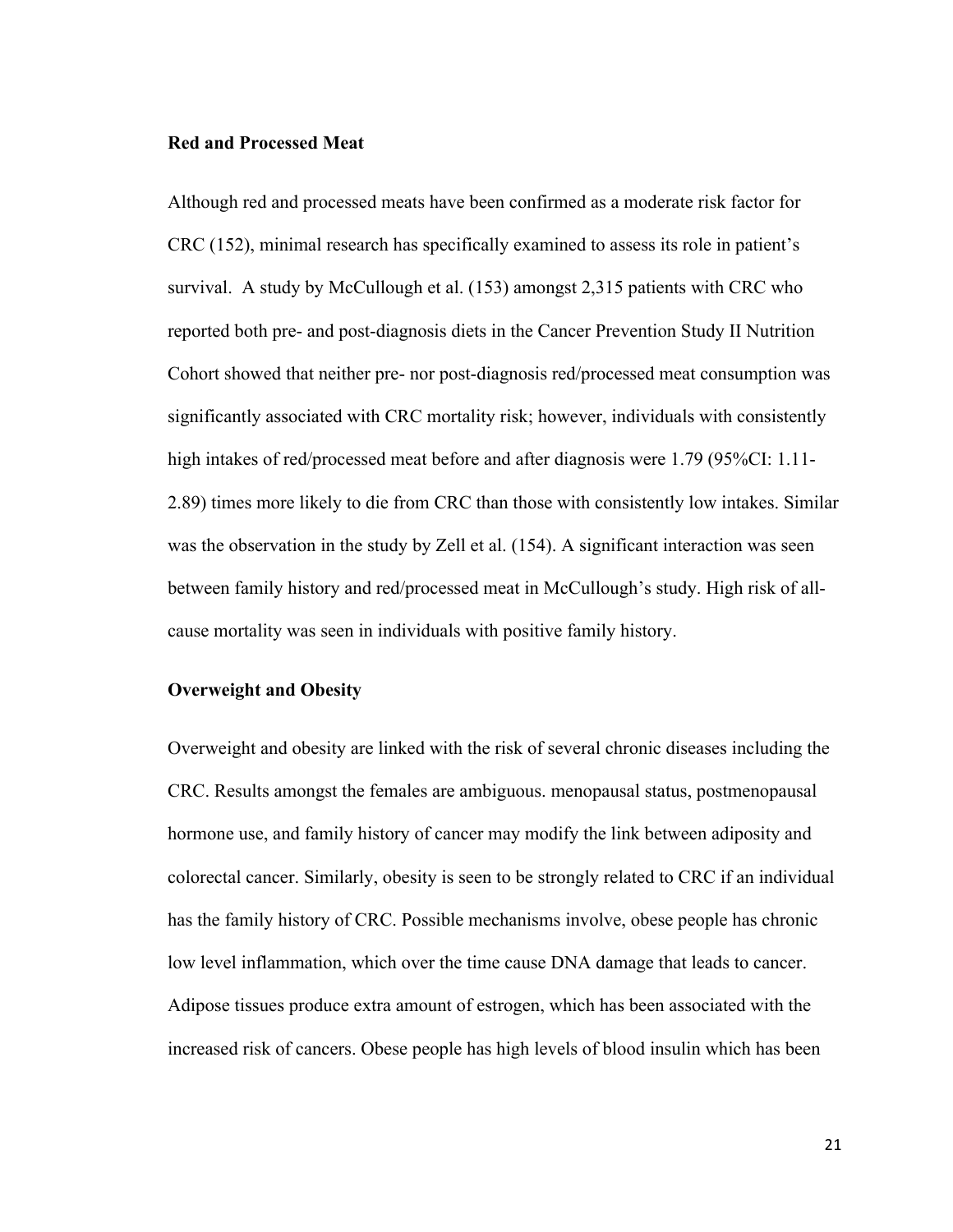associated with the increased risk of cancer. This has direct effect on the progression of cancer too.

#### **Minerals and Vitamins**

Significant associations have been identified between minerals/vitamins and survival from CRC, for example, high premorbid levels of selenium, vitamin B6, retinol, β– carotene, lycopene, total carotene, and pro-vitamin A are seen to be associated with better survival (100, 155-157). However, no consistent trend in risk for death as a result of CRC has been observed for any of the aforementioned nutrients in an ecological survey in 49 Chinese rural counties (148) nor in a study of 16 cohorts of the Seven Countries Study (158). A difference in the findings may be associated with different levels of consumptions.

#### **1.4.5.2.2 Cigarette Smoking**

Numerous studies have investigated the role of smoking in CRC survival with conflicting findings. Most studies (159-163), but not all (164-166), have indicated that cigarette smoking is associated with increased risk of CRC mortality and poor survival, specifically for tumors in the rectum than in the colon; however, these associations vary in both direction and magnitude. There have been four main studies that assessed the effect of smoking cessation on the risk of CRC mortality, two of which have reported protective effects of smoking cessation on CRC mortality risk (160, 162). The other two (166, 167)have found no significant association.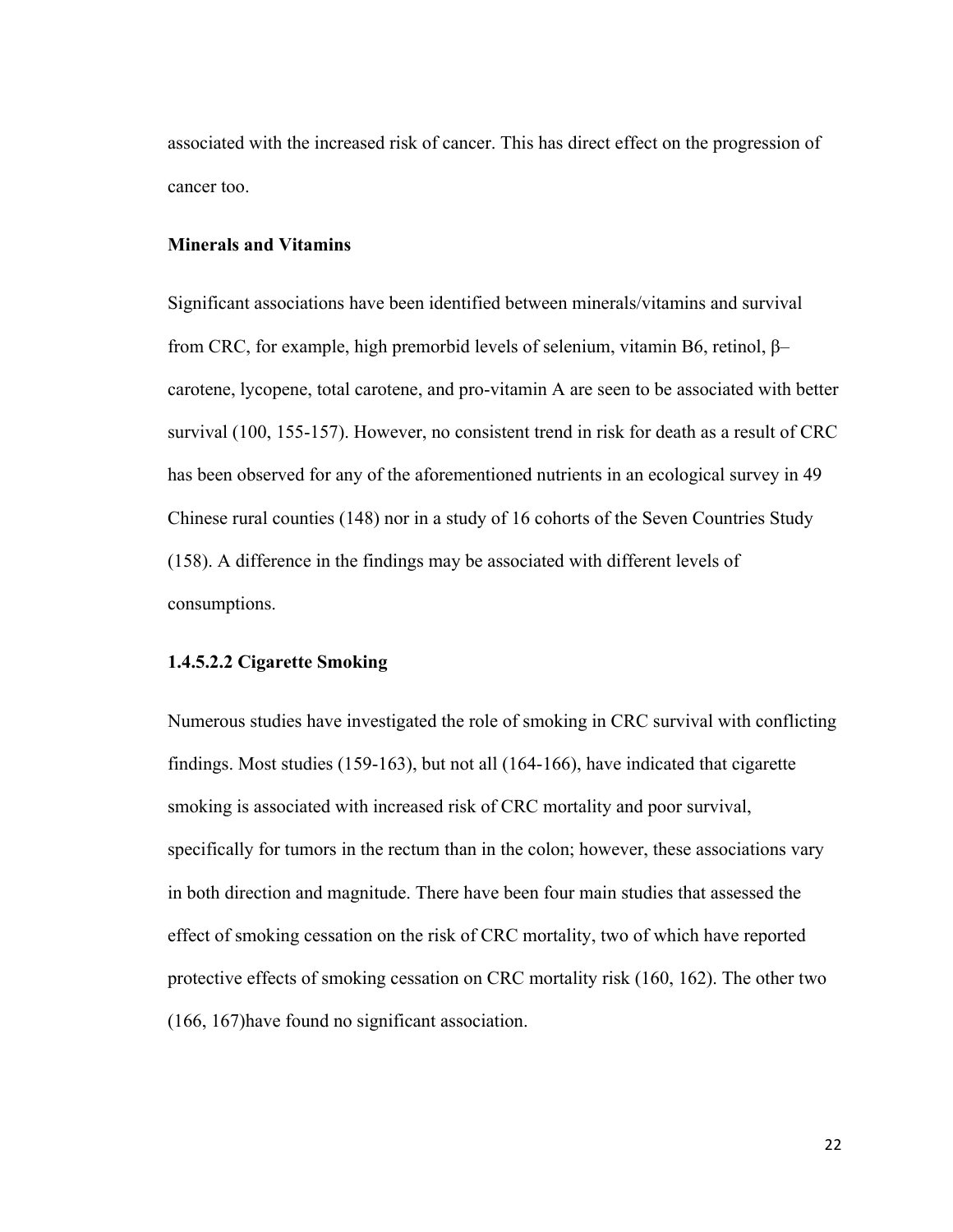A review of 106 observational studies on cigarette smoking in relation to both CRC incidence and mortality by Botteri et al. (121) reported that ever smoking relative to never smoking status was linked with a 1.25 times increased risk. Mortality increased linearly with increasing number of cigarettes smoked per day and prolonged duration of smoking. A study by Liang et al. (168) examined 36 prospective studies and observed almost 40% in RR for CRC mortality in current smokers compared to never smokers. For every additional 20 cigarettes per day, the risk of CRC mortality increased by 40.7%. Some studies have reported non-significant relation in survival rates between smokers and nonsmokers with CRC (164-166) which might be attributed to the long induction period of CRC (121), as well as the potential for modulating effects of important prognostic variables (169-171), many of which have not been considered for in those studies.

#### **1.4.5.2.3 Physical Activity Levels**

Higher levels of physical activity have been associated with a lower risk of CRC mortality in many epidemiological studies (172-174). In Cancer Prevention Study-II (CPS-II) Nutrition Cohort by Campbell et al. (174) reported protective effects of being physically active both before and after a cancer diagnosis. A 2-year follow-up study in western Australia showed that lower level of physical activity, being overweight/obese, smokers were all associated with poor survival in females but no significant association was seen in the males (175). Similarly, evidence from prospective cohort studies (172), showed that patients who participated in any amount of physical activity before and after diagnosis were found to be at lower risk of CRC-specific mortality compared with patients who did not participate in any physical activity.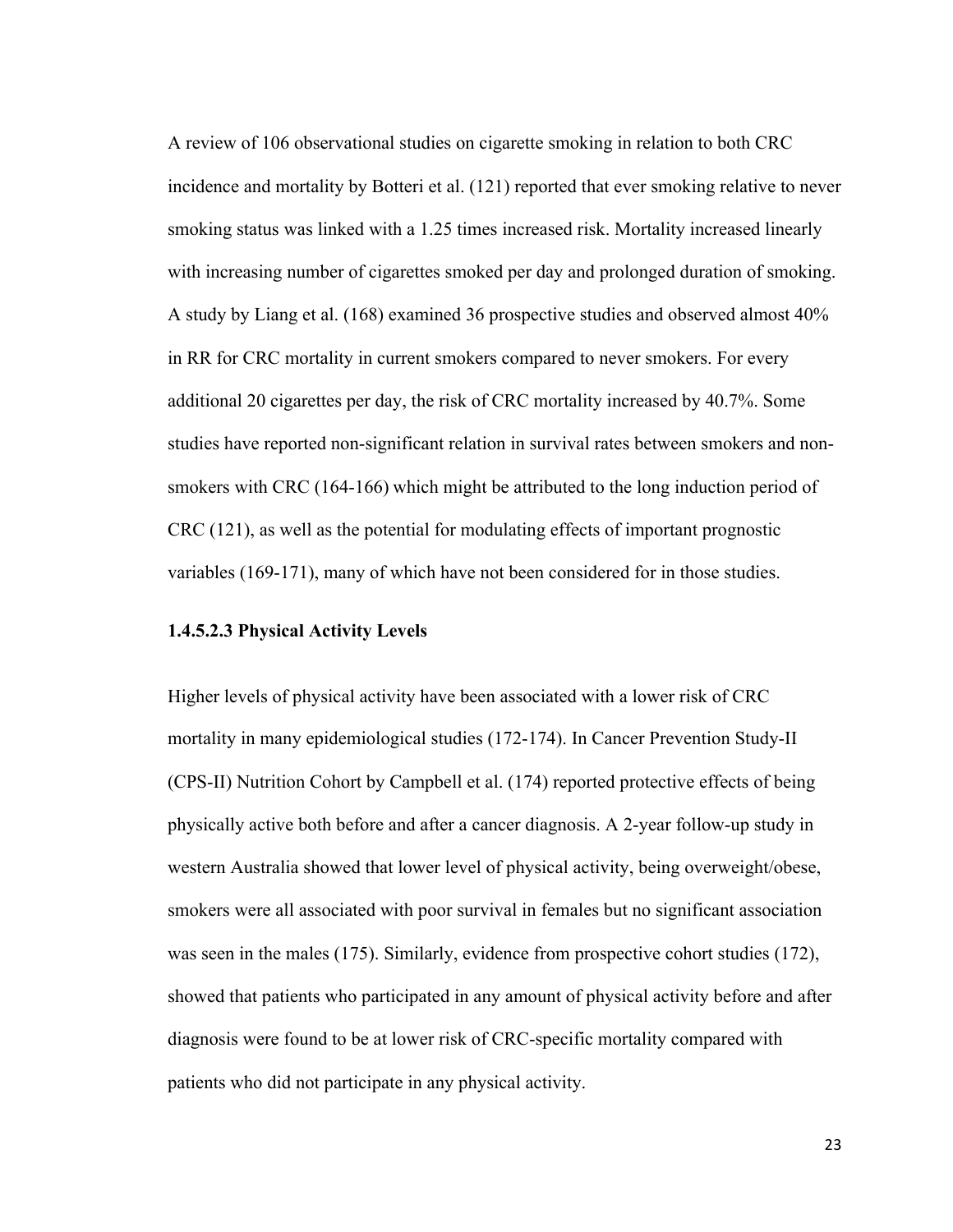#### **1.4.5.2.4 Inflammatory Drugs**

Long-term use of Non-steroidal anti-inflammatory drugs (NSAIDs) are associated with the reduced risk of CRC (176). NSAIDs are seen to inhibit cell proliferation rate, alter cell cycle, and induce apoptosis in colon cancer cell lines (177). Results suggest that optimal chemoprevention for CRC requires long-term use of aspirin doses substantially higher than those recommended for prevention of cardiovascular disease (178).

#### **1.4.6 Diet patterns**

Epidemiological investigations in the field of nutrition have shifted from the level of individual nutrients to investigations at the level of foods and diet patterns (179) to understand the disease-diet relationship. These combinations of foods, nutrients, or in some cases, foods and nutrients, are often intended to represent the total diet or key factors of the diet. Several reasons are suggested (30); effects of individual nutrients may not be equivalent when foods containing many nutrients are consumed or when foods are consumed as part of a larger diet pattern containing many foods, the magnitude of the effect of individual nutrients is often too small to overcome the noise of confounding and imprecise measurement, whereas the sum effect of many foods may be sufficiently large, correlations among nutrients and among foods are often too high to allow their individual effects to be accurately determined with traditional statistical approaches.

Diet patterns can be identified by various methods which can be broadly classified into data-driven and investigator-driven techniques.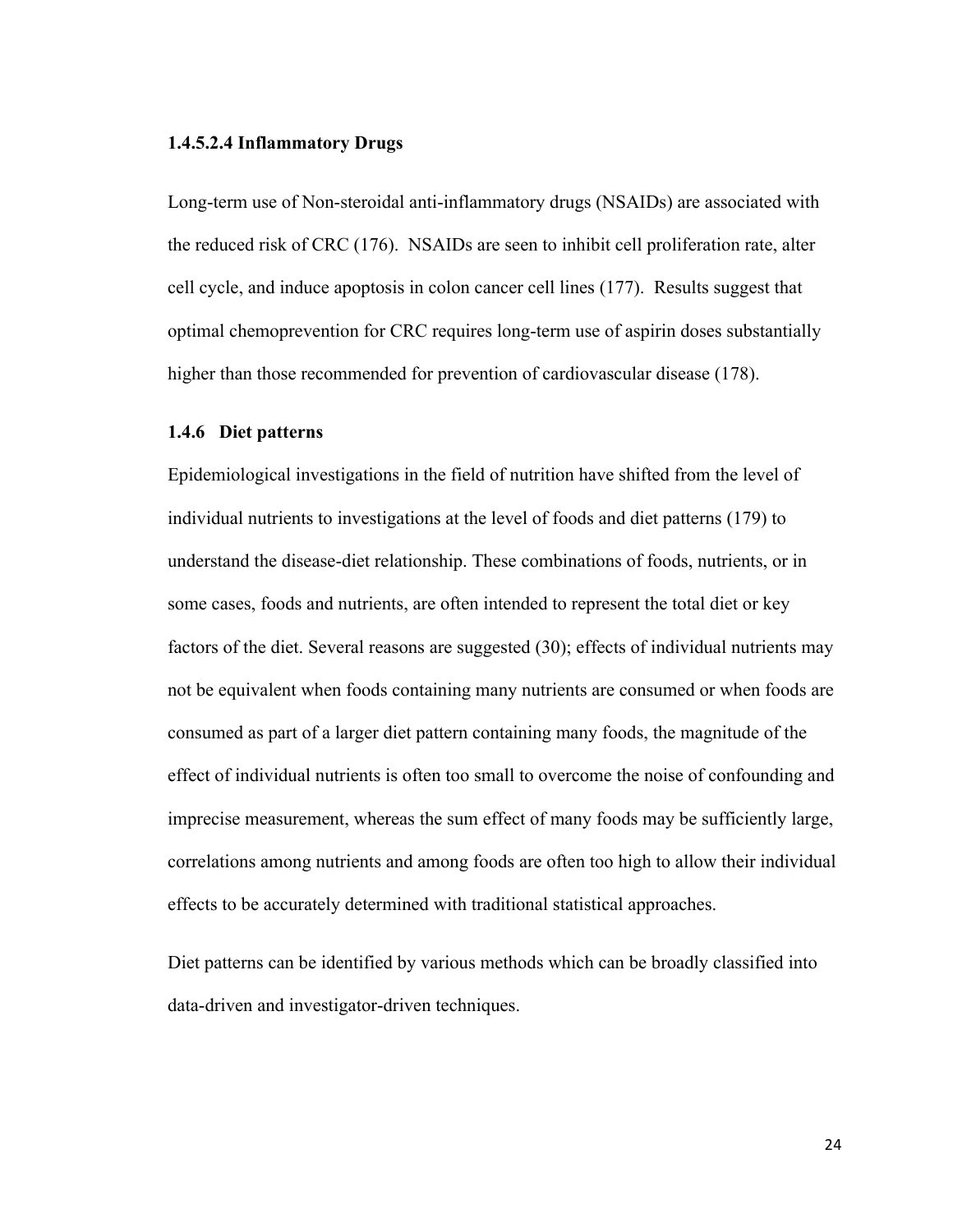#### **1.4.6.1. Data-driven approaches**

Data-driven approaches in diet pattern analyses use mathematics to empirically derive eating behaviour patterns using dietary data collected from FFQs, 24-hour recalls, or diet records. In factor and cluster analyses, a larger set of dietary variables are aggregated to form a smaller set of variables. These methods do not require a prior theory of what patterns are expected, although a thorough understanding of the literature on eating patterns, in conjunction with a theoretical framework for eating behaviour, can be used.

#### **Factor Analysis**

The most common factor analysis method used in nutritional epidemiology is principal components analysis, a form of exploratory factor analysis. PCA does not assume an underlying model for the factors and uses matrix algebra to identify the principal components in the data, based on a correlation or covariance matrix of the input variables. The resulting components, or factors, are linear combinations of the observed variables that explain the variance in the data. The factors can be rotated to improve interpretability; orthogonal rotation is commonly used. An output from the PCA includes factor loadings (or scoring coefficients) for each variable, which can be interpreted as correlation coefficients. Factor scores are calculated for each individual by summing the standardized input variables, weighted by their factor loadings. Factor scores are often not correlated with each other. Factors are not mutually exclusive: individuals receive factor scores for each derived factor. Factors are continuous variables that are often categorized into quartiles.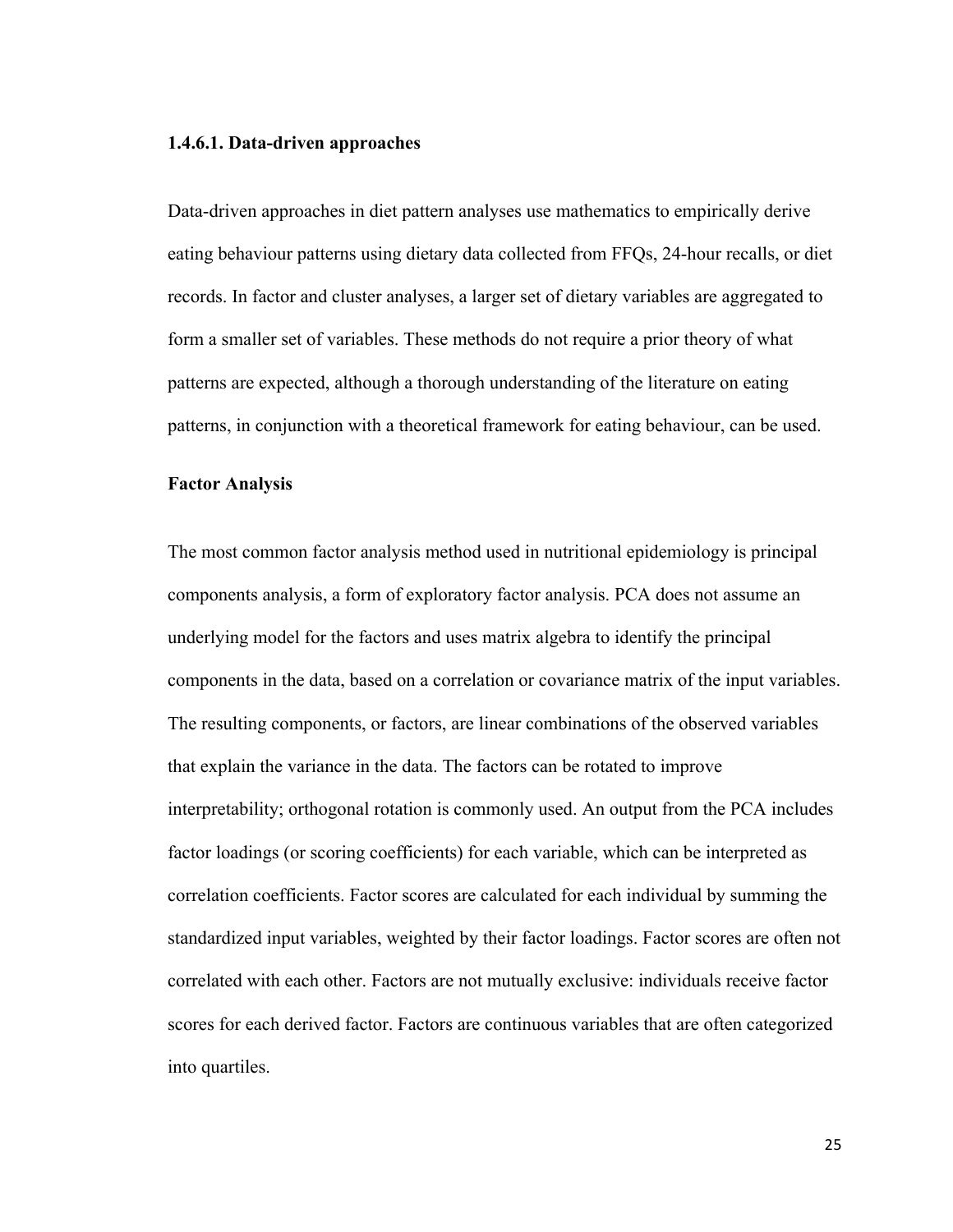#### **Cluster Analysis**

The purpose of CA is to place individuals into groups, or clusters, suggested by the data, not defined a priori, such that objects in a given cluster tend to be similar to each other in some sense, and objects in different clusters tend to be dissimilar. Like factor analysis, CA is also a multivariate method which can be used for characterizing diet patterns. In contrast to factor analysis, CA aggregates individuals into mutually exclusive, nonoverlapping, relatively homogenous subgroups (Clusters) with similar diets. Each Individual is positioned in the space and can be classified into distinct clusters or groups on the basis of the frequency of food consumed, a percentage of energy contributed by each food or food group, the average grams of food intake (182), or a combination of dietary and biochemical measures.

By default, the SAS software FASTCLUS procedure uses Euclidean distances, so the cluster centres are based on least squares estimation. This kind of clustering method is often called a  $k$ -means model, since the cluster centres are the means of the observations assigned to each cluster when the algorithm is run to complete convergence. Each iteration reduces the least squares criterion until convergence is achieved. Food intake common to all contributes less to cluster formation. Optimal clusters are formed by the maximum ratio of variance across the cluster to within in the cluster. Clusters are categories where the variation of individual foods is not considered after classification. No gradient is formed and the comparison is done across the clusters.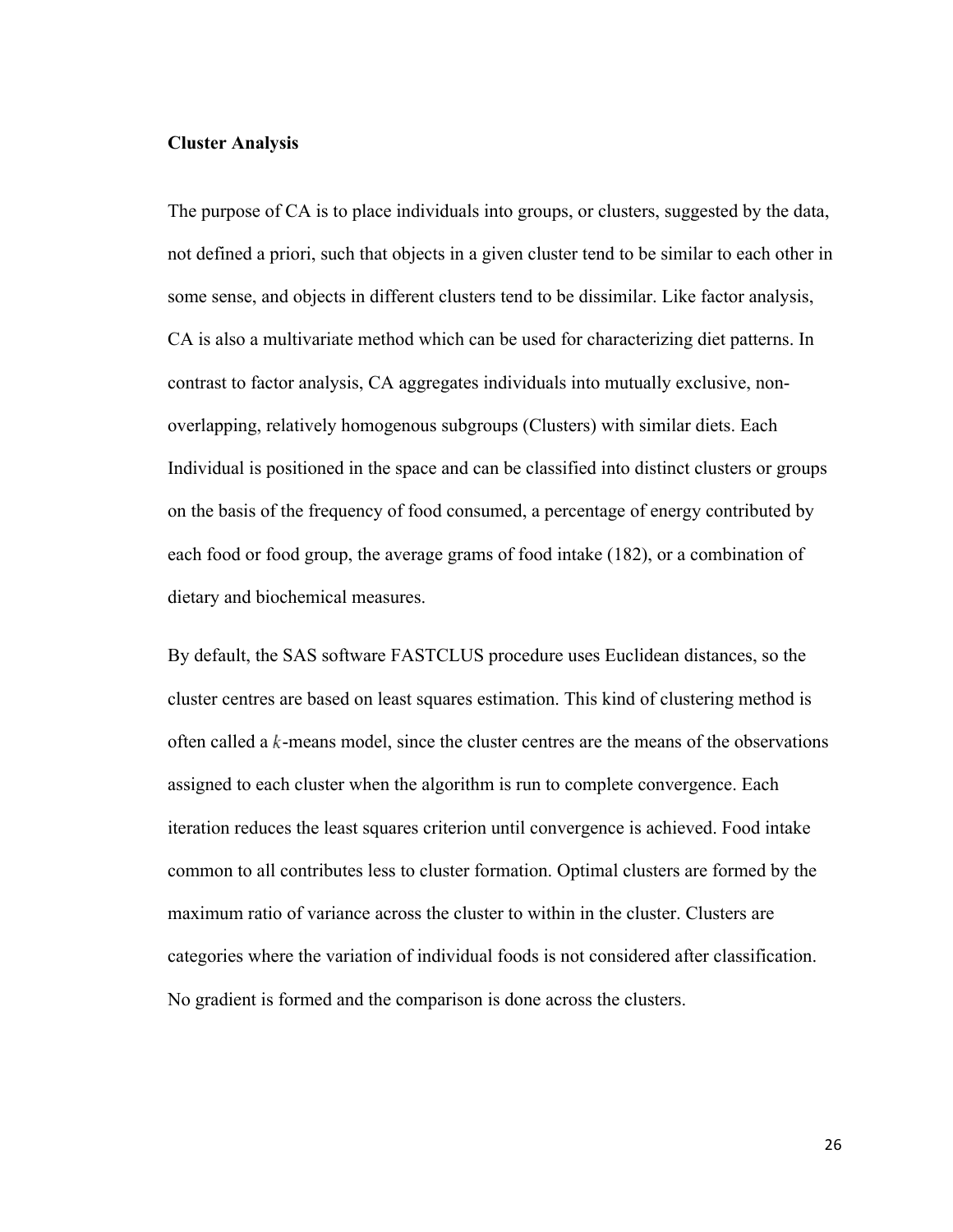#### **1.4.6.2 Investigator-driven approaches**

Score-based approaches are based on dietary recommendations as well as other knowledge about the subject matter. These approaches generally fall into four categories: nutrient adequacy or density scores, variety or diversity scores, food-group patterning scores, and index-based summary scores.

#### **Nutrient Adequacy scores**

Nutrient adequacy scores include the nutrient adequacy ratio, defined as average daily intake of a nutrient divided by age- and sex-specific recommended intake of that nutrient, and mean adequacy ratios are defined as the sum of the nutrient adequacy ratio divided by the number of nutrients having a nutrient adequacy ratio. Nutrient adequacy score is developed to evaluate the overall dietary quality of food assistance program. Nutrient density scores were created to evaluate the dietary quality of individual foods in terms of nutrient content in relation to total energy, but do not evaluate total diet pattern (183).

#### **Dietary Variety Scores**

Dietary variety scores were started after the introduction of dietary guidelines for Americans in 1980. Variety amongst food groups is defined as the mean number of different food groups consumed daily and variety within the food groups is defined as the mean number of different food subgroups or individual foods within food groups consumed daily.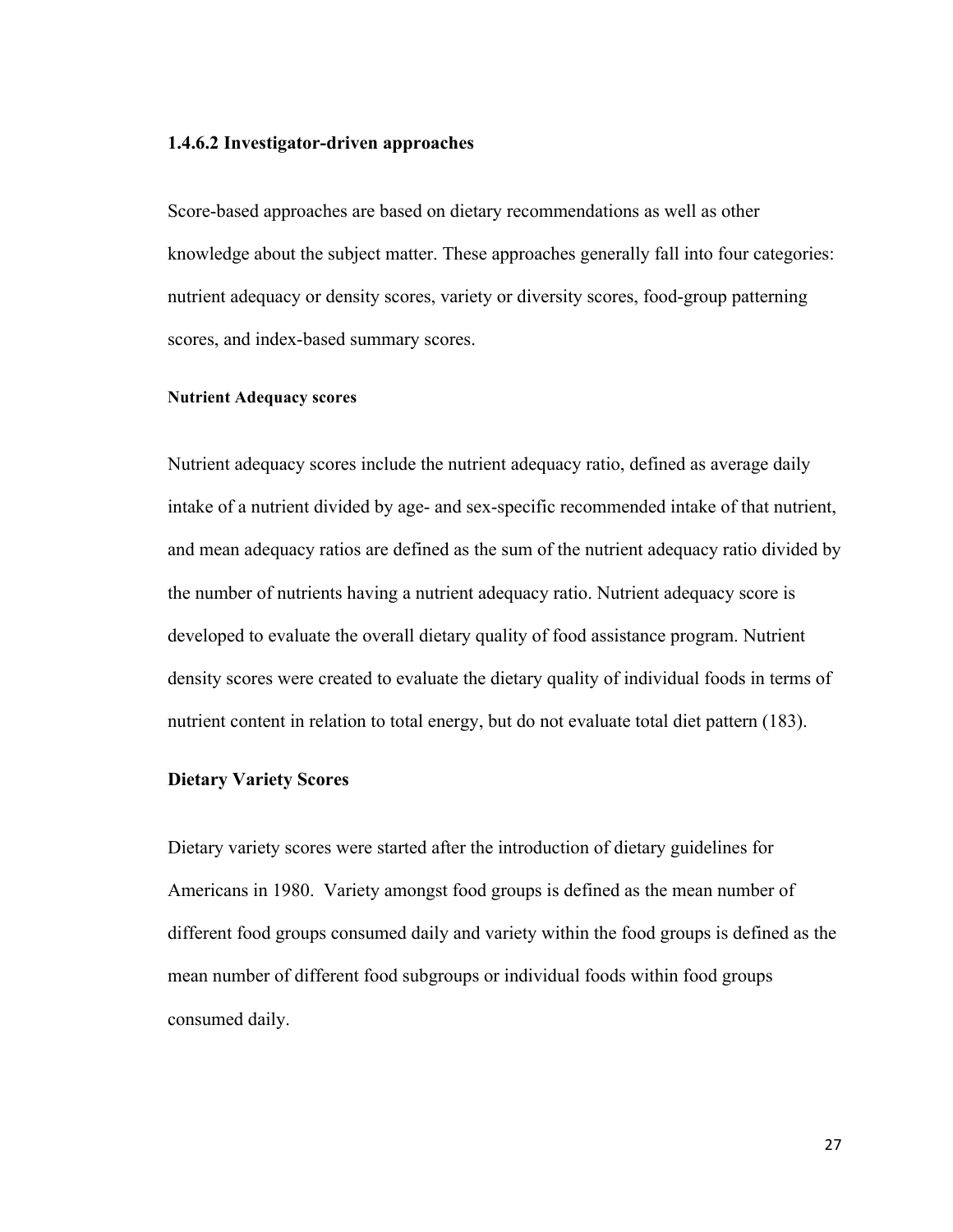Dietary variety refers to the mean number of different food groups consumed daily. It considers the number of food groups (i.e. dairy, meat, grain, fruits and vegetables) or food items consumed regularly (184). Both variety amongst the food groups and within a food group explains the variation in mean adequacy ratio scores but are not able to explain the variation in intake of energy, fat, sugar, sodium or cholesterol. First Nation Health and Nutrition Examination Survey have shown that less diverse food groups are associated with increased mortality. Similarly, increased variation within the food groups was positively associated with energy intake. Increased variation within certain food groups e.g. sweets, snacks, condiments and carbohydrates and low variety of fruits and vegetables was positively associated with the body fatness (185).

RFS tallies the foods recommended by current dietary guidelines (32). The RFS is similar to dietary diversity score for recommended foods groups. Currently, dietary guidelines encourage the consumption of fruits, vegetables, and whole grains.

#### **Food Groups Patterning Scores**

Food groups patterning scores are based on the five major food groups; fruits, vegetables, grains, dairy and meat. Based on the intake of foods from these groups health outcome is assessed in the study population.

## **Index based summary scores**

The diet quality index is a summary score of the degree to which an individual's diet conforms to specific dietary recommendations. Dietary index approaches is limited by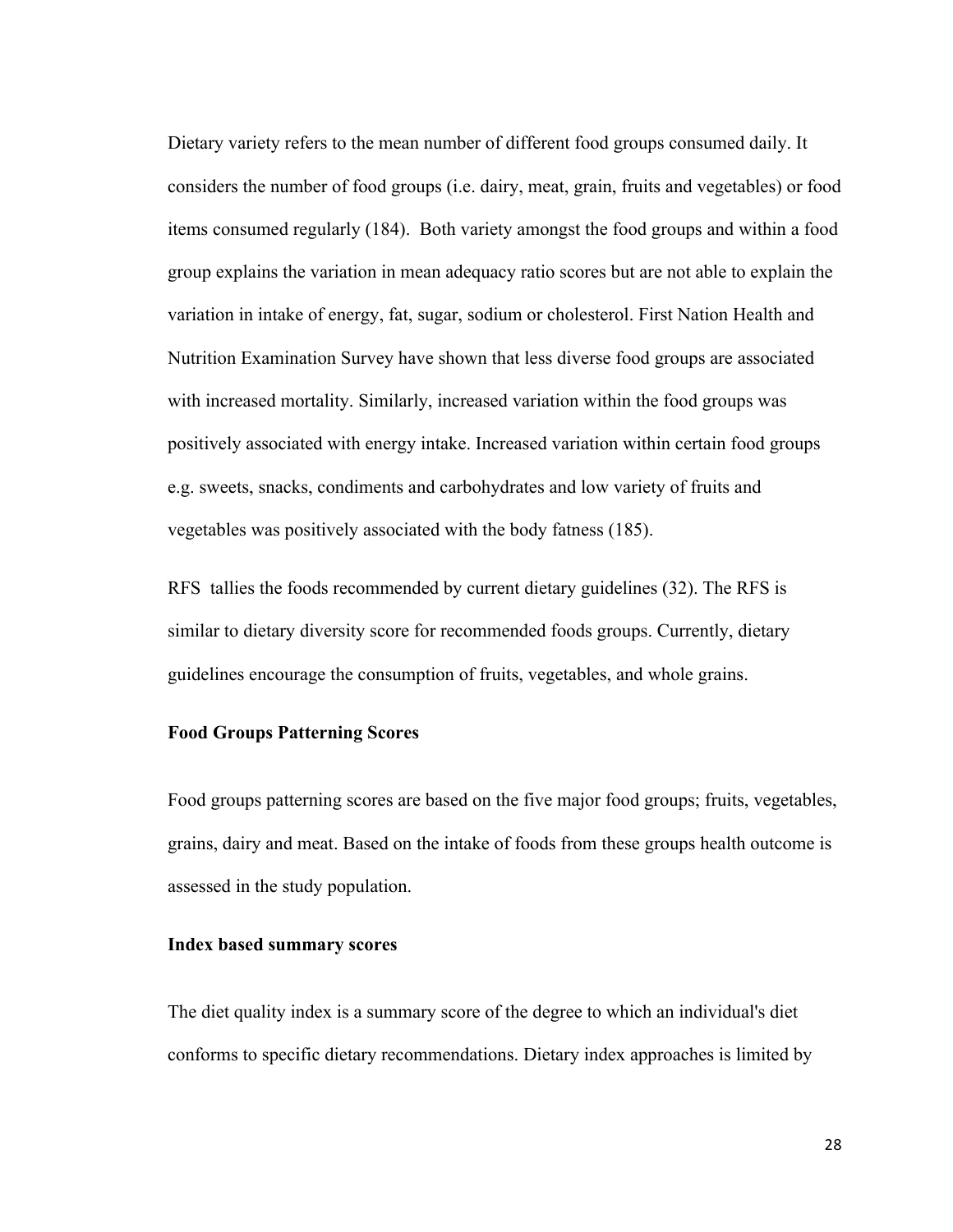current knowledge and lack of understanding of the diet-disease relationship. Defining the cut-off points is challenging. Typically, dietary indices are constructed on the basis of prevailing dietary recommendations, some of which may not represent the best available scientific evidence. For example, the healthy eating index is based on adherence to the recommendations of the US Department of Agriculture Food Guide Pyramid.

The Mediterranean diet pattern (MDP), is considered to be one of the healthiest diet patterns. The Mediterranean diet is plant-based, where vegetables, fruits, cereals (preferably with whole grain), legumes, and nuts are consumed in high amount and frequency. MDP also includes moderate consumption of fish and shellfish, white meat, eggs, and dairy products. On the contrary, consumption of red meat, processed meats, and foods rich in sugars and fats should be small in both quantity and frequency(186). The principal source of dietary lipids of the MDP is olive oil and an adequate daily intake of water should be guaranteed. A moderate consumption of wine is recommended. MDP encloses a beneficial fatty acid profile with a high content of MUFA and a higher MUFA/saturated fatty acids (SFA) ratio than non-Mediterranean diets. High consumption of dietary fibre, low glycaemic index and glycaemic load, anti-inflammatory effects, and antioxidant compounds, may act together to produce favourable effects on health status.

The DII is a relatively new dietary index that is based on peer-reviewed research focusing on diet and inflammation and is standardized to world average dietary intake. Chronic inflammation is considered to be the hallmark of the causation and progression of multiple cancers epithelial cancers. DII score is calculated based on the response to six inflammatory biomarkers including IL-1B, IL-6, TNF-α, or CRP (pro-inflammatory) and

29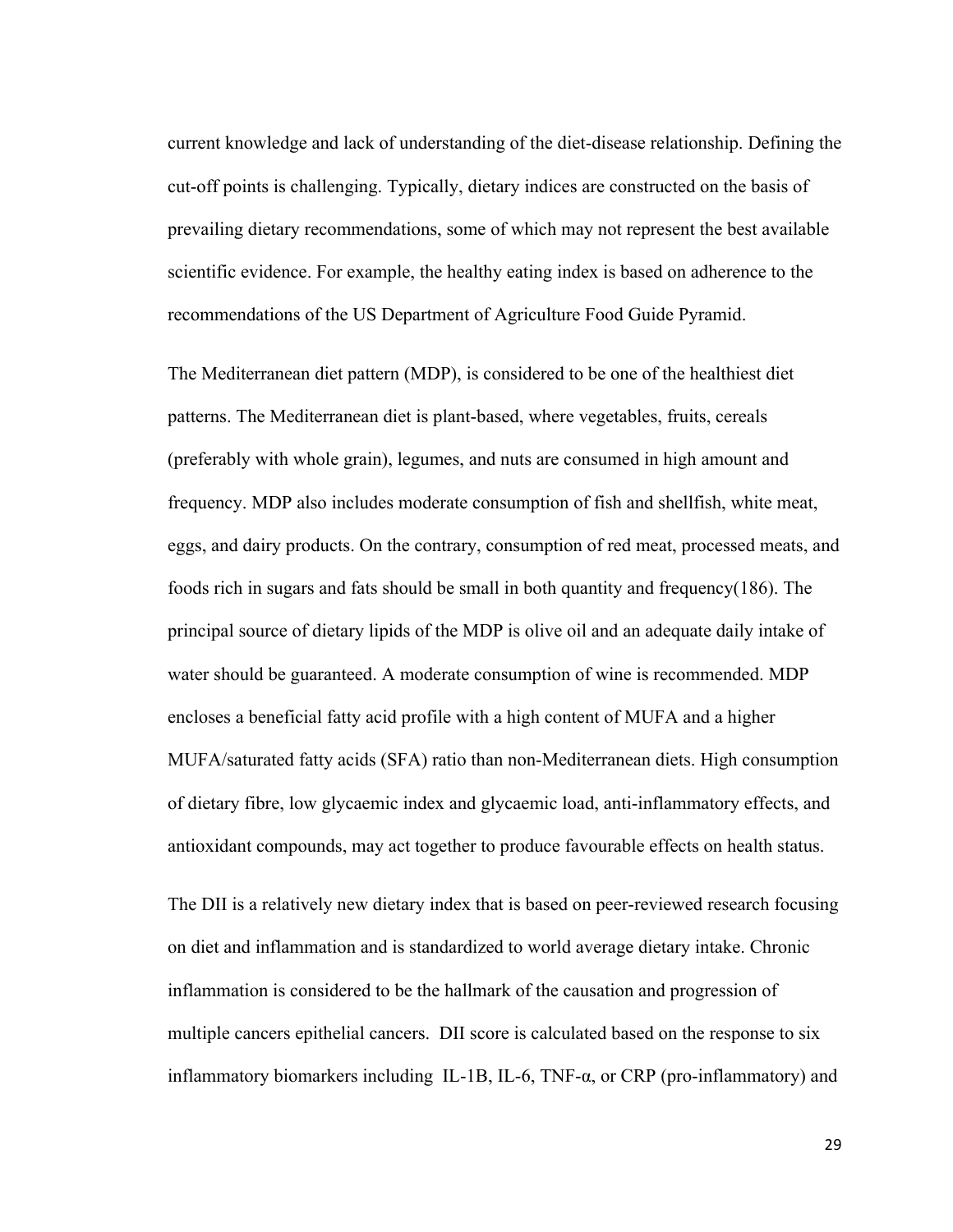IL-4 or IL-10 ( anti-inflammatory (34) cytokines. In index based patterns gradients are formed and the comparison is done talking the reference quartile.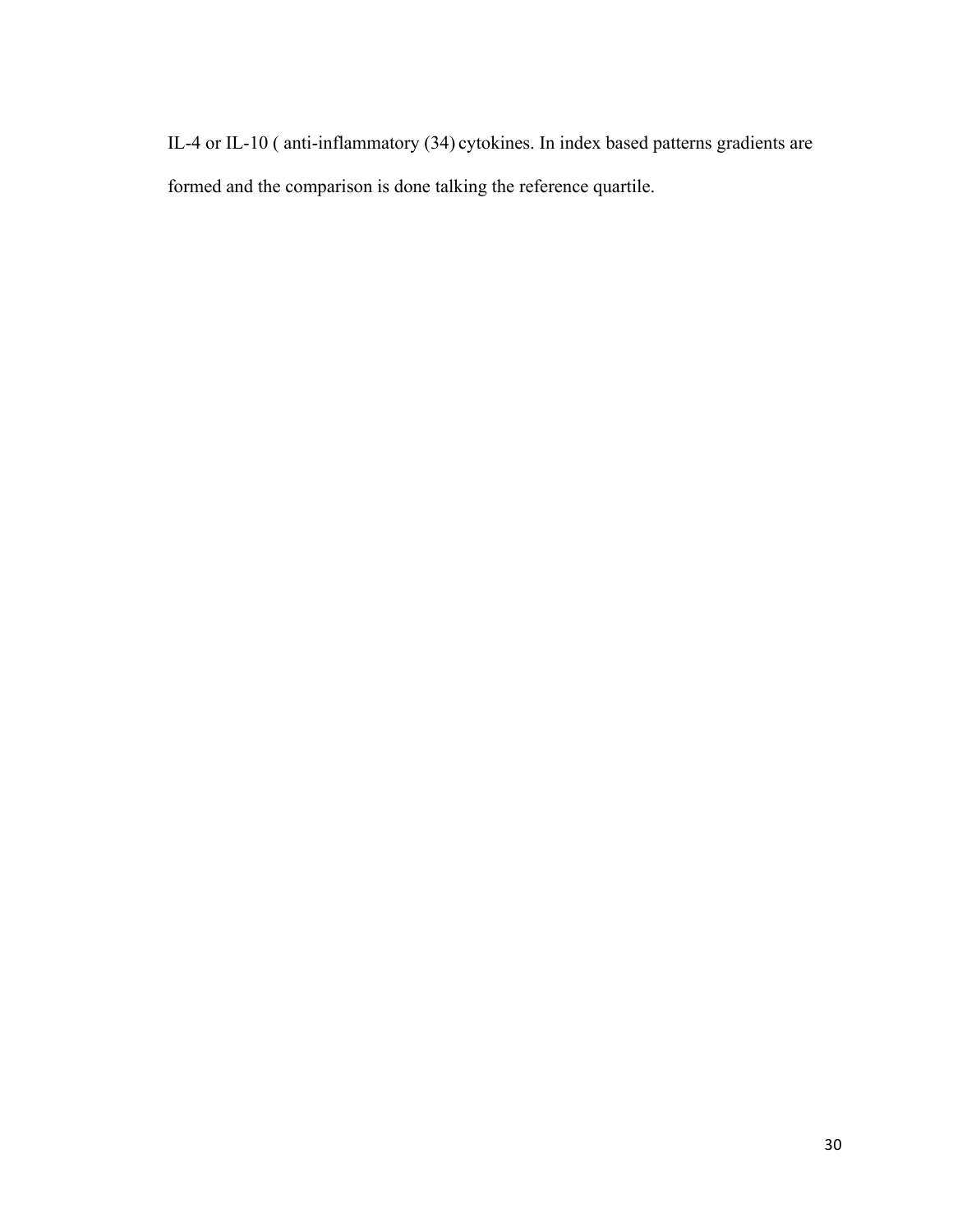#### **Summary of literature review**

Colorectal cancer is a leading cause of cancer-related deaths worldwide. Etiology of CRC is complex and multifactorial. Genetic predisposition (11), age (12) and gender (13) are some of the non-modifiable risk factors while the lower level of physical activity, diet pattern, higher alcohol consumption, smoking are the common modifiable factor associated with risk of CRC (14).

The dietary factor is considered to be one of the important determinants of cancer (15). Diet is associated with risk of CRC through either physical interaction with the intestinal mucosa (88) or alterations in the intestinal microbiota, which are strongly associated with colonic polyp formation and with the risk of developing CRC (92). Similarly, diet plays an important role in the regulation of chronic inflammation (16) by altering blood inflammatory biomarkers (17). Chronic inflammation is considered a hallmark of the causation and progression of cancer (40).

Epidemiological studies on the role of individual nutrients or food items on disease outcome are often inconclusive, which may in part be due to dietary interactions, multicollinearity (23, 24) and inability to detect small effects(25). Diet patterns are used commonly in epidemiological research to overcome some of the limitation associated with individual nutrient based studies. Diet patterns not only represent total diet or key factors in the diet (27) and the frequency of its consumption but also reflect an individual's food preferences modulated by the combination of genetic, cultural, social, health, environmental, behavioural and economic determinants (28).

31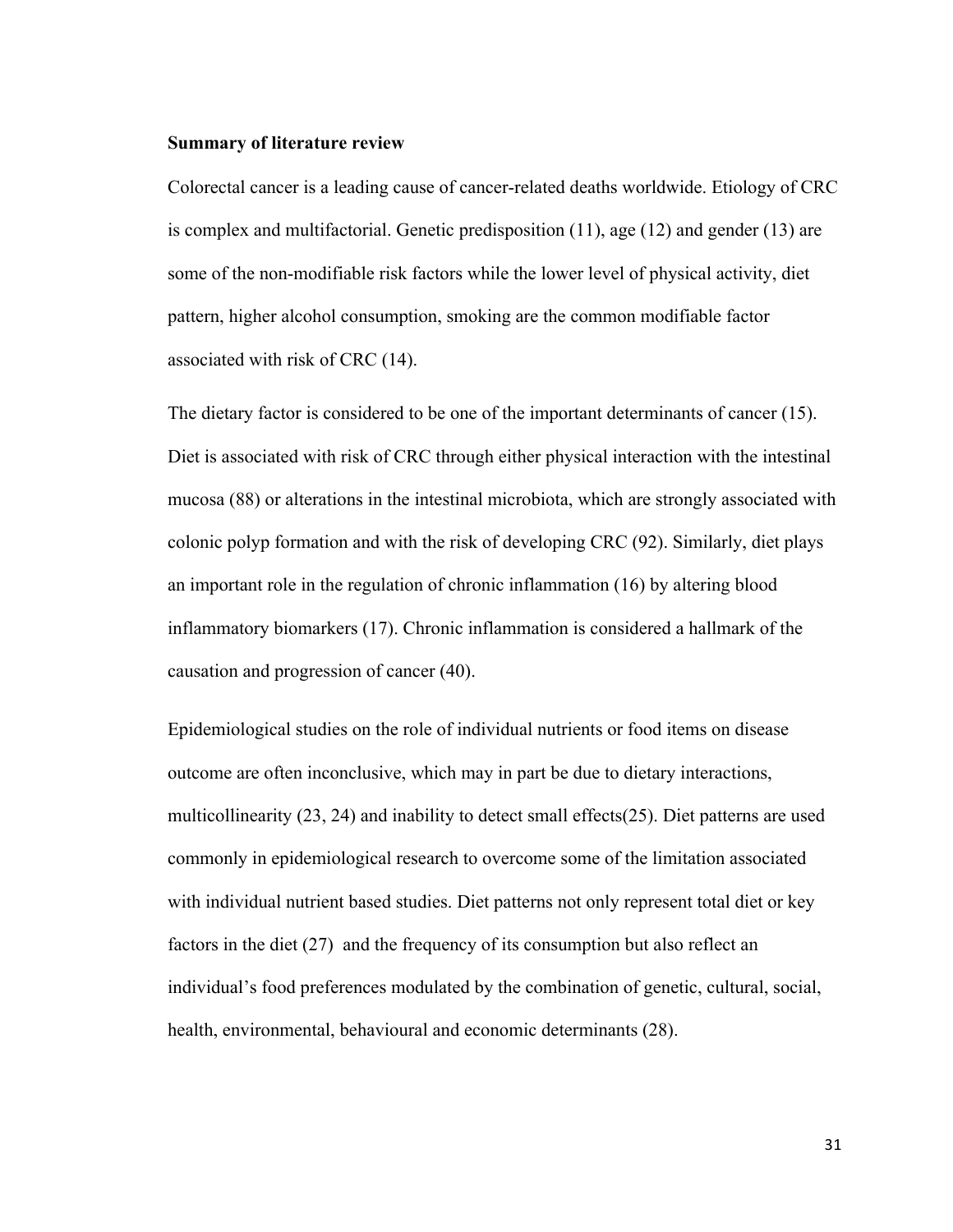Data-driven and hypothesis-driven are two major approaches that are used in literature to identifying diet patterns (29). The former solely reply on inter-correlations among the food items and latter allows the researcher to incorporate their professional knowledge and understanding. Cluster and factor analysis are outcomes independent empirical datadriven/posterior techniques determining dietary behaviour in the study population while index/score-based are hypothesis-driven based on adherence to prior recommendations or guidelines (30).

This study is designed to assess and compare different diet patterns identified while estimating the CRC patient's survival using the Newfoundland Colorectal Cancer Cohort. Meanwhile, the study investigates the role of diet-mediated inflammation assesses by DII on the risk of CRC. Compared with other parts of Canada NL has largely maintained its traditional diet, a Western-style with the high proportion of red meat and less vegetables and fruits (54). Despite, several studies have suggested the possible connection between single food or nutrients and risk of CRC (54-56) in this population; overall impact of individual's diet has not been adequately assessed. Comparison amongst the diet patterns identified by different techniques will help to better understand the disease-diet interaction.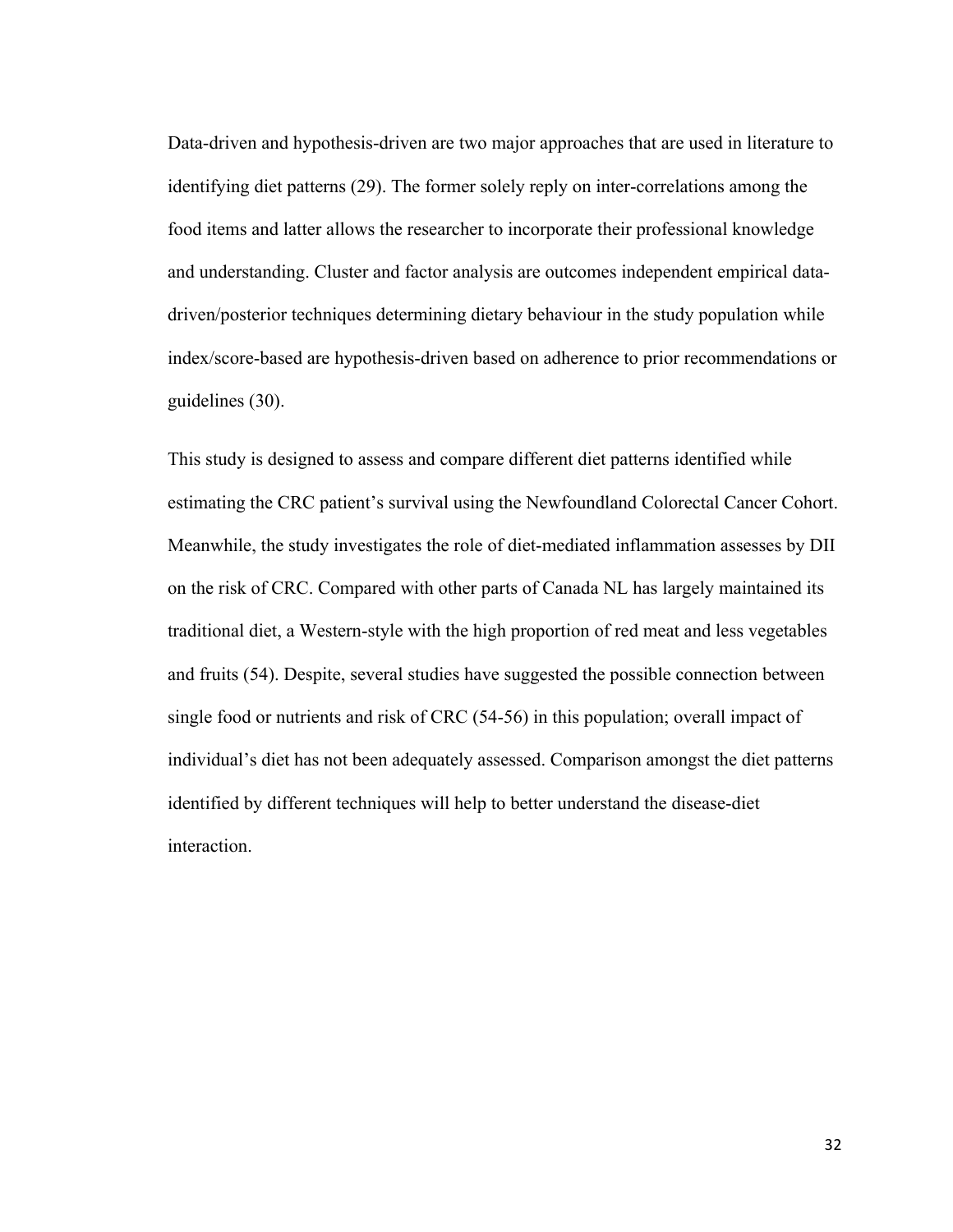#### **Co-authorship statement**

In the following two manuscripts, Mr Ishor Sharma is listed as first and the order of other co-authors is based on their relative contributions.

# **Inflammatory diet and risk of colorectal cancer: A population based Case-Control Study in Newfoundland, Canada**

Ishor Sharma and Dr Peizhong Peter Wang conceptualized and designed the manuscript. Mr Sharma conducted all the activities including data analysis, writing the manuscript. Nitin Shivappa and Hebert JR developed the original dietary inflammation index score. Dr Wang, Yun Zhu, Jennifer Woodrow, Patrick s Parfery, John R Mclaughlin, Nitin Shivappa, Nitin Shivappa, Hebert JR contributed to the subsequent revision of this article.

# **Hypothesis and Data-Driven Dietary patterns and Colorectal Cancer Survival: Findings from Newfoundland and Labrador Colorectal Cancer Cohort**

All authors have contributed substantially to this work. Ishor Sharma and Dr Peizhong Peter Wang conceptualized and designed the manuscript. Mr. Sharma conducted all the activities including data analysis, writing the manuscript. Dr Wang, Dr Barbara Roebothan Yun Zhu, Jennifer Woodrow, Patrick s Parfery, John R Mclaughlin, contributed to the subsequent revision of this article.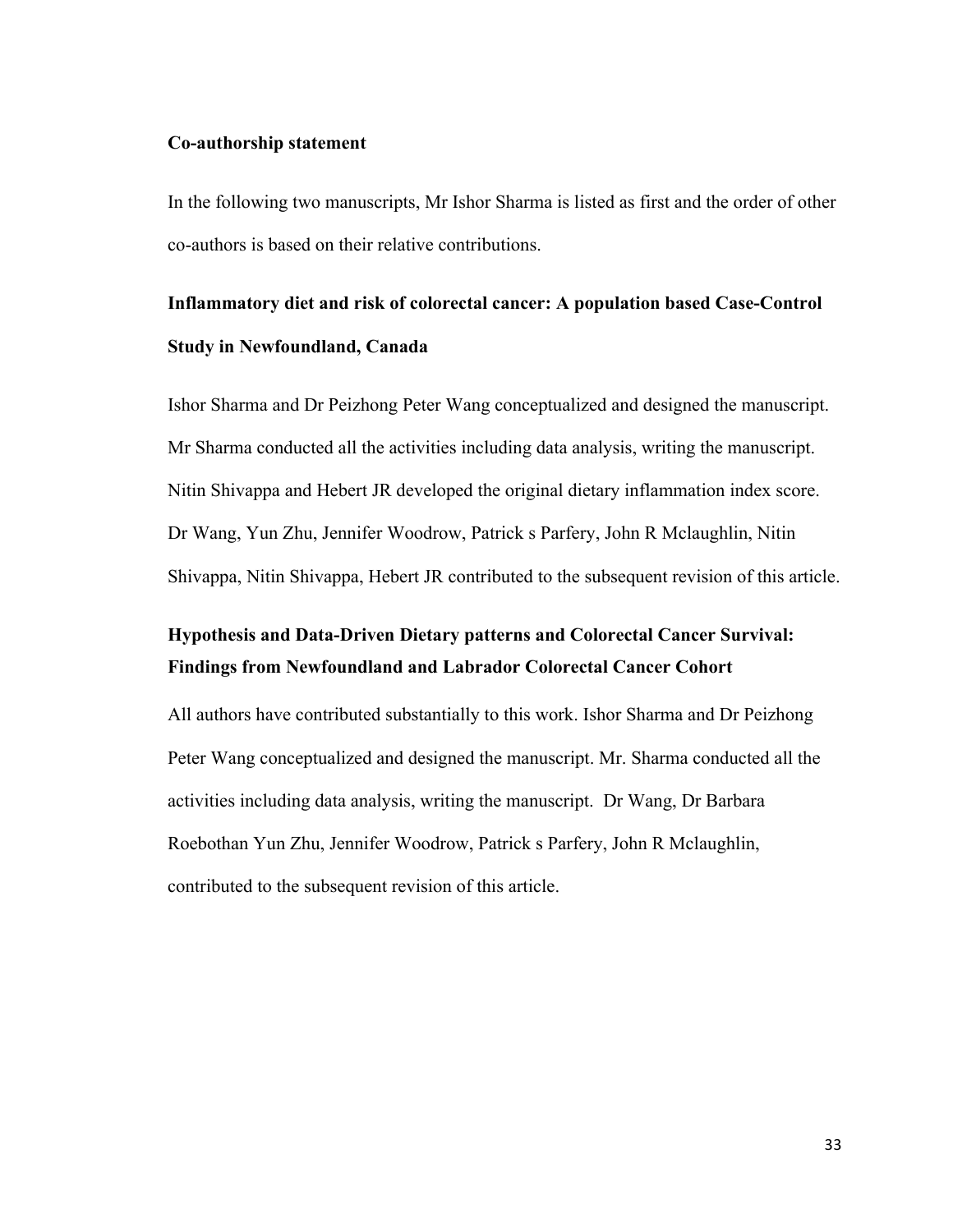# **CHAPTER 2: Inflammatory diet and risk of colorectal cancer: A population based Case-Control Study in Newfoundland, Canada**

Ishor Sharma<sup>1</sup>, Peter Peizhong Wang<sup>1</sup>, Yun Zhu<sup>1</sup>, Jennifer Woodrow<sup>1</sup>, James R Hebert<sup>2-</sup> <sup>3</sup>, Nitin Shivappa<sup>2-3</sup>, Barbara Roebothan<sup>1</sup>, Shree Mulay1, Mclaughlin<sup>4</sup>, Patrick S. Parfrey<sup>5</sup>

<sup>1</sup>Division of Community Health and Humanities, Faculty of Medicine, Memorial University of Newfoundland, Newfoundland, Canada

<sup>2</sup>Department of Epidemiology and Biostatistics, University of South Carolina, Columbia, USA

- 3 Cancer prevention and control program, University of South Carolina, Columbia, USA
- 4. Samuel Lunenfeld Research Institute, Mount Sinai Hospital, Toronto, Ontario, Canada
- <sup>5</sup> Clinical Epidemiology Unit, Faculty of Medicine, Memorial University of Newfoundland, St. John's, Newfoundland, Canada

This manuscript has been published as a peer-reviewed article in Nutrition (187) and can also be viewed at

https://www.ncbi.nlm.nih.gov/pubmed/?term=dietary+inflammation+and+risk+of+colore ctal+cancer+in+newfoundland%2C+canada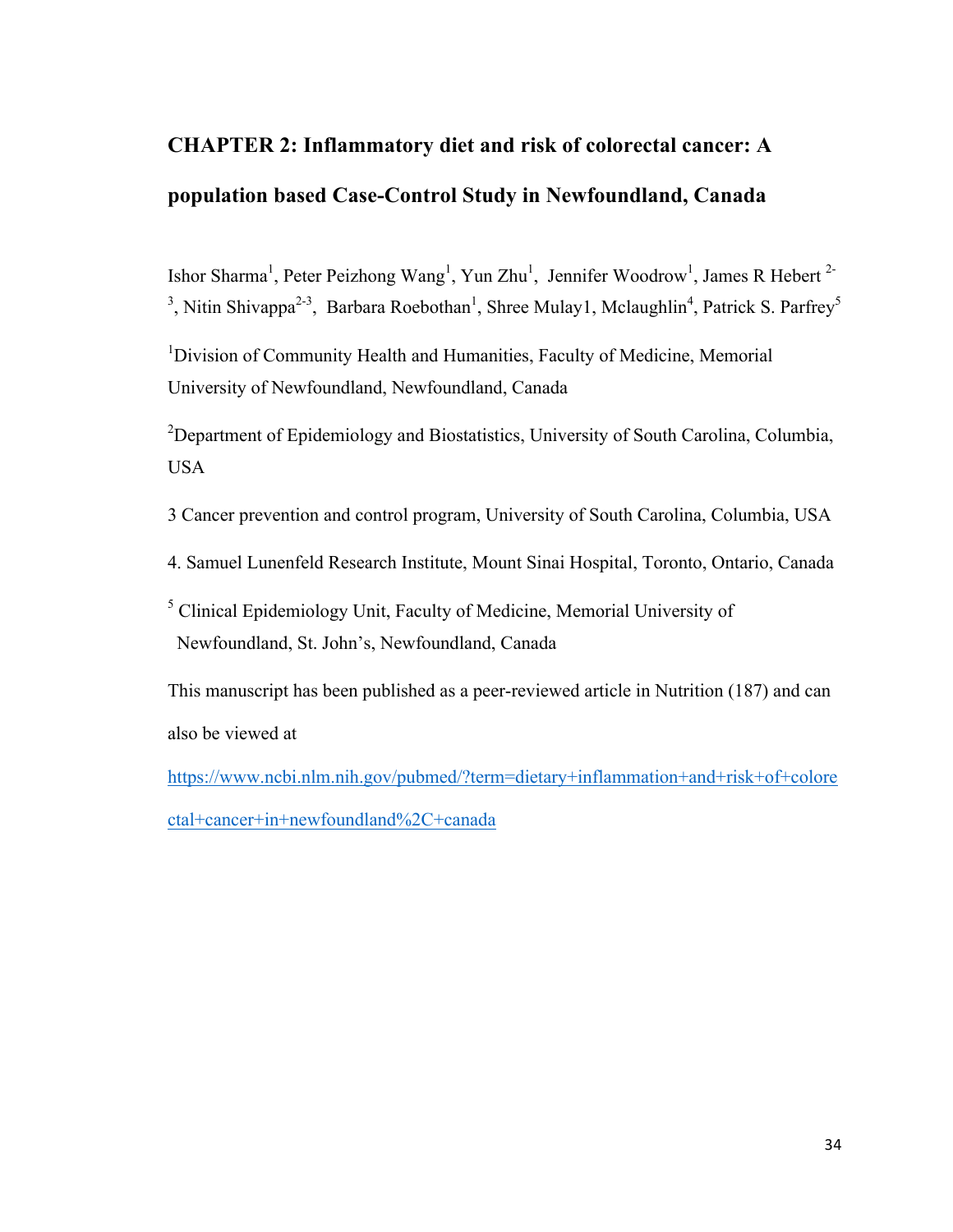#### **Abstract**

**Objective** Chronic inflammation is implicated in causing cancer. Diet plays an important role in regulating chronic inflammation by altering circulating levels of inflammatory biomarkers. Effect of single food or nutrient on cancer often is inconclusive; perhaps due to dietary interactions and multicollinearity. The aim of this study was to determine the pre-diagnostic inflammatory potential of overall diet in relation to risk for colorectal cancer (CRC).

**Methods**: In all, 547 patients with CRC from Newfoundland Familial Colorectal Cancer Registry and 685 controls from the general population were identified. Data on sociodemographic, medical history, lifestyle, and a 169-item food frequency questionnaire were collected retrospectively from both groups. Energy-adjusted Dietary Inflammatory Index (DII) score was calculated and used as both categorical and continuous variables for analysis. Odds ratio (OR) was estimated using multivariable logistic regression after adjusting potential confounders. A linear test for trend was performed using the median value in each quartile.

**Results:** Overall energy-adjusted mean DII score was −0.81 (range −5.19 to 6.93). Cases (−0.73 ± 1.5) had slightly higher DII scores than controls (−0.89 ± 1.6; *P* = 0.04). After adjusting the potential confounders, a statistically significant association was found between DII score and CRC risk. Using DII as a continuous variable ( [OR]<sub>continuous</sub> 1.10, 95% confidence interval [CI]  $1.01-1.20$ ) and categorical variable (OR <sub>quartile 1 versus 4</sub> 1.65, 95% CI 1.13–2.42;  $P_{\text{trend}} = 0.02$ ).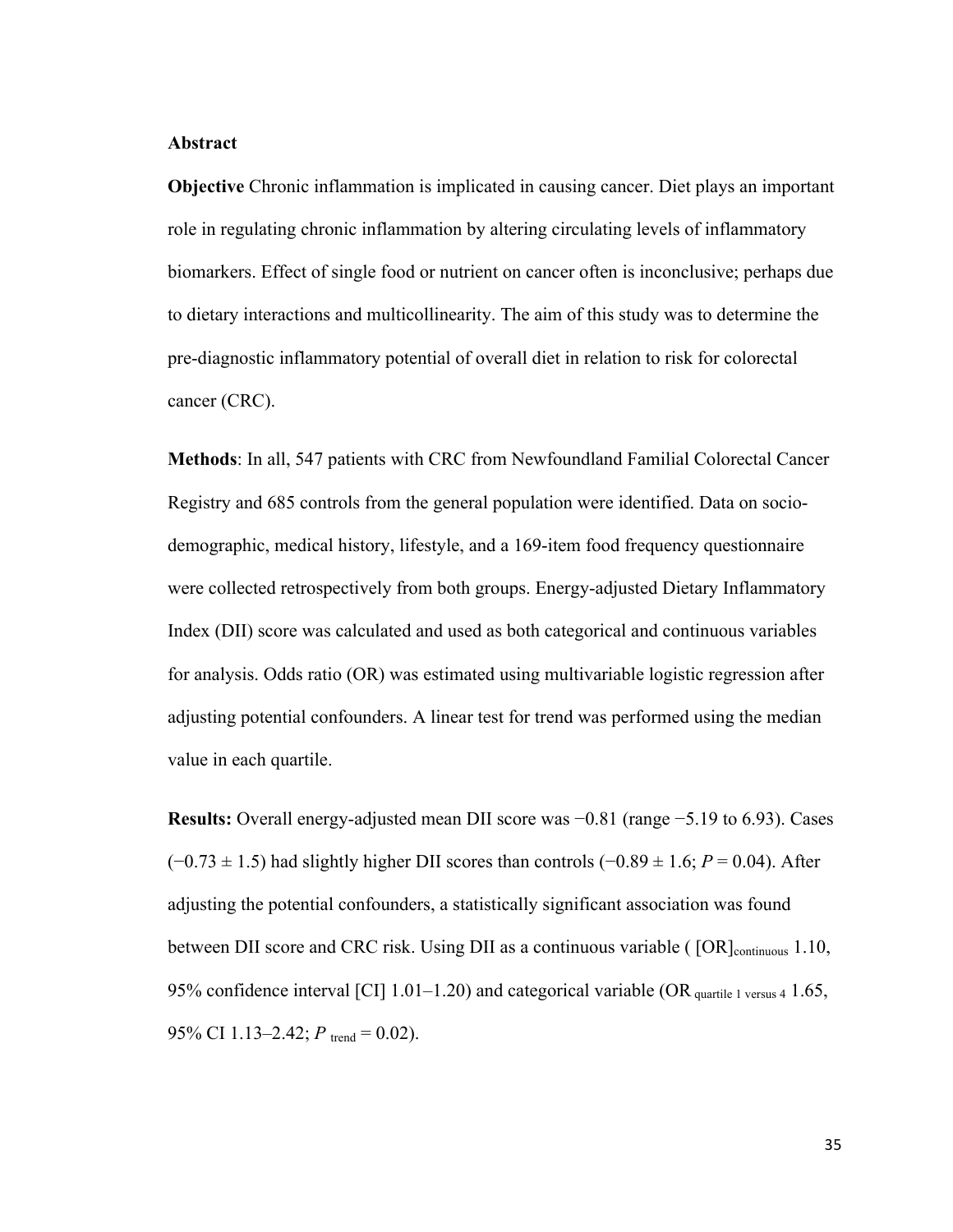**Conclusion:** Our findings indicate that pro-inflammatory diets are associated with an increased risk for CRC in the Newfoundland population.

**Keywords:** Colorectal Cancer, Dietary Inflammatory Index, Inflammation, Risk factors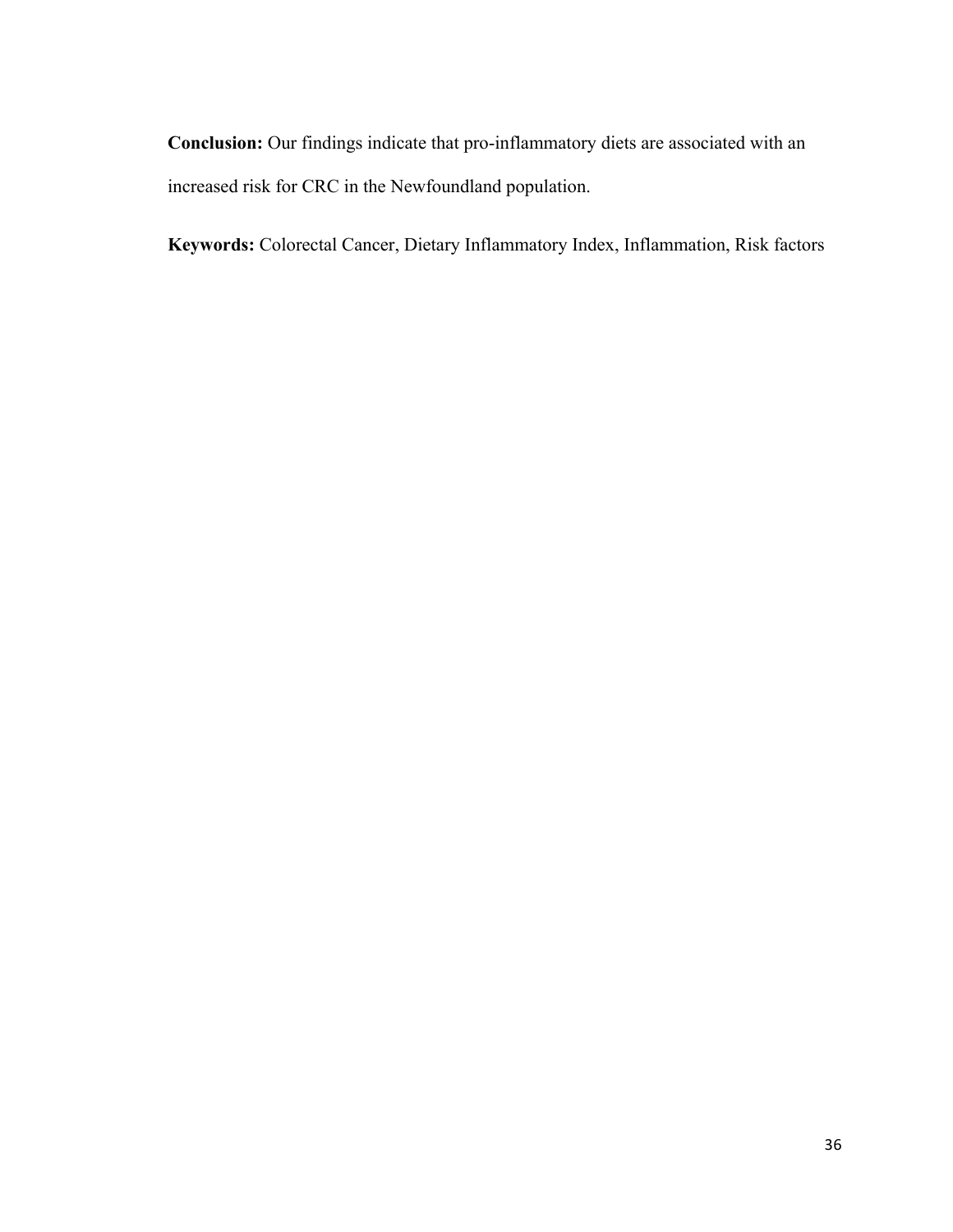## **Introduction**

Colorectal cancer (CRC) is one of the leading causes of cancer-related deaths worldwide. It is the third most common cancer in men and second amongst women (188). CRC vary widely with higher incidence rates in developed nations and lower rates in Asian, African, and many Latin American countries. (1) CRC has become one of the major health problems in Canada, with an estimated 26,100 new cases and 9,308 deaths in 2016 (4). According to the Canadian Cancer Society, Newfoundland and Labrador (NL), the most eastern province, has the highest age-standardized incidence rate of CRC in Canada, at 96 per 100,000 compared to the national average of 67 per 100,000 (4). The high rates of the disease in NL can be explained, in part by a high prevalence of families with a predisposition to hereditary colon cancer (5). However, environmental factors that are an important component of CRC risk play a vital role in both the risk and progression of the disease (6-10).

Genetic predisposition (5), age (12), and gender (13) are non-modifiable risk factors while physical inactivity, overweight/obesity, poor diet, excess alcohol consumption, and smoking are modifiable factors associated with risk of CRC (14, 189). Dietary behaviour is considered to be one of the important determinants of cancer (190). Diet plays an important role in the regulation of chronic inflammation (16) by altering levels of circulating inflammatory biomarkers (17). Inflammatory microenvironment involves the production of cytokines and chemokines leading to tumour initiation, growth, and invasion (18) by activating signalling pathways favouring carcinogenesis (19) and is particularly notable in CRC and other epithelial cancers (20).

37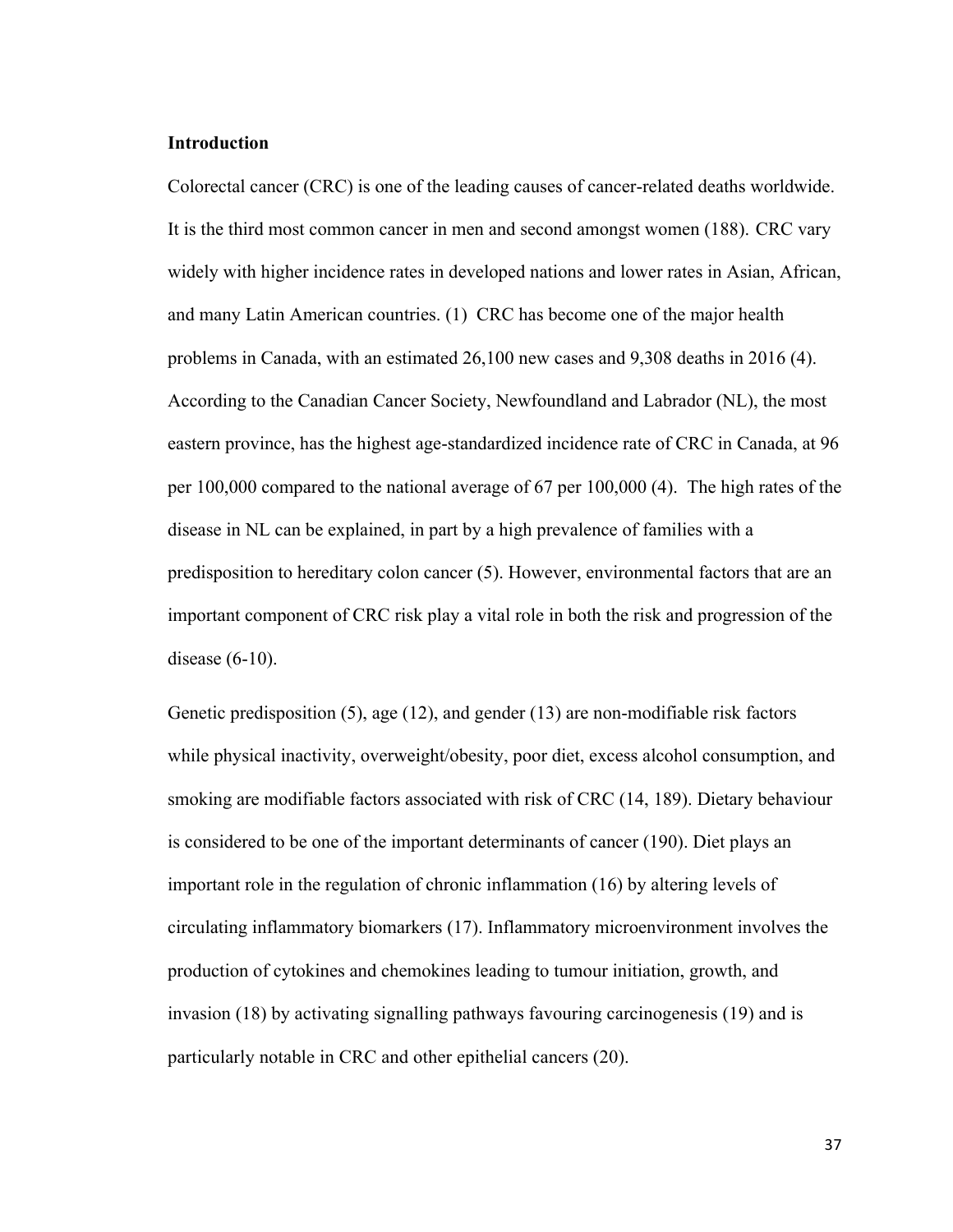Refined and processed foods, a typical Western diet pattern including high calorie drinks, soda, canned foods with heavy syrups, cheese, sugary and refined cereals, refined and processed meats, etc., have higher inflammatory potential (21) while a prudent diet pattern with higher intake of fruits and vegetables are anti-inflammatory in nature (22). Despite food, and nutrients including supplements that have been studied independently in relation to the risk and survival of CRC patients, little is known about the net inflammatory potential of overall diet on risk and survival of CRC patients as diet involves complex interactions of nutrients (23, 24). Since foods/nutrients act together (191-194), any assessment of single food or nutrient is likely to be confounded (195, 196). The Dietary Inflammatory Index (DII) assesses the overall dietary inflammatory potential of the diet based on the food/nutrient response to the six inflammatory biomarkers (IL-1β, IL-4, IL-6, IL-10, TNF-α, and C-reactive proteins.)(34). A higher DII score represents greater inflammatory potential. The DII has been validated and used in different studies to assess the effect of dietary inflammation on the risk and survival of chronic diseases and cancers (197, 198).

Compared with other parts of Canada, NL has largely maintained its traditional diet, a Western-style with the high proportion of red meat and the less vegetables and fruits (199). While several studies have suggested the possible connection between food or nutrients and risk of CRC (199-201) in this population, the overall impact of diet has not been assessed. This study aims to determine the pre-diagnostic inflammatory potential of an individual's diet and its association with the risk of CRC in the NL population.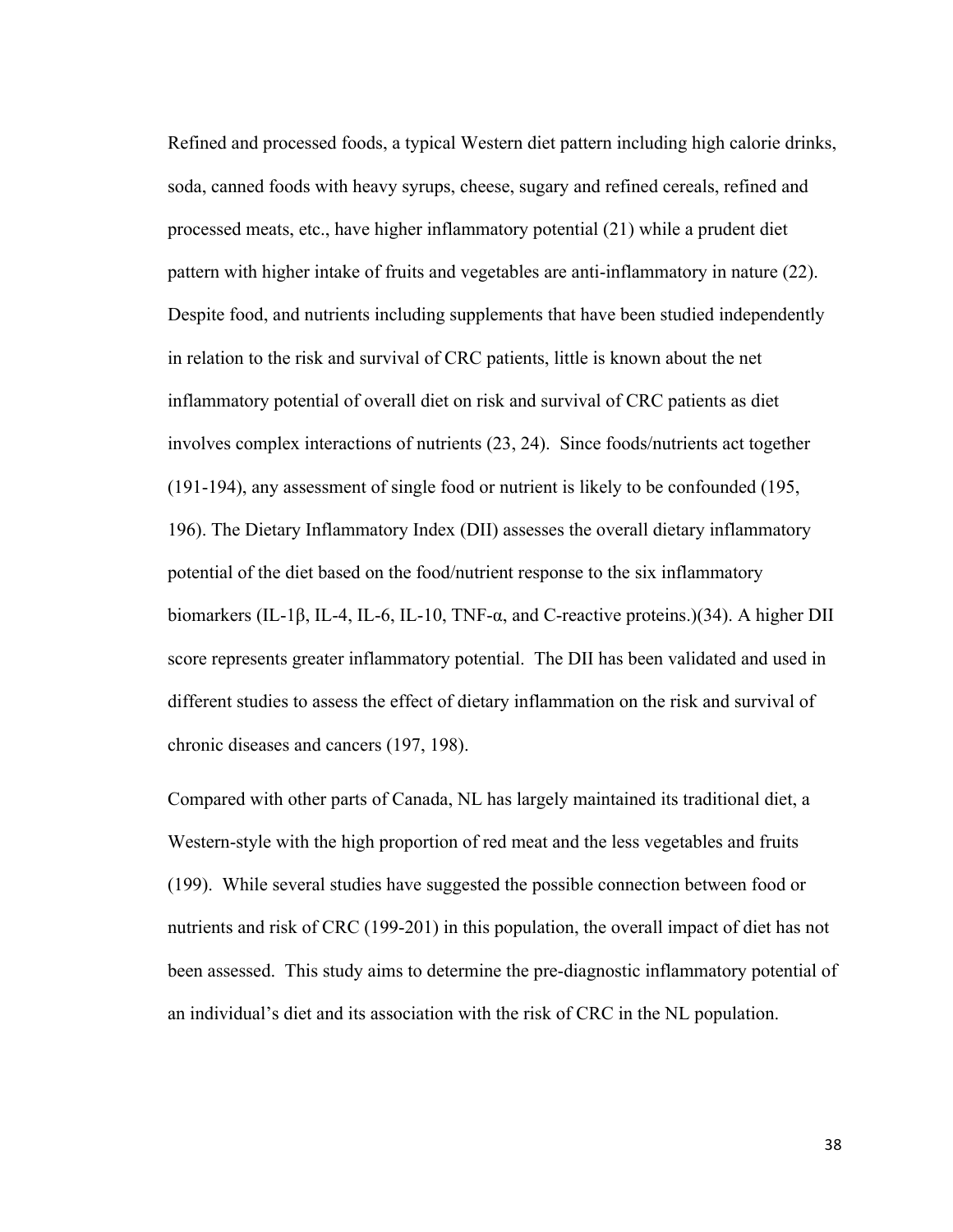## **Material and Methods**

**Study Population.** This study utilized data from the previous population-based casecontrol study from NL (199). CRC cases were recruited using the Newfoundland Colorectal Cancer Registry (NFCCR) which was modelled on the Ontario Familial Colorectal Cancer Registry. Histo-pathologically confirmed cases aged 20-74 years between 1999 and 2003 were included as cases. Incident CRC diagnosis was identified using codes from the International Classification of Diseases 9th revision. Controls were selected from the NL population through random-digit dialling using telephone numbers provided by Bell Aliant (a local telephone company in NL). Controls were age-matched with cases by 5-year strata. Both cases and controls were residents of NL at time of diagnosis or interview. A total of 1,232 participants (547 cases and 685 controls) were included in the study. A detailed description of the selection of cases and controls is described elsewhere (199). Informed consents were obtained from all research participants, and the study was carried out with the approval by the Health Research Ethics Authority, Memorial University of Newfoundland, in accordance with the Declaration of Helsinki.

**Exposure variables.** Information including personal history, lifestyle, and dietary characteristics was collected using a personal history questionnaire (PHQ) and a food frequency questionnaire (FFQ), which were developed as part of the larger study and were collected retrospectively one year prior to diagnosis or interview. Briefly, the PHQ consisted of 74 questions including the history of bowel screening, medical conditions, use of medications, diet, physical activity, intake of alcohol, tobacco use, socio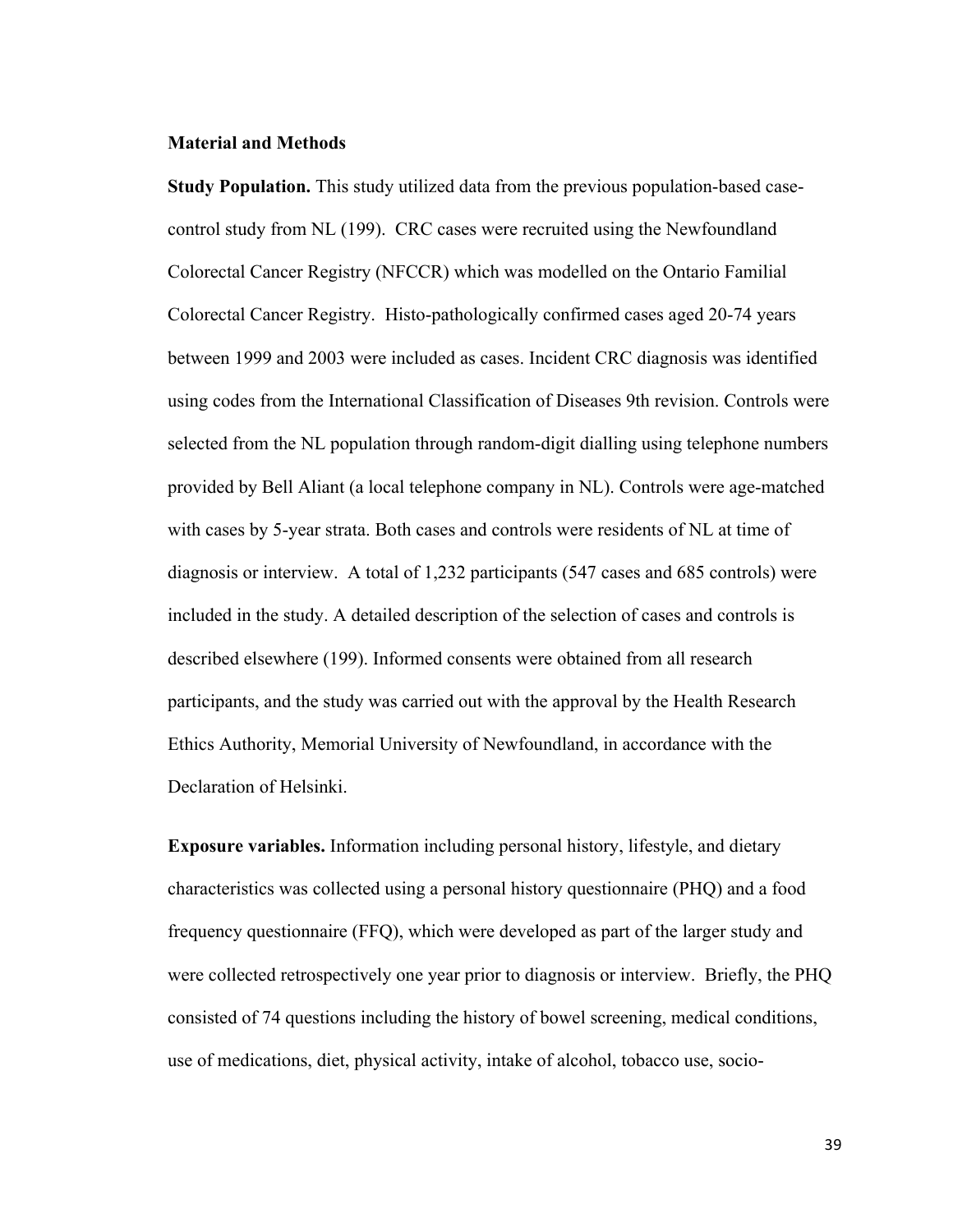demographic and economic information, and reproductive factors for females. Similarly, dietary intake data were collected using a 169-item FFQ similar to the Ontario FFQ customized to include foods from NL. Nutrient content was calculated using the Canadian Nutrient File, 2005.

Dietary inflammatory index score was calculated as described elsewhere (34). Briefly, an individual's intake of food or nutrients was linked to a global database with mean and standard deviation consumption of up to 45 nutrient parameters. For each subject and each food parameter, a z-score was derived. These scores were converted to a centred percentile score to reduce the effective skewness and multiplied by the respective food parameter effect derived from the literature review and scoring of 1,943 articles. All food parameter-specific DII scores were summed to determine an individual's DII score. The DII score was adjusted for the energy (from macronutrients and alcohol) using the residual method for both male and female separately (202). Ninety-five percentile data for energy was used for the analysis to remove the extreme values from both extremes of the distribution.

A higher DII score represents the greater inflammatory potential of diet. For the current study, 29 food parameters were available and used in computing the DII score. These included carbohydrate, protein, total fat, alcohol, onion, tea, tea (Herbal), pepper, βcarotene, vitamin B-6, Vitamin B-12, caffeine, cholesterol, energy, fibre, folic acid, iron, monounsaturated fatty acid (MUFA), polyunsaturated fatty acid (PUFA), niacin, magnesium, riboflavin, saturated fatty acid, selenium, thiamine, vitamin-E, vitamin-D, vitamin C, and zinc. The Calculated DII scores were analysed categorically and as

40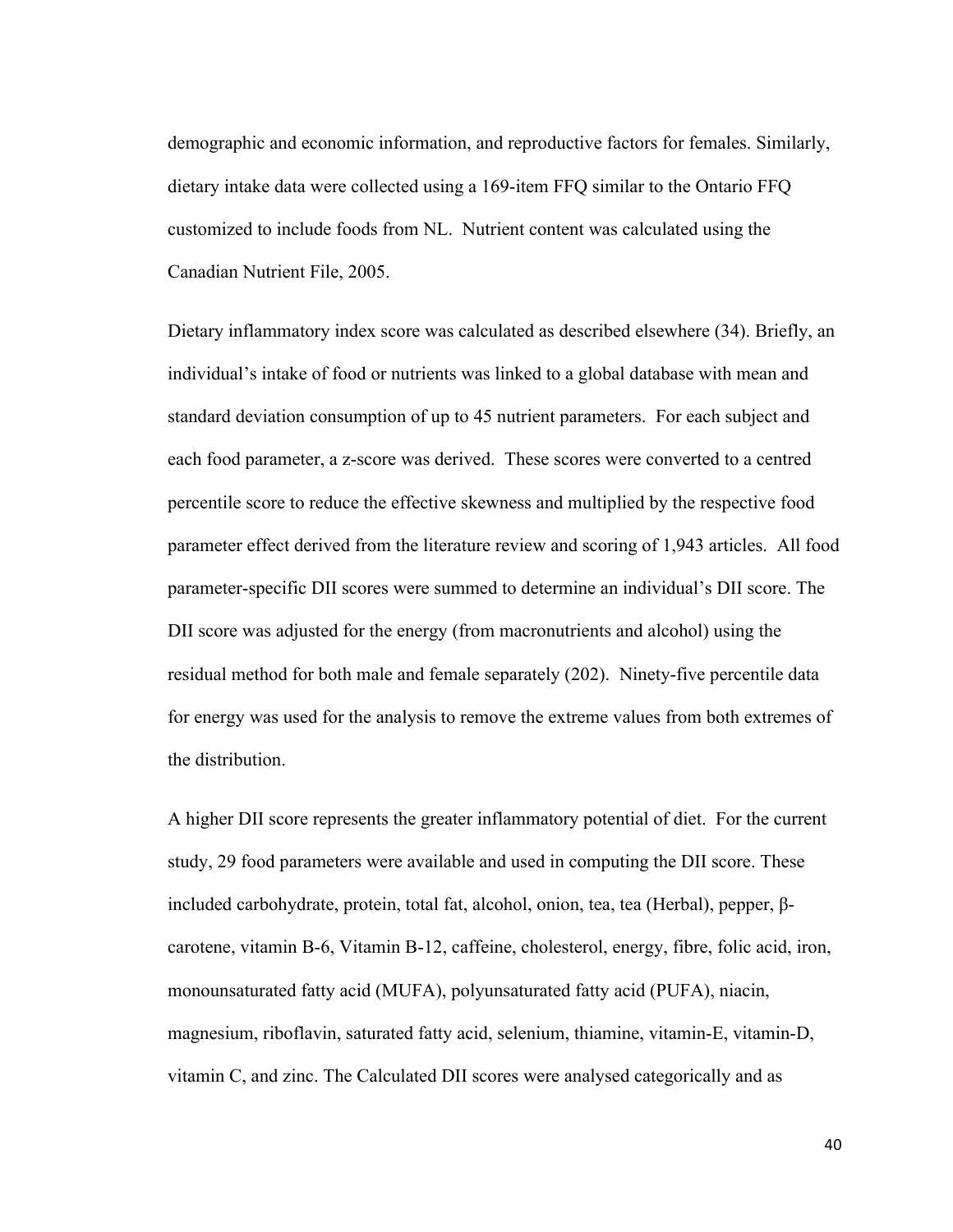continuous variables. Quartiles were based on DII scores in controls, and the respective quartiles are Quartile I (<-2.036), Quartile II (-2.036 to  $\leq$  0.88), Quartile III (-0.88 to  $(0.358)$ , and Quartile IV ( $\geq 0.3582$ ).

**Adjustment variables.** Potential confounding factors include age, sex, body mass index (BMI) (classified as  $\leq$  25, 25-29.99,  $\geq$  30 kg/m<sup>2</sup>), physical activity measured (metabolic equivalent hours/week (METs/week classified as <10, 10-49.99,  $\geq$ 50), medical history including cholesterol level, triglycerides, family history of CRC, polyps, diabetes, history of colon screening, cigarette smoking (classified as: Yes and No; Yes means smoke 1cigarette/day for 3 months or more), and alcohol consumption (classified as: standard drink/week; not at all, <15 standard drink/week, and ≥15 standard drink/week), regular use of medications including non-steroidal anti-inflammatory drugs (NSAIDs), and reported hormone replacement therapy (HRT, females only).

**Theory/calculation.** Statistical analyses were performed using SAS**®** statistical software (version 9.4 SAS Institute, Cary, NC, USA). The characteristics of cases and controls were compared by t-test and ANOVA for continuous variables and chi-square test for categorical variables.

Baseline characteristics were examined across the quartiles of DII. Odds ratio and 95% Confidence Interval (OR; 95% CI) were estimated using multivariable logistic regression model adjusting for age in the crude model and age of diagnosis, sex, smoking, history of screening, diabetes, high cholesterol, polyps, and physical activity in the final model. The basis for assessing the role of potential confounding factors included: (1) existing

41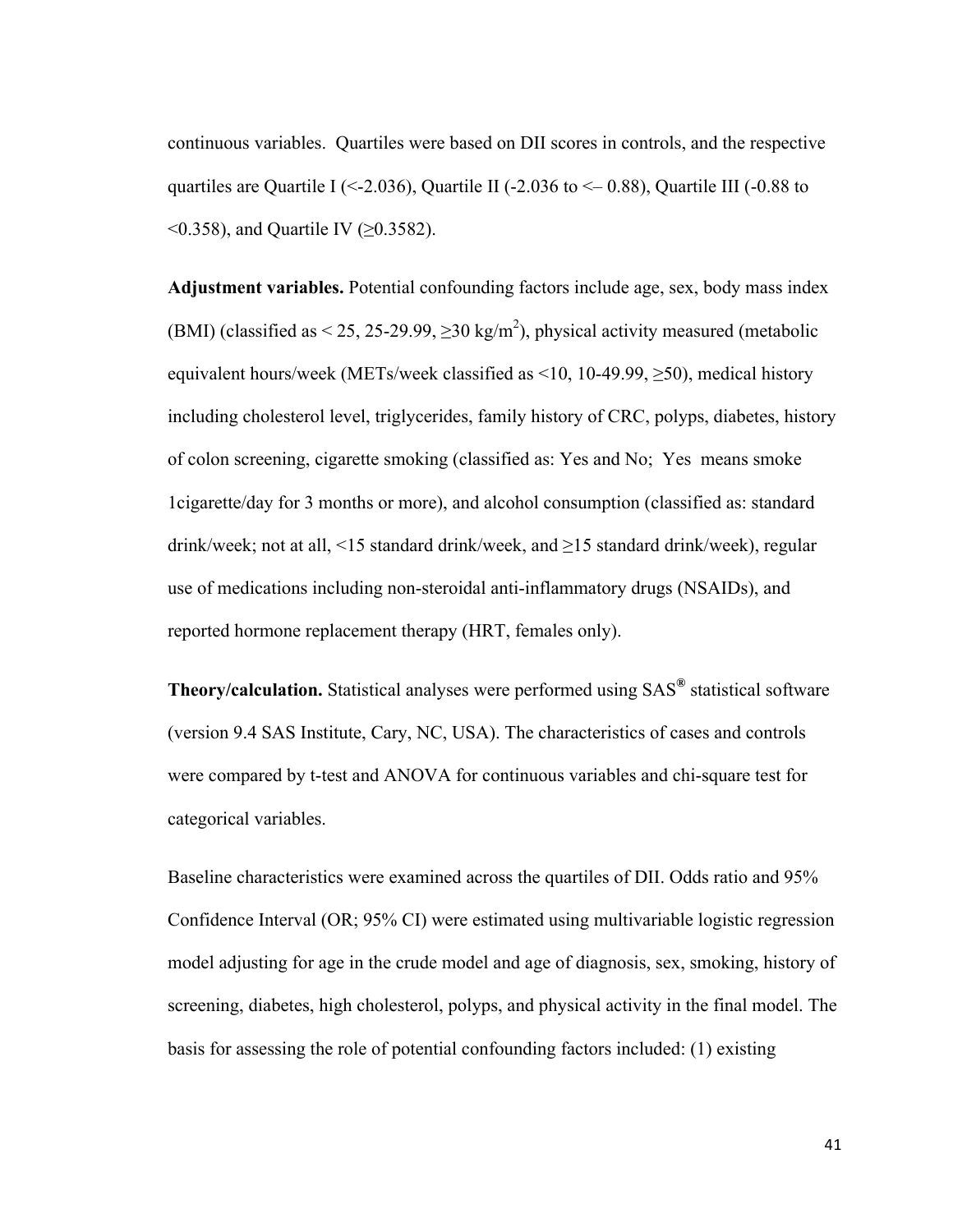evidence, (2) biological plausibility, (3) whether the regression coefficient of the primary dependent variable changed by 10% or more after addition of the potentially confounding variable, or  $(4)$  whether the covariate entered the model at P<0.10. A stepwise selection procedure was used to identify potential confounding factors.

OR for continuous variables were calculated using DII score as a continuous variable. A linear test for trend was performed using the median value in each quartile. All tests of statistical inference employed a two-sided alpha level of 0.05.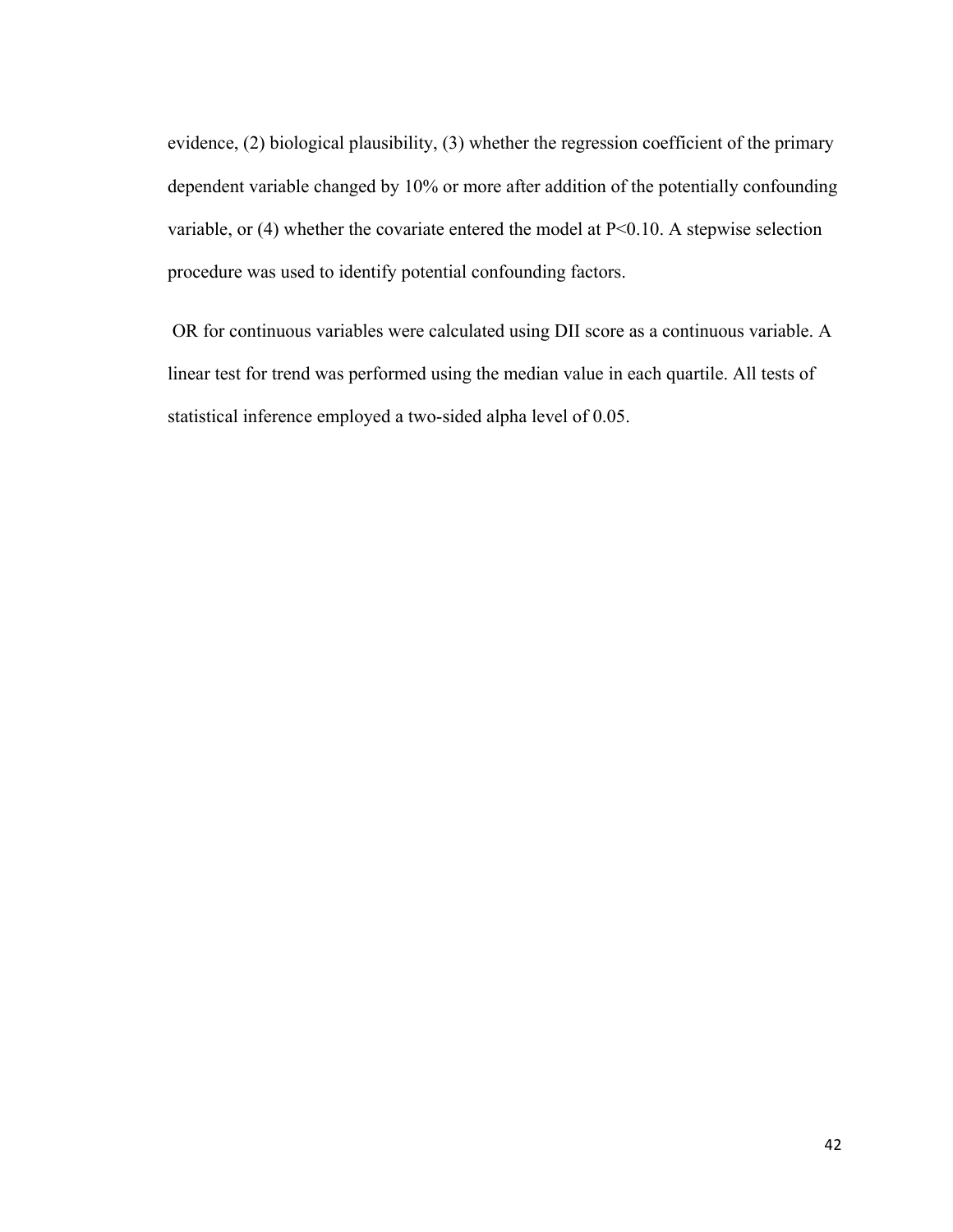# **Results**

# **Characteristics of Study Subjects**

Table 1 Comparison between cases and controls across the baseline characteristics (univariate analysis), Newfoundland and Labrador Case-Control Study, 1999-2003.

| <b>Baseline Characteristics</b>                  | Cases            | Controls         | P-value |  |  |  |
|--------------------------------------------------|------------------|------------------|---------|--|--|--|
| Subjects                                         | 547 (44.40)      | 685 (55.60)      |         |  |  |  |
| Age $a$                                          | $62.52 \pm 9.06$ | $60.53 \pm 9.52$ | < 0.001 |  |  |  |
| Energy-adjusted DII                              | $-0.73 \pm 1.5$  | $-0.89 \pm 1.6$  | 0.04    |  |  |  |
| Sex                                              |                  |                  |         |  |  |  |
| Male                                             | 329 (60.15)      | 405(59.12)       | 0.71    |  |  |  |
| Female                                           | 218 (39.85)      | 280 (40.88)      |         |  |  |  |
| Co-Morbidity: cholesterol $\textdegree$ (n=1223) |                  |                  |         |  |  |  |
| High                                             | 166(30.51)       | 252(37.11)       | 0.01    |  |  |  |
| Normal                                           | 378 (69.49)      | 427 (62.89)      |         |  |  |  |
| Co-Morbidity: Triglyceride $\degree$ (n=1189)    |                  |                  |         |  |  |  |
| High                                             | 60(11.41)        | 68 (10.26)       | 0.52    |  |  |  |
| Normal                                           | 466 (88.59)      | 595 (89.74)      |         |  |  |  |
| Co-Morbidity: Diabetes $\text{c}_{n=1223}$       |                  |                  |         |  |  |  |
| Yes                                              | 119 (21.76)      | 89 (13.17)       | 0.001   |  |  |  |
| No                                               | 428(78.24)       | 587 (86.83)      |         |  |  |  |
| Smoking $(n=1232)$                               |                  |                  |         |  |  |  |
| Yes                                              | 402 (73.49)      | 429(62.63)       |         |  |  |  |
| N <sub>o</sub>                                   | 145(26.51)       | 256 (37.37)      | 0.001   |  |  |  |
| Alcohol: Standard drink/week (n=1186)            |                  |                  |         |  |  |  |
| N <sub>o</sub>                                   | 213 (41.04)      | 275 (41.22)      |         |  |  |  |
| $0-14.99$                                        | 251 (48.36)      | 320 (47.97)      | 0.98    |  |  |  |
| $\geq$ 15                                        | 55 (10.60)       | 72 (10.79)       |         |  |  |  |
| Body Mass Index $(kg/m^2)$ (n=1202)              |                  |                  |         |  |  |  |
| $<$ 25                                           | 150 (28.20)      | 211 (31.49)      |         |  |  |  |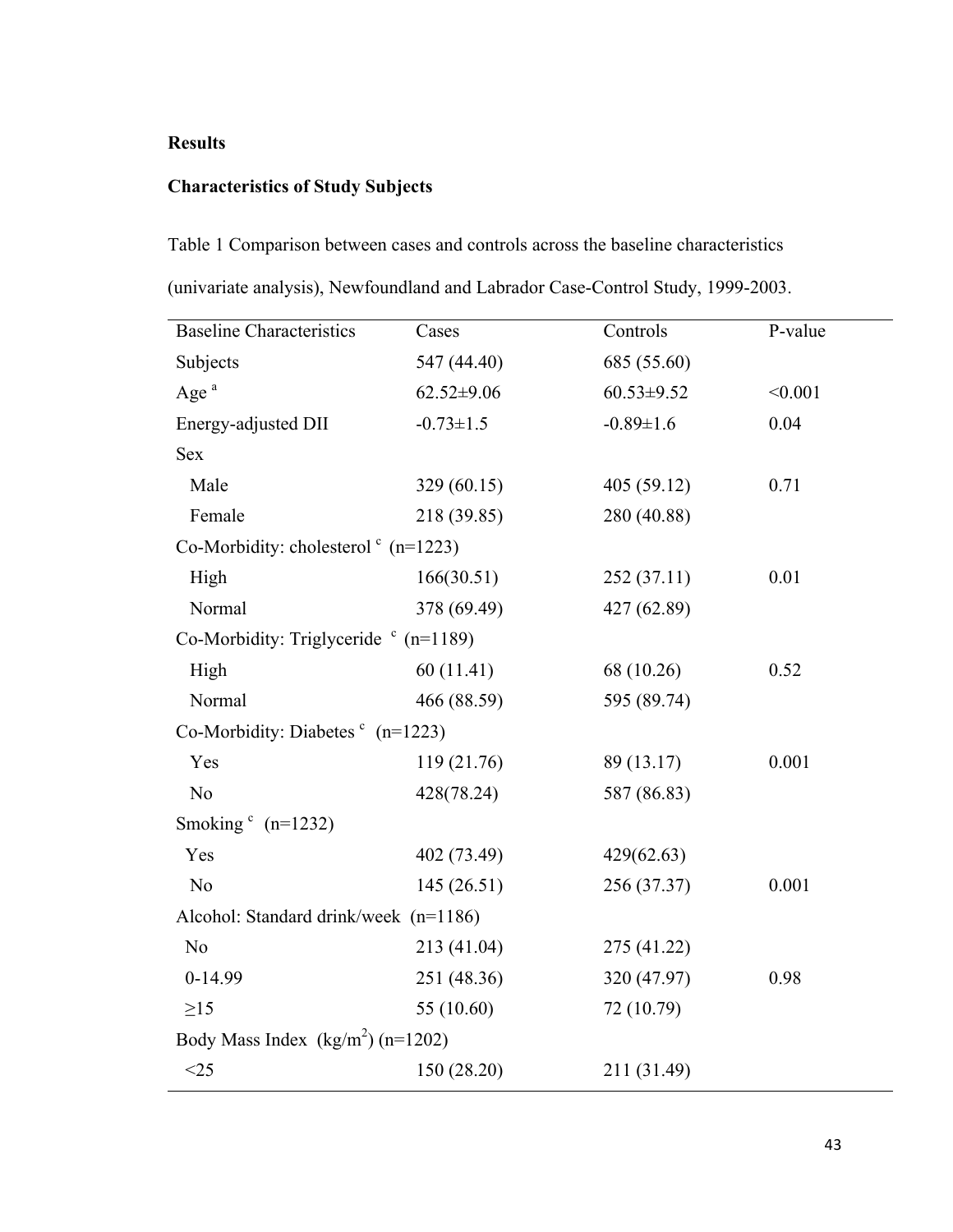| 25-29.99                                    | 227 (42.67) | 314 (46.86)  | 0.01    |
|---------------------------------------------|-------------|--------------|---------|
| $\geq 30$                                   | 155(29.14)  | 145 (21.64)  |         |
| Regular use of NSAIDs (n=1229)              |             |              |         |
| Yes                                         | 181(33.15)  | 263 (38.51)  |         |
| N <sub>o</sub>                              | 365 (66.85) | 420 (61.49)  | 0.05    |
| Use of Hormonal Contraceptives (N=452)      |             |              |         |
| Yes                                         | 98 (44.95)  | 115 (56.57)  |         |
| N <sub>o</sub>                              | 120(55.05)  | 119 (43.43)  | < 0.001 |
| Family History of CRC <sup>c</sup> (n=1232) |             |              |         |
| Yes                                         | 16(2.93)    | 9(1.31)      | 0.06    |
| N <sub>o</sub>                              | 531 (97.07) | 676 (98.69)  |         |
| Physical Activity (Met-hrs./week) (n=1160)  |             |              |         |
| $\leq 10$ (Low)                             | 117 (32.42) | 190 (28.19)  |         |
| 10-49.99 (Med)                              | 167(30.59)  | 270 (40.06)  | 0.002   |
| $\geq$ 50 (High)                            | 202 (37.00) | 214 (31.75)  |         |
| Total Energy Intake (Kcal/day) <sup>a</sup> |             |              |         |
|                                             | 2518.3±1066 | 2305.6±908.4 | 0.001   |
| Any screening $(n=1258)$                    |             |              |         |
| Yes                                         | 71 (12.97)  | 146(21.31)   | 0.001   |
| N <sub>0</sub>                              | 476 (87.03) | 565 (78.69)  |         |
| History of Polyp $(n=1202)$                 |             |              |         |
| Yes                                         | 263 (49.07) | 85(12.76)    | 0.001   |
| N <sub>0</sub>                              | 273 (50.93) | 581 (87.24)  |         |
|                                             |             |              |         |

 $a^a$  Continuous variables were presented as mean  $\pm SD$ 

 $b$  Categorical variables were presented as numbers (%). Association between baseline variables and subjects were assessed based on Chi-square.<br>
<sup>c</sup> Fisher's Chi-square test

Column total varies due to the missing values

Table 1 shows the characteristic of cases and controls. Mean self-reported blood

cholesterol level amongst the controls was higher than the cases. Cases were more likely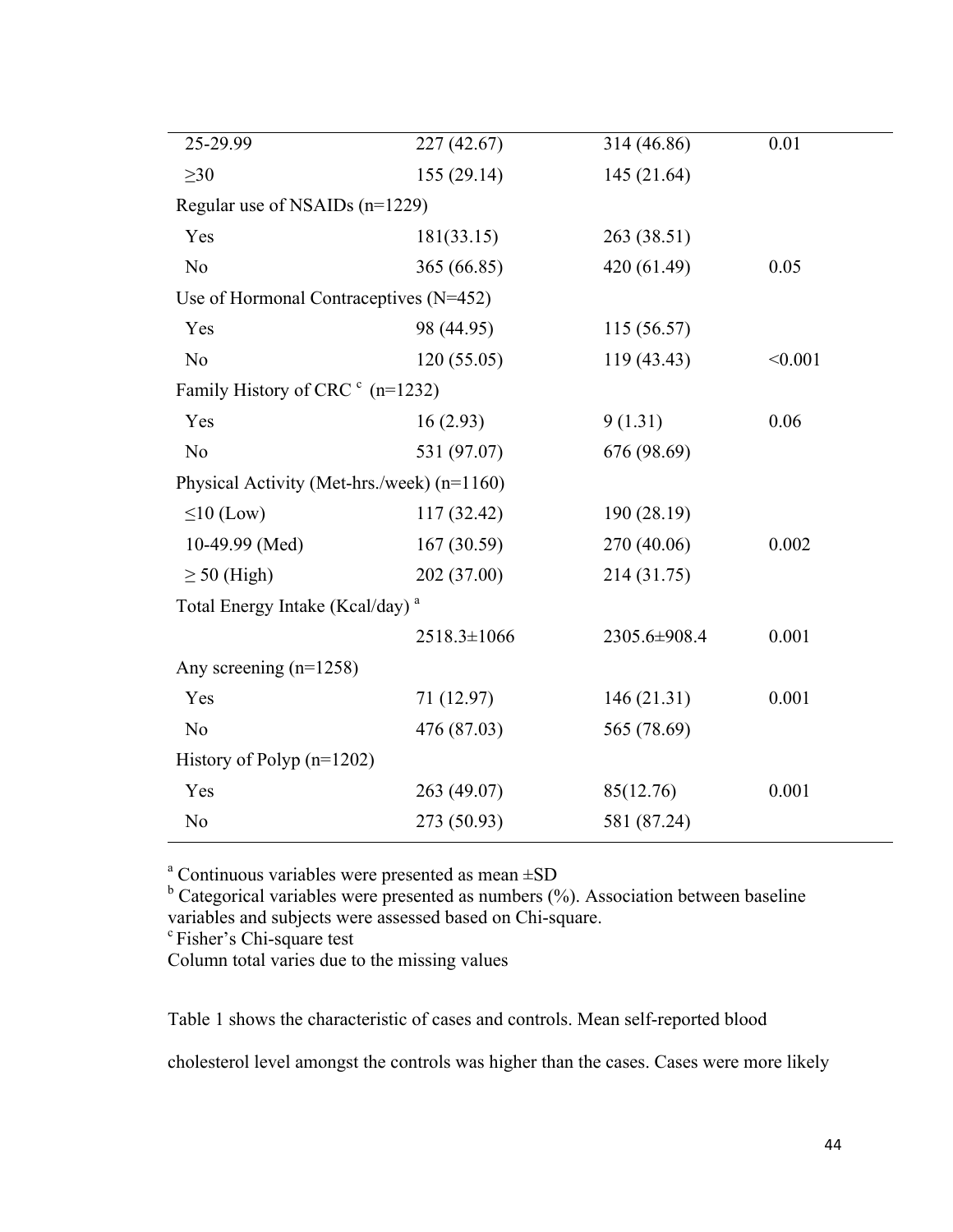to be diabetic, obese, and smokers than controls. Hormonal contraceptive use significantly differed between cases and controls. Total calorie intake for the cases was higher than the controls. Calorie-adjusted mean DII score was  $-0.81$  (SD= $\pm 1.57$ ; Range: -5.19 to 6.93). Cases  $(-0.73 \pm 1.5)$  had slightly higher DII score than controls  $(-0.89 \pm 1.6)$  $(p=0.04)$ . There was no statistically significant association between sex, triglyceride status, alcohol intake, use of anti-inflammatory drugs, or history of CRC between cases and controls.

Table 2 shows characteristics of the study population across energy-adjusted quartiles of the DII. Younger participants were likely to consume more pro-inflammatory diets. Those who were diagnosed with CRC at younger ages had diets with higher inflammatory potential than those who were diagnosed at older ages. Men and smokers were observed to consume more pro-inflammatory diets. There was no significant association between family history of cancer, history of screening, polyps, use of hormonal contraceptives, use of alcohol, diabetes status, high cholesterol, higher BMI, and self-reported diet.

Table 2: Characteristics of study population across energy-adjusted quartiles of DII (univariate analysis), Newfoundland and Labrador Case-Control Study, 1999-2003.

|                                    | Energy Adjusted Dietary Inflammatory Index (Quartiles) |                         |                         |                         |              |  |
|------------------------------------|--------------------------------------------------------|-------------------------|-------------------------|-------------------------|--------------|--|
| Characteristics<br>Mean $\pm$ SD/% | Quartile 1<br>$(N=308)$                                | Quartile 2<br>$(N=309)$ | Quartile 3<br>$(N=309)$ | Quartile 4<br>$(N=306)$ | P<br>value   |  |
| Current Age $a$                    | $63.38 \pm 8.08$                                       | $62.11 \pm 8.99$        | $60.86 \pm 9.4$         | $59.24 \pm 10.34$       | $\leq 0.001$ |  |
| Diagnosis age <sup>a</sup>         | $63.13 \pm 7.92$                                       | $61.64 \pm 7.96$        | $60.09 \pm 9.02$        | $57.23 \pm 9.95$        | 0.001        |  |
| (For cases only)                   |                                                        |                         |                         |                         |              |  |
|                                    |                                                        |                         |                         |                         |              |  |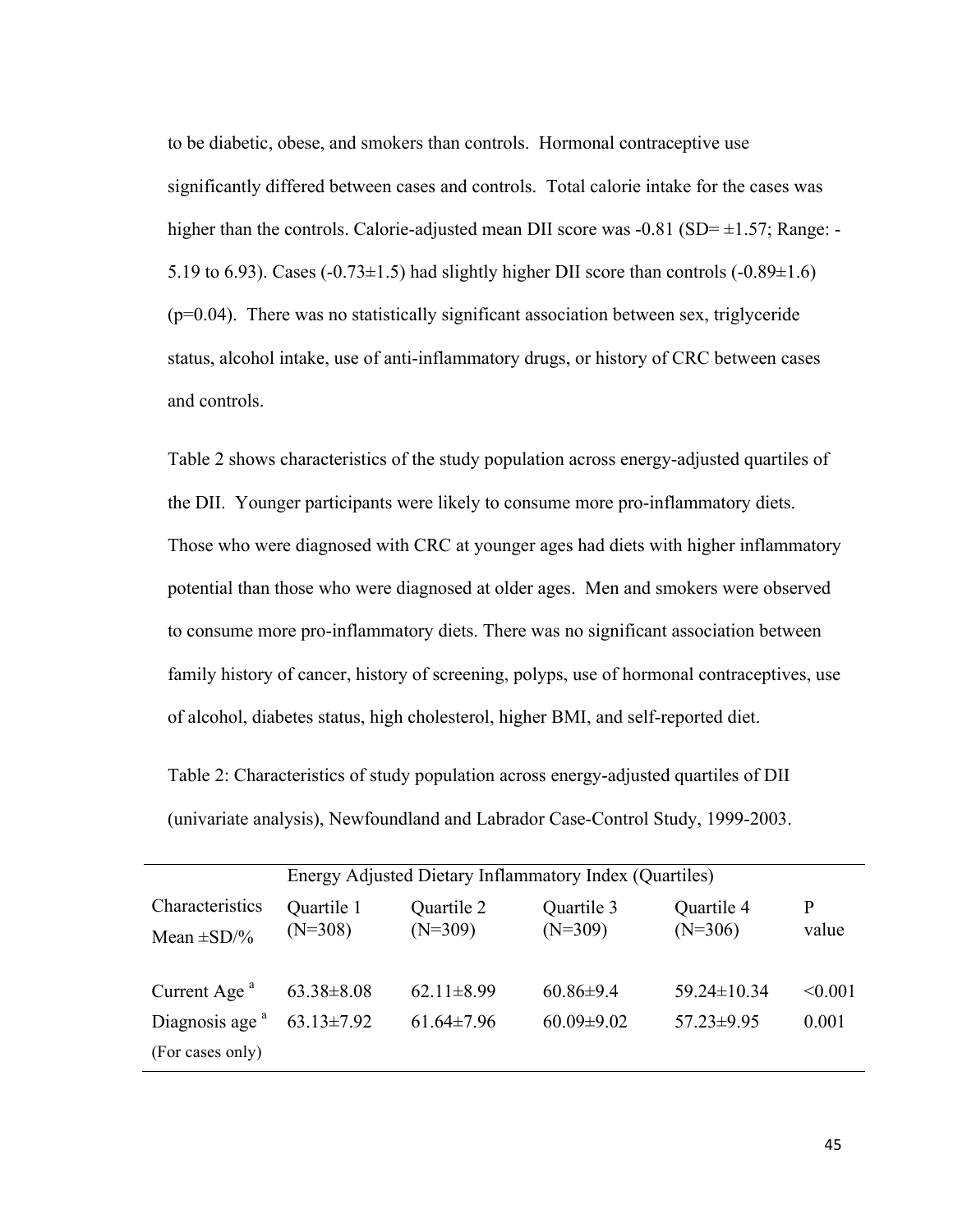| Sex                                            |             |              |             |             |        |
|------------------------------------------------|-------------|--------------|-------------|-------------|--------|
| Male                                           | 149 (48.38) | 174 (56.31)  | 203 (65.70) | 208 (67.97) | 0.001  |
| Female                                         | 159(51.62)  | 135 (43.69)  | 106(34.30)  | 98 (32.03)  |        |
| Diagnosis Age/Interview (n=1231)               |             |              |             |             |        |
| 18-49                                          | 15(4.87)    | 31(10.03)    | 38 (12.30)  | 60(19.67)   |        |
| 50-59                                          | 87(28.25)   | 94 (30.42)   | 101(32.69)  | 88 (28.85)  | 0.001  |
| $60+$                                          | 206 (66.88) | 184 (59.55)  | 170(55.01)  | 157 (51.48) |        |
| Body Mass Index $(kg/m^2)$ (n=1202)            |             |              |             |             |        |
| $<$ 25                                         | 102(33.44)  | 90(30.00)    | 83 (27.48)  | 86(29.15)   |        |
| 25-29.99                                       | 143 (46.89) | 133(44.33)   | 139(46.03)  | 126(42.71)  | 0.273  |
| $\geq 30$                                      | 60(19.67)   | 77(25.67)    | 80 (26.49)  | 83 (28.14)  |        |
| Level of Physical activity Mets/week (n=1215)  |             |              |             |             |        |
| $\leq 10$ (Low)                                | 64(22.62)   | 98 (31.92)   | 97 (31.80)  | 103 (33.99) | 0.0018 |
| 10-49.99 (Med)                                 | 136(44.59)  | 102(33.23)   | 91 (29.84)  | 108 (35.64) |        |
| $\geq$ 50 (High)                               | 100(32.79)  | 107(34.85)   | 117(38.36)  | 92 (30.36)  |        |
| Smoking $(n=1232)$                             |             |              |             |             |        |
| Yes                                            | 187(60.71)  | 199 (64.40)  | 214 (69.26) | 231 (75.49) | 0.007  |
| N <sub>o</sub>                                 | 121 (39.29) | 110 (35.60)  | 95 (30.74)  | 75(24.51)   |        |
| Alcohol (Standard drink/week) (n=1186)         |             |              |             |             |        |
| N <sub>0</sub>                                 | 136 (44.74) | 121(41.72)   | 122(40.40)  | 109 (37.59) |        |
| $0-14.99$                                      | 146(48.03)  | 140 (48.28)  | 146 (48.34) | 139 (47.93) | 0.15   |
| $\geq$ 15                                      | 22(7.24)    | 29 (10.00)   | 34 (11.26)  | 42 (14.48)  |        |
| Co-Morbidity: Diabetes $(n=1223)$              |             |              |             |             |        |
| Yes                                            | 62(20.33)   | 55 $(18.03)$ | 53 (17.15)  | 38 (12.50)  | 0.07   |
| N <sub>0</sub>                                 | 243 (79.67) | 250 (81.97)  | 256 (82.85) | 266 (87.50) |        |
| Co-Morbidity: High Cholesterol Status (n=1223) |             |              |             |             |        |
| Yes                                            | 116 (37.78) | 100(33.00)   | 108(35.18)  | 94 (30.72)  | 0.29   |
| N <sub>o</sub>                                 | 191 (62.21) | 203 (67.00)  | 199 (64.82) | 212 (69.28) |        |
| Co-Morbidity: High Triglyceride $(n=1189)$     |             |              |             |             |        |
| Yes                                            | 40(13.56)   | 38 (12.71)   | 26(8.72)    | 24 (8.08)   | 0.06   |
| N <sub>0</sub>                                 | 255 (86.44) | 261 (87.29)  | 272 (91.28) | 273 (91.92) |        |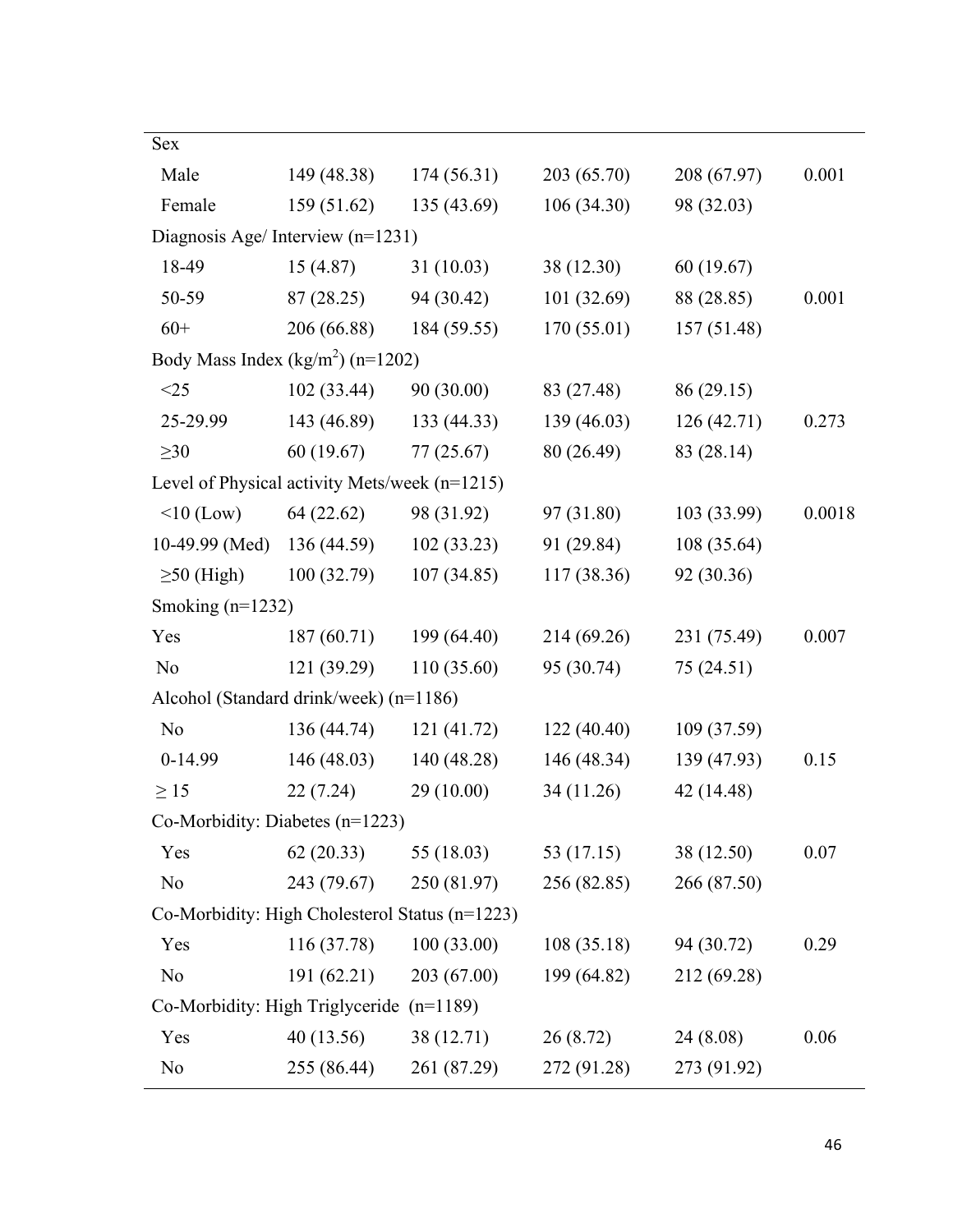| Co-Morbidity: History of Polyp $(n=1202)$ |             |                                                       |             |             |      |  |
|-------------------------------------------|-------------|-------------------------------------------------------|-------------|-------------|------|--|
| Yes                                       | 88 (28.66)  | 91 (30.43)                                            | 84 (28.47)  | 85 (28.24)  |      |  |
| N <sub>0</sub>                            | 219 (71.33) | 208 (69.57)                                           | 211 (71.53) | 216 (71.76) | 0.93 |  |
|                                           |             | Use of Non-steroidal Anti-Inflammatory Drugs (n=1229) |             |             |      |  |
| Yes                                       | 124(40.26)  | 109 (35.39)                                           | 120 (38.83) | 91 (29.93)  | 0.03 |  |
| N <sub>0</sub>                            | 184 (59.74) | 199(64.61)                                            | 189(61.17)  | 213 (70.07) |      |  |
| Family History of CRC (n=1232)            |             |                                                       |             |             |      |  |
| Yes                                       | 10(3.25)    | 4(1.29)                                               | 2(0.65)     | 9(2.94)     | 0.06 |  |
| N <sub>0</sub>                            | 298 (96.75) | 305 (98.71)                                           | 307 (99.35) | 297 (97.06) |      |  |
| Screening $(n=1232)$                      |             |                                                       |             |             |      |  |
| Yes                                       | 63(20.45)   | 64 (20.71)                                            | 45 (14.56)  | 45 (14.71)  | 0.05 |  |
| N <sub>0</sub>                            | 245 (79.55) | 245 (79.29)                                           | 264 (85.44) | 261 (85.29) |      |  |
|                                           |             |                                                       |             |             |      |  |

<sup>a</sup> Continuous variables were presented as mean  $\pm$  SD.

Test/ANOVA and Chi-square tests are used for the continuous and categorical variables, respectively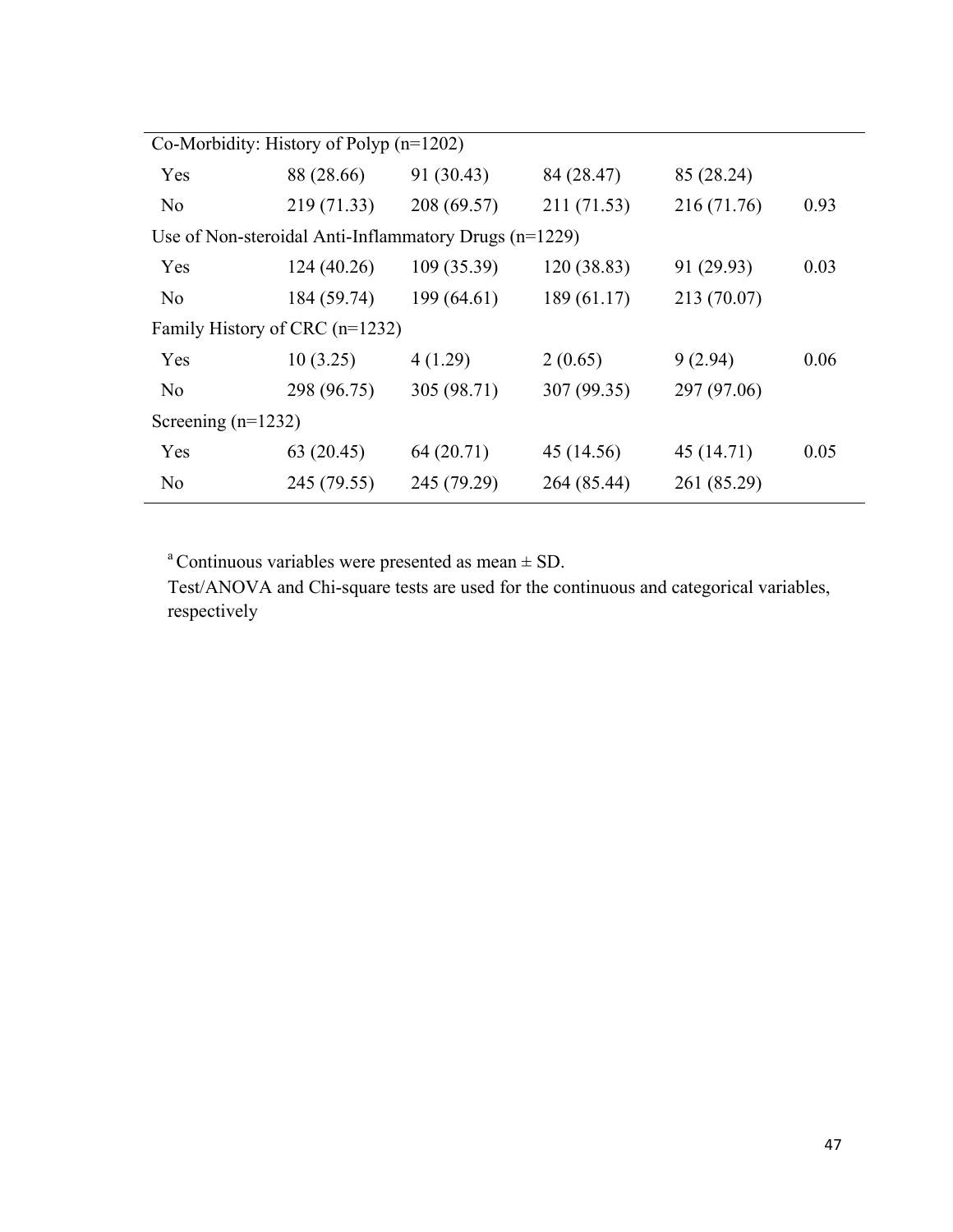# **Table 3 OR of CRC for energy-adjusted DII amongst cases and controls**

# **(multivariable-adjusted analysis), Newfoundland and Labrador Case-Control**

|              | Quartile1 | Quartile 2      | Quartile 3      | Quartile 4      | $\mathbf{P}$ | OR <sup>a</sup> |
|--------------|-----------|-----------------|-----------------|-----------------|--------------|-----------------|
|              | $(N=308)$ | $(N=309)$       | $(N=309)$       | $(N=306)$       | trend        |                 |
| Case         | 117       | 150             | 135             | 145             |              |                 |
| Control      | 191       | 159             | 174             | 161             |              |                 |
| Crude OR     | $1^{\#}$  | 1.54            | 1.267           | 1.46            | 0.040        | 1.05            |
|              |           | $(1.18-2.12)$   | $(0.91 - 1.74)$ | $(1.05 - 2.01)$ |              | $(0.98-1.14)$   |
| Age-adjusted | $1^{\#}$  | 1.59            | 1.35            | 1.64            | 0.011        | 1.09            |
| <b>OR</b>    |           | $(1.15 - 2.20)$ | $(0.98 - 1.87)$ | $(1.18 - 2.27)$ |              | $(1.01 - 1.17)$ |
| Multivariate | $1^{\#}$  | 1.61            | 1.29            | $1.65(1.13-$    | 0.03         | 1.10            |
| $OR**$       |           | $(1.1 - 2.34)$  | $0.89 - 1.89$   | 2.42)           |              | $(1.01 - 1.20)$ |
|              |           |                 |                 |                 |              |                 |

**Study, 1999-2003.**

# Reference category

\*\* Adjusted for age, sex, diabetes, cholesterol, smoking, alcohol intake, physical activity, screening history, and use of inflammatory drugs<br><sup>a</sup> Odds Ratio (OR) for the continuous variable

Figures in parenthesis shows the 95 % confidence intervals

Crude and adjusted OR is shown in Table 3. In crude analysis, there was a significant association between DII quartiles and risk of colorectal cancer (OR  $_{quartile 1 vs. 4}$  1.46 95%) CI 1.05-2.01;  $p$ - trend =0.045). The relation was not significant while using DII as a continuous variable (OR continuous 1.05, 95% CI 0.984, 1.135). In age-adjusted model, a positive association was seen between DII and CRC (OR continuous 1.09, 95% CI 1.01, 1.17) and (OR quartile 1 vs. 4 1.64, 95% CI 1.18, 2.27; *p*-trend =0.01). Similarly, in the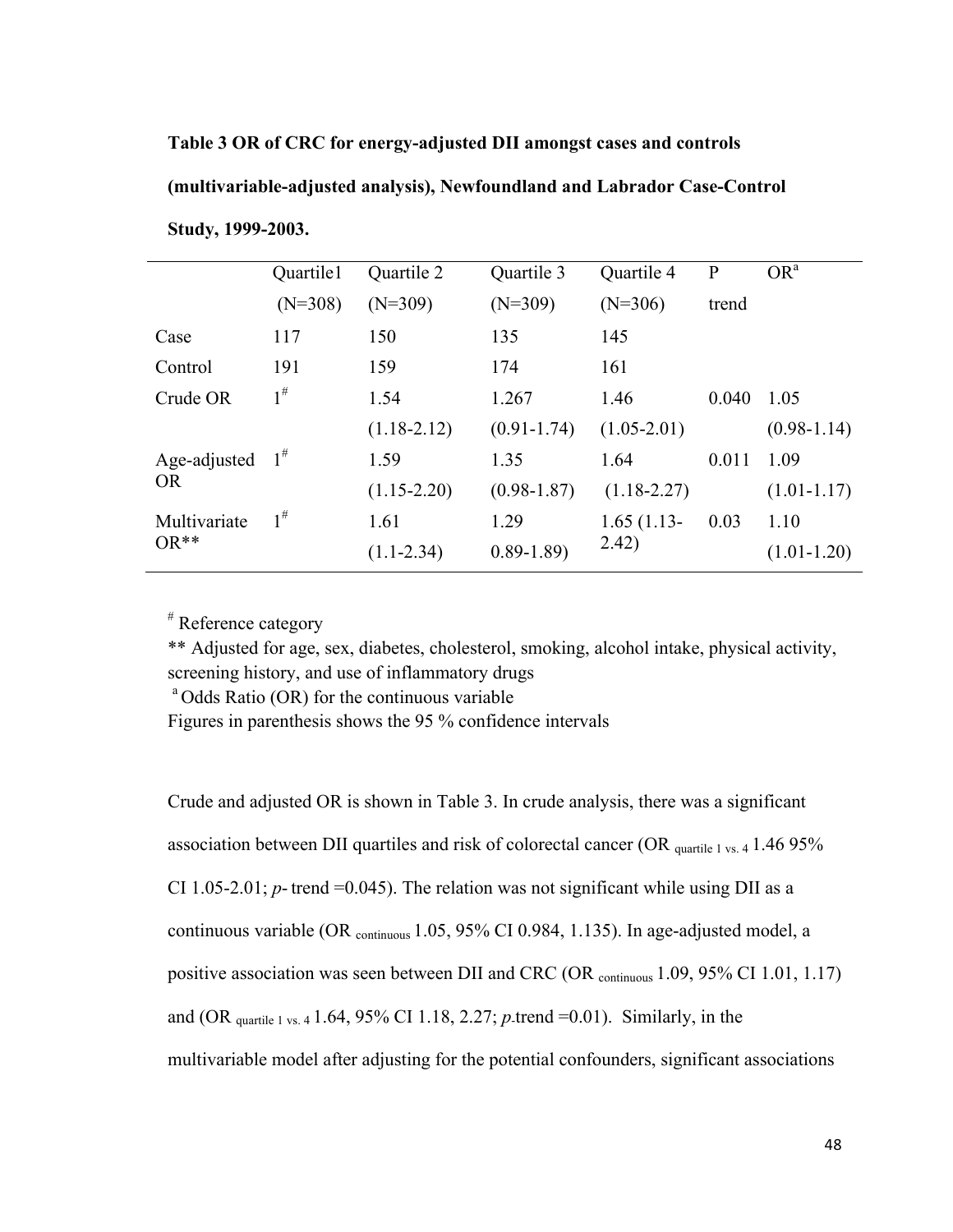were observed between DII score and risk of CRC (OR continuous 1.10, 95% CI 1.01, 1.20) and (OR quartile 1vs 4, 1.65, 95% CI 1.13 - 2.42), (*p*-trend = 0.03).

# **Discussion**

In this study, we compared the DII score in cases and controls as both a categorical and a continuous variable. The results showed increased CRC risk with a pro-inflammatory diet.

Previous studies on the same NL population have reported the increased risk of CRC with pickled red meat (199), total energy intake (36), and an inverse association with vitamin D and calcium (203). Similarly, other epidemiological studies have revealed an association between CRC and higher dietary cholesterol and total saturated fat (204). In contrast, increased consumption of total fibre (205), PUFA (206), and micronutrients and spices (turmeric, cloves, ginger, fennel, kokum, fenugreek, and black cumin) are seen to be protective against CRC (112). However, these study findings are limited to these foods, and nutrients are consumed together with other food items and nutrients, and thus the dietary interactions may confound the associations (195, 196).

A normal human diet consists of foods with both pro-inflammatory and antiinflammatory properties (207). The DII score measures the overall functional aspects of food and nutrients on the basis of inflammatory potential (34). Epidemiological studies have shown the positive association between DII score and circulating levels of inflammatory markers (208), suggesting the effectiveness of the use of DII in assessing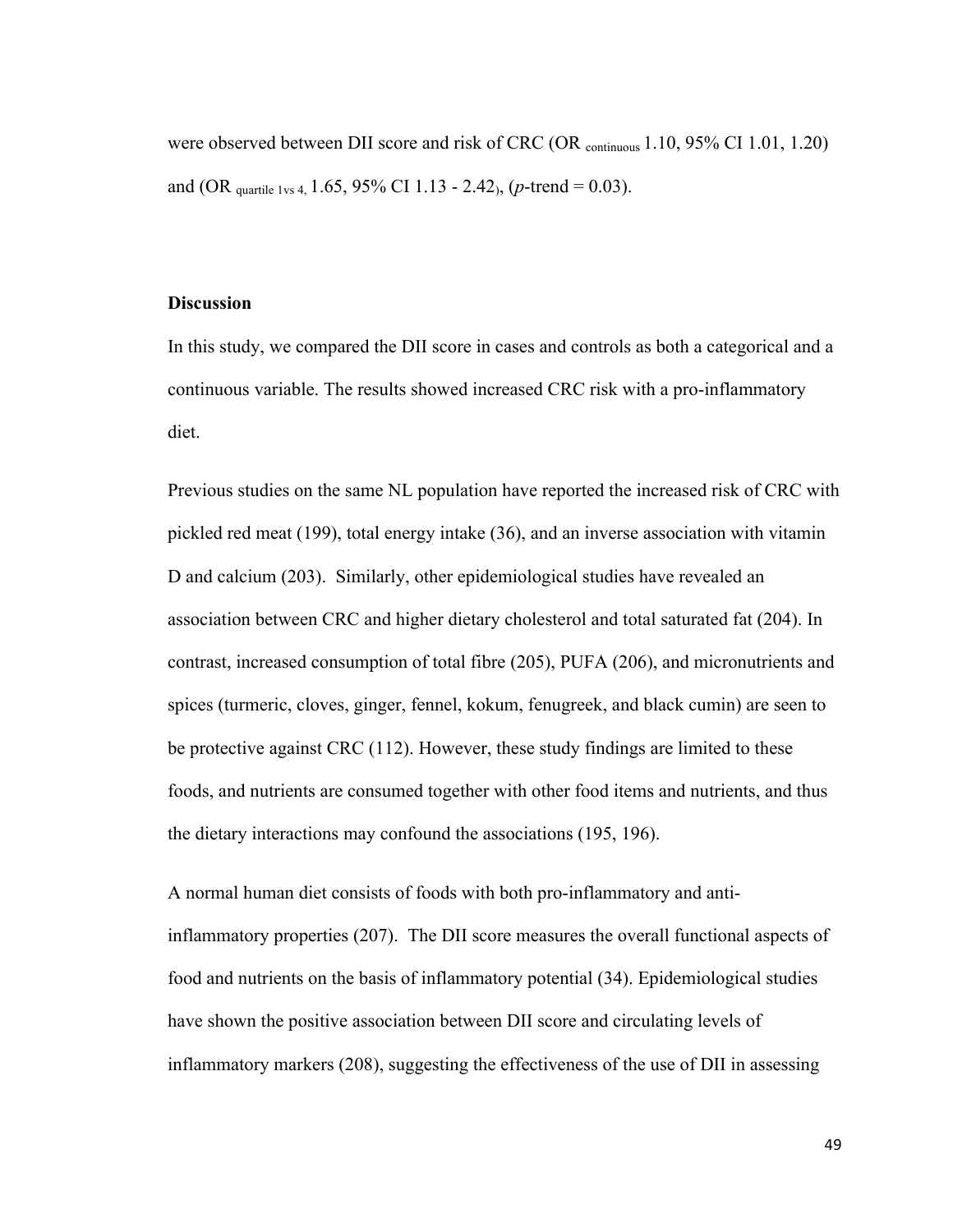the risk of chronic diseases including cancers. One of the possible mechanisms for the diet causing CRC is through the increasing level of (C- Reactive Proteins) CRP and adhesions molecules (209). These molecules lead to an increase in insulin resistance (210), which is associated with CRC. Similarly, inflammatory microenvironment involves the production of cytokines (interleukins, tumour necrosis factors, etc.) and chemokines leading to tumour initiation, growth, and invasion (18) by activating signalling pathways favouring carcinogenesis (19).

Findings from this study are in line with previous studies. Mean DII in the current study was -  $0.81$  (SD $\pm$ 1.57), which is similar to the levels observed in the Iowa Women's Health Study; i.e., -0.87 (SD  $\pm$ 2.02) (211). The current study showed an almost 60% increase in CRC risk comparing the highest DII quartile to reference quartile after adjusting for potential confounders. This increase is much higher than what was observed in either the Iowa Women's Health Study (20%) (211) or the Women's Health Initiative (35% ) (212). Higher risk in this population might be due to its unique diet pattern, which is characterized by high consumption of pickled and red meats and low intake of fruits and vegetables(199). Similarly, higher risk associated with more of inflammatory diet was seen for CRC in the Bellvitge Colorectal Cancer Case-Control Study (213). The DII has been associated with the risk of other cancers. For example, the risk of prostate cancer is seen to be associated with a higher DII score in a Jamaican study (214). In an Italian Case-Control study, the DII was associated with an increased risk of laryngeal cancer (215).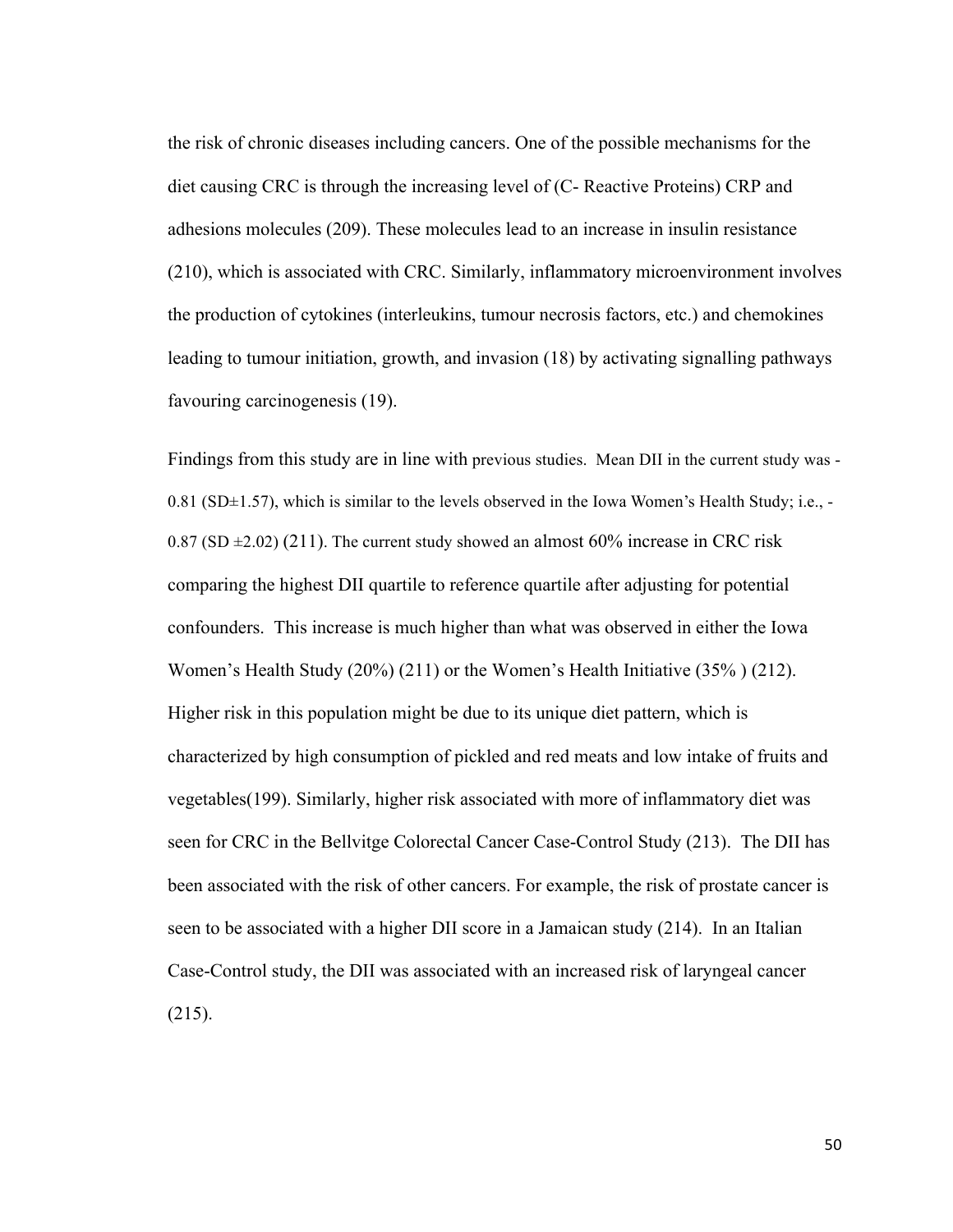No other variable (age groups, body mass index, history of polyps, co-morbidities including diabetes, high cholesterol, sex, physical activity, location by the anatomical sites, or use of anti-inflammatory drugs) was found to significantly modify the association between DII score and risk of the CRC (all P -for interaction >0.05). Statistically, significant effect modification has been inconsistent across studies (212, 216) suggesting the complexity of environmental factors with the risk of CRC. An earlier study in NL suggested that the higher incidence of CRC attributed to genetic factors, which might be distributed more or less equally in both cases and controls; NL is seen to have a unique founder population effect (5).

This study has some limitations. Recall bias may distort results because the dietary recall was directed towards intake one year prior to diagnosis or the date of interview. However, there is evidence to suggest that diet pattern tends to remain relatively stable over time (217). The dietary supplement can also modify the inflammatory potential of diet. However, in this study dietary supplementation was not considered which might have underestimated the intake of some nutrients. The results from the current study are limited to a population of primarily European origin as they were more than 95% of the study population. It should be noted that polymorphisms of inflammatory genes may affect levels of circulating inflammatory biomarkers and, therefore, influences the association with CRC (218). Similarly, while classifying the study population based on the BMI all individuals with BMI below  $25\text{kg/m}^2$  were included in the same group as the percentage of individual below  $18.5 \text{kg/m}^2$  was minimal.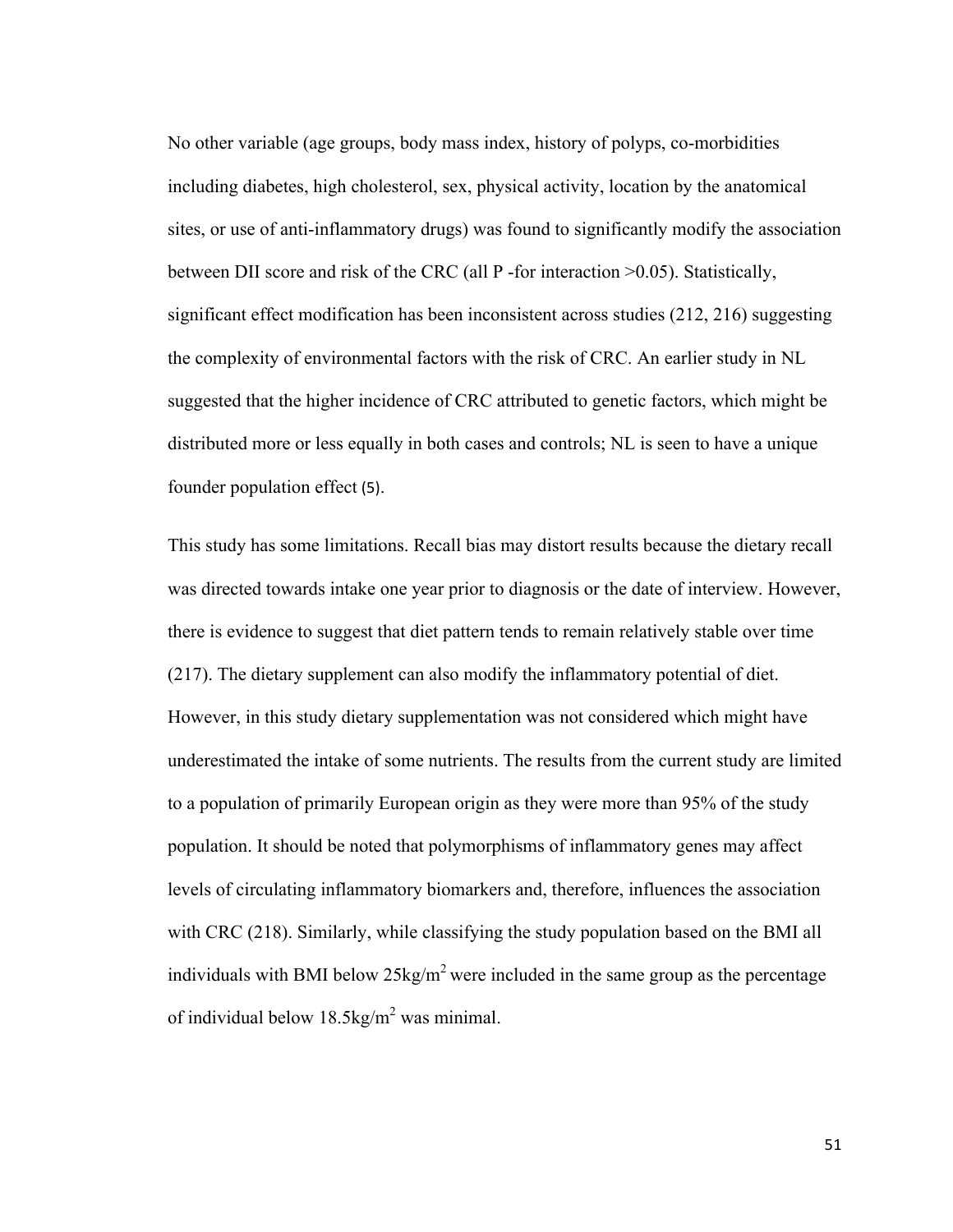# **Conclusion**

In conclusion, pro-inflammatory diets appear to be associated with increased risk of CRC in NL population suggesting dietary-mediated inflammation plays an important role in colon carcinogenesis.

# **Acknowledgments**

The author would thank Dr Meera Jain for her contribution in developing the food frequency questionnaire, and Eastern Health for providing access to the NFCCR.

# **Conflict of Interest**

This research was supported by Newfoundland and Labrador Healthy Aging Research Program (NL-HARP) grant and Translational and Personalized Medicine Initiative (TPMI) grant. Dr Hebert and his team from the North Carolina University was supported by United States National Institute of Diabetes, Digestive and Kidney Diseases (grant number R44 DK103377). JRH owns a controlling interest in Connecting Health Innovations LLC (CHI), a company planning to license the right to his invention of the DII from the University of South Carolina to develop computer and smartphone applications for patient counselling and dietary intervention in clinical settings. The other authors have no conflicts of interest to declare.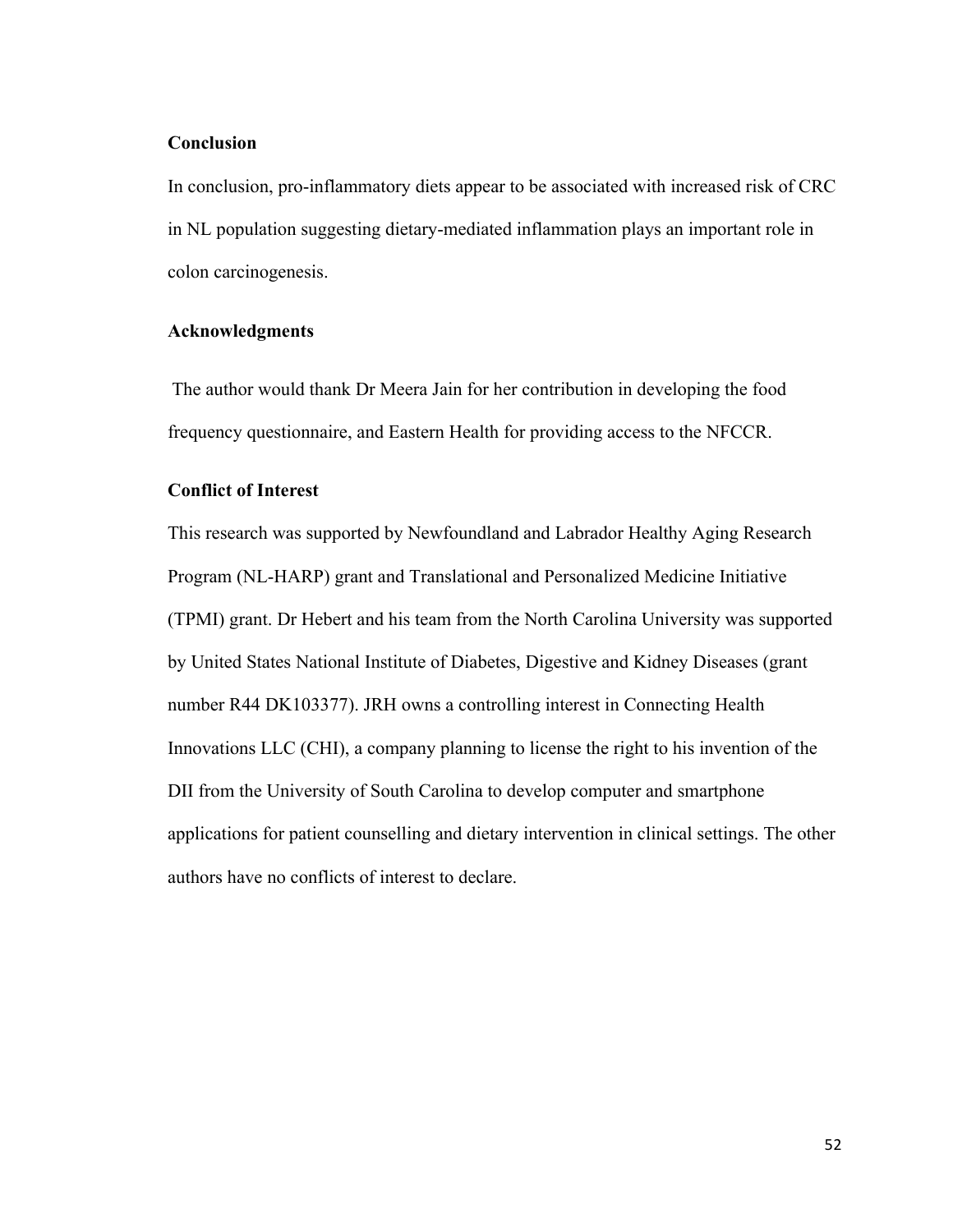# **References**

- **1.** Jemal A, Bray F, Center MM, Ferlay J, Ward E, Forman D. Global cancer statistics. CA: a cancer journal for clinicians. 2011;61(2):69-90.
- **2.** IARC. Globocan 2012: Estimated Cancer Incidence, Mortality and Prevalance Worldwide 2012 http://globocan.iarc.fr/Pages/fact\_sheets\_cancer.aspx. 2012.
- **3.** Canadian Cancer Society/National Cancer Institute of Canada. Canadian Cancer Statistics 2015. Toronto, Canada2015.
- **4.** Green RC, Green JS, Buehler SK, et al. Very high incidence of familial colorectal cancer in Newfoundland: a comparison with Ontario and 13 other populationbased studies. Fam Cancer. 2007;6(1):53-62.
- **5.** Haenszel W, Berg JW, Segi M, Kurihara M, Locke FB. Large-bowel cancer in Hawaiian Japanese. J Natl Cancer Inst. Dec 1973;51(6):1765-1779.
- **6.** McMichael AJ, McCall MG, Hartshorne JM, Woodings TL. Patterns of gastrointestinal cancer in European migrants to Australia: the role of dietary change. Int J Cancer. Apr 15 1980;25(4):431-437.
- **7.** Doll R, Peto R. The causes of cancer: quantitative estimates of avoidable risks of cancer in the United States today. J Natl Cancer Inst. Jun 1981;66(6):1191-1308.
- **8.** Nasca PC, Greenwald P, Burnett WS, Chorost S, Schmidt W. Cancer among the foreign-born in New York State. Cancer. Nov 15 1981;48(10):2323-2328.
- **9.** Platz EA, Willett WC, Colditz GA, Rimm EB, Spiegelman D, Giovannucci E. Proportion of colon cancer risk that might be preventable in a cohort of middleaged US men. Cancer Causes Control. Aug 2000;11(7):579-588.
- **10.** Hampel H, Stephens JA, Pukkala E, et al. Cancer risk in hereditary nonpolyposis colorectal cancer syndrome: later age of onset. Gastroenterology. 2005;129(2):415-421.
- **11.** DeCosse J, Ngoi S, Jacobson J, Cennerazzo W. Gender and colorectal cancer. European journal of cancer prevention. 1993;2(2):105-116.
- **12.** Kim D-H. Risk factors of colorectal cancer. Journal of the Korean Society of Coloproctology. 2009;25(5):356-362.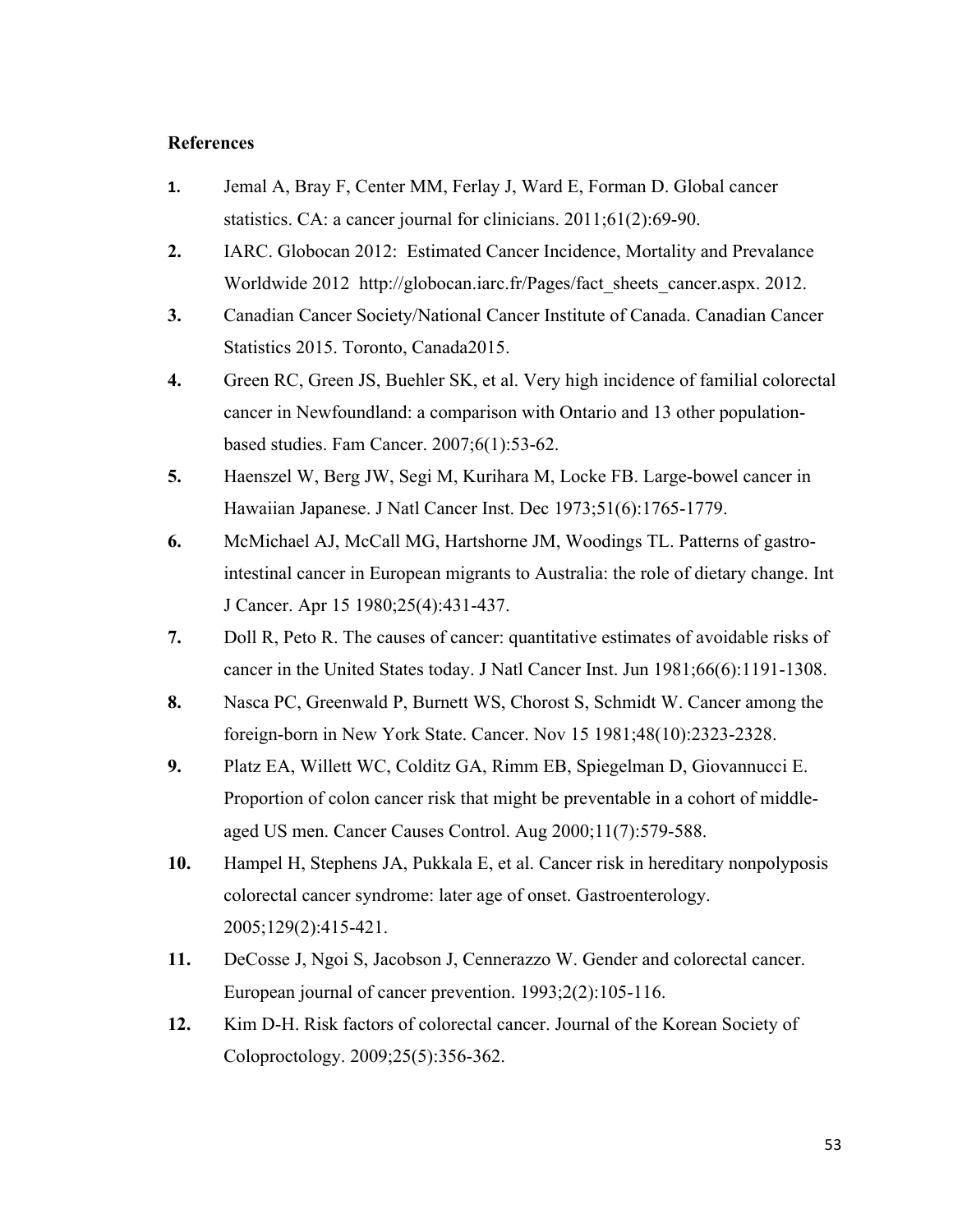- **13.** Sharma I. Tailoring the body mass index cutoff for overweight amongst the Nepalese male population. International Journal of Medicine and Medical Sciences. 2013;5(12):546-549.
- **14.** Chen Z, Wang PP, Woodrow J, et al. Dietary patterns and colorectal cancer: results from a Canadian population-based study. Nutrition journal. 2015;14(1):1.
- **15.** Giugliano D, Ceriello A, Esposito K. The effects of diet on inflammation: emphasis on the metabolic syndrome. Journal of the American College of Cardiology. 2006;48(4):677-685.
- **16.** Toriola AT, Cheng TYD, Neuhouser ML, et al. Biomarkers of inflammation are associated with colorectal cancer risk in women but are not suitable as early detection markers. International journal of cancer. 2013;132(11):2648-2658.
- **17.** Jackson L, Evers BM. Chronic inflammation and pathogenesis of GI and pancreatic cancers. The Link Between Inflammation and Cancer: Springer; 2006:39-65.
- **18.** Pietrzyk L, Torres A, Maciejewski R, Torres K. Obesity and obese-related chronic low-grade inflammation in promotion of colorectal cancer development. Asian Pac J Cancer Prev. 2015;16:4161-4168.
- **19.** Stanilova S. Cytokine gene polymorphisms in colorectal cancer: INTECH Open Access Publisher; 2012.
- **20.** Wood LG, Gibson PG. Dietary factors lead to innate immune activation in asthma. Pharmacology & therapeutics. 2009;123(1):37-53.
- **21.** Wood LG, Shivappa N, Berthon BS, Gibson PG, Hebert JR. Dietary inflammatory index is related to asthma risk, lung function and systemic inflammation in asthma. Clinical & Experimental Allergy. 2015;45(1):177-183.
- **22.** Shivappa N, Zucchetto A, Montella M, et al. Inflammatory potential of diet and risk of colorectal cancer: a case–control study from Italy. British Journal of Nutrition. 2015;114(01):152-158.
- **23.** Galas A, Kulig J. Low-grade dietary-related inflammation and survival after colorectal cancer surgery. Journal of cancer research and clinical oncology. 2014;140(9):1517-1525.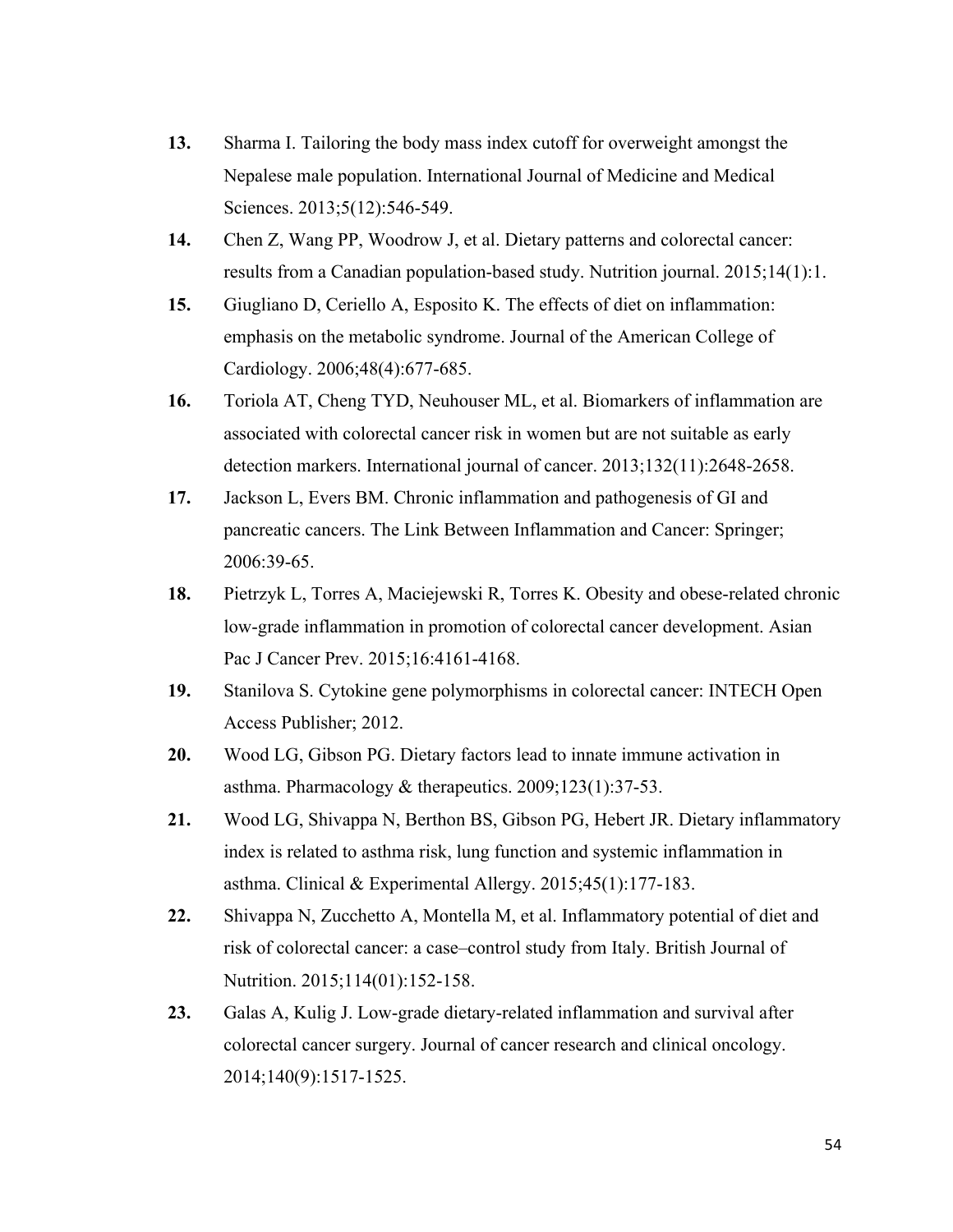- **24.** Dixon LB, Balder HF, Virtanen MJ, et al. Dietary patterns associated with colon and rectal cancer: results from the Dietary Patterns and Cancer (DIETSCAN) Project. Am J Clin Nutr. Oct 2004;80(4):1003-1011.
- **25.** Terry P, Hu FB, Hansen H, Wolk A. Prospective study of major dietary patterns and colorectal cancer risk in women. Am J Epidemiol. Dec 15 2001;154(12):1143-1149.
- **26.** Kwan ML, Weltzien E, Kushi LH, Castillo A, Slattery ML, Caan BJ. Dietary patterns and breast cancer recurrence and survival among women with early-stage breast cancer. J Clin Oncol. Feb 20 2009;27(6):919-926.
- **27.** Kim MK, Sasaki S, Otani T, Tsugane S. Dietary patterns and subsequent colorectal cancer risk by subsite: a prospective cohort study. Int J Cancer. Jul 10 2005;115(5):790-798.
- **28.** Slattery ML. Analysis of dietary patterns in epidemiological research. Appl Physiol Nutr Metab. Apr 2010;35(2):207-210.
- **29.** Slattery ML. Defining dietary consumption: is the sum greater than its parts? Am J Clin Nutr. Jul 2008;88(1):14-15.
- **30.** Shivappa N, Steck SE, Hurley TG, Hussey JR, Hébert JR. Designing and developing a literature-derived, population-based dietary inflammatory index. Public health nutrition. 2014;17(08):1689-1696.
- **31.** Tabung FK, Steck SE, Zhang J, et al. Construct validation of the dietary inflammatory index among postmenopausal women. Annals of epidemiology. 2015;25(6):398-405.
- **32.** Shivappa N, Steck SE, Hurley TG, et al. A population-based dietary inflammatory index predicts levels of C-reactive protein in the Seasonal Variation of Blood Cholesterol Study (SEASONS). Public health nutrition. 2014;17(08):1825-1833.
- **33.** Squires J, Roebothan B, Buehler S, et al. Pickled meat consumption and colorectal cancer (CRC): a case-control study in Newfoundland and Labrador, Canada. Cancer Causes Control. Sep 2010;21(9):1513-1521.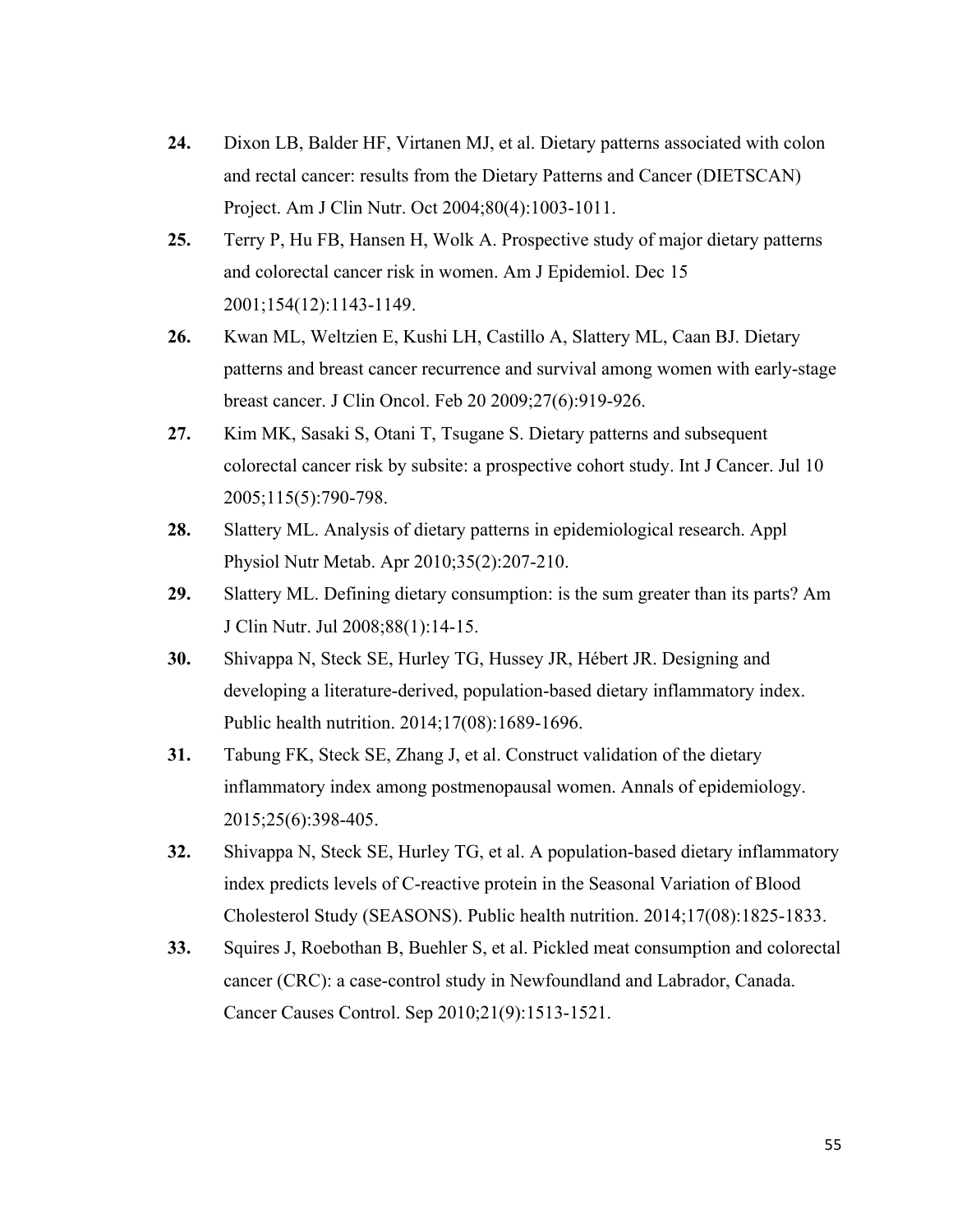- **34.** Velmurugan GV, Huang H, Sun H, et al. Depletion of H2S during obesity enhances store-operated Ca2+ entry in adipose tissue macrophages to increase cytokine production. Sci Signal. 2015;8(407):ra128.
- **35.** Sun Z, Liu L, Wang PP, et al. Association of total energy intake and macronutrient consumption with colorectal cancer risk: results from a large population-based case-control study in Newfoundland and Labrador and Ontario, Canada. Nutr J. Mar 26 2012;11(1):18.
- **36.** Willett W, Stampfer MJ. Total energy intake: implications for epidemiologic analyses. Am J Epidemiol. Jul 1986;124(1):17-27.
- **37.** Sun Z, Wang PP, Roebothan B, et al. Calcium and vitamin D and risk of colorectal cancer: results from a large population-based case-control study in Newfoundland and Labrador and Ontario. Canadian Journal of Public Health/Revue Canadienne de Sante'e Publique. 2011:382-389.
- **38.** Järvinen R, Knekt P, Hakulinen T, Rissanen H, Heliövaara M. Dietary fat, cholesterol and colorectal cancer in a prospective study. British journal of cancer. 2001;85(3):357.
- **39.** Bingham SA, Day NE, Luben R, et al. Dietary fibre in food and protection against colorectal cancer in the European Prospective Investigation into Cancer and Nutrition (EPIC): an observational study. The lancet. 2003;361(9368):1496-1501.
- **40.** Cockbain A, Toogood G, Hull M. Omega-3 polyunsaturated fatty acids for the treatment and prevention of colorectal cancer. Gut. 2011:gut. 2010.233718.
- **41.** Aggarwal BB, Kunnumakkara AB, Harikumar KB, Tharakan ST, Sung B, Anand P. Potential of spice-derived phytochemicals for cancer prevention. Planta medica. 2008;74(13):1560-1569.
- **42.** Shivappa N, Hébert JR, Karamati M, Shariati-Bafghi S-E, Rashidkhani B. Increased inflammatory potential of diet is associated with bone mineral density among postmenopausal women in Iran. European journal of nutrition. 2016;55(2):561-568.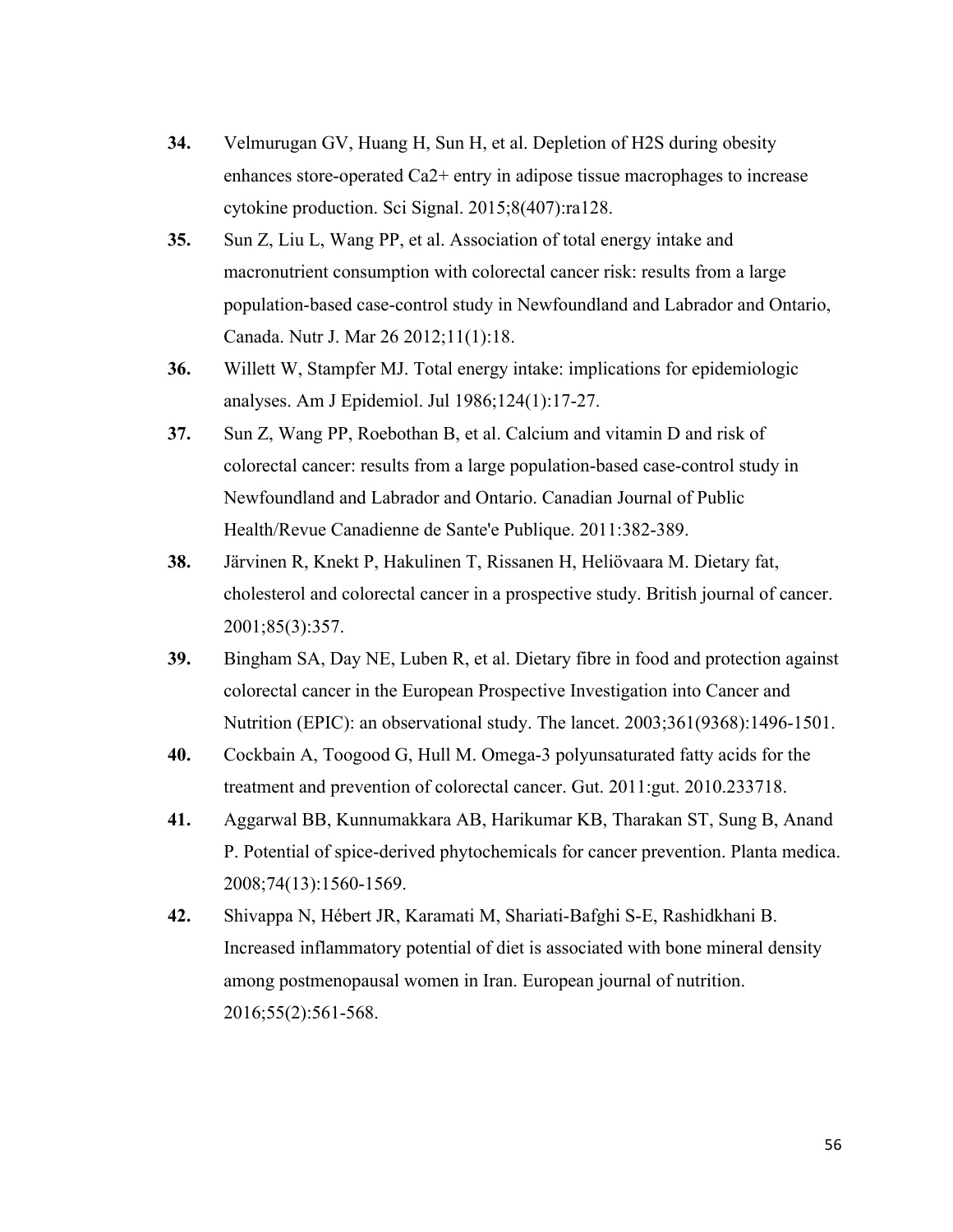- **43.** Shivappa N, Hébert JR, Rietzschel ER, et al. Associations between dietary inflammatory index and inflammatory markers in the Asklepios Study. British Journal of Nutrition. 2015;113(04):665-671.
- **44.** Esmaillzadeh A, Kimiagar M, Mehrabi Y, Azadbakht L, Hu FB, Willett WC. Dietary patterns and markers of systemic inflammation among Iranian women. The Journal of nutrition. 2007;137(4):992-998.
- **45.** Festa A, D'Agostino R, Howard G, Mykkänen L, Tracy RP, Haffner SM. Chronic subclinical inflammation as part of the insulin resistance syndrome the Insulin Resistance Atherosclerosis Study (IRAS). Circulation. 2000;102(1):42-47.
- **46.** Shivappa N, Prizment AE, Blair CK, Jacobs DR, Steck SE, Hébert JR. Dietary inflammatory index and risk of colorectal cancer in the Iowa Women's Health Study. Cancer Epidemiology Biomarkers & Prevention. 2014;23(11):2383-2392.
- **47.** Tabung FK, Steck SE, Ma Y, et al. The association between dietary inflammatory index and risk of colorectal cancer among postmenopausal women: results from the Women's Health Initiative. Cancer causes & control. 2015;26(3):399-408.
- **48.** Zamora-Ros R, Shivappa N, Steck SE, et al. Dietary inflammatory index and inflammatory gene interactions in relation to colorectal cancer risk in the Bellvitge colorectal cancer case–control study. Genes & nutrition. 2015;10(1):1-9.
- **49.** Shivappa N, Jackson MD, Bennett F, Hébert JR. Increased Dietary Inflammatory Index (DII) is associated with increased risk of prostate cancer in Jamaican men. Nutrition and cancer. 2015;67(6):941-948.
- **50.** Shivappa N, Hébert JR, Rosato V, Serraino D, La Vecchia C. Inflammatory potential of diet and risk of laryngeal cancer in a case–control study from Italy. Cancer causes & control. 2016;27(8):1027-1034.
- **51.** Cho Y, Lee J, Oh JH, Shin A, Kim J. Dietary Inflammatory Index and Risk of Colorectal Cancer: A Case-Control Study in Korea. Nutrients. 2016;8(8):469.
- **52.** Jensen OM, Wahrendorf J, Rosenqvist A, Geser A. The reliability of questionnaire-derived historical dietary information and temporal stability of food habits in individuals. American journal of epidemiology. 1984;120(2):281-290.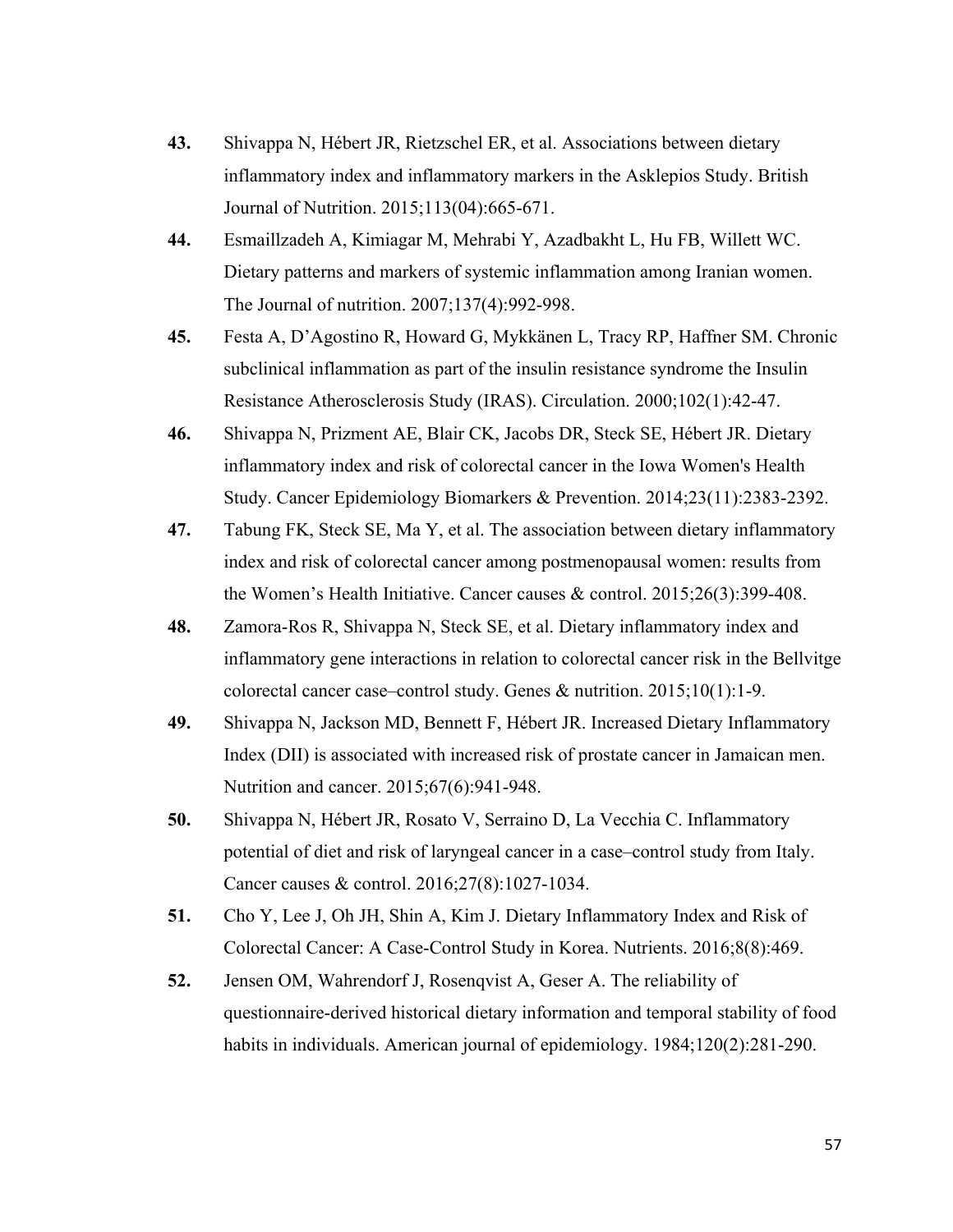**53.** Nimptsch K, Aleksandrova K, Boeing H, et al. Association of CRP genetic variants with blood concentrations of C-reactive protein and colorectal cancer risk. International Journal of Cancer. 2015;136(5):1181-1192.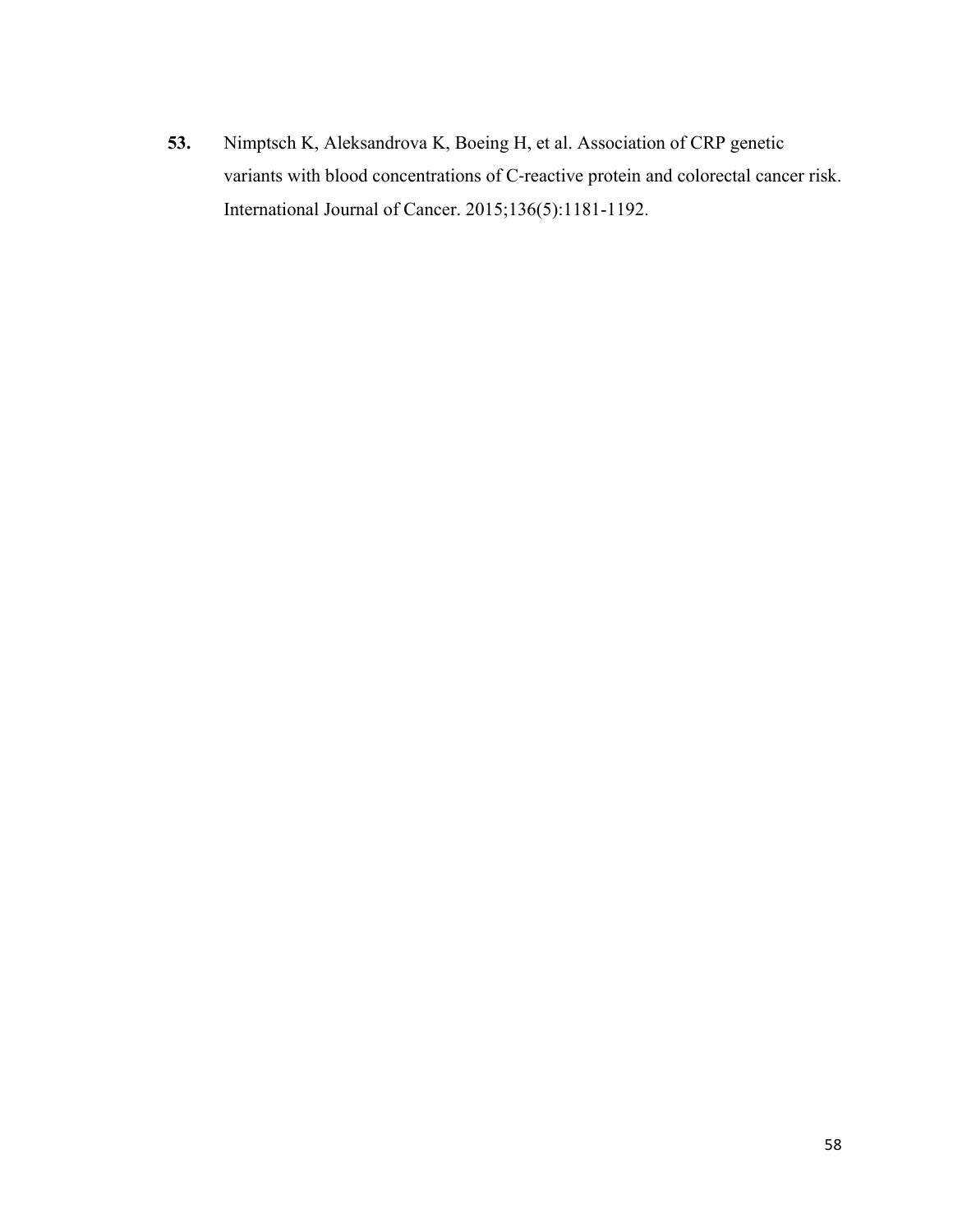# **CHAPTER 3: Hypothesis and Data-Driven Dietary Patterns and Colorectal Cancer Survival: Findings from Newfoundland and Labrador Familial Colorectal Cancer Cohort**

Ishor Sharma<sup>1</sup>, Barbara Roebothan<sup>1</sup>, Yun Zhu<sup>1</sup>, Jennifer Woodrow<sup>1</sup>, Patrick S. Parfrey<sup>2</sup>, John R Mclaughlin<sup>3</sup>, Peizhong Peter Wang<sup>\*1</sup>

<sup>1</sup>Division of Community Health and Humanities, Faculty of Medicine, Memorial University of Newfoundland, St. John's, Newfoundland, Canada

<sup>2</sup>Clinical Epidemiology Unit, Faculty of Medicine, Memorial University of Newfoundland, St. John's, Newfoundland, Canada

<sup>3</sup> Public Health Ontario, Toronto, Ontario, Canada

# **\*Corresponding Author**

Peizhong Peter Wang pwang@mun.ca Community Health and Humanities, Memorial University of Newfoundland, Canada MD, MPH (Tianjin Medical University), PhD (Toronto) Professor of Epidemiology RM: HSC 2850 t: 709 864-6497 f: 709 864-4991

This manuscript has been submitted to the Nutrition Journal for publication and is

currently under review.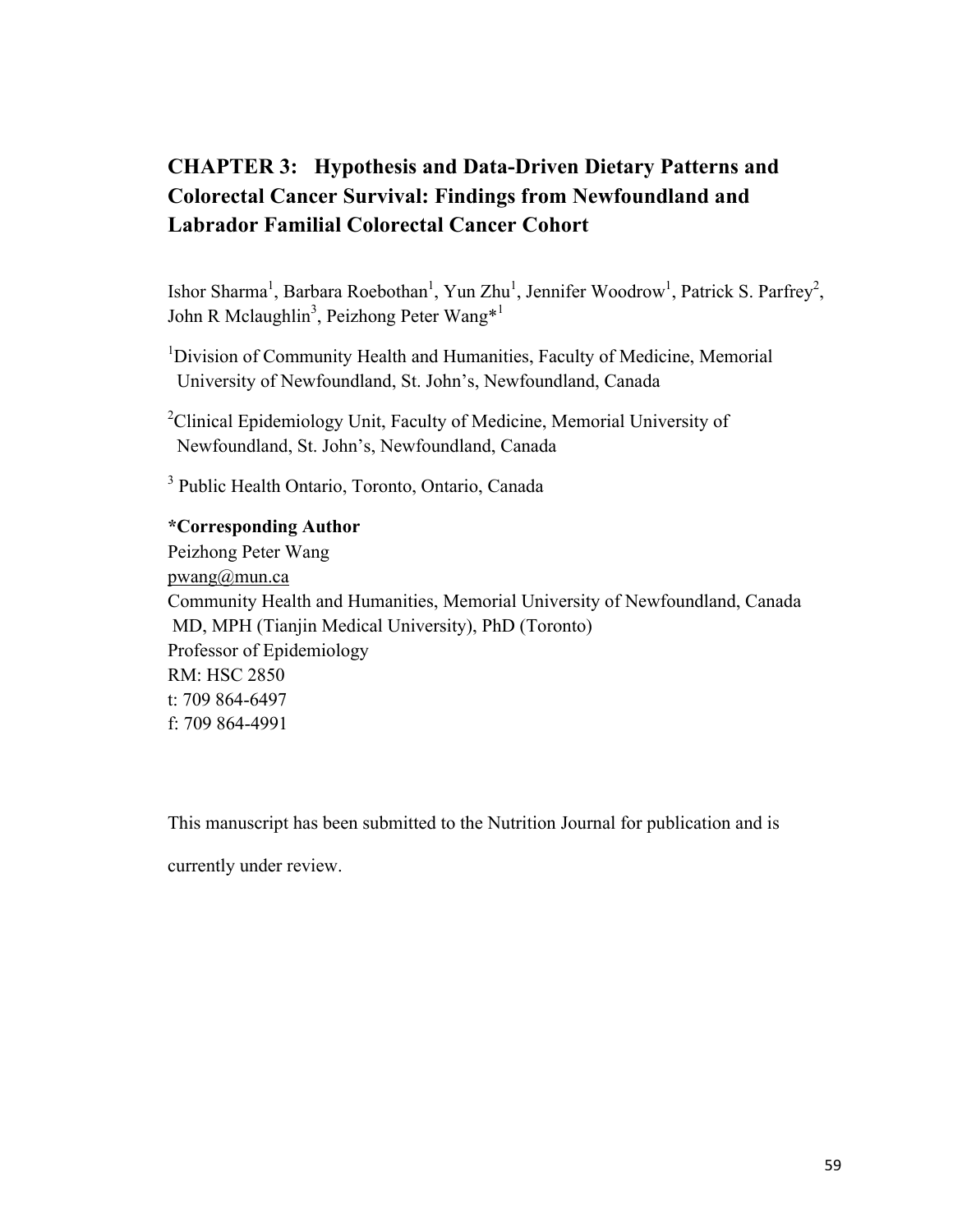#### **Abstract**

**Background** Diet patterns are used commonly in epidemiological research, yet there have been few studies assessing if and how research results may vary across diet patterns. This study aimed to estimate survival outcomes using different diet patterns and compare amongst the diet patterns in the Newfoundland and Labrador Colorectal Cancer cohort.

**Methods** Data-driven diet pattern (Cluster Analysis (CA), Principal Component Analysis (PCA)) and hypothesis-driven pattern (Alternate Mediterranean Diet (Alt-Med), Recommended Food (RFS), Dietary Inflammatory Index (DII) scores) were identified using 169-item food frequency questionnaire. A total of 532 cases diagnosed between 1999 and 2003 were followed until 2010. Overall survival (OS) and Disease-Free Survival (DFS) time were calculated. Comparisons were made with adjusted Cox proportional Hazards Ratios (HRs), correlation coefficients and the distributions of individuals in defined clusters by quartiles of factor and index scores.

**Results** A total of 170 cases died from any cause and 29 had a cancer recurrence/metastasis during follow-up. Processed meats as classified by PCA (HR 1.82; 95% confidence interval (CI) 1.07-3.09), clusters characterized by meat and dairy products (HR 2.19; 95% CI 1.03-4.67) and total grains, sugar, soft drinks (HR 1.95; 95% CI 1.13-3.37) were associated with poor DFS. Poor adherence to Alt-Med was associated with higher risk of all-cause mortality (HR 1.62; 95% CI 1.04-2.56). Prudent vegetable, high sugar pattern, RFS and DII had no significant association with both OS and DFS.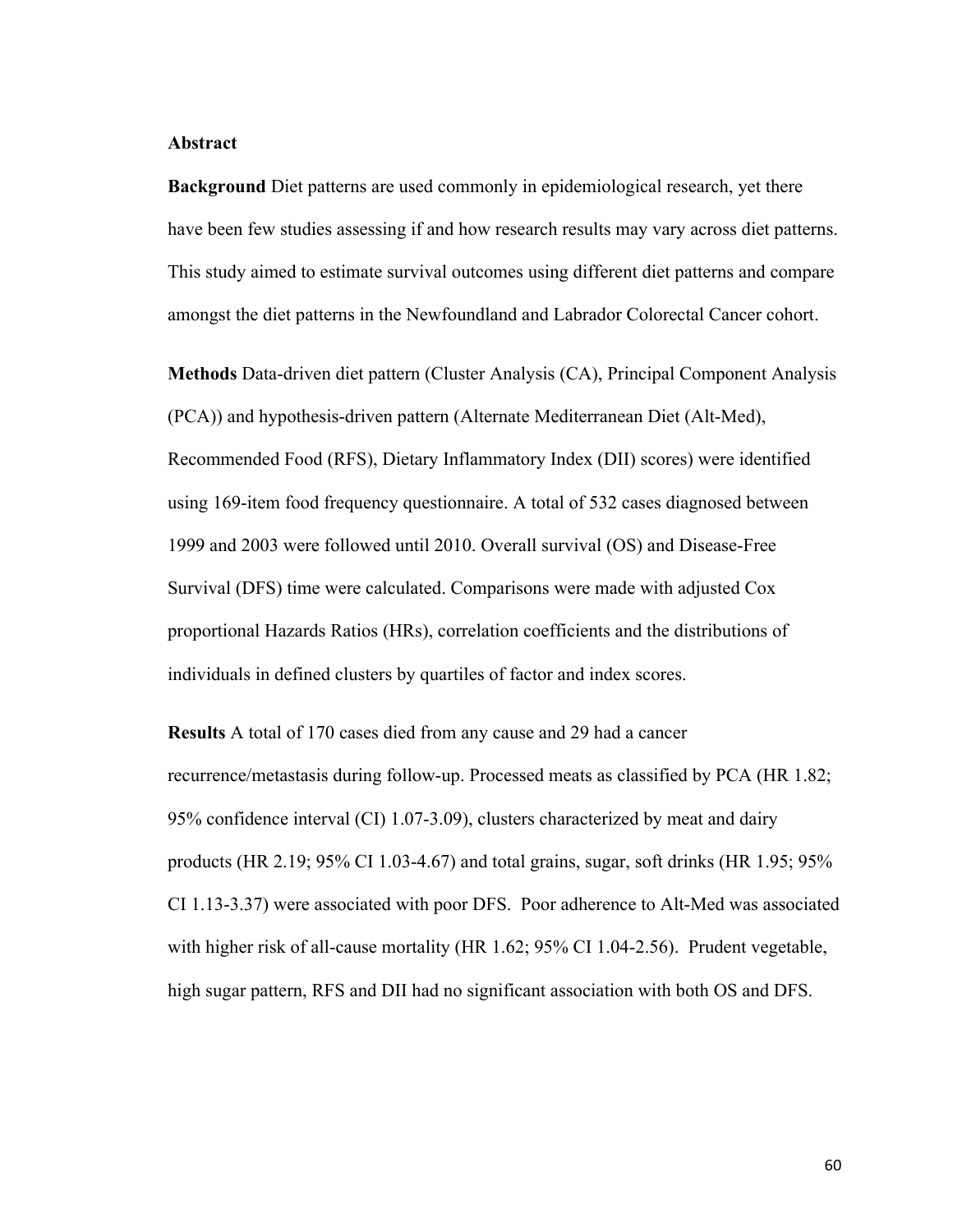**Conclusion** Survival outcome estimation varied across the diet pattern which is attributed to the differences in the foundation of each pattern.

**Keywords:** Colorectal Cancer - Diet patterns - Factor analysis - Cluster analysis - Index analysis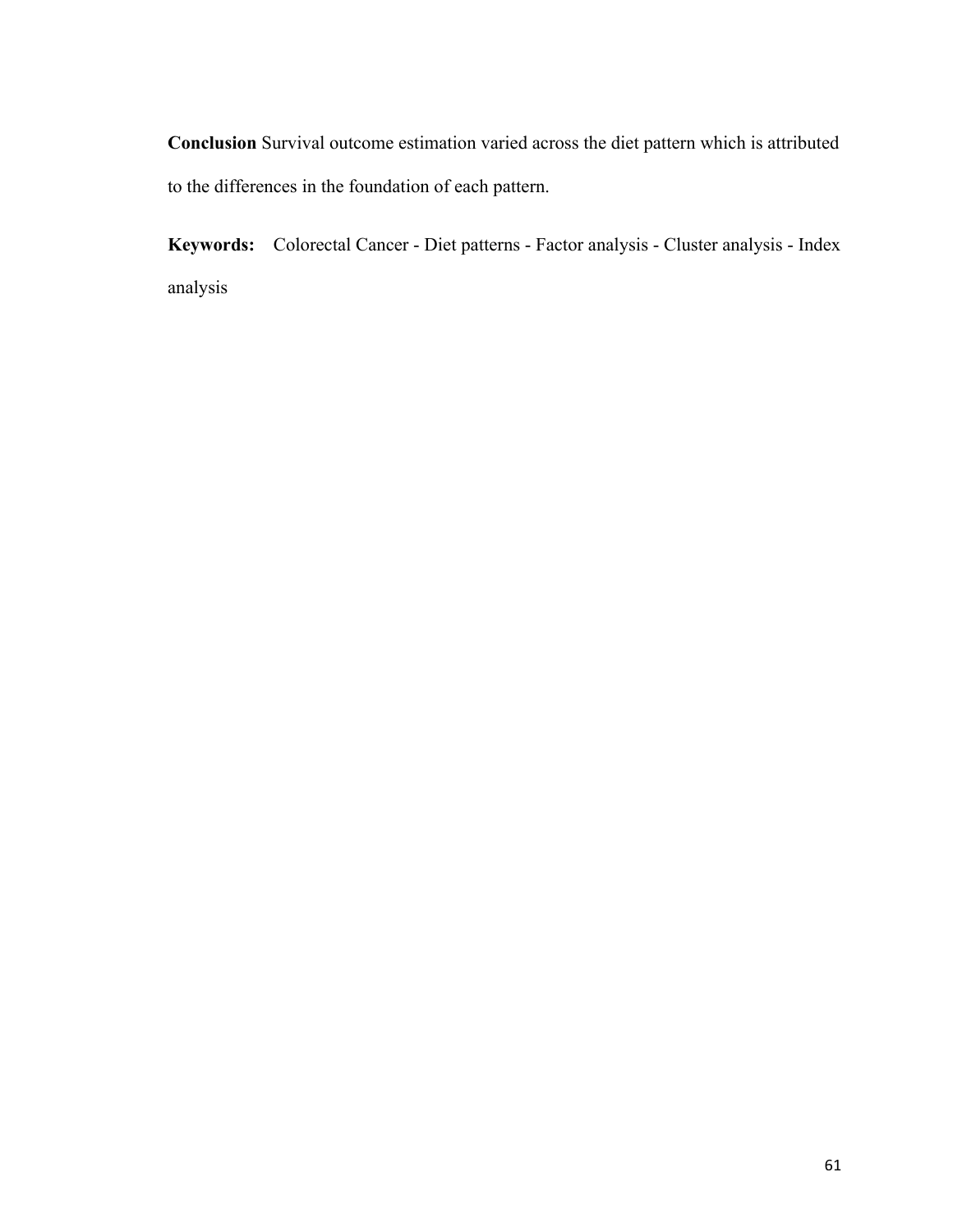## **Background**

Diet and behavioural factors have crucial roles in the risk and progression of several chronic diseases including colorectal cancer (CRC) (15). Epidemiological studies on the role of a single nutrient or food items on disease outcome are often inconclusive, which may in part be due to dietary interactions, multicollinearity (23, 24) and/or inability to detect small effects (25). Diet patterns are advantageous in nutritional epidemiology to explore the combined effects of total diet on health and to some extent overcome these limitations (26). Diet patterns not only represent total diet or key factors of diet (27) and the frequency by which foods are habitually consumed, but also reflect an individual's food preferences modulated by a combination of genetic, cultural, social, health, environmental, behavioural and economic determinants (28).

Data-driven and hypothesis-driven are two major approaches to identify diet patterns (29). Cluster and factor analysis are outcome independent empirical data-driven techniques determining dietary behaviour in the study population while index/score-based are hypothesis-driven based on adherence to prior recommendations or guidelines (30). Studies on how outcome estimation may vary across these different patterns are limited and comparing across the patterns is recommended to better understand disease diet association (35). However, such studies are limited. This study aimed to investigate and compare the relation between various pre-diagnostic diet patterns and risk of mortality in CRC patients using the Newfoundland and Labrador Familial Colorectal Cancer cohort.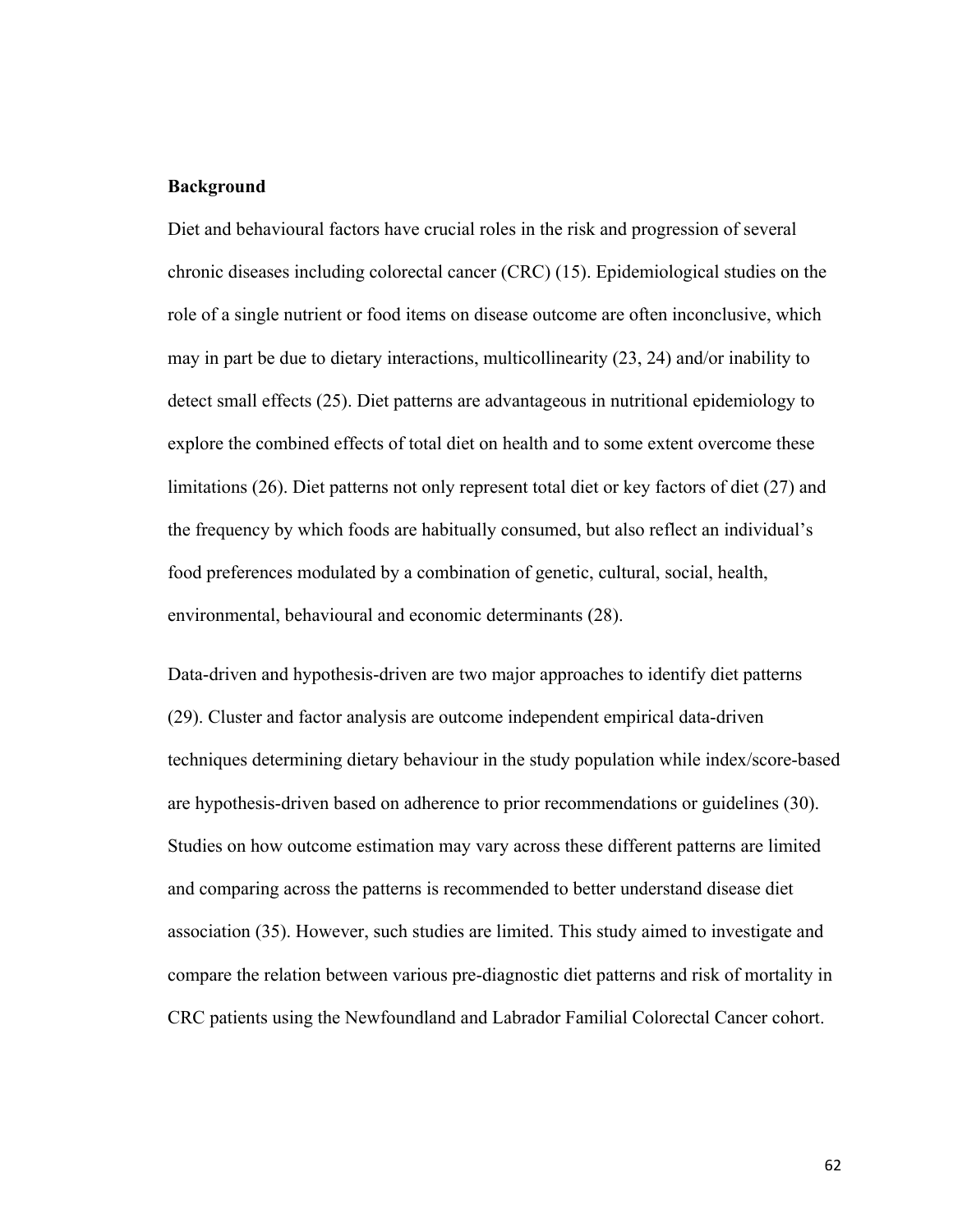Briefly, cluster analysis (CA) divides individuals into mutually exclusive, nonoverlapping groups based on mean dietary intakes (gm) (182). Food intake common to all contributes less to cluster formation. Optimal clusters formed by the maximum ratio of variance across the cluster to within the cluster. No gradient is formed hence comparison is done with the reference cluster. Factorial analysis, specifically Principal Component Analysis (PCA), an exploratory approach, reduces a large set of correlated variables to smaller sets of non-correlated variables, which captures the majority of dietary variations within the study population. Linear combinations are created and each individual receives a score called factors (31). A higher score represents higher adherence to the particular diet pattern.

Recommended food score (RFS) (32) and alternate Mediterranean diet score (Alt-Med) (33) are commonly used index-based diet patterns for which scoring is based on adherence to US dietary guidelines and the Mediterranean diet, respectively. The Dietary Inflammatory Index score (DII) (34) is based on each nutrient response to six inflammatory biomarkers which leads to dietary intake being classified as proinflammatory vs. anti-inflammatory. For such indexes, patterns were derived from gradients, which are then compared by referring to reference quartiles.

# **Methods and Materials**

Study population

This study used data from the Newfoundland Familial Colorectal Cancer Registry (NFCCR). Five hundred and thirty-two pathologically confirmed CRC patients diagnosed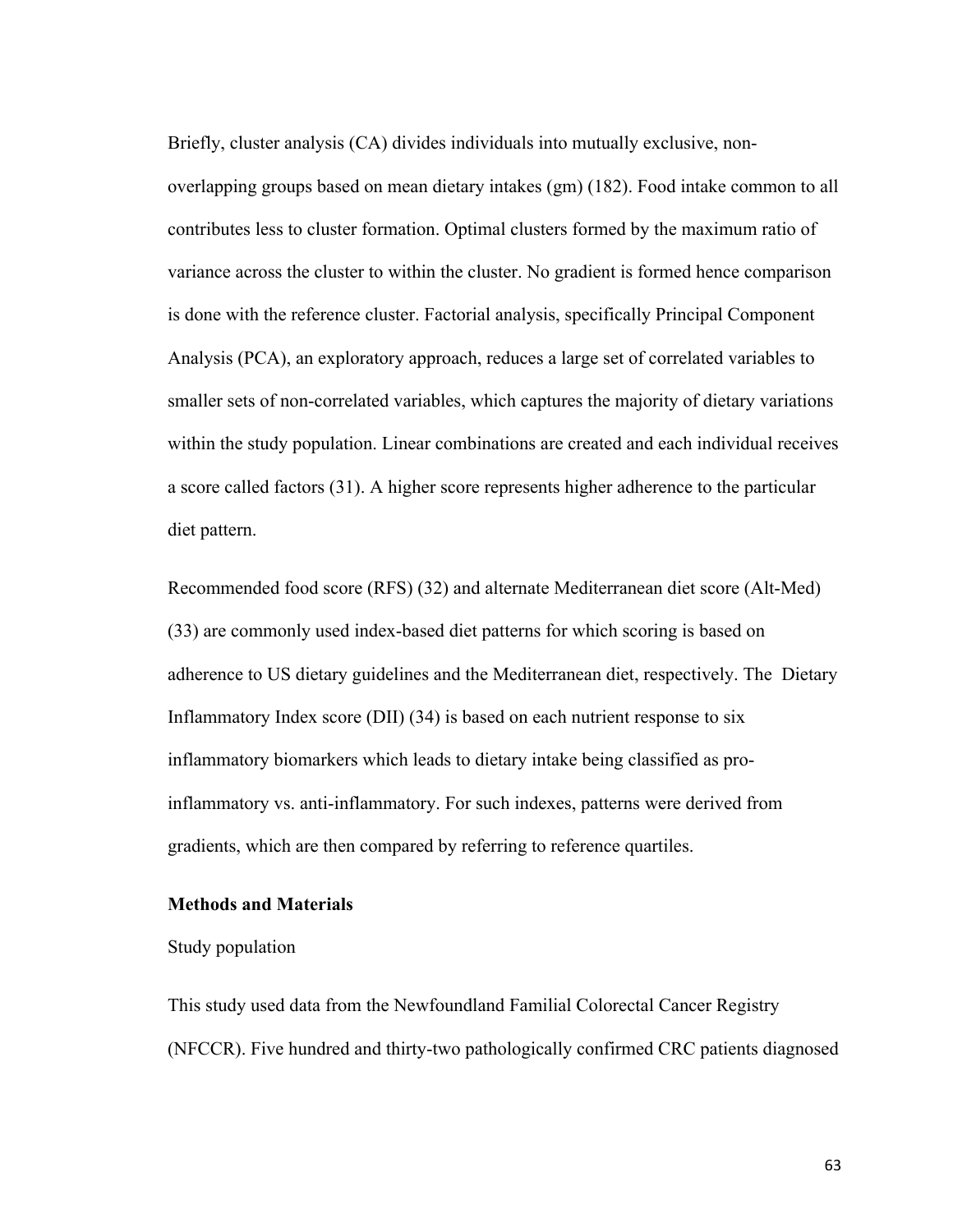between 1999 and 2003 and aged 20-75 years were included in the study. A detailed description of the study population is published elsewhere (219). Briefly, CRC cases followed from the date of diagnosis until April 30th, 2010. Overall survival (OS; the time between the dates of diagnosis to the date of death from all causes until end of follow up period) and Disease-free survival (DFS; the time between the dates of diagnosis to the date of death, recurrence, or metastasis (whichever came first) was calculated.

Study outcomes were obtained using follow-up questionnaires, local newspapers (e.g., death notices), death certificates, autopsy, pathology, radiology, surgical reports, as well as physician's notes. Additional data gathered from the Dr H. Bliss Murphy Cancer Care Foundation and Statistics Canada (220). As cause-specific death was not available for all deceased participants, all-cause mortality used for analysis. Patients without the event of interest were censored at the date of the last contact.

# Data collection tools

Participants completing the consent were asked to complete validated food frequency questionnaire (FFQ) (221), personal history questionnaire (PHQ) and some further questions pertaining to family history and medical history. Briefly, the PHQ consisted of 74 questions including the history of bowel screening, medical conditions, use of medications, physical activity, intake of alcohol, tobacco use, socio-demographic information, and reproductive factors for females. Similarly, dietary intake data were collected using a 169-item FFQ retrospectively a year before the diagnosis. Nutrient content calculated using the Canadian Nutrient File, 2005.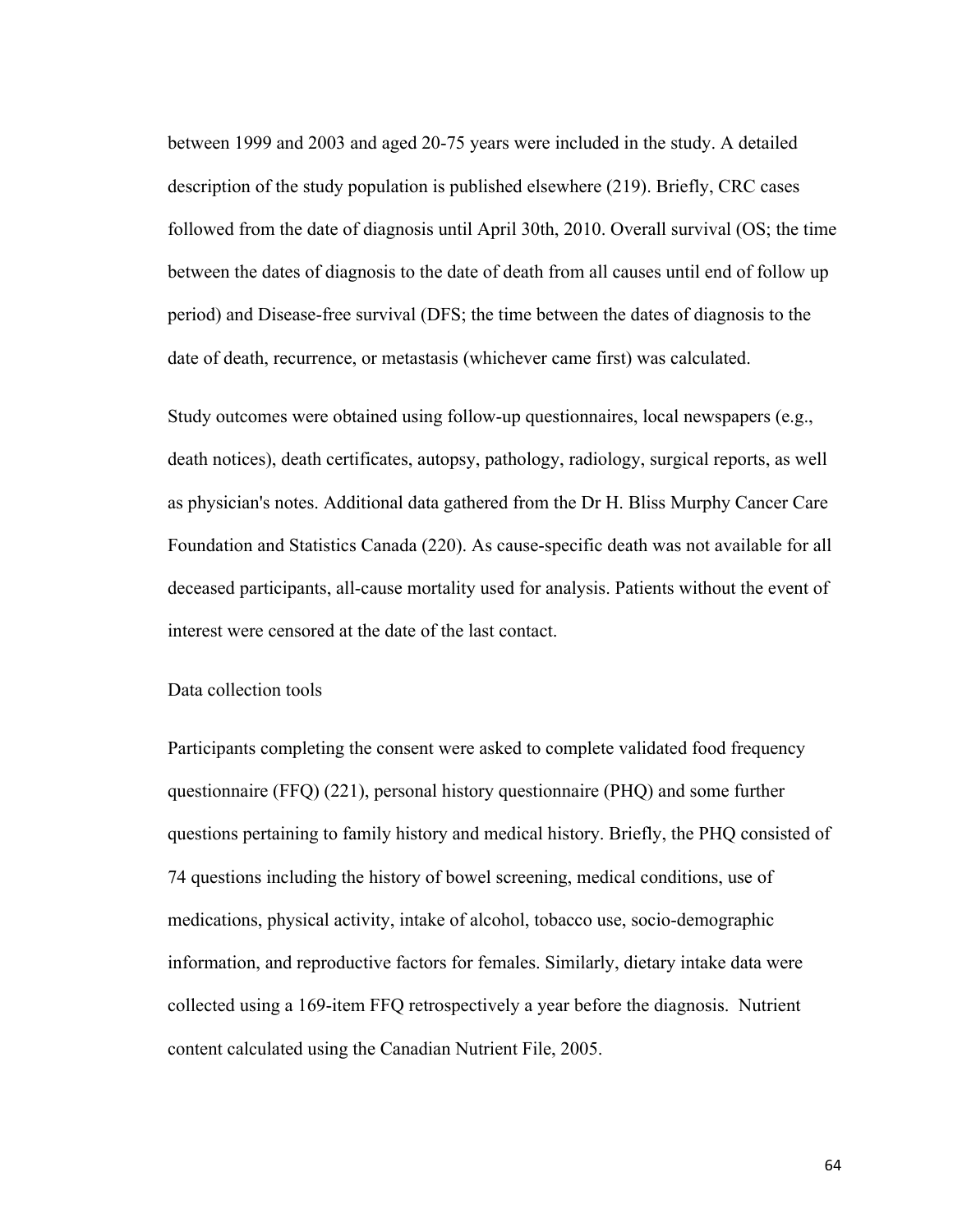MSI (Microsatellite instability) and BRAF have been associated with cancer prognosis and survival (222, 223). P V600E BRAF mutation and MSI for the tumour DNA have been determined in a previous study using standard protocol(224). MSI status was defined as MS high if 30% or more of the markers were unstable and MS-stable/MS-low if less than 30% showed instability (225).

### Identifying diet patterns

For CA, 169 food items were classified into 39 different food groups depending on the ways they are taken (cooked, raw, drinks, etc.) and nutrient profile. Food groupings are attached in Appendix 1. Clusters were identified by using K-means non-hierarchical method, an iterative technique which groups data into k clusters in such a way as to maximize the R2 ( $R2 = 1 - W/T$ ), where W is the sum of squared Euclidean distances between each data point and its within-cluster mean, and T is the sum of squared distances between each data point and the overall mean. FASTCLUS procedure in SAS was applied. Clusters with less than 5 participants were temporarily removed while forming the stable cluster. A detailed description of cluster formation is described elsewhere (225). Overall, four stable clusters were identified. Characteristics of clusters are given in appendix 2.

Three patterns were identified using the PCA. Briefly, exploratory principal component factor analysis was conducted using the same 39 predefined food groups. A varimax rotation (orthogonal) was applied to identify uncorrelated food groups. Factor Eigen value greater than 1.15, the scree plot and proportion of variance explained were used to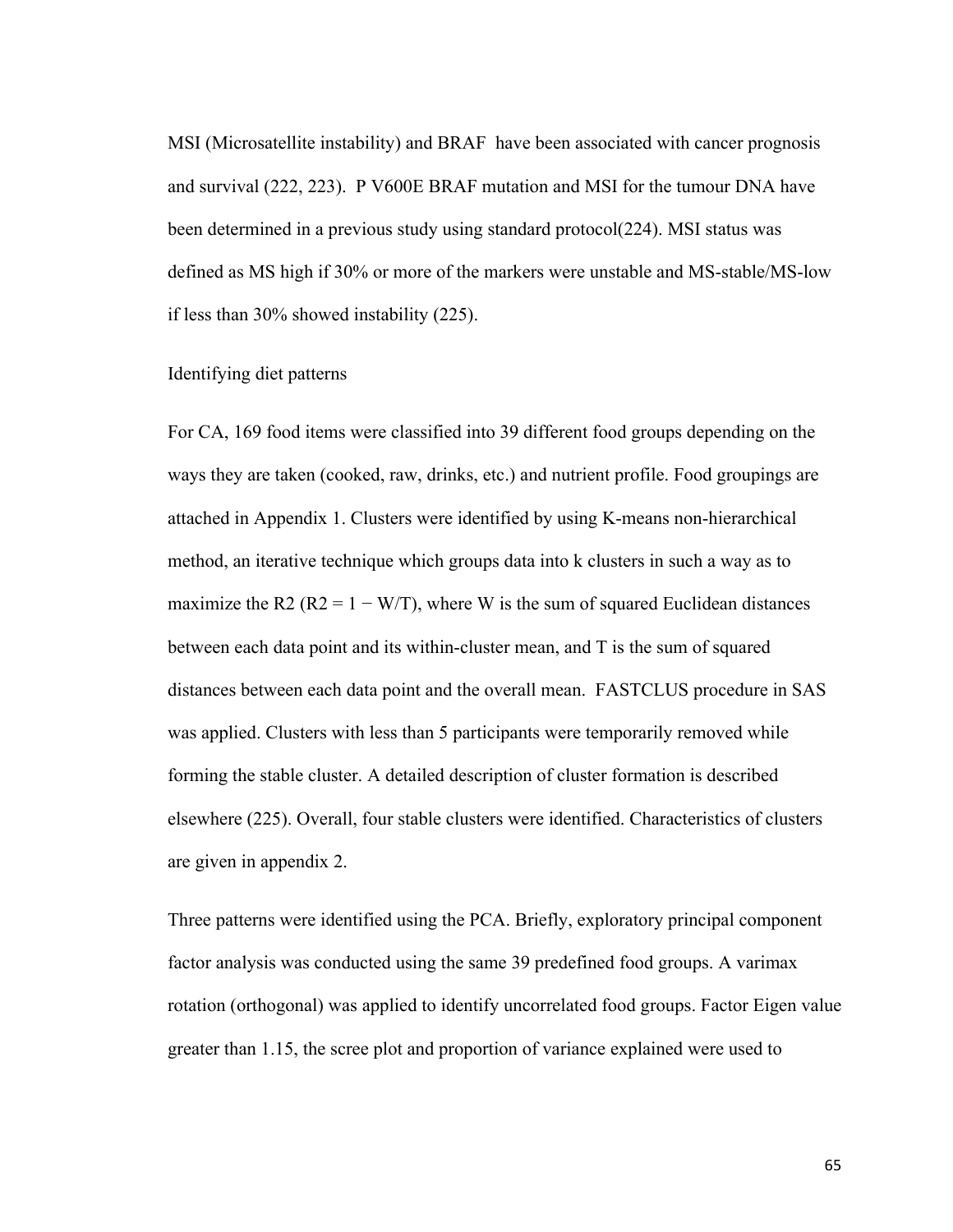identify the number of factors. Patterns were labelled based on factor loading  $\geq 0.5$ . The factor score of each participant was obtained by summing the intake of each food group multiplied by optimal weights and divided into quartiles. A higher factor score represents greater adherence to that particular diet pattern. Factor loading and explained variances for three major diet patterns are shown in appendix 3.

The RFS method developed by Kent, et.al (32) is based on fruits, vegetables, whole grains, lean meats or meat alternatives, and low-fat dairy products. Each individual is given 1 point for each recommended food consumed at least weekly. Based on FFQ, the maximum score is 47. Total RFS score varies with the number of food items in the FFQ (227). A higher score represents better adherence to RFS. Details are attached in Appendix 4.

The Alt-Med score is based on the Mediterranean diet scale (228); scoring is based on 9 food groups. If the intake (servings/day) of a particular food group is greater than the median, then it is scored one (versus zero). For red and processed meat, reverse scoring is done. For alcohol, if intake is between 5-25 g/d, then it is scored as 1 (versus zero). The maximum Alt-Med score is 9 with a higher score representing better adherence to the Alt-Med diet. Details of the food groups are attached in Appendix 5.

Detailed descriptions of the DII score are provided elsewhere (34, 187). Briefly, a total of 29 nutrient parameters were scored based on their inflammatory response to 6 inflammatory biomarkers; IL-1β, IL-4, IL-6, IL-10, CRP and tumour necrosis factor (TNF-α). These included carbohydrate, protein, total fat, alcohol, onion, tea, tea (herbal),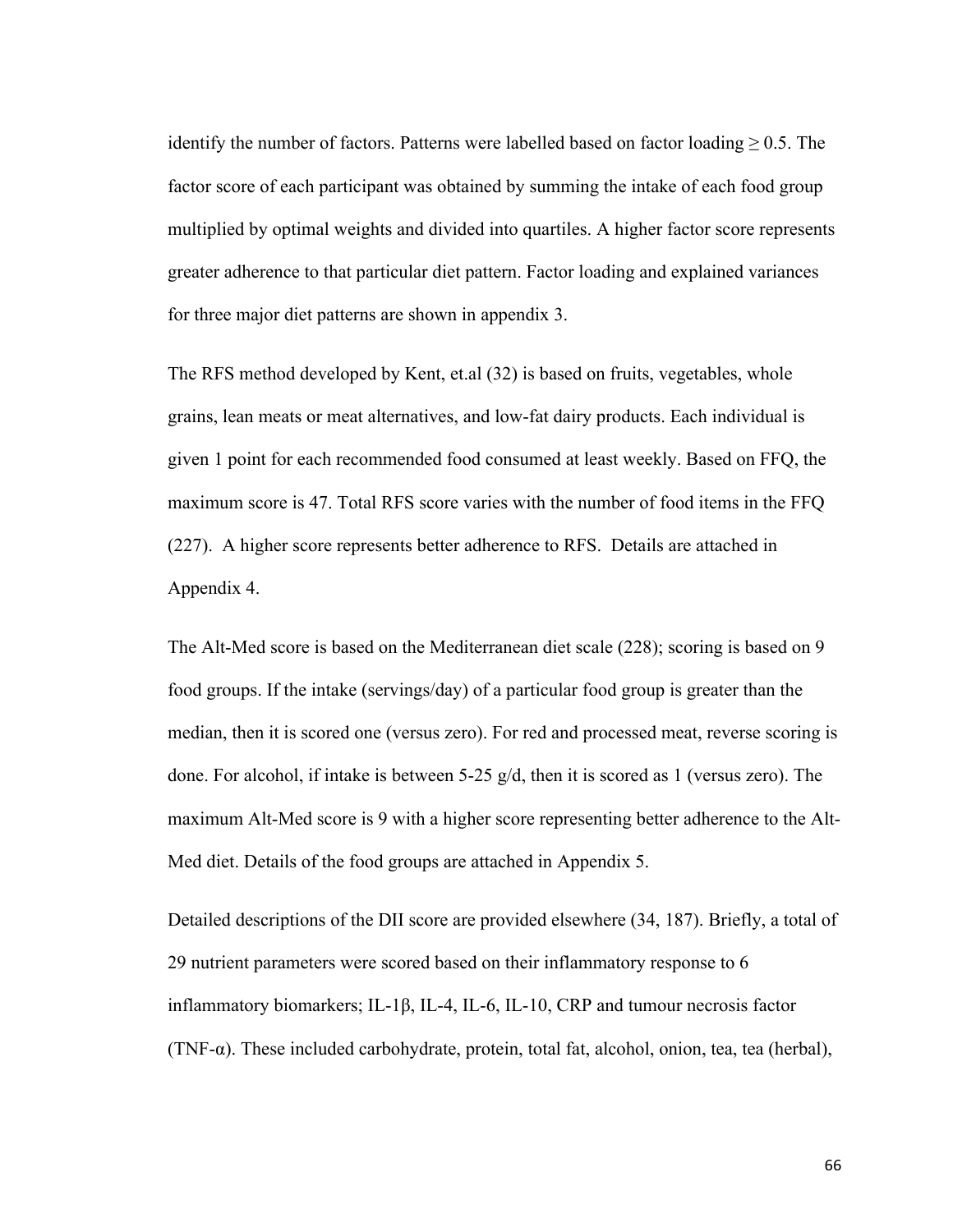pepper, β-carotene, Vitamin B-6, Vitamin B-12, caffeine, cholesterol, energy, fibre, folic acid, iron, monounsaturated fatty acid (MUFA), polyunsaturated fatty acid (PUFA), niacin, magnesium, riboflavin, saturated fatty acid, selenium, thiamine, Vitamin-E, Vitamin-D, Vitamin-C and zinc. A higher score represents the higher inflammatory potential of the diet. All index-based scores are categorized into quartiles for analysis.

### Statistical analysis

Adjusted hazards ratios were estimated using Cox proportional hazard analysis using SAS version 9.4 (SAS Institute, Inc. Cary). Comparisons across patterns were made with adjusted HRs, correlation coefficients and distributions of individuals in clusters by quartile of factor and index scores. Potential confounding factors include age; sex; body mass index (BMI) (classified as  $\leq$  25, 25-29.99,  $\geq$  30 kg/m2); physical activity (metabolic equivalent hours/week, METs/week, classified as  $\leq 10$ , 10-50,  $\geq 50$ ); medical history including cholesterol level; triglycerides; family history of CRC; polyps; diabetes; history of screening; smoking (classified: Yes and No; Yes means smoke at least 1 cigarette/day for 3 months or more); alcohol consumption (classified: standard drink/week; not at all, <15 and  $\geq$ 15); and regular medication usage including nonsteroidal anti-inflammatory drugs (NSAID) and reported hormone replacement therapy (HRT, females only). Energy adjustment was done using the residual method wherever applicable (229).

The basis for assessing potential confounding factors included: existing evidence, biological plausibility, whether the regression coefficient of the primary variable of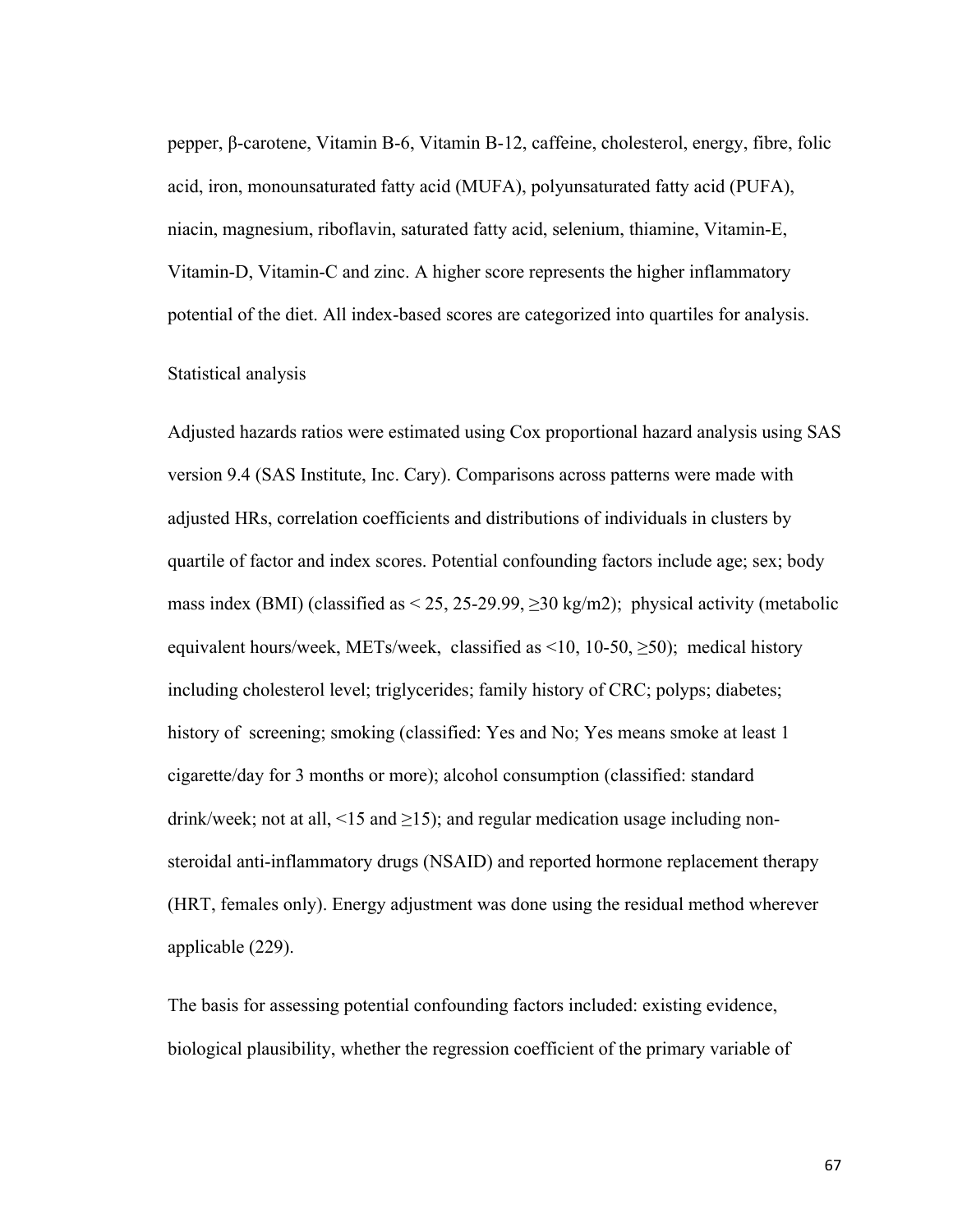interest changed by 10% or more after addition of the potentially confounding variable for every covariate entered model at P<0.10. A stepwise selection procedure used to identify potential confounding factors.

## **Results**

## **Characteristics of study population**

Mean age of participants and mean age at diagnosis was 62.53±9.06 years and 60.42±9.02 years, respectively. A total of 170 cases died from all causes and 29 had a cancer recurrence or metastasis at the end of the follow-up. Median Overall survival (OS) time was 6.42 years (Range: 1.34-10.88 years). Almost 68% of the participants were censored for OS and 62.6% for DFS during analysis.

Table 4 Characteristics of study participants with their overall survival status (Univariate); Newfoundland and Labrador Familial Colorectal Cancer Cohort (1999- 2003)

| Characteristic   |     | No. of patients* No. of deaths (%) P log-rank |      |
|------------------|-----|-----------------------------------------------|------|
| Age at diagnosis |     |                                               |      |
| $\leq 60$        | 231 | 62(26.83)                                     |      |
| >60              | 301 | 108 (35.88)                                   | 0.04 |
| <b>Sex</b>       |     |                                               |      |
| Female           | 211 | 57 (27.02)                                    |      |
| Male             | 321 | 113 (35.20)                                   | 0.02 |
| Family history   |     |                                               |      |
| Yes              | 16  | 6(37.5)                                       |      |
| N <sub>0</sub>   | 516 | 164 (31.78)                                   | 0.61 |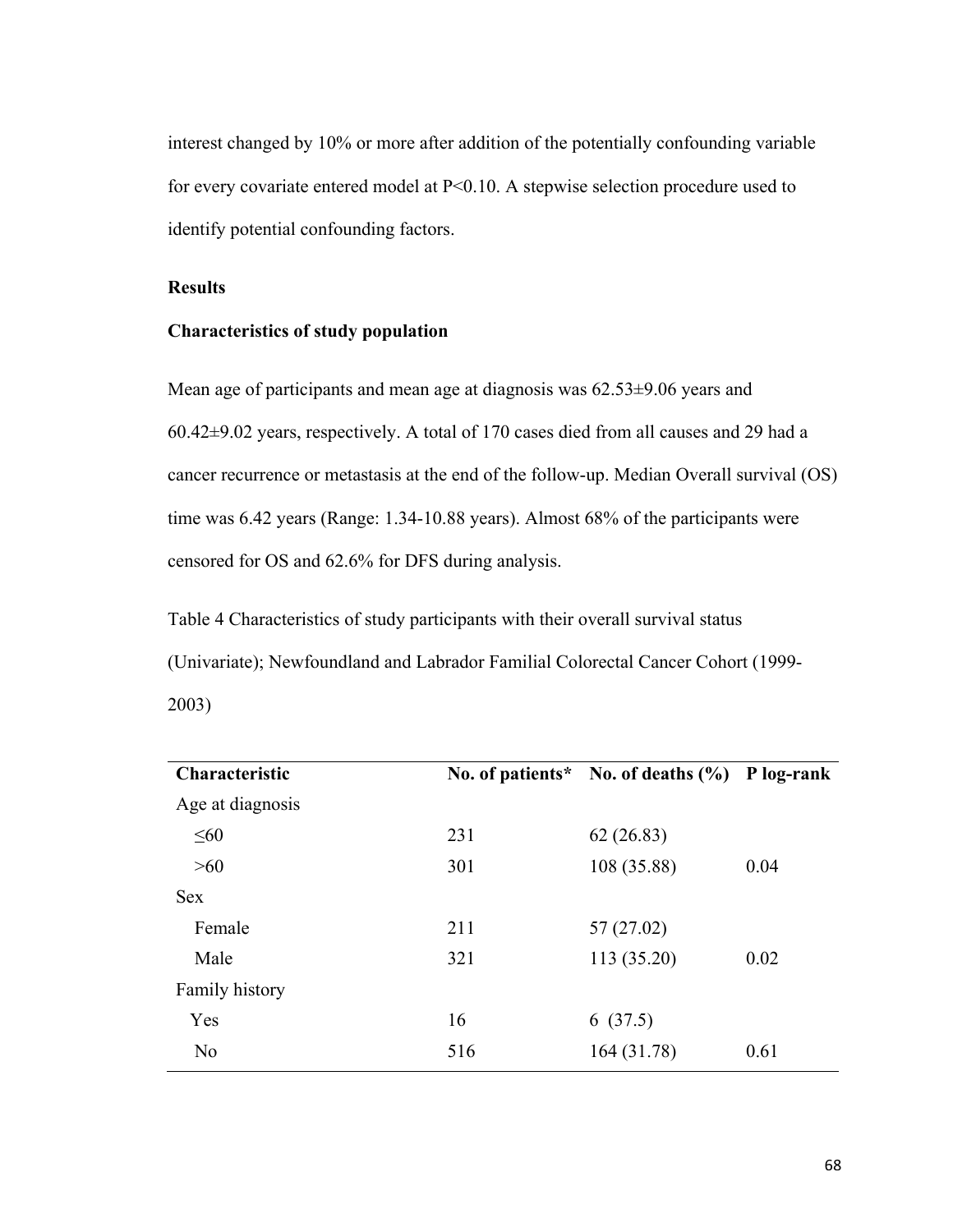| Reported screening procedure     |     |             |         |
|----------------------------------|-----|-------------|---------|
| Yes                              | 68  | 15(22.05)   |         |
| N <sub>o</sub>                   | 464 | 155(33.4)   | 0.08    |
| Stage at diagnosis               |     |             |         |
| I/II                             | 311 | 74 (23.79)  |         |
| <b>III/IV</b>                    | 221 | 96 (43.43)  | < 0.001 |
| Diabetes History                 |     |             |         |
| Yes                              | 115 | 42 (36.52)  | 0.22    |
| N <sub>o</sub>                   | 417 | 128 (30.69) |         |
| History of High Cholesterol      |     |             |         |
| Yes                              | 153 | 44 (28.75)  |         |
| N <sub>o</sub>                   | 349 | 117(33.52)  | 0.44    |
| Tumour location                  |     |             |         |
| Colon                            | 349 | 105 (30.09) |         |
| Rectum                           | 183 | 65(35.51)   | 0.25    |
| Smoke                            |     |             |         |
| Never                            | 139 | 34 (24.44)  |         |
| Yes                              | 393 | 136 (34.60) | 0.07    |
| Physical Activity (Met-hrs/week) |     |             |         |
| Low $(\leq 10)$                  | 175 | 52 (29.71)  |         |
| Median (10-50)                   | 163 | 56 (34.35)  | 0.27    |
| High $(50+)$                     | 193 | 62(32.12)   |         |
| MSI status                       |     |             |         |
| MSI-L                            | 440 | 154(35.0)   |         |
| MSI-H                            | 61  | 6(9.83)     | < 0.002 |
| Reported chemo Therapy           |     |             |         |
| Yes                              | 108 | 42 (38.88)  |         |
| N <sub>o</sub>                   | 421 | 128 (30.40) | 0.06    |

MSI, Microsatellite instability; MSI-L, Microsatellite instability low; MSI-H Microsatellite instability High \* Column total varies due to missing values.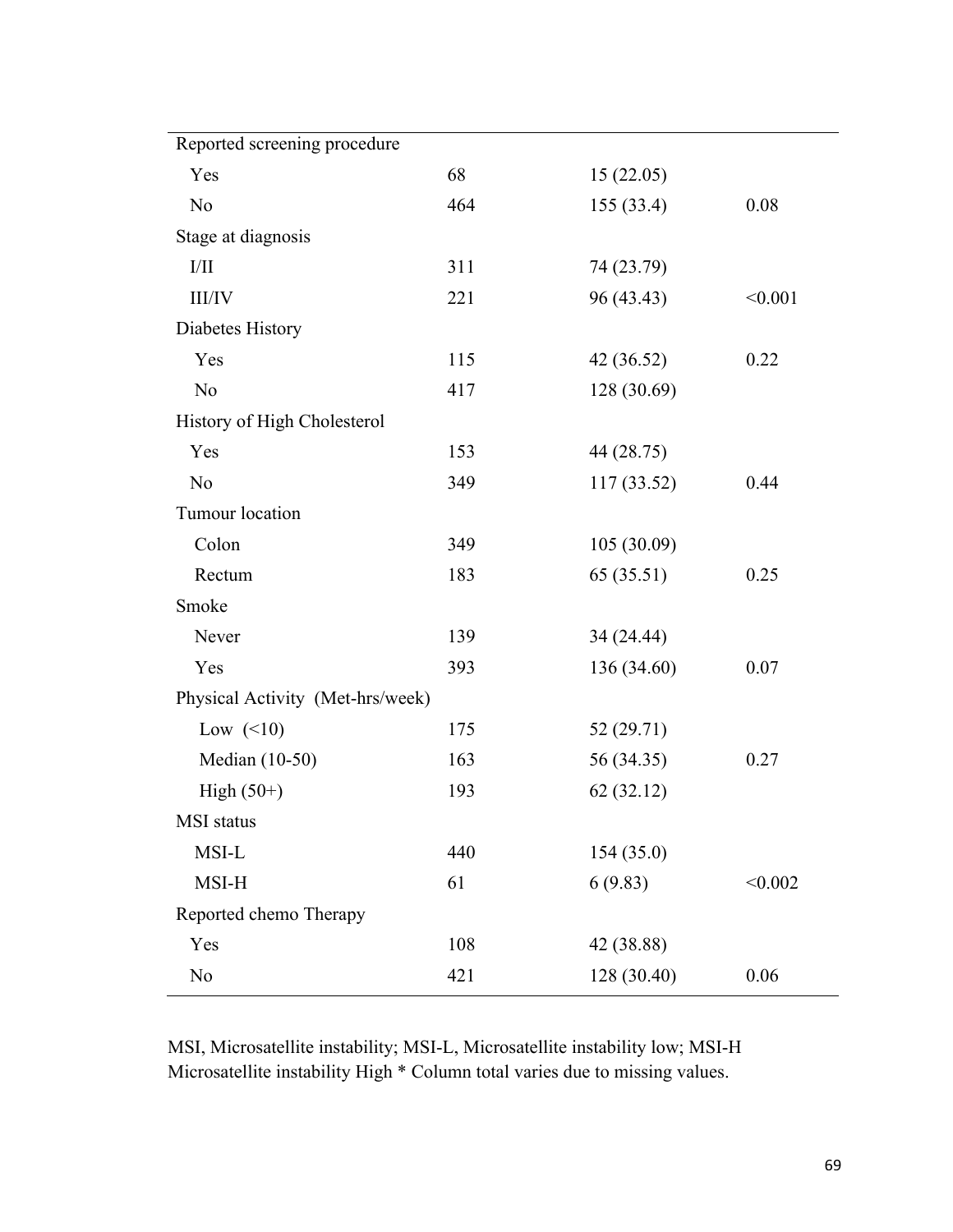Table 4 presents the characteristics of the study population with the log-rank test. In the univariate test, there is a significant difference in the OS across the age groups, gender, diagnosis stage and microsatellite instability status. A family history of CRC, reported screening status, history of co-morbidity including diabetes, higher blood cholesterol level, the location of a tumour, smoking status, physical activity and reported chemotherapy had no significant association with the survival.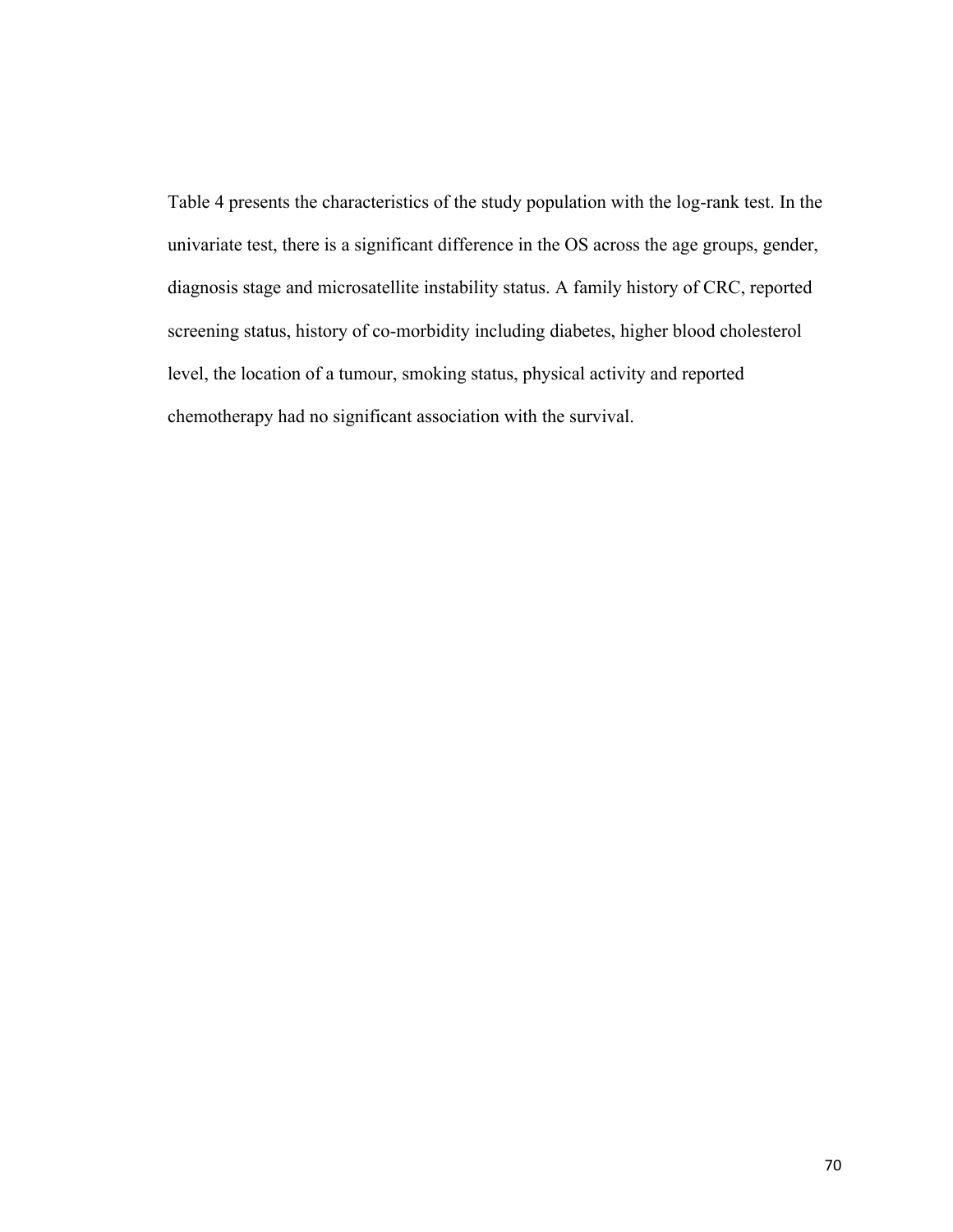## **Diet patterns and survival outcome estimation**

Table 5 Diet patterns and Colorectal Cancer Survival (Multivariable adjusted analysis); Newfoundland and Labrador Familial Colorectal Cancer Cohort (1999-2003)

| Diet Pattern Identified by                            | <b>Disease-free Survival</b> |         | <b>Overall Survival</b> |         |
|-------------------------------------------------------|------------------------------|---------|-------------------------|---------|
|                                                       | $HR*(95\% CI)$               | P-trend | $HR(95\% CI)$           | p-trend |
| <b>Factor Analysis</b>                                |                              |         |                         |         |
| Processed Meat pattern*                               | $1.82(1.07 - 3.09)$          | 0.09    | $1.53(0.85 - 2.27)$     | 0.25    |
| Prudent Vegetable Pattern*                            | $1.12(0.69-1.84)$            | 0.62    | $1.03(0.61-1.75)$       | 0.90    |
| High-sugar Pattern*                                   | $1.02(0.62 - 1.69)$          | 0.89    | $1.27(0.72 - 2.23)$     | 0.62    |
| <b>Cluster Analysis</b>                               |                              |         |                         |         |
| Fruit and Veg, Whole Grain,<br>Fish, wine (Cluster I) | 1#                           |         | 1#                      |         |
| Meat, dairy products (Cluster<br>$II$ ,               | $2.19(1.03-4.67)$            |         | $2.04(0.96-4.35)$       |         |
| Refined grains, sugar soft<br>Drinks (Cluster III)    | $1.95(1.13-3.37)$            |         | $2.05$ (1.18-<br>3.57)  |         |
| Many foods (Cluster IV)                               | $1.55(0.92 - 2.61)$          |         | $1.50(0.9-2.56)$        |         |
| <b>Index Based</b>                                    |                              |         |                         |         |
| $DII^*$                                               | $0.89(0.56 - 1.42)$          | 0.46    | $0.78(0.47-1.25)$       | 0.33    |
| Alt. Mediterranean Diet<br>Score**                    | $1.44(0.92 - 2.25)$          | 0.08    | $1.62(1.04-2.56)$       | 0.03    |
| Recommended Food<br>Score**                           | $1.51(0.92 - 2.48)$          | 0.06    | $1.54(0.92 - 2.56)$     | 0.045   |

\*Hazards Ratio while comparing with the highest quartile to the lowest (reference quartile)

\*\* Hazards Ratio while comparing with the lowest quartile to highest (reference quartile) # Reference group

HR ratios Adjusted for energy, stage of cancer, sex, age, marital status, tumour location, screening history, intake of alcohol, radiation and chemotherapy status, Microsatellite instability status wherever applicable

Events are defined as all-cause deaths for overall survival and death/recurrence/metastasis (which occurred earliest) for disease-free survival;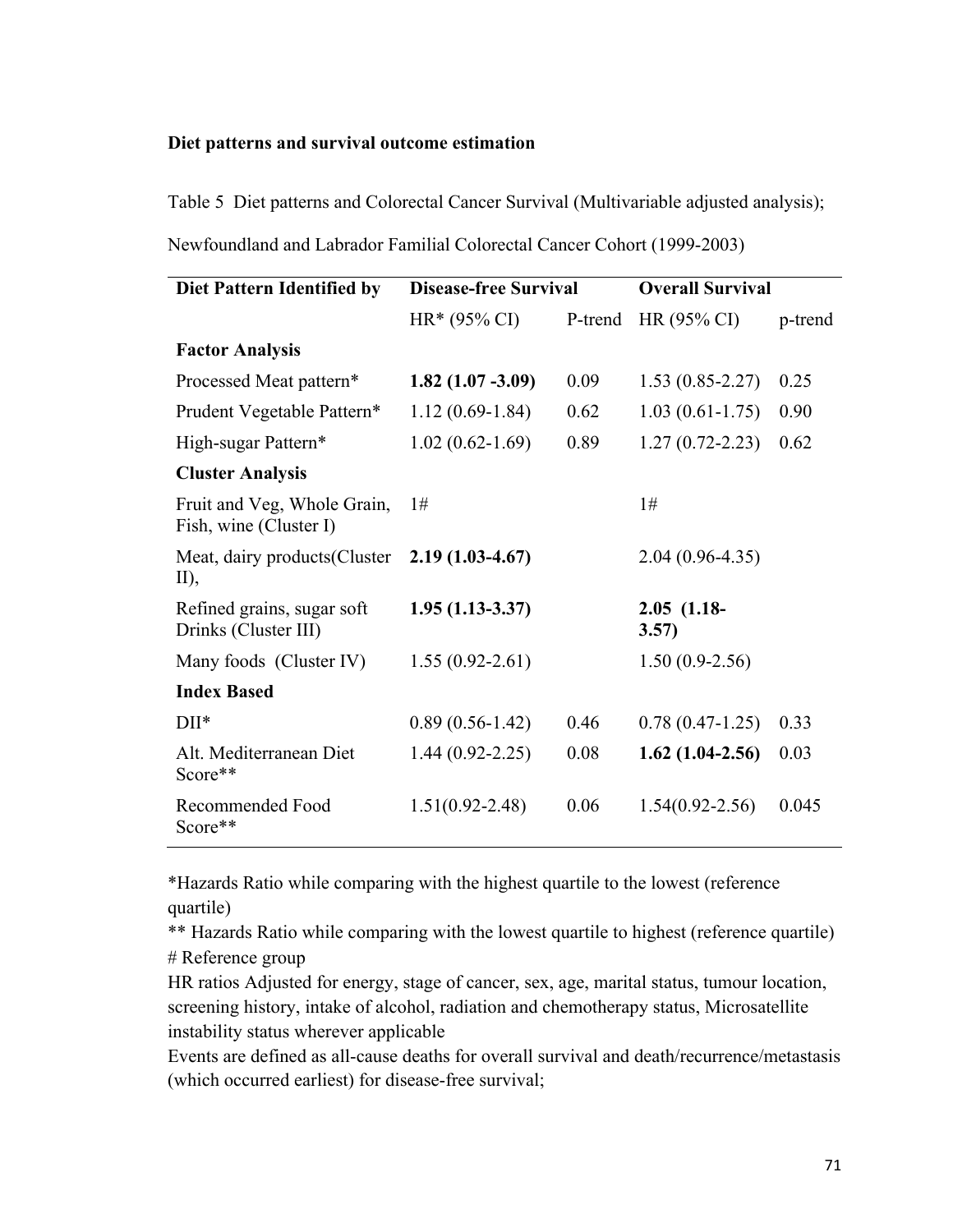Table 5 shows the estimated adjusted hazards ratio corresponding to different diet patterns with 95% confidence interval. Survival estimation varies with the diet pattern. Four different clusters were identified. When compared with the reference cluster characterized by higher intake of fruits, vegetables, whole grains and wine (Cluster I), the cluster characterized by high intake of meat and dairy products (Cluster II) had significant worse DFS outcome (HR 2.19, 95% 1.03-4.67). The cluster characterized by a higher intake of refined grains, and sugar/soft drinks (Cluster III) had both poor DFS (HR 1.95, 95% 1.13-3.37)and OS (HR 2.05, 95% 1.18-3.57) outcomes. The cluster characterized by the many food groups (Cluster IV) had no significant relation with either OS or DFS. This cluster that was based on many foods (cluster IV). No any specific distinguishing or dominating food item could be identified.

Three diet patterns were identified using PCA: processed meat pattern, prudent vegetable pattern and high sugar pattern. Though the overall trend was not significant ( $p=0.09$ ), the highest quartile of processed meat pattern significantly worse DFS (HR 1.82, 95% CI 1.07-3.09), however, there was no significant association with OS. Neither the prudent vegetable pattern nor the high sugar pattern showed a significant outcome with both DFS and OS.

While using index-based patterns, DII and RFS showed no significant association with either OS or DFS outcomes. The lowest quartile of the Alt-Med score was significantly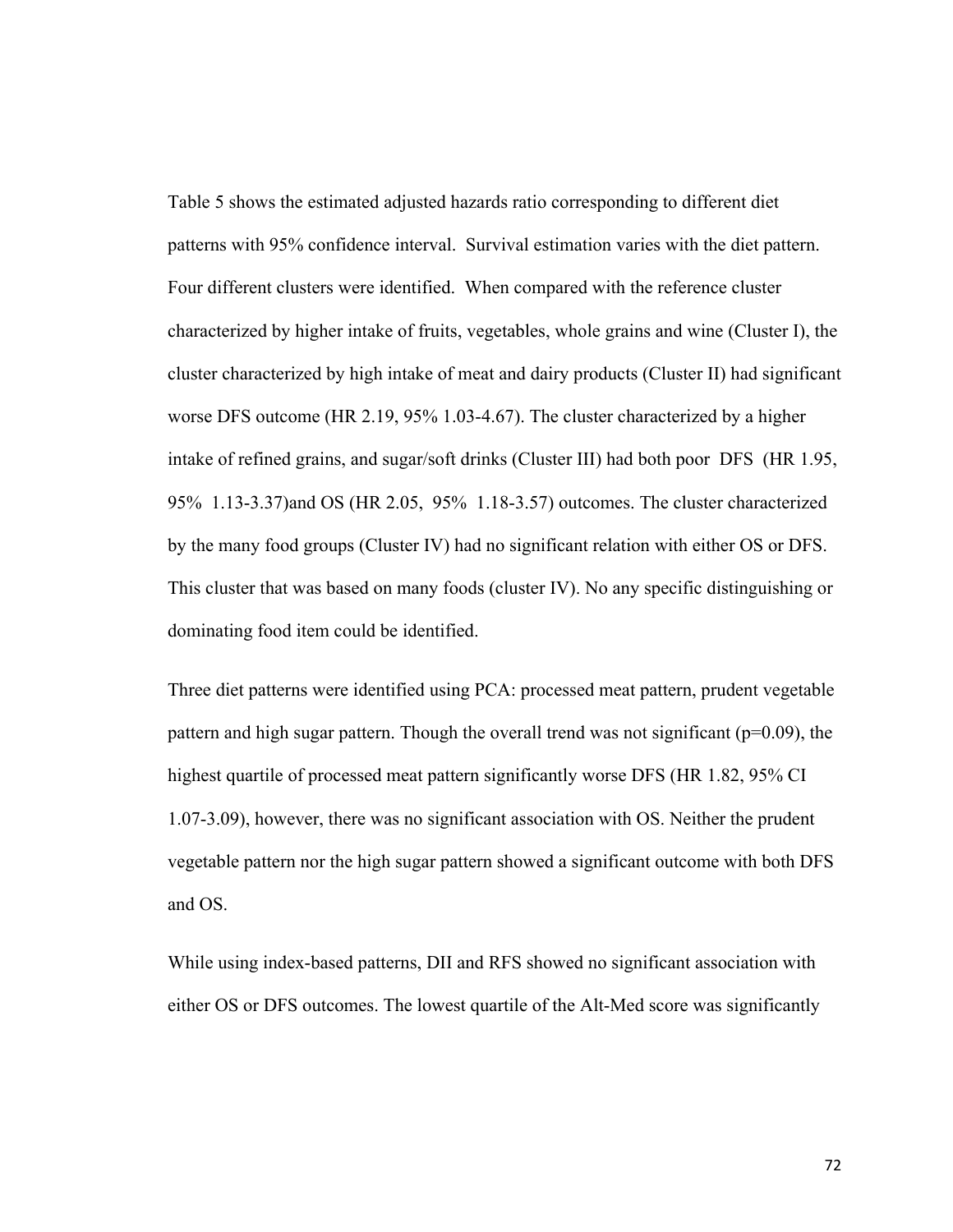associated with the worse OS outcome (HR 1.62, 95% 1.04-2.56) but had no significant association with the DFS outcome.

### **Comparison amongst the diet patterns**

Table 6 Spearman's Correlation coefficients amongst the index-based scores obtained from FFQ; Newfoundland and Labrador Familial Colorectal Cancer Cohort (1999-2003)

|            | <b>RFS</b> | DII       | <b>AltMED Score</b> |
|------------|------------|-----------|---------------------|
| <b>RFS</b> | 1          | $-0.61**$ | $0.60**$            |
|            |            | < 0.001   | < 0.001             |
| DII        |            | 1         | $-0.61**$           |
|            |            |           | < 0.001             |
| Alt-Med    |            |           | 1                   |

DII, Dietary inflammatory Index; Alt-Med Diet, Alternate Mediterranean diet; RFS, Recommended Food Score \*\* Significant at 0.05.

Correlation coefficients amongst the index-based scores are described in table 6. Correlations were high and significant because of the similarity in the food items in scoring. A significant positive correlation was observed between RFS and the Alt-Med score (0.60; p=0.001). Significant negative correlations were found between the DII score and the Alt-Med  $(-0.601; p= 0.001)$  and RFS  $(-0.602; p=0.001)$  scores.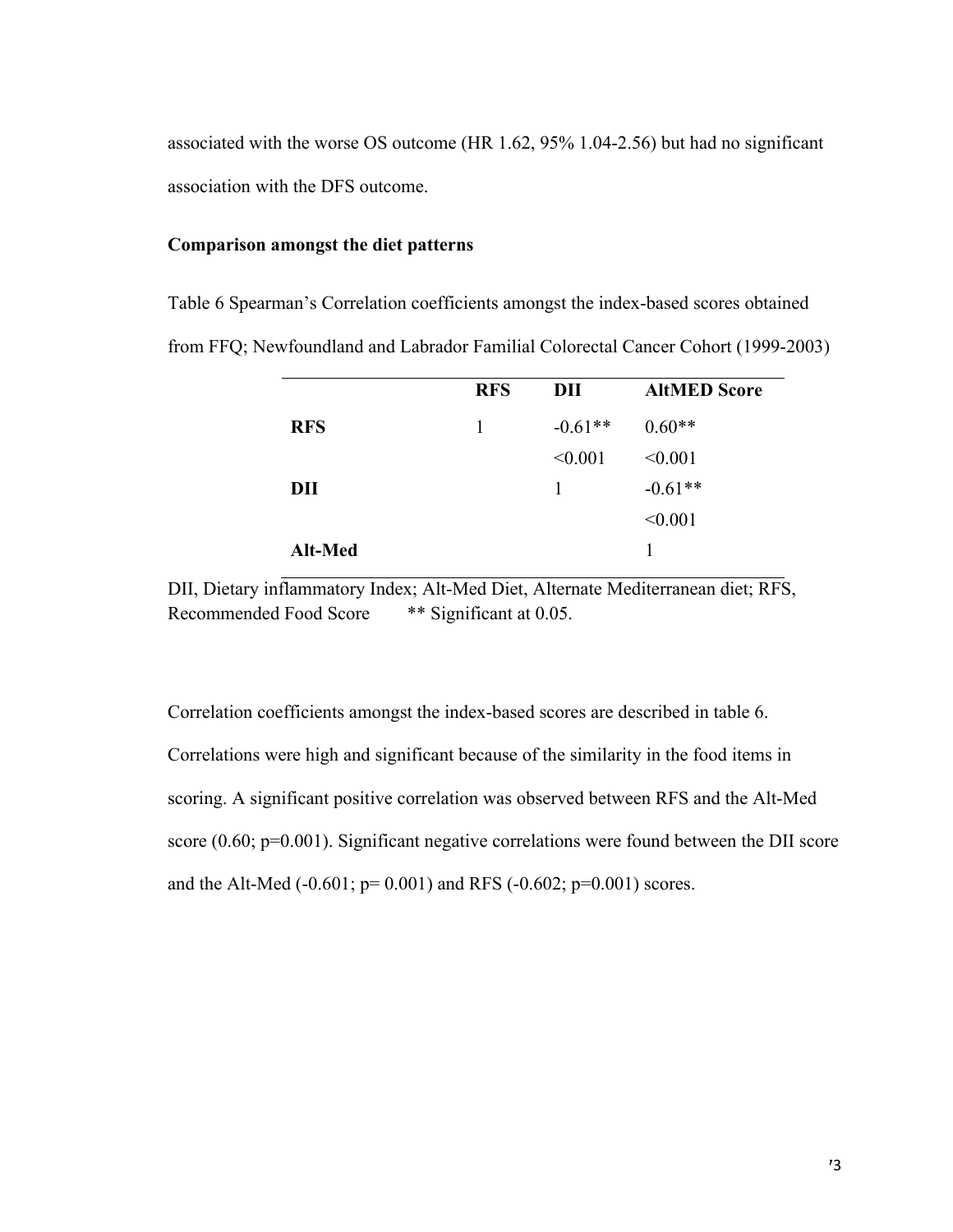Table 7 Percentage of individuals in each cluster in highest/lowest quartile of factor/index score; Newfoundland and Labrador Familial Colorectal Cancer Cohort (1999-2003)

|                                        | <b>Cluster I</b>                              | <b>Cluster II</b>                        | <b>Cluster III</b>                                                     | <b>Cluster IV</b> |  |
|----------------------------------------|-----------------------------------------------|------------------------------------------|------------------------------------------------------------------------|-------------------|--|
| Characteristics<br>of Cluster          | Fruits and Veg,<br>whole grain,<br>fish, wine | Meat, Dairy<br>products, mixed<br>dishes | Sugar/ drinks,<br>total cereals<br>and grains<br>(refined<br>included) | Many foods        |  |
| <b>Principle Component Analysis **</b> |                                               |                                          |                                                                        |                   |  |
| <b>Processed Meat</b><br>pattern       | 15.29                                         | 91.89                                    | 38.38                                                                  | 16.21             |  |
| Prudent<br>vegetable<br>pattern        | 58.60                                         | 24.32                                    | 6.06                                                                   | 11.46             |  |
| <b>High Sugar</b><br>pattern           | 17.20                                         | 10.81                                    | 16.16                                                                  | 35.18             |  |
| <b>Index based</b>                     |                                               |                                          |                                                                        |                   |  |
| $DII*$                                 | 64.97                                         | 13.51                                    | 10.1                                                                   | 7.91              |  |
| AltMed Diet **                         | 36.31                                         | 8.11                                     | 6.06                                                                   | 9.88              |  |
| $RFS$ **                               | 57.32                                         | 35.14                                    | 13.13                                                                  | 11.86             |  |

DII, Dietary inflammatory Index; AltMed Diet, Alternate Mediterranean diet; RFS, Recommended Food Score \*\* Highest Quartile (reference) \* Lowest Quartile (reference)

Table 7 examines the percentage of individuals in the highest quartile of factor and index score in different cluster describing some level of similarity in the foundation of scale. Almost 92% of individuals from the processed meat pattern were in Cluster II characterized by meat and dairy products. Approx. 59% of individuals from highest quartile of the prudent vegetable pattern were in Cluster I characterized by fruits and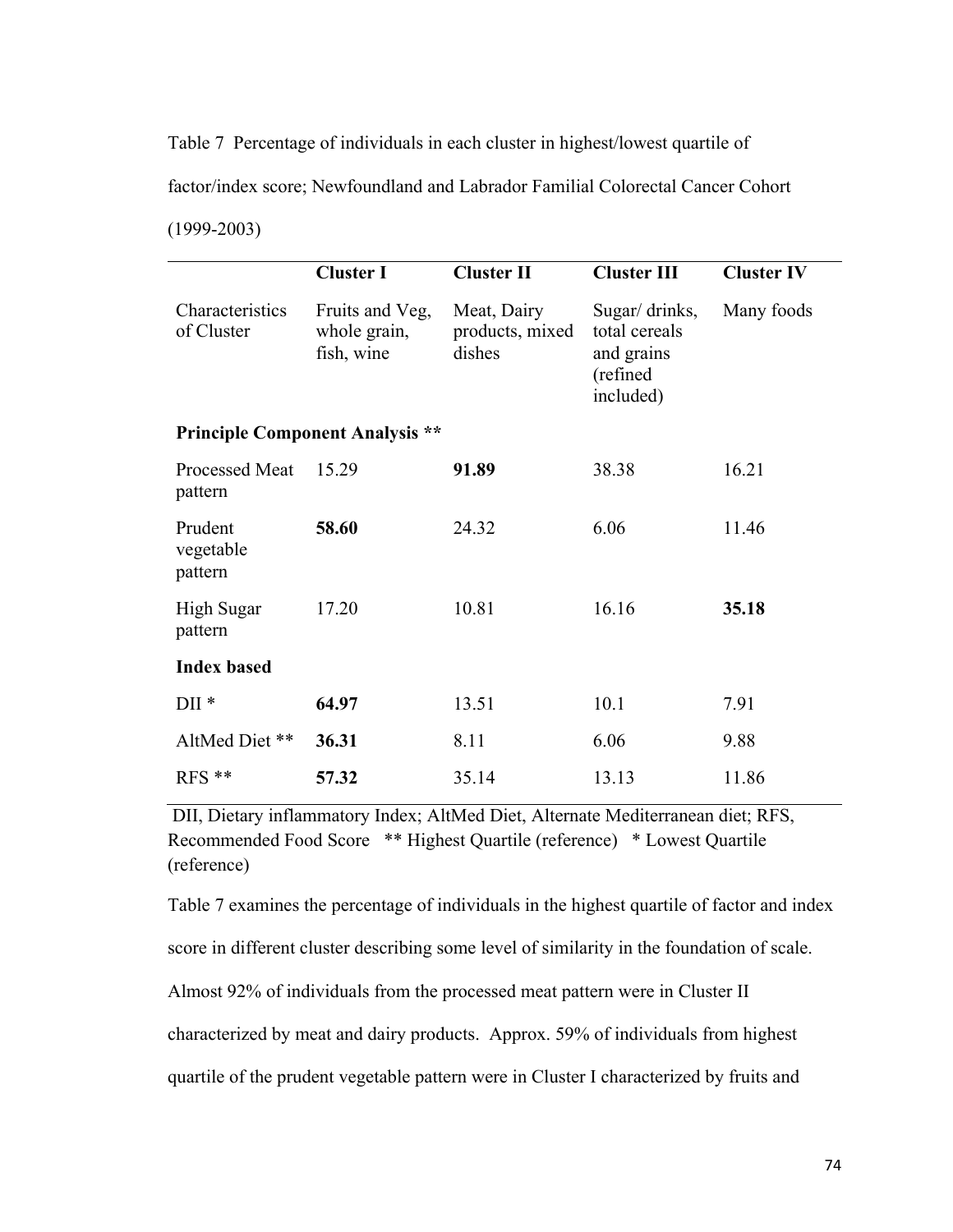vegetables, whole grain, fish and wine. Around 35% of individuals in the highest quartile of high sugar pattern were in the many foods group. In all three index-based patterns, lowest quartile of DII and highest quartile of Alt-Med and RFS showed the higher proportion of individuals from Cluster I characterized by fruits and vegetables, whole grain, fish and wine (64.97%, 36.31% and 57.32% respectively).

#### **Discussions**

Both data-driven and hypothesis-driven diet patterns were determined and relation with colorectal cancer patient's survival was estimated. The hypothesis-driven pattern showed how study population is adherent to dietary recommendation while data-driven pattern explains how whole population dietary practice can be classified into different categories. As each diet pattern was designed to answer the different question, the discrepancy in the outcome estimation was expected despite some level of similarity in the foundation of diet patterns.

In current study as identified by CA, the meat and dairy product cluster was associated with poor DFS while the refined grains, sugar, soft drinks cluster were associated with both poor DFS and OS. A processed meat pattern as identified by PCA was associated with poor DFS. Low adherence to the Mediterranean diet was associated with the poor OS. RFS and DII had no significant association with the survival outcomes. The magnitude of estimated HR also varied accordingly.

Epidemiological studies reveal inconsistent results while assessing the relation between diet patterns and disease outcome in the same population, which is in line with the current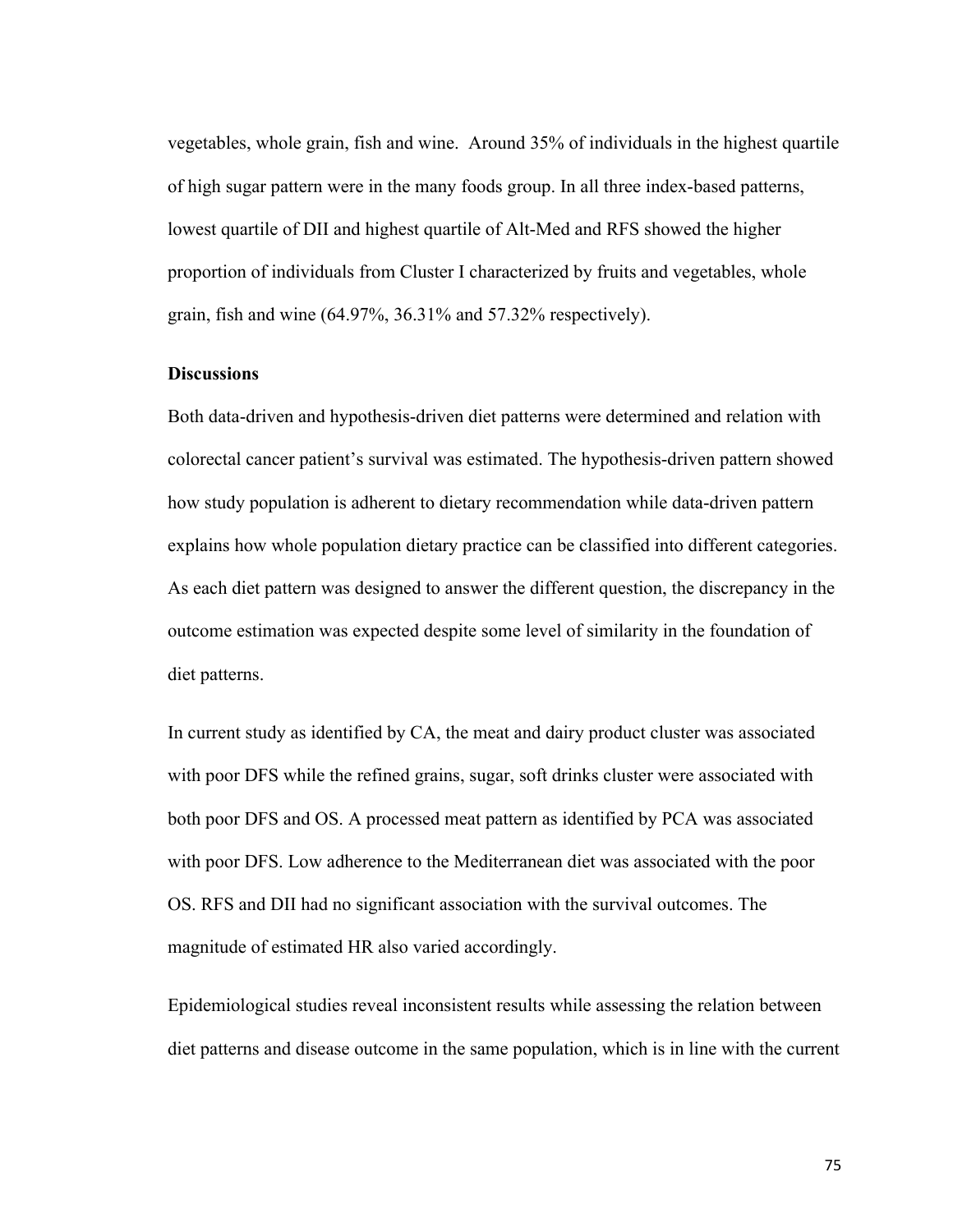study. A study by Reedy J; et.al (35) showed that among males diet patterns and clusters characterized by fruits, vegetables, lower fats foods, an adherence to RFS and MED diet were associated with reduced risk of CRC. Among females, results were inconsistent; meat and potatoes pattern was associated with increased risk but neither MED nor RFS had a significant association.

In the Nurse's Health Study (230) index-based score, AHEI (Alternate Healthy Eating Index) was associated with lower levels of free oestradiol while no association was found with the patterns identified by factor analysis. In the Health Professionals Follow-up Study cohort, the risk of incident fatal or nonfatal myocardial infarction and stroke (CVD) in the highest quintile of the HEI, alternate HEI, and RFS, respectively, were 28%, 39%, and 23% lower (231) than the reference quartile, while the highest quintile of a prudent diet score from factor analysis was 30% (232). While estimating the survival outcome using different diet pattern, a prospective Danish observational study (233) showed that a prudent diet pattern obtained by PCA was associated with reduced mortality but indexbased patterns had no significant association. In the EPIC Potsdam study, neither indexbased nor factor analysis had a significant association with hypertension (234). In the SENECA study; the index based scales including Mediterranean Diet Score (MDS), the Mediterranean Adequacy Index (MDI) and the Healthy Diet Indicator (HDI) showed an inverse association with all-cause mortality (235).

The current study suggested good evidence of comparability between PCA and CA in identifying the diet pattern as seen in other studies (236, 237) despite their different approach. Almost two-thirds of individuals in the fruit and vegetable cluster (Cluster I)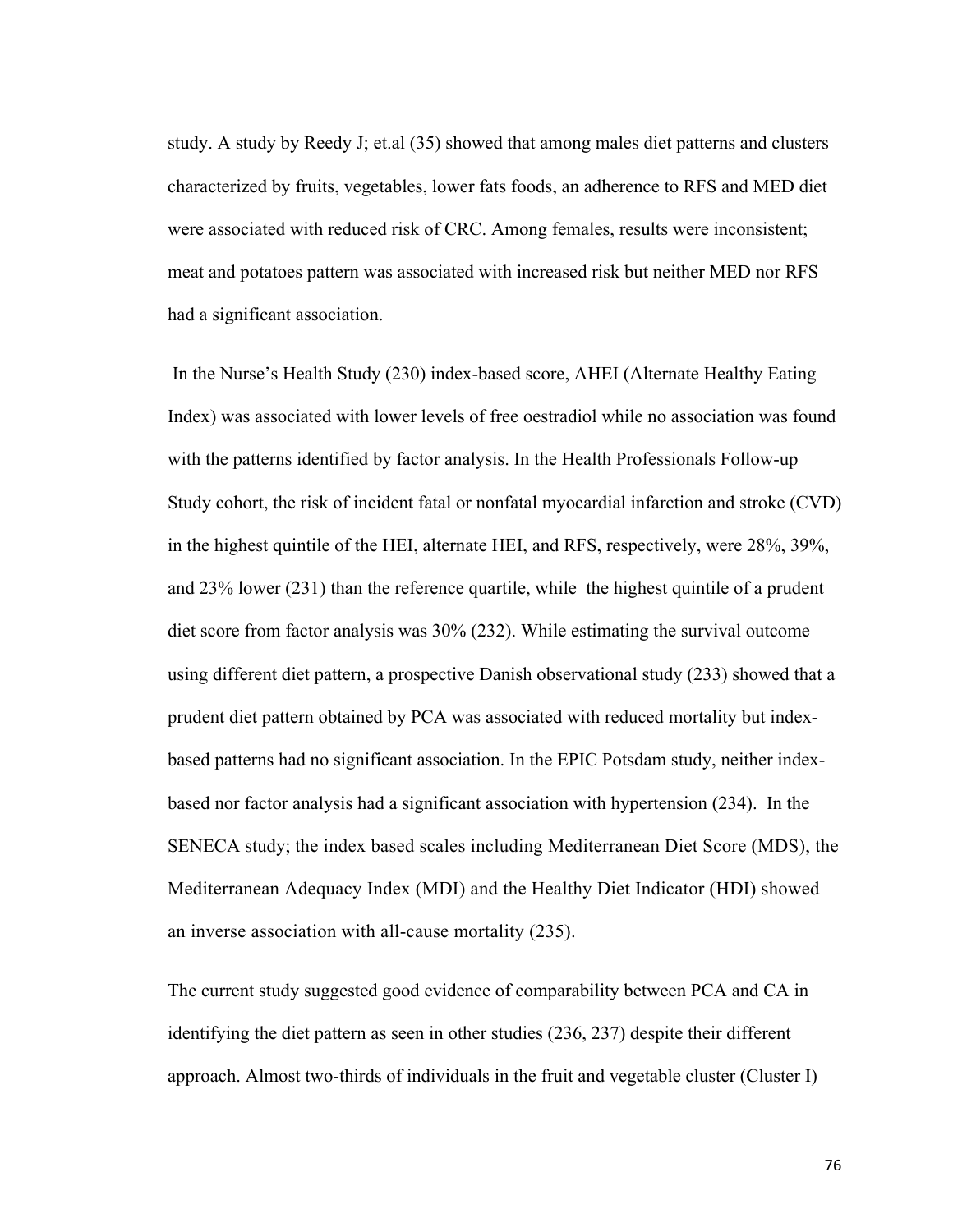were from the highest quartile of the prudent vegetable pattern identified by PCA having highest loading ( $>0.50$ ) for fruits, vegetables, greens, tomatoes and minimal loadings  $( $0.15$ ) for processed meat, red meat and refined foods. More than 90% of individuals in$ Cluster II, characterized by meat and dairy products, were from the highest quartile of the processed meat pattern identified by PCA had higher loading (>0.5) for red meat, cured processed meat. Similar was the case with other clusters. Despite good evidence of comparability, they aren't defined by the same foods, which is likely to be the reason for differential disease outcome estimate.

Hypothesis-driven diet patterns give higher weight for fruits and vegetables, which is evident by having the majority of individuals in the lowest quartile of DII and the highest quartile of Alt-Med and RFS in Cluster I, characterized by fruits and vegetables. Correlations between index scores were relatively strong and statistically significant as scores were based on similar food recommendations. An increasing score of Alt-Med, RFS and a decrease in DII score are characterized by the higher amount of plant-based food (238).

Indexing systems vary in the definition of optimal diet quality and in their scoring which leads difference in their sensitivity to estimate the disease outcome. Differential classification of food leads to differential exposure. RFS accounts for intake of vegetables, fruits, healthy protein sources, grains and dairy products but does not differentiate between different types of fatty acids or penalize for consumption of foods that are not recommended. Alcohol, energy-dense foods and meat products, which are all associated with survival outcomes according to the empirical approaches used to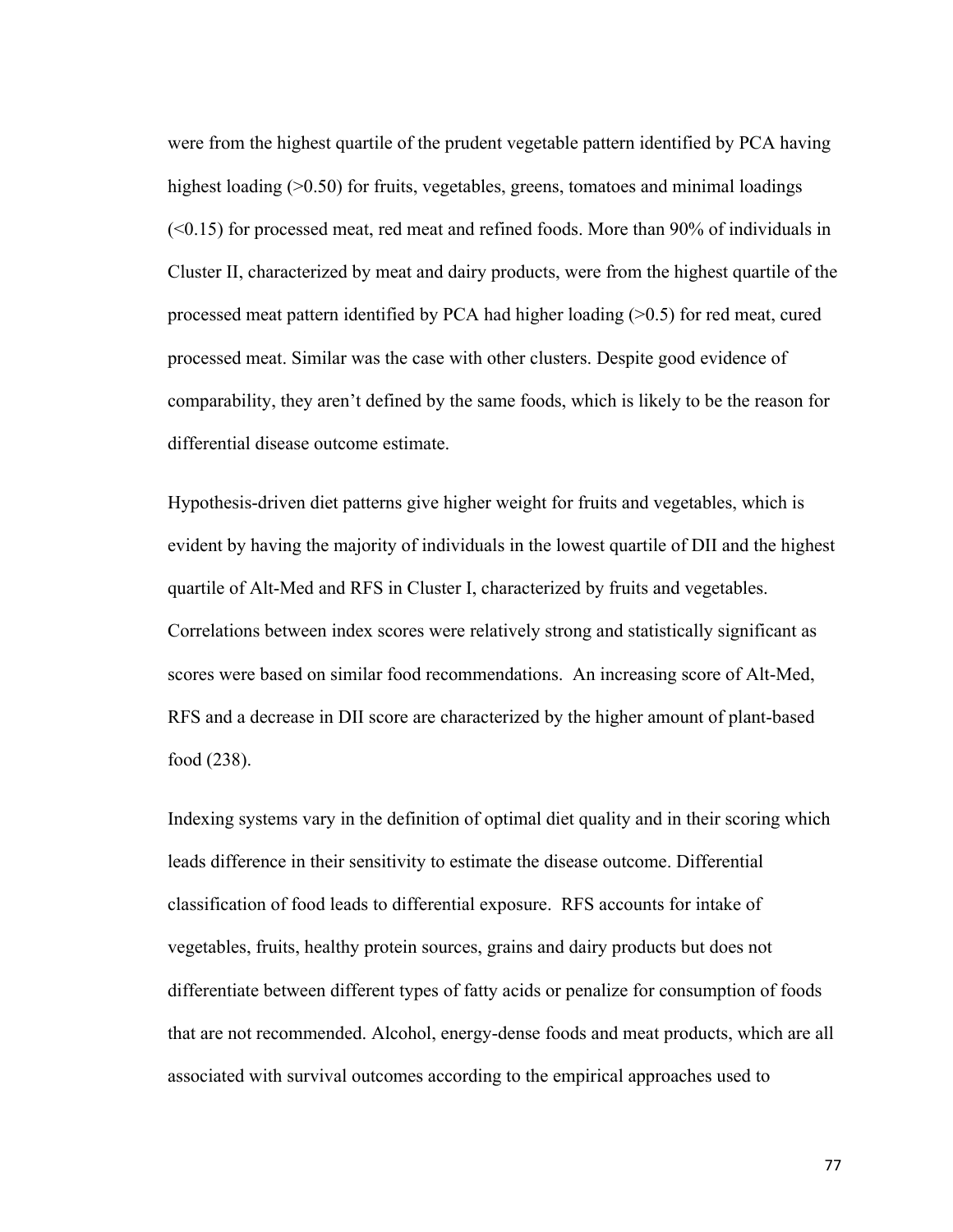investigate the population are not considered in scoring. Hence, RFS is likely to underestimate the true association. Further, in the RFS approach, energy cannot be adjusted so the effect of body size, physical activity and higher basal metabolic rate cannot be taken into account for the analysis (239). Energy adjustment may also help to reduce measurement error (229). Alt-Med scoring is based on a high consumption of fruits, vegetables, non-refined bread and cereals, legumes and nuts, and a moderate consumption of fish, poultry and alcohol. High intakes of red meats, and processed meats and saturated fat is penalized during scoring (228). The DII score is based on the inflammatory potential of nutrient/food items in response to six inflammatory biomarkers. DII may be relevant for diseases associated with chronic inflammation (34). DII is not only limited to micro and macronutrients but also incorporates commonly used bioactive compounds including flavonoids, spices and tea. Since the current study was based on pre-diagnostic diet pattern and dietary-induced inflammation may not have a significant role in the survival estimation.

Multiple reasons could be suggested for the inconsistent results; firstly multiple studies have suggested dietary guidelines has been seen strongly related to coronary heart disease than to cancer mortality, even when though guidelines are directed toward lowering cancer risk (240). Extensive studies are done on diet-cardiovascular disease then than cancer, the role of dietary components in cancer causation is still unclear in many instances (231). Secondly, dietary guidelines are more effective for cancer incidence than the survival (and therefore mortality) due to the other clinic-pathological factors in determining the cancer survival (240). Third, the inconsistency might also be due to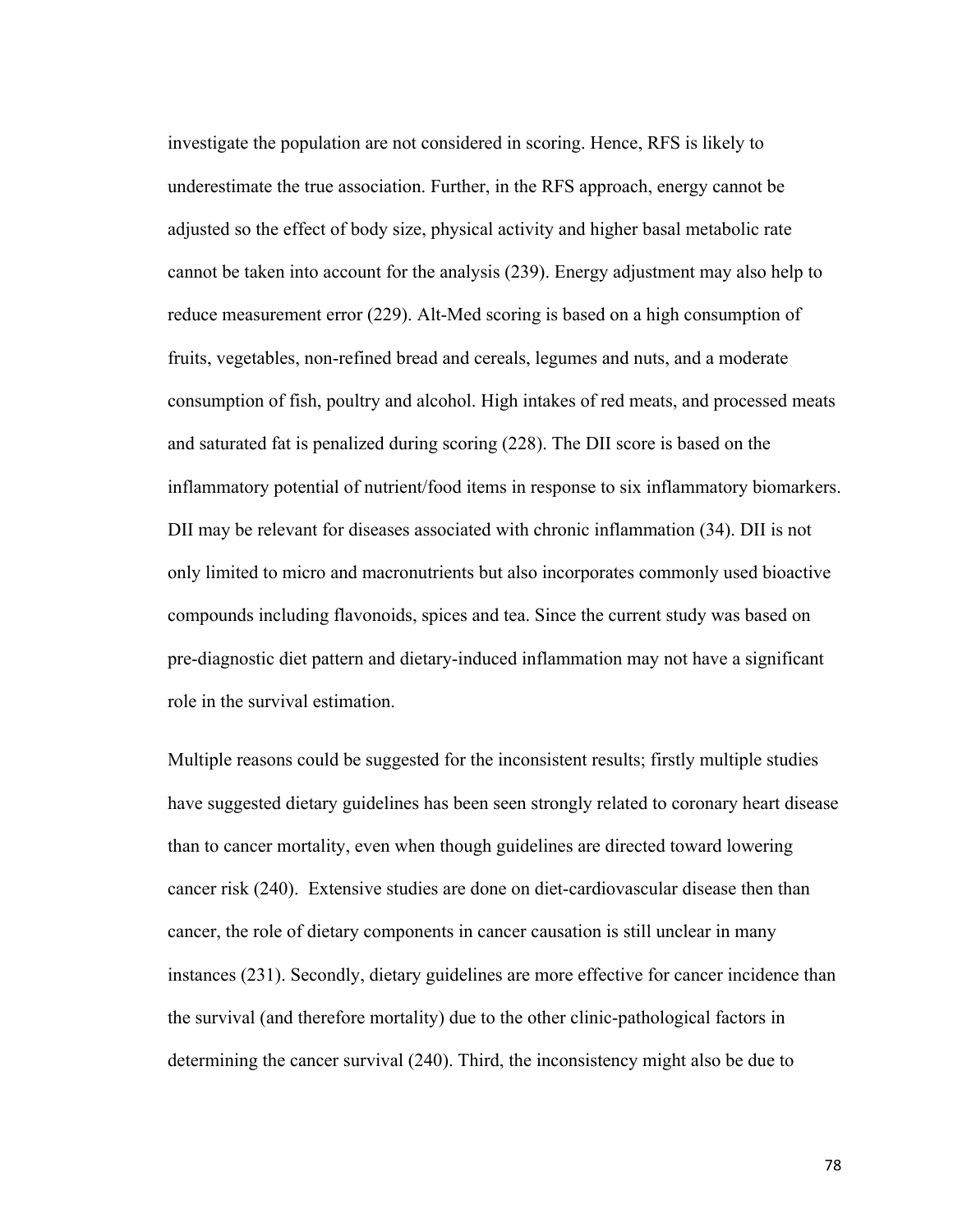missing of some important components and some components in the scales may not have the significant association with the cancer risk and survival (231).Also, our approximation of the three scales varied slightly than the original scale. Original RFS had 23 items and was developed for the all-cause mortality rather than cancer-specific mortality (32). Likewise, Alt-Med score was developed to assess the variations in the biomarkers level (241) and DII index was based on 45 different food parameters whilst the current study had only 28 parameters(34).

Each method has its own strengths and limitations (27). Empirical methods are an initial approach and identify diet patterns as they exist in the population (179) and form the basis for index-based patterns, but suffer certain limitations: (a) They are based on eating behaviour rather than the biological plausibility hence the diet pattern may not exactly reflect disease causation theory (179); (b) Even though an association is detected, it may not represent beneficial or detrimental eating patterns (242); (c)Lacks limited reproducibility across the studies (25) and (d)Includes several arbitrary decisions including consolidation of food items into food groups, number of factors/clusters, method of rotations and labelling of the patterns/clusters (243). Index-based patterns are based on adherence to the recommendation or guidelines and the foundation of each scale varies. Index-based patterns are generally considered by many to be better at estimating the disease outcome as compared to empirical patterns due to their inclusion of relevant and evidence-based components (234). It has been claimed that results are more reproducible across studies. However, they are limited in that they do not capture a full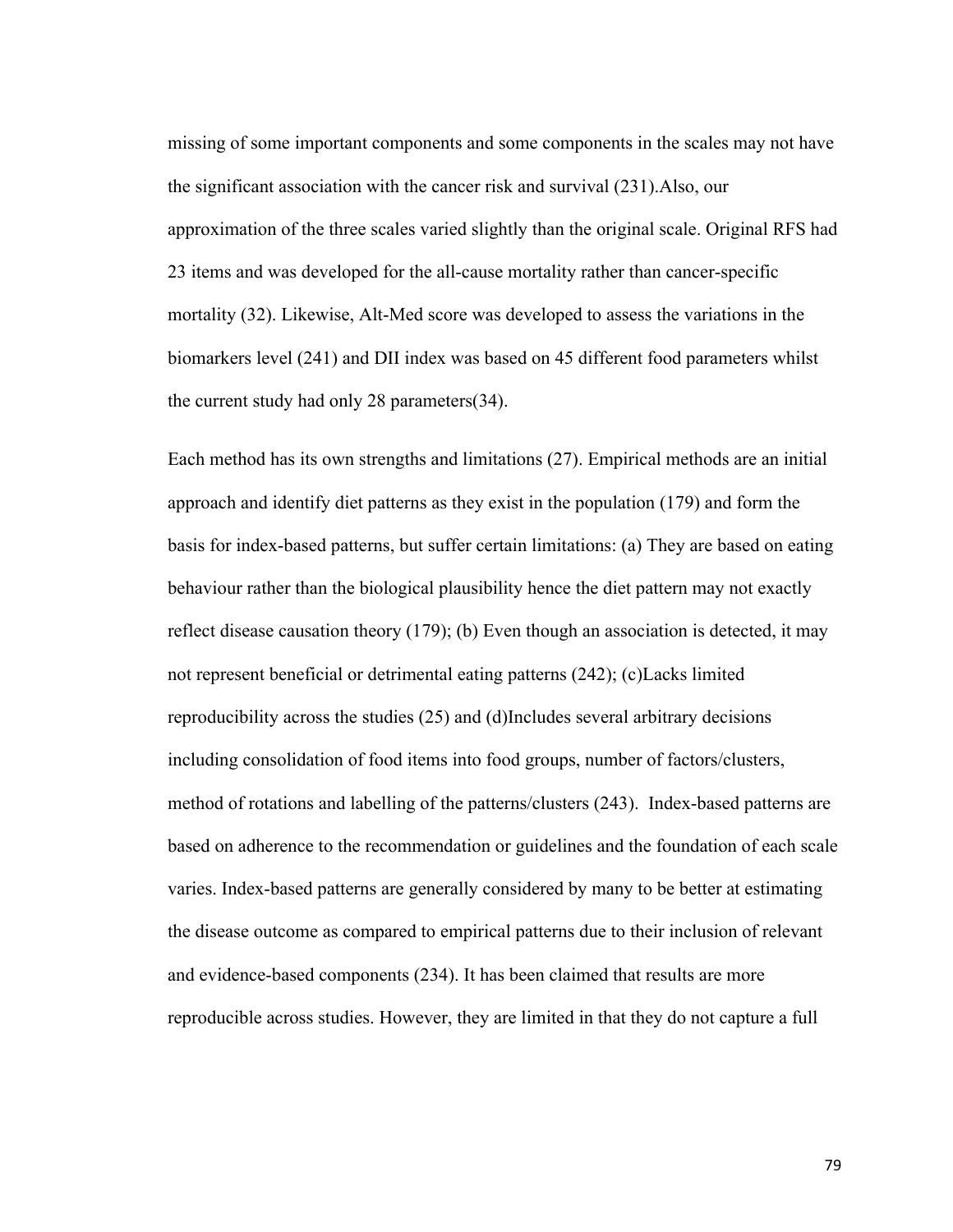range of diets in scoring (179) and are difficult to use when scores do not vary considerably within the population (27) and results vary with the cut-offs defined.

#### **Strengths and Limitations of study**

This is a prospective follow-up study. Detailed data for the variables (age; sex; marital status; Body Mass Index; screening history; use of medications; co-morbidity status; history of CRC; smoking; physical activity; diet patterns; alcohol intake; stage and location of tumor; chemotherapy status; etc.) are available including the genetic data on MSI status. Multiple diet patterns are used for comparison.

This study has a number of limitations. First, the sample is relatively small, which may not offer desirable statistical power and precision in multivariate analysis. Further, cases were followed until 2010 only. Recall error and possible bias are likely to exist as the cases were asked to remember their diet patterns a year prior to their diagnosis. However, we believe the recall bias, if any, could be non-differential, which is likely to attenuate the observed association. Although bias may exist and sample size is less, it may have little impact on cross-comparison, which is the primary focus of the study. Some cases might have changed their diet patterns, lifestyle and behaviour after diagnosis or even in the disease induction/latent period; this may lead to possible reverse causation bias, which should be explored in future studies.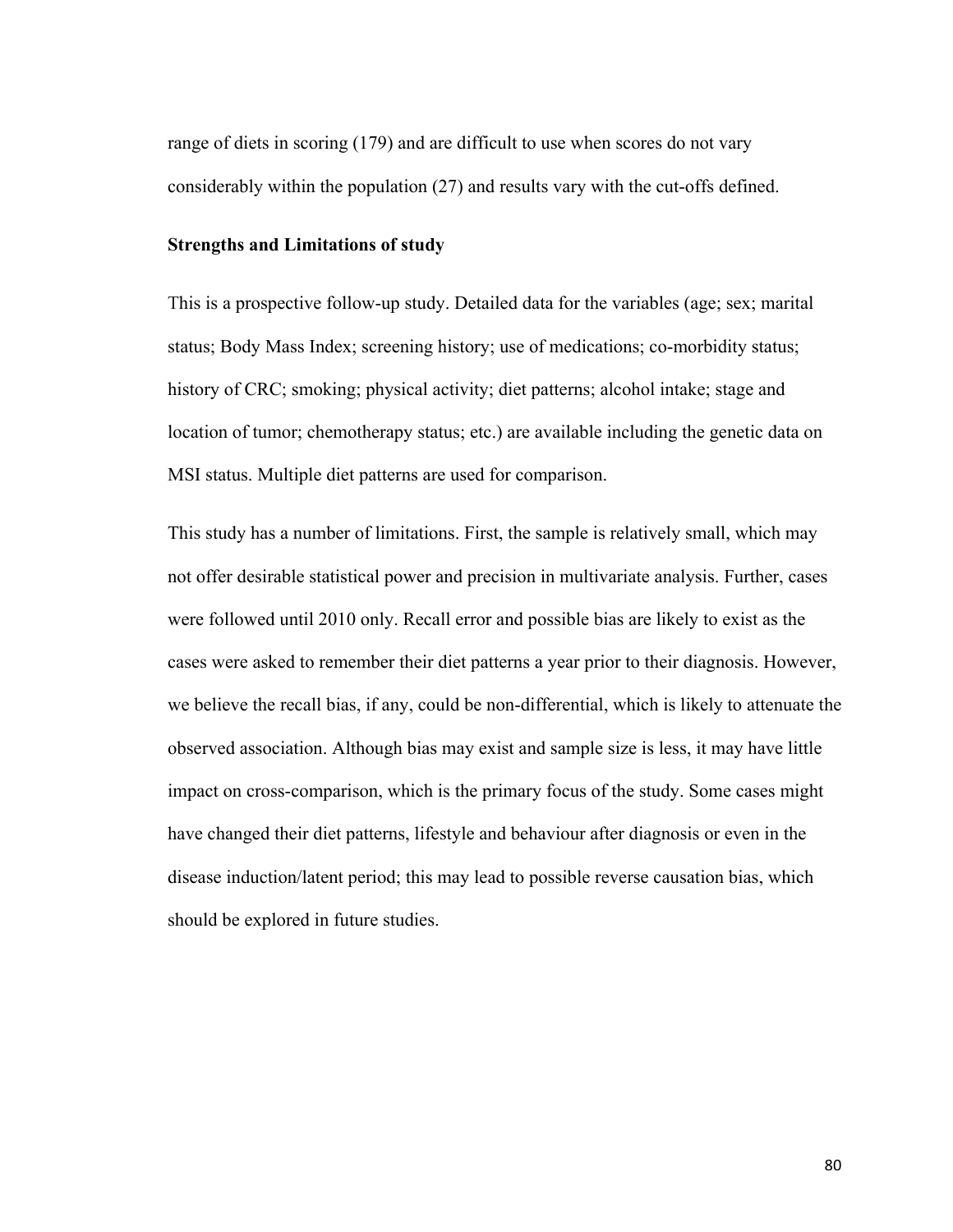#### **Conclusions**

The present study showed that the estimation of OM and DFS amongst the CRC patients varied with the type of diet pattern used. Hazards ratios for DFS varied from 1.82; 95% (CI- 1.07-3.09) for processed meat pattern identified by PCA to HR 2.19; 95% CI 1.03- 4.67 for cluster characterized by meat and dairy products and HR 1.95; 95% CI 1.13-3.37 for cluster characterized by refined grains, sugar, soft drinks. Only cluster characterized by refined grains, sugar, soft drinks had higher risk of OS (HR 2.05; 95% CI 1.18-3.57). All the diet indices showed similar null associations with both DFS and OS except Poor adherence to altMED increased the risk of all-cause OS (HR 1.62; 95% CI 1.04-2.56). On the average estimates were higher for data driven methods than hypothesis driven. The variations in the estimated hazards ratios is attributed to the foundation of each dietary pattern identified by various approaches.

## **Abbreviations**

**Alt-Med:** Alternative Mediterranean Diet **BMI:** Body Mass Index **CA:** Cluster Analysis **CRC:** Colorectal Cancer **DFS:** Disease Free Survival **DII:** Dietary inflammatory Index **FHQ:** Family History Questionnaire **FFQ:** Food Frequency Questionnaire **HRT:** Hormone Replacement Therapy **MUFA:** Monounsaturated Fatty Acid **NFCCR:** Newfoundland Familial Colorectal Cancer Registry **NL:** Newfoundland and Labrador **NSAID:** Non-steroidal Anti-Inflammatory Drug **OR:** Odds Ratios **OS:** Overall Survival **PCA:** Principal Component Analysis **PHQ:** Personal History Questionnaire **PUFA:** Polyunsaturated fatty acid **RFS:** Recommended Food Score **CI:** Confidence interval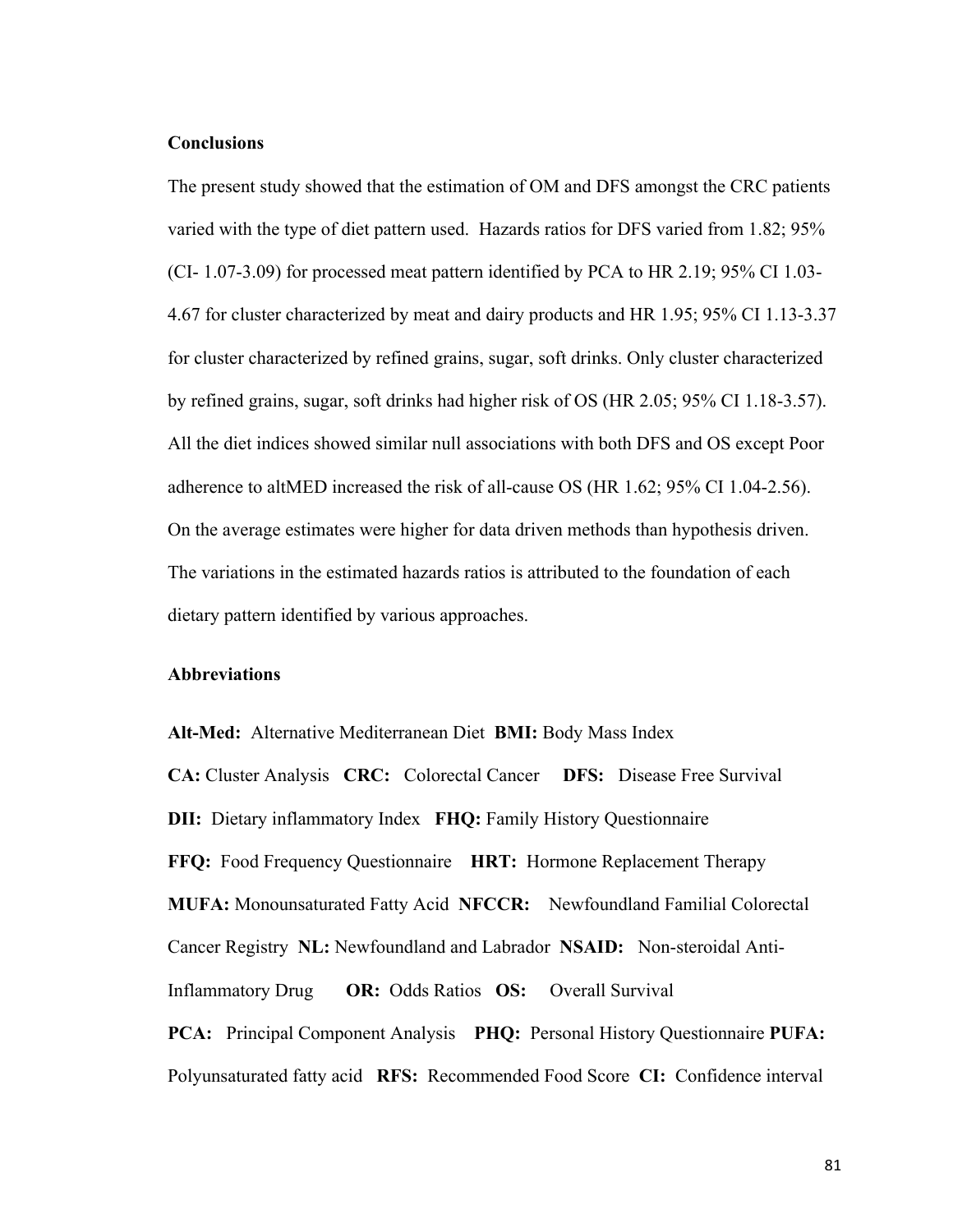#### **Decelerations**

#### **Acknowledgments**

We are thankful to Dr Meera Jain and all those who contributed to data collection and management for the Newfoundland and Labrador Familial Colorectal Cancer Study.

### **Financial Support**

The initial phase of data collection and management was supported by the Canadian Institutes of Health Research Team Grant [CIHR-CPT79845] and Canadian Institutes of Health Research Team in Interdisciplinary Research on Colorectal Cancer Studentship [205835]. Ishor Sharma was awarded by the Newfoundland and Labrador Healthy Aging Research Program (NL-HARP) and Translational and Personalized Medicine Initiative (TPMI, NL SUPPORT).

**Author's Contribution** PW and IS conceived and designed this study. IS analysed the data and drafted the manuscript. PPW, BR, YZ, JW, PSP and JRM revised the manuscript. All authors read and approved the final manuscript.

**Conflict of Interest:** Authors have no conflicts of interest associated with this study.

# **Ethics approval and consent to participate**

This study is part of the larger project which was approved by the HREB (Health Ethics Review Board) of Memorial University of Newfoundland, Canada. All patients included in this study signed informed consent forms, and data collection followed Declaration of Helsinki guidelines.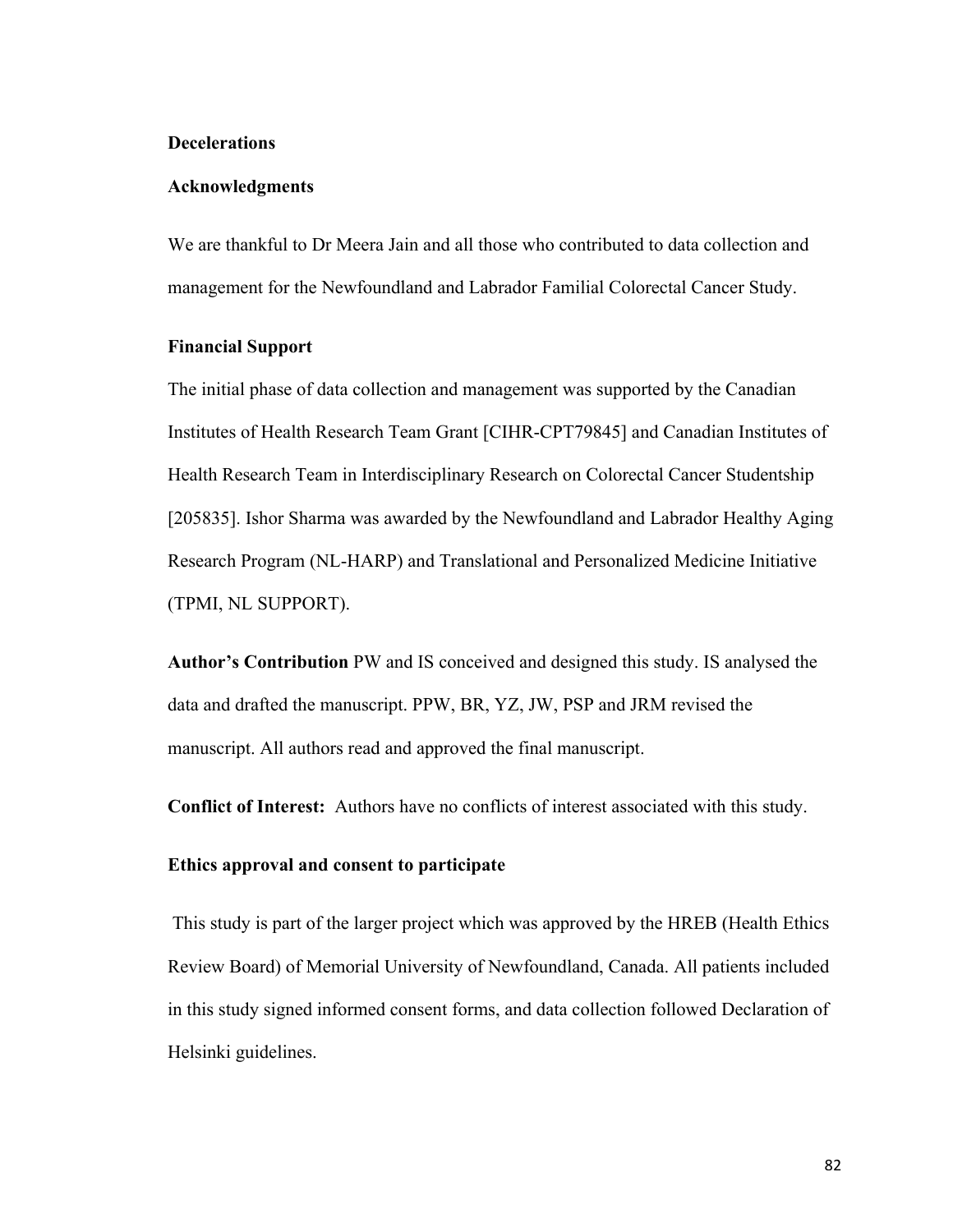# **Consent for publication**

Not applicable

## **References:**

- 1. World Cancer Research Fund/American Institute for Cancer Research: Chapter 7: Cancers. In Food, Nutrition, Physical Activity and the Prevention of Cancer: a Global Perspective. Washington DC: AICR; 2007.
- 2. Shivappa N, Zucchetto A, Montella M, Serraino D, Steck SE, La Vecchia C, Hébert JR: Inflammatory potential of diet and risk of colorectal cancer: a case– control study from Italy. British Journal of Nutrition 2015, 114(01):152-158.
- 3. Galas A, Kulig J: Low-grade dietary-related inflammation and survival after colorectal cancer surgery. Journal of cancer research and clinical oncology 2014, 140(9):1517-1525.
- 4. Miller PE, Lazarus P, Lesko SM, Muscat JE, Harper G, Cross AJ, Sinha R, Ryczak K, Escobar G, Mauger DT: Diet index-based and empirically derived dietary patterns are associated with colorectal cancer risk. The Journal of nutrition 2010, 140(7):1267-1273.
- 5. Committee DGA: Report of the dietary guidelines advisory committee on the dietary guidelines for Americans, 2010, to the Secretary of Agriculture and the Secretary of Health and Human Services. Agricultural Research Service 2010.
- 6. Moeller SM, Reedy J, Millen AE, Dixon LB, Newby P, Tucker KL, Krebs-Smith SM, Guenther PM: Dietary patterns: challenges and opportunities in dietary patterns research: an Experimental Biology workshop, April 1, 2006. Journal of the American Dietetic Association 2007, 107(7):1233-1239.
- 7. van den Bree MB, Eaves LJ, Dwyer JT: Genetic and environmental influences on eating patterns of twins aged $\geq$  50 y. The American journal of clinical nutrition 1999, 70(4):456-465.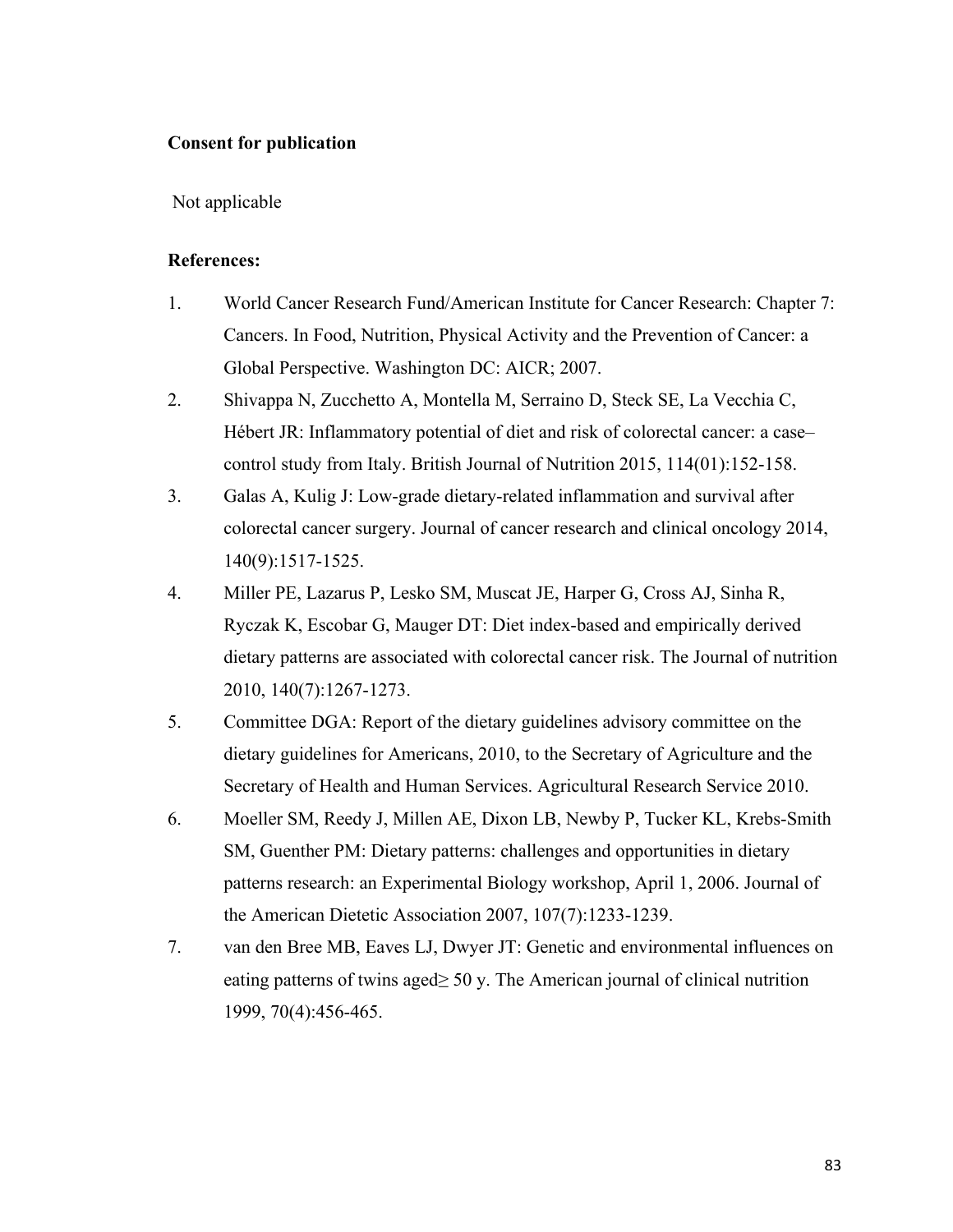- 8. Previdelli ÁN, de Andrade SC, Fisberg RM, Marchioni DM: Using Two Different Approaches to Assess Dietary Patterns: Hypothesis-Driven and Data-Driven Analysis. Nutrients 2016, 8(10):593.
- 9. Nettleton JA, Schulze MB, Jiang R, Jenny NS, Burke GL, Jacobs DR: A priori– defined dietary patterns and markers of cardiovascular disease risk in the Multi-Ethnic Study of Atherosclerosis (MESA). The American journal of clinical nutrition 2008, 88(1):185-194.
- 10. Reedy J, Wirfält E, Flood A, Mitrou PN, Krebs-Smith SM, Kipnis V, Midthune D, Leitzmann M, Hollenbeck A, Schatzkin A: Comparing 3 dietary pattern methods—Cluster analysis, factor analysis, and index analysis—With colorectal cancer risk the NIH–AARP diet and health study. American Journal of Epidemiology 2010, 171(4):479-487.
- 11. Quatromoni P, Copenhafer D, Demissie S, D'agostino R, O'horo C, Nam B, Millen B: The internal validity of a dietary pattern analysis. The Framingham Nutrition Studies. Journal of epidemiology and community health 2002, 56(5):381-388.
- 12. Kleinbaum D, Kupper L, Muller K: Variable reduction and factor analysis. Applied regression analysis and other multivariable methods 1988, 24:605.
- 13. Kant AK, Schatzkin A, Graubard BI, Schairer C: A prospective study of diet quality and mortality in women. JAMA 2000, 283(16):2109-2115.
- 14. Trichopoulou A, Costacou T, Bamia C, Trichopoulos D: Adherence to a Mediterranean diet and survival in a Greek population. New England Journal of Medicine 2003, 348(26):2599-2608.
- 15. Shivappa N, Steck SE, Hurley TG, Hussey JR, Hébert JR: Designing and developing a literature-derived, population-based dietary inflammatory index. Public health nutrition 2014, 17(08):1689-1696.
- 16. Sun Z, Liu L, Wang PP, Roebothan B, Zhao J, Dicks E, Cotterchio M, Buehler S, Campbell PT, Mclaughlin JR: Association of total energy intake and macronutrient consumption with colorectal cancer risk: results from a large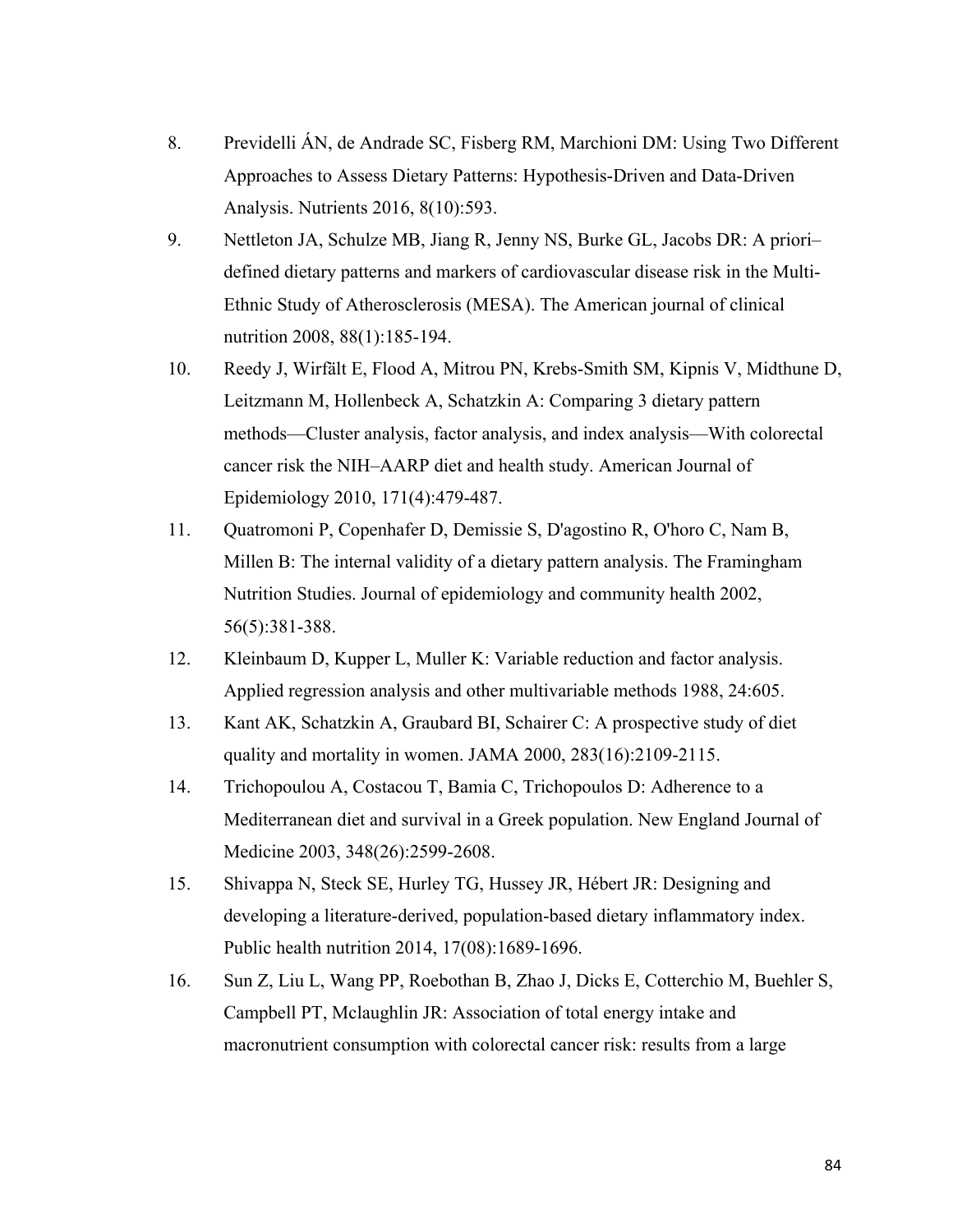population-based case-control study in Newfoundland and Labrador and Ontario, Canada. Nutrition journal 2012, 11(1):18.

- 17. Lee H, Song M, Shin N, Shin CH, Min BS, Kim HS, Yoo JS, Kim H: Diagnostic significance of serum HMGB1 in colorectal carcinomas. PLoS One 2012, 7(4):e34318.
- 18. Liu L, Wang PP, Roebothan B, Ryan A, Tucker CS, Colbourne J, Baker N, Cotterchio M, Yi Y, Sun G: Assessing the validity of a self-administered foodfrequency questionnaire (FFQ) in the adult population of Newfoundland and Labrador, Canada. Nutrition journal 2013, 12(1):49.
- 19. Guastadisegni C, Colafranceschi M, Ottini L, Dogliotti E: Microsatellite instability as a marker of prognosis and response to therapy: a meta-analysis of colorectal cancer survival data. European journal of cancer 2010, 46(15):2788- 2798.
- 20. Shaukat A, Arain M, Thaygarajan B, Bond JH, Sawhney M: Is BRAF mutation associated with interval colorectal cancers? Digestive diseases and sciences 2010, 55(8):2352-2356.
- 21. Raptis S, Mrkonjic M, Green RC, Pethe VV, Monga N, Chan YM, Daftary D, Dicks E, Younghusband BH, Parfrey PS: MLH1–93G> A promoter polymorphism and the risk of microsatellite-unstable colorectal cancer. Journal of the National Cancer Institute 2007, 99(6):463-474.
- 22. Phipps AI, Baron J, Newcomb PA: Prediagnostic smoking history, alcohol consumption, and colorectal cancer survival. Cancer 2011, 117(21):4948-4957.
- 23. SAS Institute Inc SAS/STAT® 93 User's Guide SAS Institute Inc; Cary, NC, USA: 2011 pp 2241–2266.
- 24. Reedy J, Mitrou P, Krebs-Smith S, Wirfalt E, Flood A, Kipnis V, Leitzmann M, Mouw T, Hollenbeck A, Schatzkin A: Index-based dietary patterns and risk of colorectal cancer: The NIH-AARP Diet and Health Study. In.: AACR; 2007.
- 25. Trichopoulou A, Kouris-Blazos A, Wahlqvist ML, Gnardellis C, Lagiou P, Polychronopoulos E, Vassilakou T, Lipworth L, Trichopoulos D: Diet and overall survival in elderly people. BMJ 1995, 311(7018):1457-1460.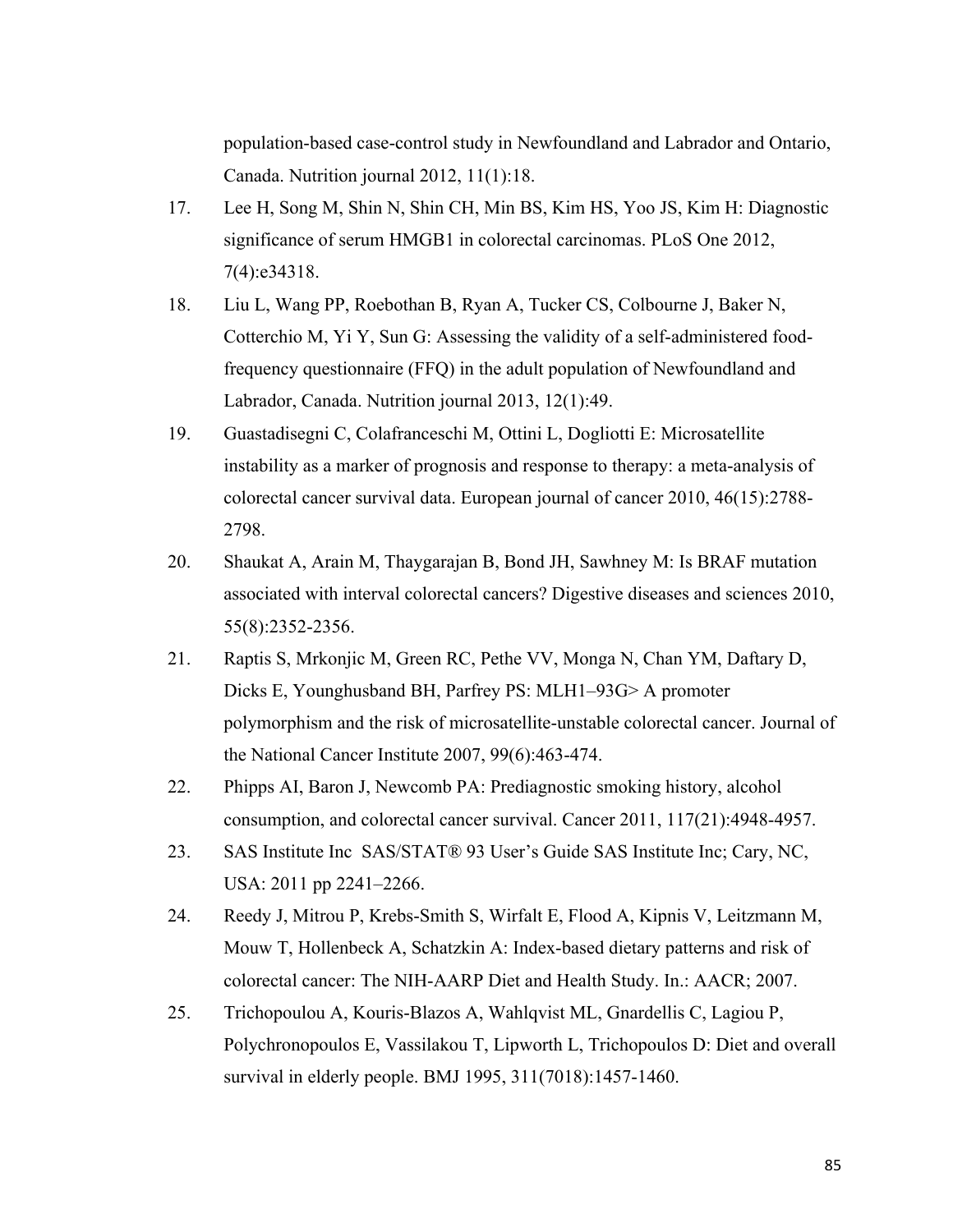- 26. Sharma I, Wang PP, Zhu Y, Woodrow JR, Mulay S, Parfrey PS, Mclaughlin JR, Hebert JR, Shivappa N, Li Y: Inflammatory diet and risk of colorectal cancer: A population based Case-Control Study in Newfoundland, Canada. Nutrition 2017.
- 27. Kipnis V, Subar AF, Midthune D, Freedman LS, Ballard-Barbash R, Troiano RP, Bingham S, Schoeller DA, Schatzkin A, Carroll RJ: Structure of dietary measurement error: results of the OPEN biomarker study. American Journal of Epidemiology 2003, 158(1):14-21.
- 28. Fung TT, Willett WC, Stampfer MJ, Manson JE, Hu FB: Dietary patterns and the risk of coronary heart disease in women. Archives of internal medicine 2001, 161(15):1857-1862.
- 29. McCullough ML, Feskanich D, Rimm EB, Giovannucci EL, Ascherio A, Variyam JN, Spiegelman D, Stampfer MJ, Willett WC: Adherence to the Dietary Guidelines for Americans and risk of major chronic disease in men. The American journal of clinical nutrition 2000, 72(5):1223-1231.
- 30. Menotti A, Kromhout D, Blackburn H, Fidanza F, Buzina R, Nissinen A: Food intake patterns and 25-year mortality from coronary heart disease: cross-cultural correlations in the Seven Countries Study. European journal of epidemiology 1999, 15(6):507-515.
- 31. Osler M, Heitmann BL, Gerdes LU, Jørgensen LM, Schroll M: Dietary patterns and mortality in Danish men and women: a prospective observational study. British Journal of Nutrition 2001, 85(02):219-225.
- 32. Schulze MB, Hoffmann K, Kroke A, Boeing H: Risk of hypertension among women in the EPIC-Potsdam Study: comparison of relative risk estimates for exploratory and hypothesis-oriented dietary patterns. American Journal of Epidemiology 2003, 158(4):365-373.
- 33. Knoops K, Fidanza F, Alberti-Fidanza A, Kromhout D, Van Staveren W: Comparison of three different dietary scores in relation to 10-year mortality in elderly European subjects: the HALE project. European journal of clinical nutrition 2006, 60(6):746-755.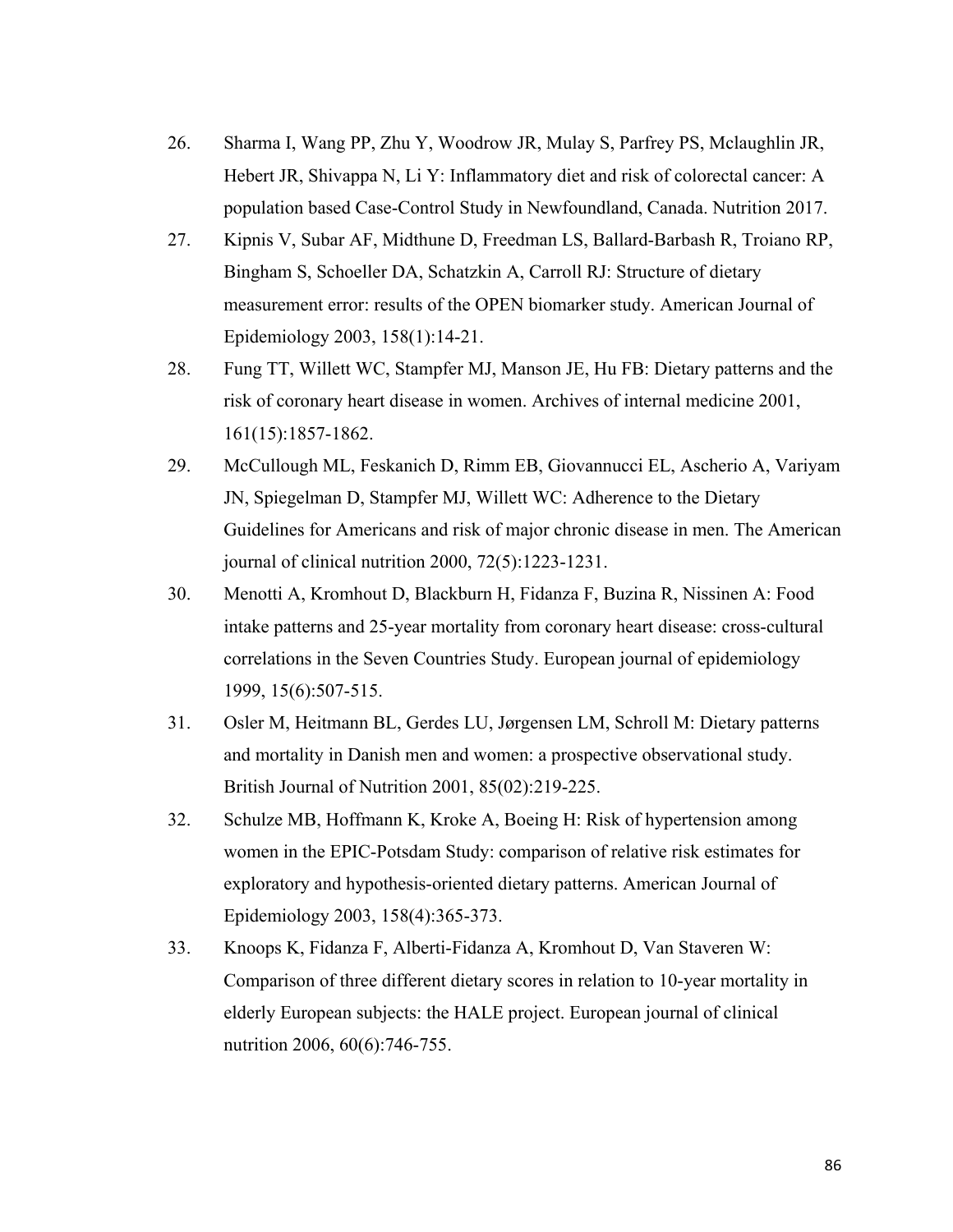- 34. Hearty ÁP, Gibney MJ: Comparison of cluster and principal component analysis techniques to derive dietary patterns in Irish adults. British Journal of Nutrition 2008, 101(4):598-608.
- 35. Smith AD, Emmett P, Newby P, Northstone K: A comparison of dietary patterns derived by cluster and principal components analysis in a UK cohort of children. European journal of clinical nutrition 2011, 65(10):1102-1109.
- 36. Steck SE, Guinter M, Zheng J, Thomson CA: Index-based dietary patterns and colorectal cancer risk: a systematic review. Advances in Nutrition: An International Review Journal 2015, 6(6):763-773.
- 37. Willett W, Stampfer MJ: Total energy intake: implications for epidemiologic analyses. American Journal of Epidemiology 1986, 124(1):17-27.
- 38. Cerhan J, Potter J, Gilmore J, Janney C, Kushi L, Lazovich D, Anderson K, Sellers T, Folsom A: Adherence to AICR cancer prevention guidelines and subsequent morbidity and mortality in the Iowa women's health study cohort. In: CANCER EPIDEMIOLOGY BIOMARKERS & PREVENTION: 2001: AMER ASSOC CANCER RESEARCH PO BOX 11806, BIRMINGHAM, AL 35202 USA; 2001: 158-158.
- 39. Fung TT, McCullough ML, Newby P, Manson JE, Meigs JB, Rifai N, Willett WC, Hu FB: Diet-quality scores and plasma concentrations of markers of inflammation and endothelial dysfunction. The American journal of clinical nutrition 2005, 82(1):163-173.
- 40. Hu FB: Dietary pattern analysis: a new direction in nutritional epidemiology. Current opinion in lipidology 2002, 13(1):3-9.
- 41. Fung TT, Brown LS: Dietary patterns and the risk of colorectal cancer. Current nutrition reports 2013, 2(1):48-55.
- 42. Martinez ME, Marshall JR, Sechrest L: The arbitrary nature of the factor analytical process. Am J Epidemiol 1998, 148(1):17-19.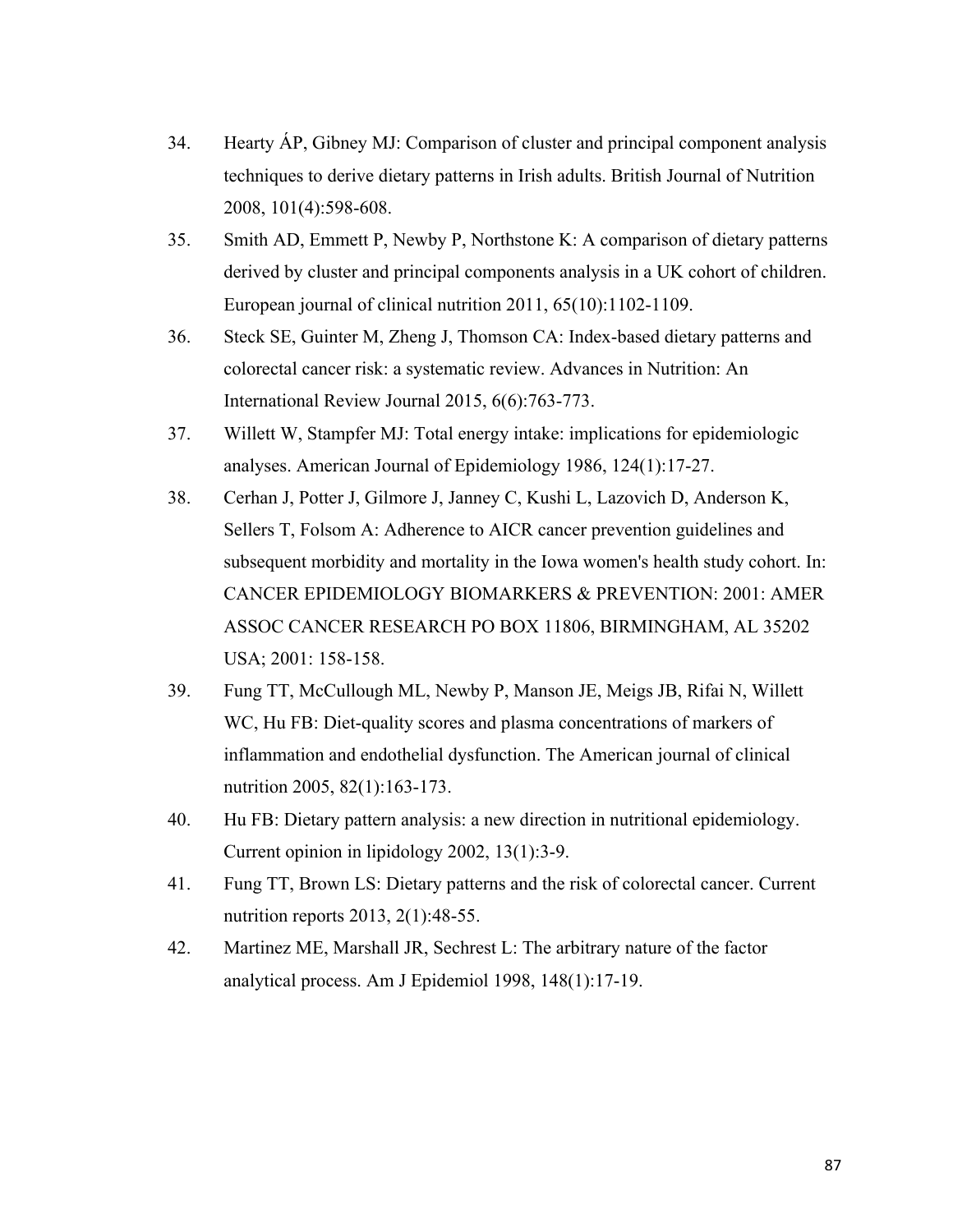# **CHAPTER 4: SUMMARY**

With the objective of assessing and comparing different diet patterns while estimating the CRC risk and Patient's survival in the Newfoundland Colorectal Cancer Cohort, the following study was conducted. The following thesis has two major components.

The first part investigated the role of diet-mediated inflammation assessed by DII score on the risk of CRC. DII score is calculated based on 28 food parameters. Individual's diet was classified either pro-inflammatory or anti-inflammatory based on their dietary intake. Results showed that pro-inflammatory diets were associated with increased risk of CRC; suggesting an important role of diet-mediated inflammation in colorectal carcinogenesis. Diet patterns characterized by higher amounts of fruits, vegetables, whole grains, and moderate alcohol intake has lower inflammatory potential and is suggested to reduce the chronic inflammation and subsequently reduced the risk of CRC. Diet pattern higher in refined and processed foods, red meat, sugary items, oils and fats are pro-inflammatory and increases the risk of CRC.

The second part assessed and compared different diet patterns identified by data and hypothesis-driven techniques with CRC patient's survival. Data from 169-item FFQ were used to identify four clusters (identified by CA), three factors (identified by PCA) and three indexes (Alt-Med, RFS and DII). Disease estimation varied with the type of diet pattern used as an independent variable. Processed meats pattern identified by PCA, clusters characterized by meat-dairy-products, total-grains-sugar-soft drinks and poor adherence to Mediterranean diet are associated with poor survival. Prudent vegetable,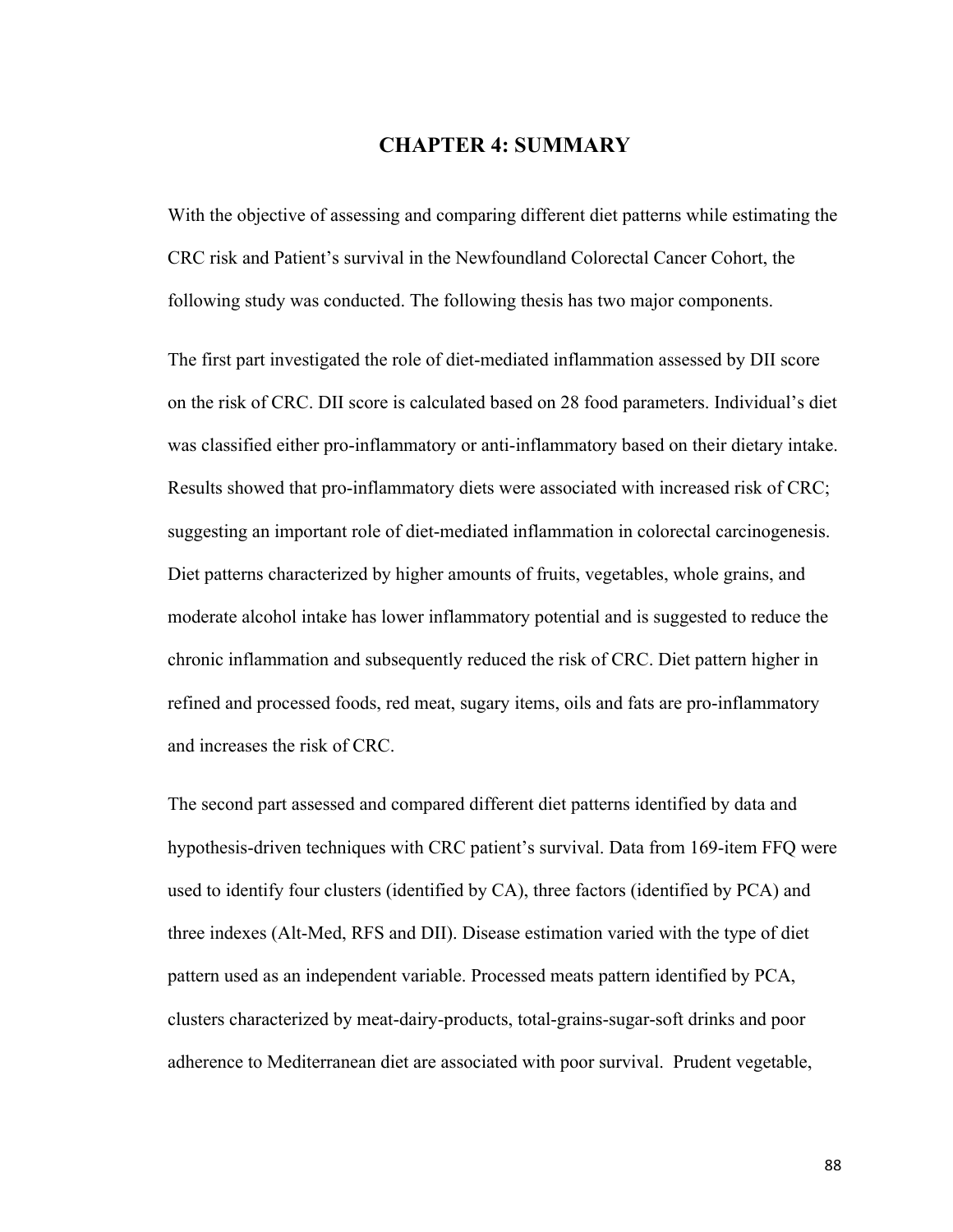high sugar pattern, adherence to recommended food and dietary inflammation index had no significant association with survival. The magnitude of the HRs varied accordingly.

There are no specific criteria to determine which method is superior. Data-driven patterns identify diet patterns as they exist within the population, generate the hypothesis and act as the foundation for index-based patterns. Index-based patterns are considered to be superior due to the inclusion of relevant and evidence-based food items and, evaluate specific dietary goals. Comparing disease outcomes across diet patterns is recommended to better understand diet-disease interactions.

There are some limitations to this study. First, dietary supplements were not considered for the study. Second, there are higher chances of recall bias as the food frequency was collected before the diagnosis or a year before the date of data collection in controls. The major limitation of the second study is the lack of information on the cause of death for all deceased participants. The observed differences in OS and DFS could be deaths from causes other than CRC. Meanwhile, DII score is a new and fairly effective measure to assess the diet mediated-inflammation.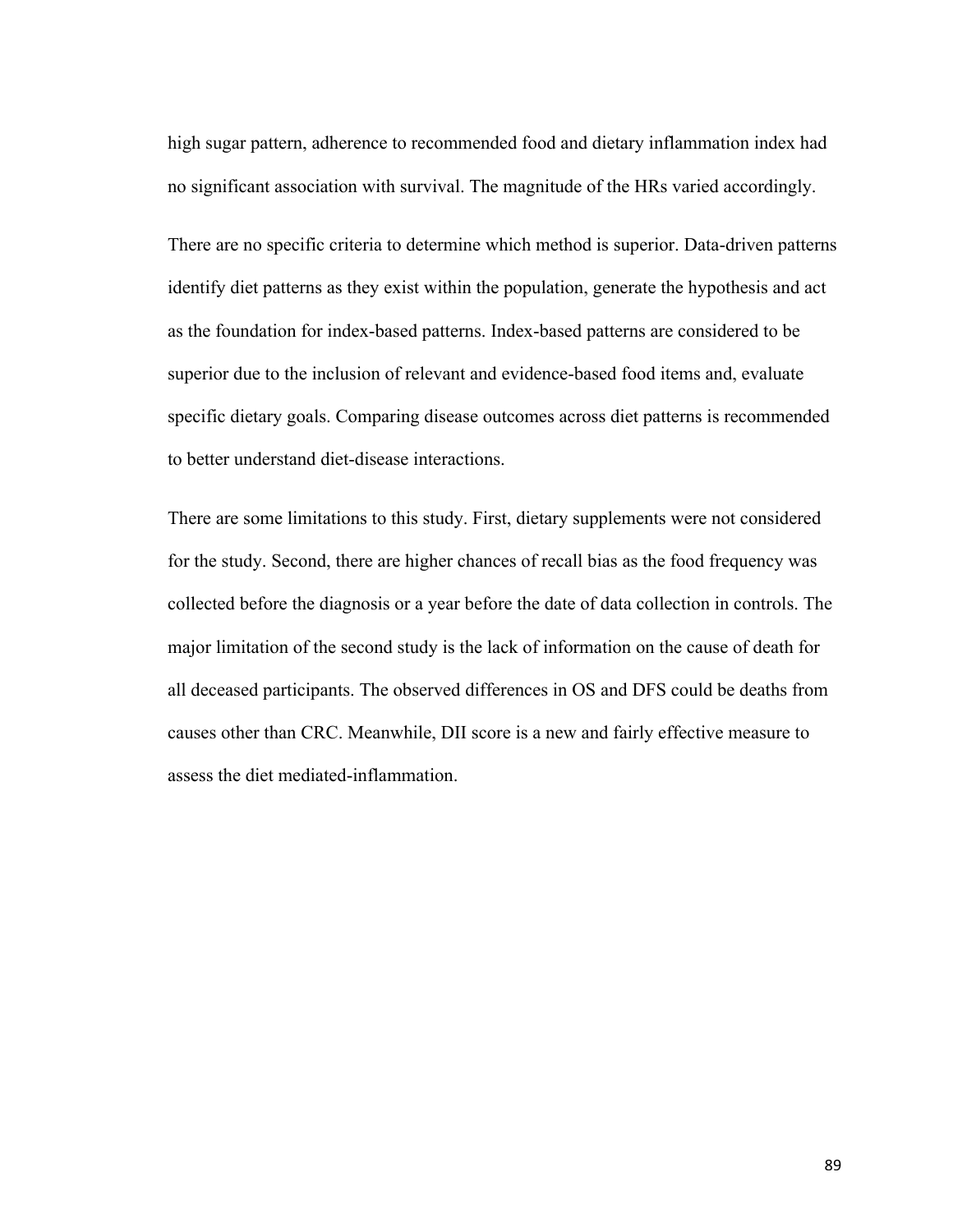# **REFERENCES**

1. IARC Globocan 2012: Estimated Cancer Incidence, Mortality and Prevalance Worldwide 2012 http://globocaniarcfr/Pages/fact\_sheets\_canceraspx 2012.

2. Vogel VG, McPherson RS. Dietary epidemiology of colon cancer. Hematol Oncol Clin North Am. 1989 Mar;3(1):35-63.

3. White E, Jacobs EJ, Daling JR. Physical activity in relation to colon cancer in middle-aged men and women. Am J Epidemiol. 1996 Jul 1;144(1):42-50.

4. Canadian Cancer Society/National Cancer Institute of Canada. Canadian Cancer Statistics 2015. Toronto, Canada2015.

5. Green RC, Green JS, Buehler SK, Robb JD, Daftary D, Gallinger S, et al. Very high incidence of familial colorectal cancer in Newfoundland: a comparison with Ontario and 13 other population-based studies. Fam Cancer. 2007;6(1):53-62.

6. Haenszel W, Berg JW, Segi M, Kurihara M, Locke FB. Large-bowel cancer in Hawaiian Japanese. J Natl Cancer Inst. 1973 Dec;51(6):1765-79.

7. McMichael AJ, McCall MG, Hartshorne JM, Woodings TL. Patterns of gastrointestinal cancer in European migrants to Australia: the role of dietary change. Int J Cancer. 1980 Apr 15;25(4):431-7.

8. Doll R, Peto R. The causes of cancer: quantitative estimates of avoidable risks of cancer in the United States today. J Natl Cancer Inst. 1981 Jun;66(6):1191-308.

9. Nasca PC, Greenwald P, Burnett WS, Chorost S, Schmidt W. Cancer among the foreign-born in New York State. Cancer. 1981 Nov 15;48(10):2323-8.

10. Platz EA, Willett WC, Colditz GA, Rimm EB, Spiegelman D, Giovannucci E. Proportion of colon cancer risk that might be preventable in a cohort of middle-aged US men. Cancer Causes Control. 2000 Aug;11(7):579-88.

11. Green R, Green J, Buehler S, Robb J, Daftary D, Gallinger S, et al. Very high incidence of familial colorectal cancer in Newfoundland: a comparison with Ontario and 13 other population-based studies. Familial cancer. 2007;6(1):53-62.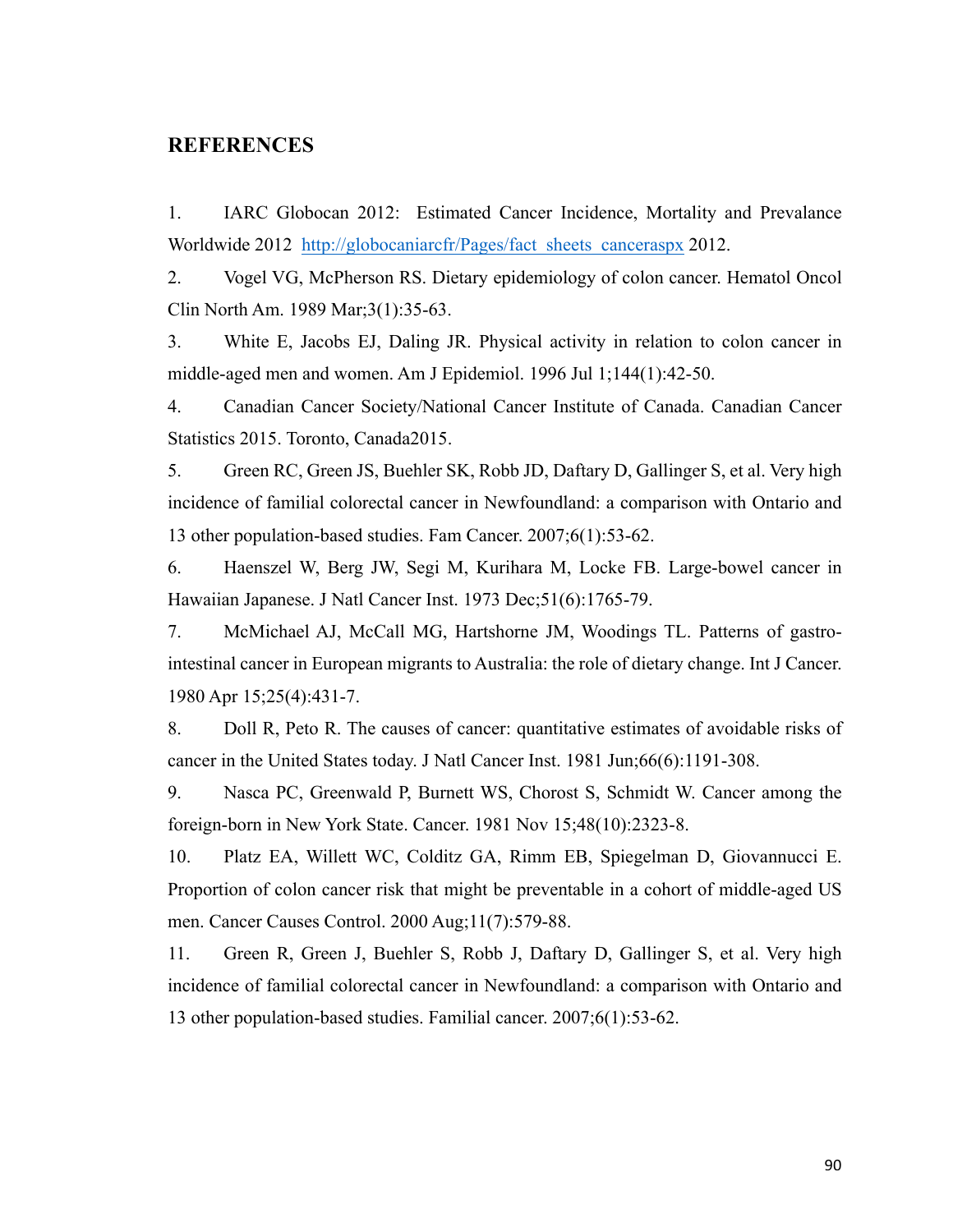12. Hampel H, Stephens JA, Pukkala E, Sankila R, Aaltonen LA, Mecklin J-P, et al. Cancer risk in hereditary nonpolyposis colorectal cancer syndrome: later age of onset. Gastroenterology. 2005;129(2):415-21.

13. DeCosse J, Ngoi S, Jacobson J, Cennerazzo W. Gender and colorectal cancer. European journal of cancer prevention. 1993;2(2):105-16.

14. Kim D-H. Risk factors of colorectal cancer. Journal of the Korean Society of Coloproctology. 2009;25(5):356-62.

15.

World Cancer Research Fund/American Institute for Cancer Research: Chapter 7: Cancers. In Food, Nutrition, Physical Activity and the Prevention of Cancer: a Global Perspective. Washington DC: AICR; 2007.

16. Giugliano D, Ceriello A, Esposito K. The effects of diet on inflammation: emphasis on the metabolic syndrome. Journal of the American College of Cardiology. 2006;48(4):677-85.

17. Toriola AT, Cheng TYD, Neuhouser ML, Wener MH, Zheng Y, Brown E, et al. Biomarkers of inflammation are associated with colorectal cancer risk in women but are not suitable as early detection markers. International journal of cancer. 2013;132(11):2648- 58.

18. Jackson L, Evers BM. Chronic inflammation and pathogenesis of GI and pancreatic cancers. The Link Between Inflammation and Cancer: Springer; 2006. p. 39-65.

19. Pietrzyk L, Torres A, Maciejewski R, Torres K. Obesity and obese-related chronic low-grade inflammation in promotion of colorectal cancer development. Asian Pac J Cancer Prev. 2015;16:4161-8.

20. Stanilova S. Cytokine gene polymorphisms in colorectal cancer: INTECH Open Access Publisher; 2012.

21. Wood LG, Gibson PG. Dietary factors lead to innate immune activation in asthma. Pharmacology & therapeutics. 2009;123(1):37-53.

22. Wood LG, Shivappa N, Berthon BS, Gibson PG, Hebert JR. Dietary inflammatory index is related to asthma risk, lung function and systemic inflammation in asthma. Clinical & Experimental Allergy. 2015;45(1):177-83.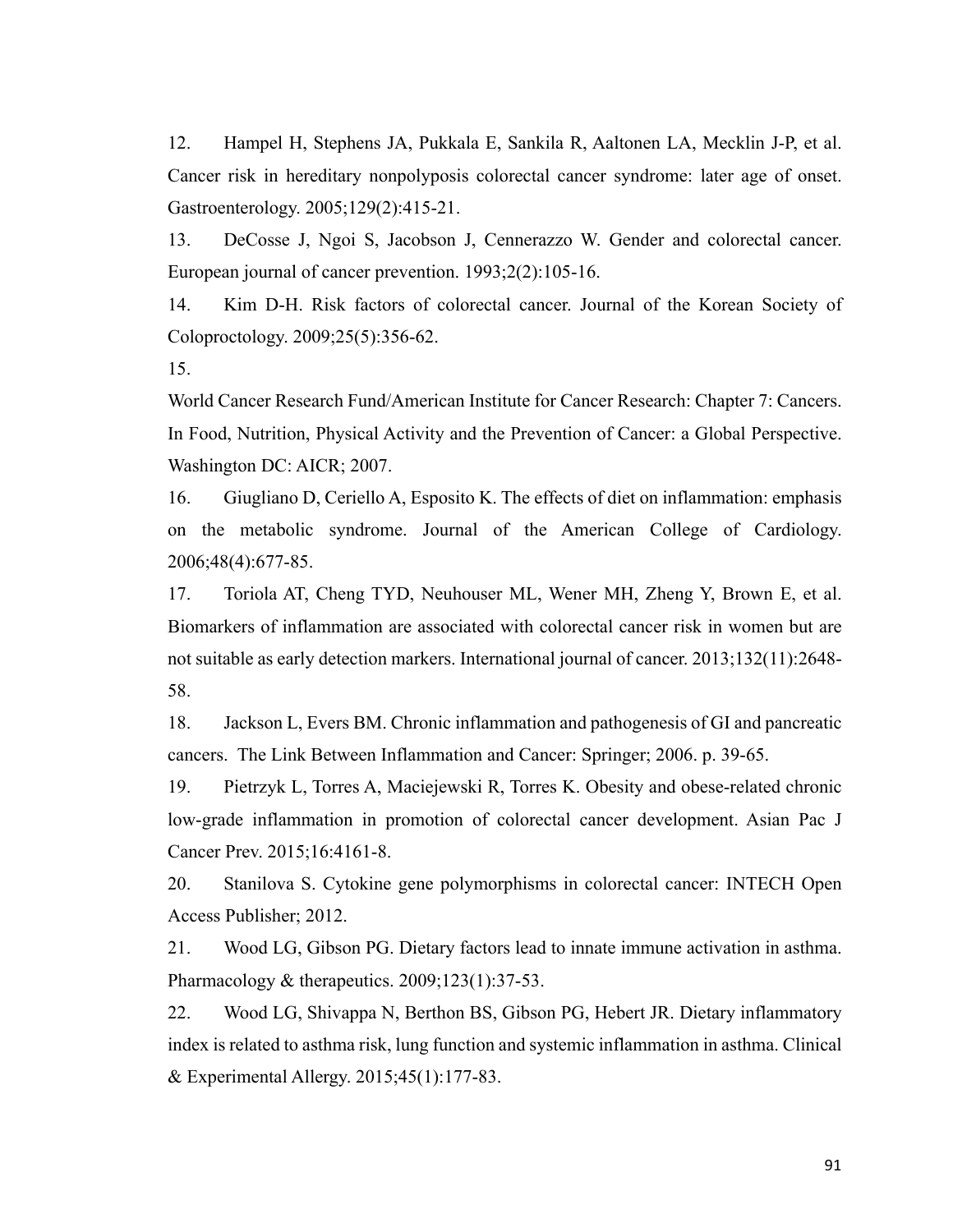23. Shivappa N, Zucchetto A, Montella M, Serraino D, Steck SE, La Vecchia C, et al. Inflammatory potential of diet and risk of colorectal cancer: a case–control study from Italy. British Journal of Nutrition. 2015;114(01):152-8.

24. Galas A, Kulig J. Low-grade dietary-related inflammation and survival after colorectal cancer surgery. Journal of cancer research and clinical oncology. 2014;140(9):1517-25.

25. Miller PE, Lazarus P, Lesko SM, Muscat JE, Harper G, Cross AJ, et al. Diet indexbased and empirically derived dietary patterns are associated with colorectal cancer risk. The Journal of nutrition. 2010;140(7):1267-73.

26. Committee DGA. Report of the dietary guidelines advisory committee on the dietary guidelines for Americans, 2010, to the Secretary of Agriculture and the Secretary of Health and Human Services. Agricultural Research Service. 2010.

27. Moeller SM, Reedy J, Millen AE, Dixon LB, Newby P, Tucker KL, et al. Dietary patterns: challenges and opportunities in dietary patterns research: an Experimental Biology workshop, April 1, 2006. Journal of the American Dietetic Association. 2007;107(7):1233-9.

28. van den Bree MB, Eaves LJ, Dwyer JT. Genetic and environmental influences on eating patterns of twins aged $\geq$  50 y. The American journal of clinical nutrition. 1999;70(4):456-65.

29. Previdelli ÁN, de Andrade SC, Fisberg RM, Marchioni DM. Using Two Different Approaches to Assess Dietary Patterns: Hypothesis-Driven and Data-Driven Analysis. Nutrients. 2016;8(10):593.

30. Nettleton JA, Schulze MB, Jiang R, Jenny NS, Burke GL, Jacobs DR. A priori– defined dietary patterns and markers of cardiovascular disease risk in the Multi-Ethnic Study of Atherosclerosis (MESA). The American journal of clinical nutrition. 2008;88(1):185-94.

31. Kleinbaum D, Kupper L, Muller K. Variable reduction and factor analysis. Applied regression analysis and other multivariable methods. 1988;24:605.

32. Kant AK, Schatzkin A, Graubard BI, Schairer C. A prospective study of diet quality and mortality in women. JAMA. 2000;283(16):2109-15.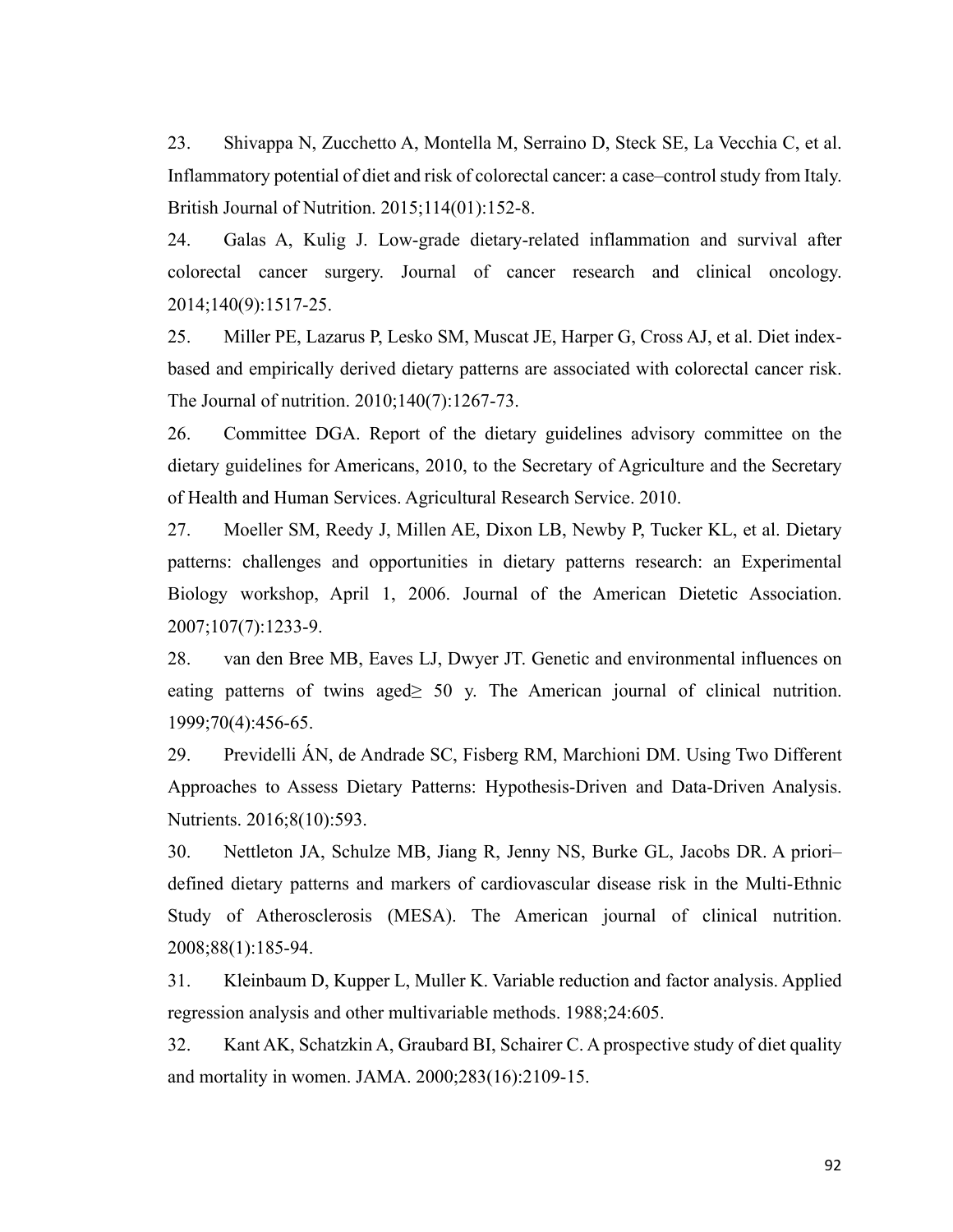33. Trichopoulou A, Costacou T, Bamia C, Trichopoulos D. Adherence to a Mediterranean diet and survival in a Greek population. New England Journal of Medicine. 2003;348(26):2599-608.

34. Shivappa N, Steck SE, Hurley TG, Hussey JR, Hébert JR. Designing and developing a literature-derived, population-based dietary inflammatory index. Public health nutrition. 2014;17(08):1689-96.

35. Reedy J, Wirfält E, Flood A, Mitrou PN, Krebs-Smith SM, Kipnis V, et al. Comparing 3 dietary pattern methods—Cluster analysis, factor analysis, and index analysis—With colorectal cancer risk the NIH–AARP diet and health study. American Journal of Epidemiology. 2010;171(4):479-87.

36. IARC. 2012.

37. Whiffin N, Hosking FJ, Farrington SM, Palles C, Dobbins SE, Zgaga L, et al. Identification of susceptibility loci for colorectal cancer in a genome-wide meta-analysis. Human molecular genetics. 2014;23(17):4729-37.

38. Moayyedi P. Epidemiology and prevention of colorectal cancer. Gastrointestinal Oncology: A Critical Multidisciplinary Team Approach. 2008:291-304.

39. Chan AT, Giovannucci EL. Primary prevention of colorectal cancer. Gastroenterology. 2010;138(6):2029-43. e10.

40. Colotta F, Allavena P, Sica A, Garlanda C, Mantovani A. Cancer-related inflammation, the seventh hallmark of cancer: links to genetic instability. Carcinogenesis. 2009;30(7):1073-81.

41. . "Cytokine" in John Lackie. A Dictionary of Biomedicine. Oxford University Press. 2010.

42. Feghali CA, Wright TM. Cytokines in acute and chronic inflammation. Front Biosci. 1997;2(1):d12-d26.

43. Dinarello CA. Proinflammatory cytokines. Chest Journal. 2000;118(2):503-8.

44. Allavena P, Garlanda C, Borrello MG, Sica A, Mantovani A. Pathways connecting inflammation and cancer. Current opinion in genetics & development. 2008;18(1):3-10.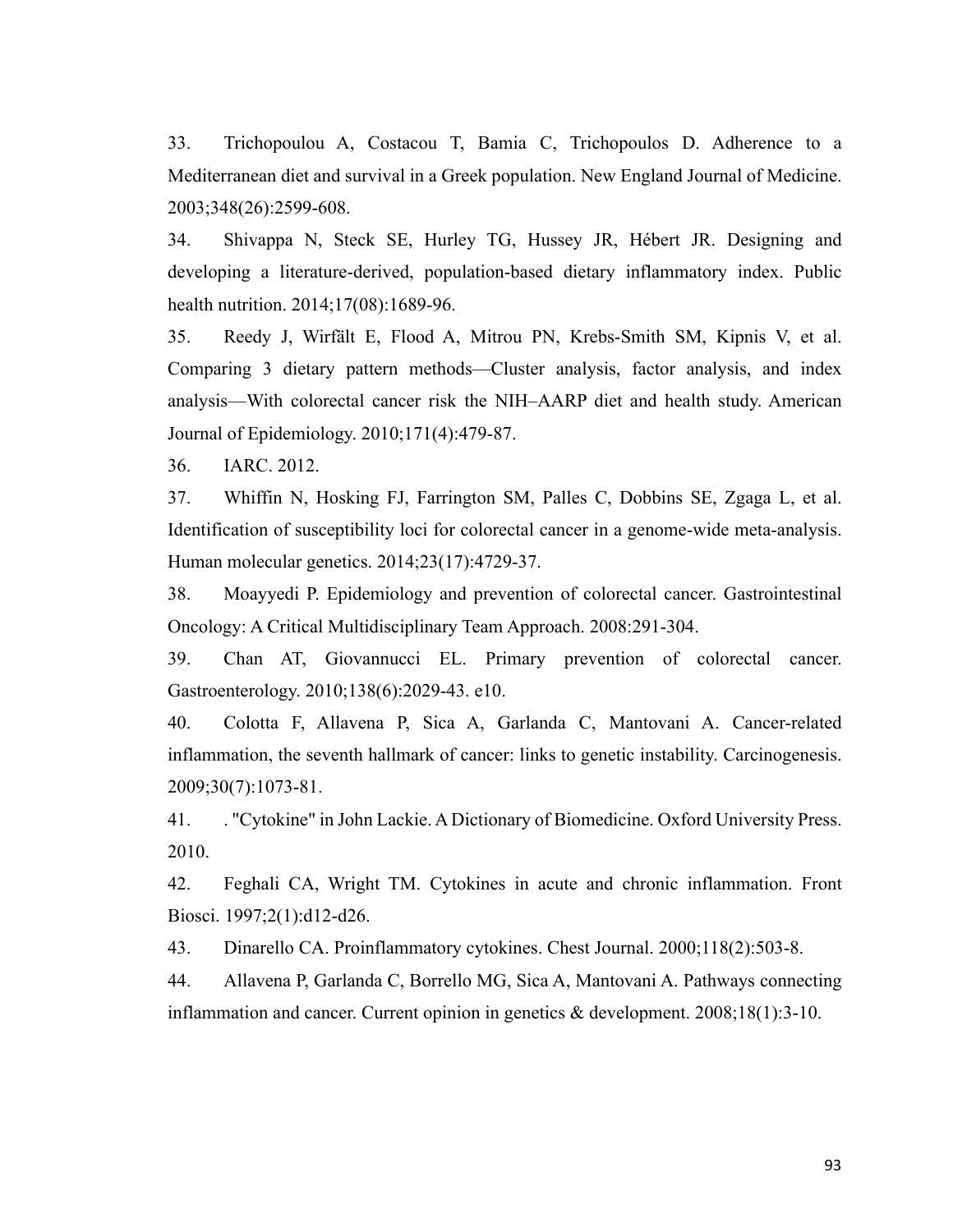45. Pierce BL, Ballard-Barbash R, Bernstein L, Baumgartner RN, Neuhouser ML, Wener MH, et al. Elevated biomarkers of inflammation are associated with reduced survival among breast cancer patients. Journal of Clinical Oncology. 2009;27(21):3437-44.

46. Brenner DR, Scherer D, Muir K, Schildkraut J, Boffetta P, Spitz MR, et al. A review of the application of inflammatory biomarkers in epidemiologic cancer research. Cancer Epidemiology Biomarkers & Prevention. 2014;23(9):1729-51.

47. Tsilidis KK, Branchini C, Guallar E, Helzlsouer KJ, Erlinger TP, Platz EA. Creactive protein and colorectal cancer risk: A systematic review of prospective studies. International Journal of Cancer. 2008;123(5):1133-40.

48. Caughey GE, Mantzioris E, Gibson RA, Cleland LG, James MJ. The effect on human tumor necrosis factor alpha and interleukin 1 beta production of diets enriched in n-3 fatty acids from vegetable oil or fish oil. The American journal of clinical nutrition. 1996;63(1):116-22.

49. Andoh A, Bamba T, Sasaki M. Physiological and anti-inflammatory roles of dietary fiber and butyrate in intestinal functions. Journal of Parenteral and Enteral Nutrition. 1999;23(5 suppl):S70-S3.

50. Dinarello CA. Interleukin-1 in the pathogenesis and treatment of inflammatory diseases. Blood. 2011;117(14):3720-32.

51. Harris TB, Ferrucci L, Tracy RP, Corti MC, Wacholder S, Ettinger WH, et al. Associations of elevated interleukin-6 and C-reactive protein levels with mortality in the elderly. The American journal of medicine. 1999;106(5):506-12.

52. Cortez M, Carmo LS, Rogero MM, Borelli P, Fock RA. A high-fat diet increases IL-1, IL-6, and TNF- $\alpha$  production by increasing NF- $\kappa$ B and attenuating PPAR- $\gamma$  expression in bone marrow mesenchymal stem cells. Inflammation. 2013;36(2):379-86.

53. Lira FS, Rosa JC, Cunha CA, Ribeiro EB, do Nascimento CO, Oyama LM, et al. Supplementing alpha-tocopherol (vitamin E) and vitamin D3 in high fat diet decrease IL-6 production in murine epididymal adipose tissue and 3T3-L1 adipocytes following LPS stimulation. Lipids in health and disease. 2011;10(1):1.

54. Senkal M, Kemen M, Homann H, Eickhoff U, Baier J, Zumtobel V. Modulation of postoperative immune response by enteral nutrition with a diet enriched with arginine,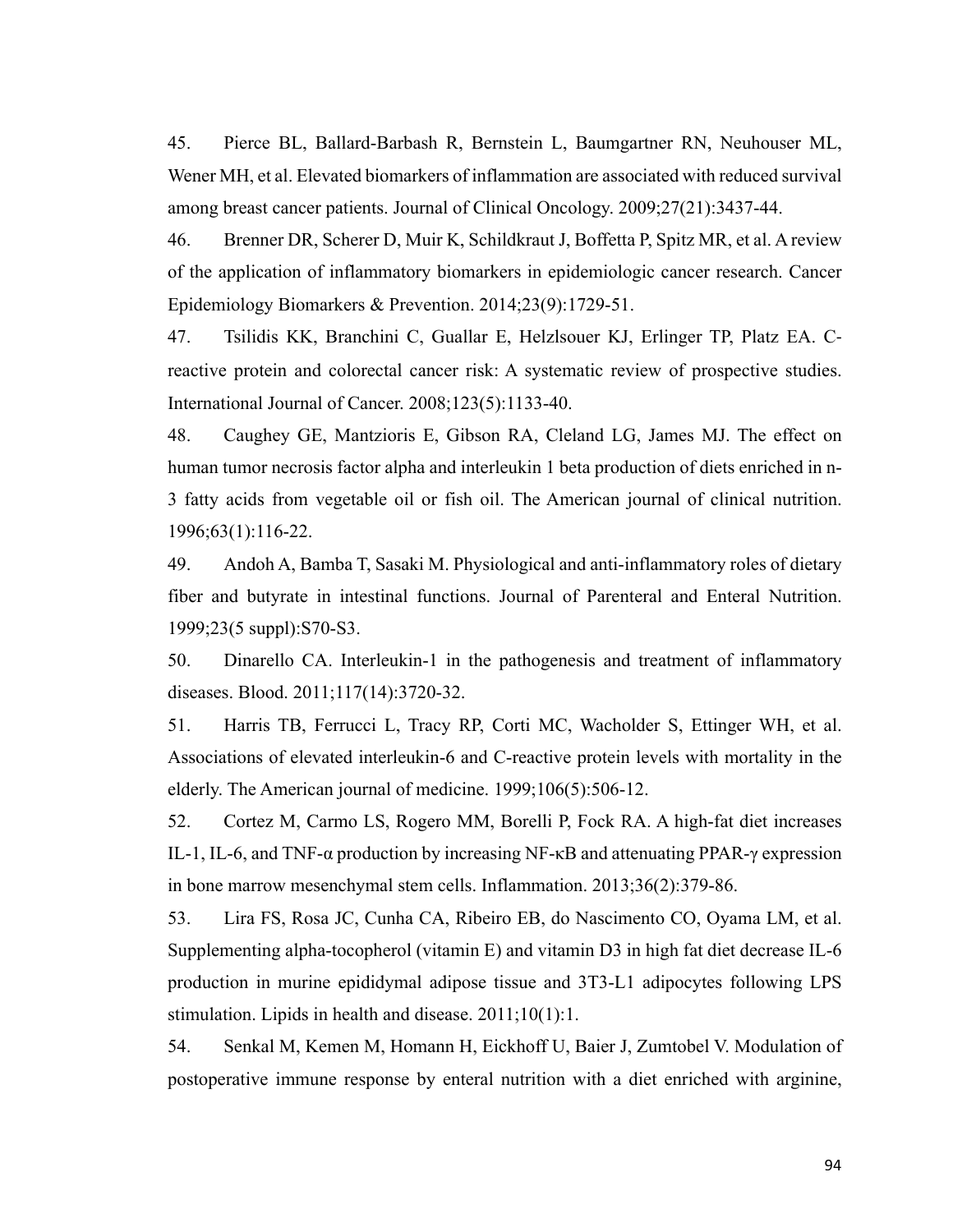RNA, and omega-3 fatty acids in patients with upper gastrointestinal cancer. The European journal of surgery= Acta chirurgica. 1995;161(2):115-22.

55. Landi S, Bottari F, Gemignani F, Gioia-Patricola L, Guino E, Osorio A, et al. Interleukin-4 and interleukin-4 receptor polymorphisms and colorectal cancer risk. European Journal of Cancer. 2007;43(4):762-8.

56. Tsao C-H, Shiau M-Y, Chuang P-H, Chang Y-H, Hwang J. Interleukin-4 regulates lipid metabolism by inhibiting adipogenesis and promoting lipolysis. Journal of lipid research. 2014;55(3):385-97.

57. Pestka S, Krause CD, Sarkar D, Walter MR, Shi Y, Fisher PB. Interleukin-10 and related cytokines and receptors. Annu Rev Immunol. 2004;22:929-79.

58. Patel V. Chemopreventive Effect Of Curcumin In Colorectal Cancer 2013 [cited 2013 July, 29]; Available from: http://www.sfzb.org/sickness-information/colorectalcancer/305-chemopreventive-effect-of-curcumin-in-colorectal-cancer.html.

59. Ait Ouakrim D, Boussioutas A, Lockett T, Winship I, Giles GG, Flander LB, et al. Screening practices of unaffected people at familial risk of colorectal cancer. Cancer Prev Res (Phila). 2012 Feb;5(2):240-7.

60. Tenesa A, Dunlop MG. New insights into the aetiology of colorectal cancer from genome-wide association studies. Nat Rev Genet. 2009 Jun;10(6):353-8.

61. Johns LE, Houlston RS. A systematic review and meta-analysis of familial colorectal cancer risk. Am J Gastroenterol. 2001 Oct;96(10):2992-3003.

62. Church JM. A scoring system for the strength of a family history of colorectal cancer. Dis Colon Rectum. 2005 May;48(5):889-96.

63. Levin B, Lieberman DA, McFarland B, Smith RA, Brooks D, Andrews KS, et al. Screening and surveillance for the early detection of colorectal cancer and adenomatous polyps, 2008: a joint guideline from the American Cancer Society, the US Multi-Society Task Force on Colorectal Cancer, and the American College of Radiology. CA Cancer J Clin. 2008 May-Jun;58(3):130-60.

64. Soravia C, Bapat B, Cohen Z. Familial adenomatous polyposis (FAP) and hereditary nonpolyposis colorectal cancer (HNPCC): a review of clinical, genetic and therapeutic aspects. Schweiz Med Wochenschr. 1997 Apr 19;127(16):682-90.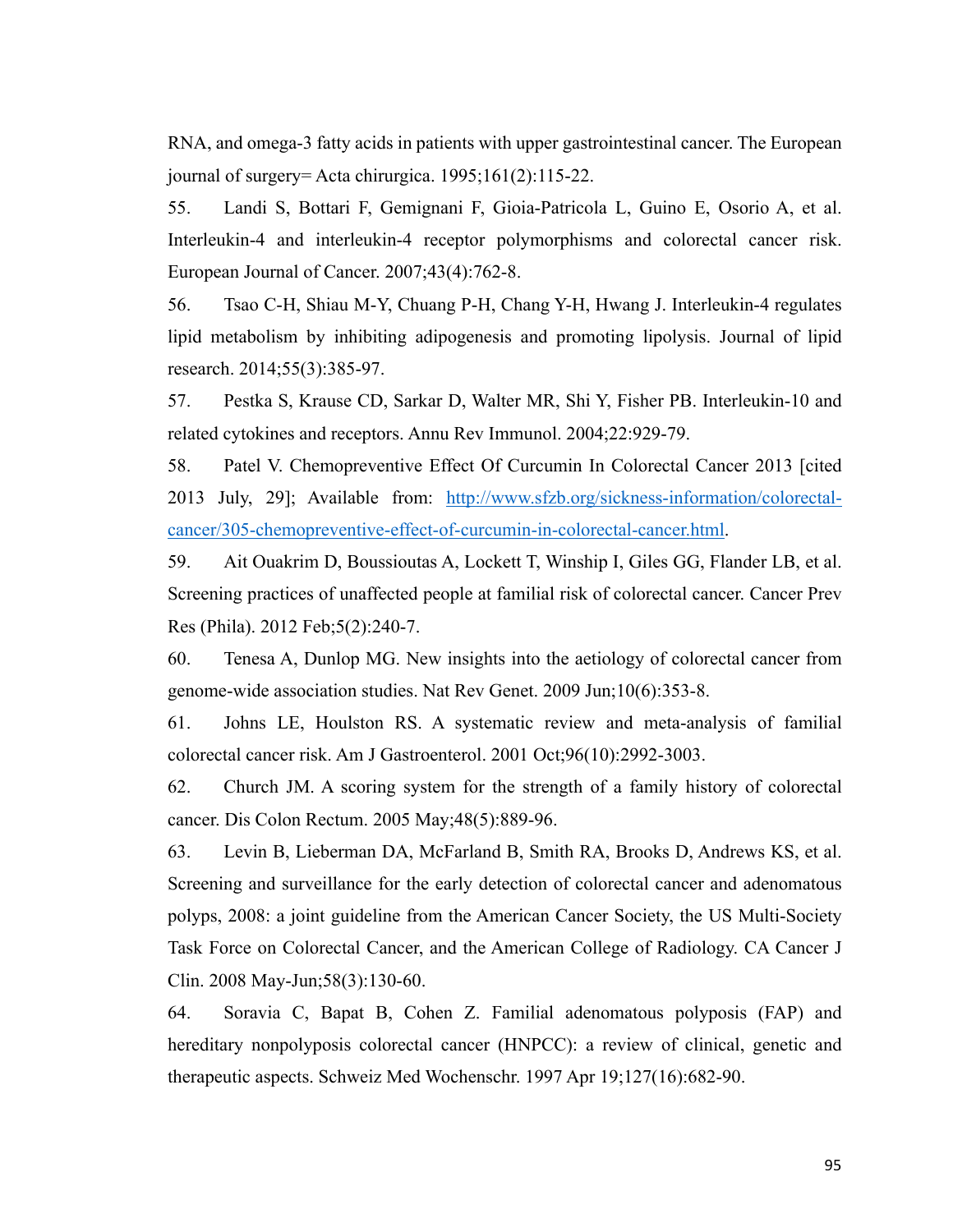65. Fearnhead NS, Wilding JL, Bodmer WF. Genetics of colorectal cancer: hereditary aspects and overview of colorectal tumorigenesis. Br Med Bull. 2002;64:27-43.

66. Xu Z, Taylor JA. Genome-wide age-related DNA methylation changes in blood and other tissues relate to histone modification, expression and cancer. Carcinogenesis. 2013;35(2):356-64.

67. Majek O, Gondos A, Jansen L, Emrich K, Holleczek B, Katalinic A, et al. Sex differences in colorectal cancer survival: population-based analysis of 164,996 colorectal cancer patients in Germany. PLoS One. 2013;8(7):e68077.

68. La Vecchia C, Franceschi S. Reproductive factors and colorectal cancer. Cancer Causes & Control. 1991;2(3):193-200.

69. Gunter MJ, Hoover DR, Yu H, Wassertheil-Smoller S, Rohan TE, Manson JE, et al. Insulin, insulin-like growth factor-I, endogenous estradiol, and risk of colorectal cancer in postmenopausal women. Cancer Research. 2008;68(1):329-37.

70. Alberg AJ, Gordon GB, Hoffman SC, Comstock GW, Helzlsouer KJ. Serum dehydroepiandrosterone and dehydroepiandrosterone sulfate and the subsequent risk of developing colon cancer. Cancer Epidemiology and Prevention Biomarkers. 2000;9(5):517-21.

71. Wish T. The clinical and molecular epidemiology of inherited colorectal cancer in Newfoundland and Labrador. St.John's: Memorial University of Newfoundland; 2011.

72. Tjalsma H, Boleij A, Marchesi JR, Dutilh BE. A bacterial driver-passenger model for colorectal cancer: beyond the usual suspects. Nat Rev Microbiol. 2012 Aug;10(8):575- 82.

73. Peppone LJ, Reid ME, Moysich KB, Morrow GR, Jean-Pierre P, Mohile SG, et al. The effect of secondhand smoke exposure on the association between active cigarette smoking and colorectal cancer. Cancer Causes Control. 2010 Aug;21(8):1247-55.

74. West DW, Slattery ML, Robison LM, Schuman KL, Ford MH, Mahoney AW, et al. Dietary intake and colon cancer: sex- and anatomic site-specific associations. Am J Epidemiol. 1989 Nov;130(5):883-94.

75. Slattery ML, Caan BJ, Potter JD, Berry TD, Coates A, Duncan D, et al. Dietary energy sources and colon cancer risk. Am J Epidemiol. 1997 Feb 1;145(3):199-210.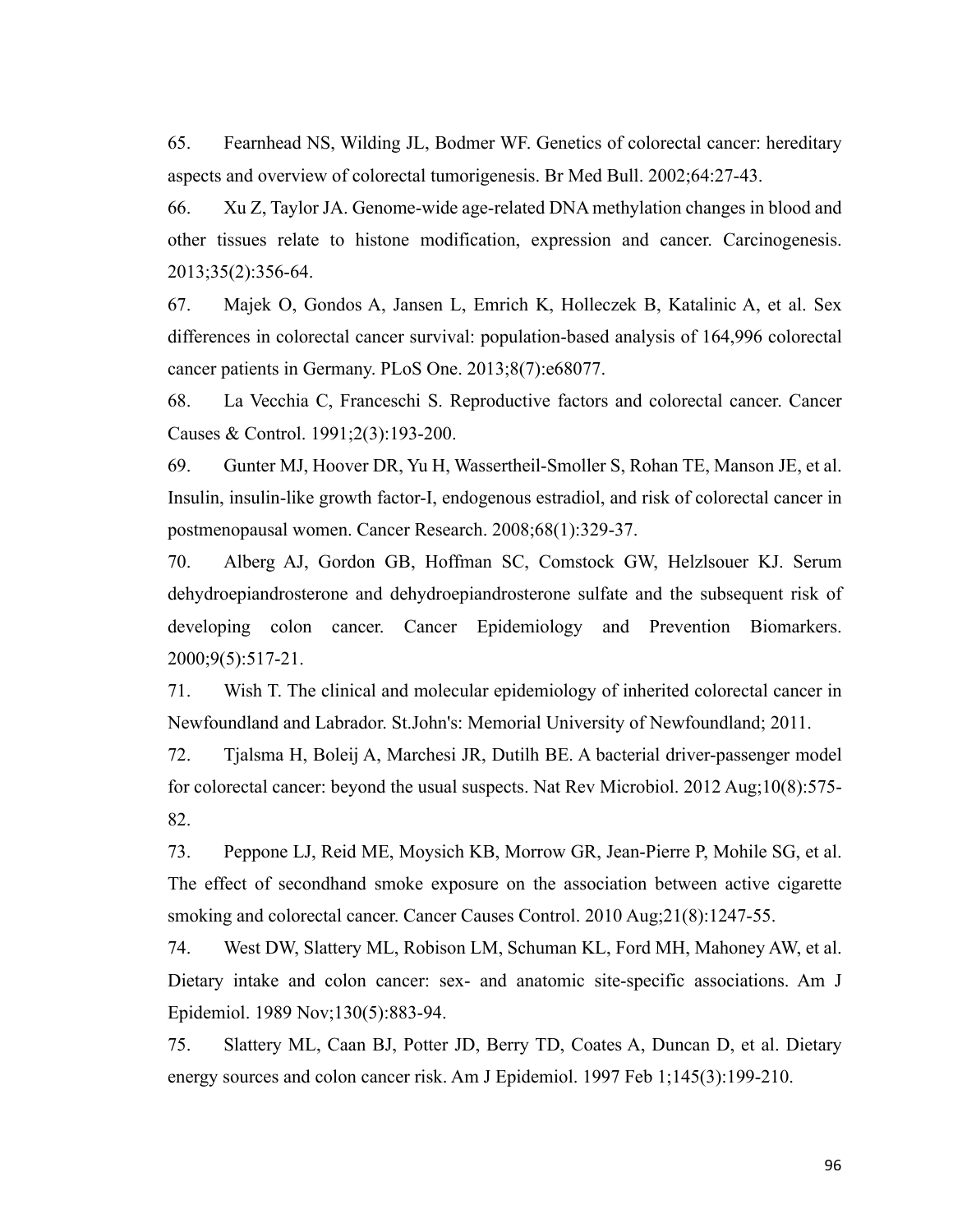76. Satia-Abouta J, Galanko JA, Potter JD, Ammerman A, Martin CF, Sandler RS. Associations of total energy and macronutrients with colon cancer risk in African Americans and Whites: results from the North Carolina colon cancer study. Am J Epidemiol. 2003 Nov 15;158(10):951-62.

77. Giovannucci E, Rimm EB, Stampfer MJ, Colditz GA, Ascherio A, Willett WC. Intake of fat, meat, and fiber in relation to risk of colon cancer in men. Cancer Res. 1994 May 1;54(9):2390-7.

78. Franceschi S, Dal Maso L, Augustin L, Negri E, Parpinel M, Boyle P, et al. Dietary glycemic load and colorectal cancer risk. Ann Oncol. 2001 Feb;12(2):173-8.

79. Bruce WR, Giacca A, Medline A. Possible mechanisms relating diet and risk of colon cancer. Cancer Epidemiol Biomarkers Prev. 2000 Dec;9(12):1271-9.

80. Bruce WR, Wolever TM, Giacca A. Mechanisms linking diet and colorectal cancer: the possible role of insulin resistance. Nutr Cancer. 2000;37(1):19-26.

81. Steinmetz KA, Potter JD. Vegetables, fruit, and cancer prevention: a review. J Am Diet Assoc. 1996 Oct;96(10):1027-39.

82. Terry P, Giovannucci E, Michels KB, Bergkvist L, Hansen H, Holmberg L, et al. Fruit, vegetables, dietary fiber, and risk of colorectal cancer. J Natl Cancer Inst. 2001 Apr 4;93(7):525-33.

83. Howe GR, Benito E, Castelleto R, Cornee J, Esteve J, Gallagher RP, et al. Dietary intake of fiber and decreased risk of cancers of the colon and rectum: evidence from the combined analysis of 13 case-control studies. J Natl Cancer Inst. 1992 Dec 16;84(24):1887- 96.

84. Kato I, Akhmedkhanov A, Koenig K, Toniolo PG, Shore RE, Riboli E. Prospective study of diet and female colorectal cancer: the New York University Women's Health Study. Nutr Cancer. 1997;28(3):276-81.

85. Lin J, Zhang SM, Cook NR, Rexrode KM, Liu S, Manson JE, et al. Dietary intakes of fruit, vegetables, and fiber, and risk of colorectal cancer in a prospective cohort of women (United States). Cancer Causes Control. 2005 Apr;16(3):225-33.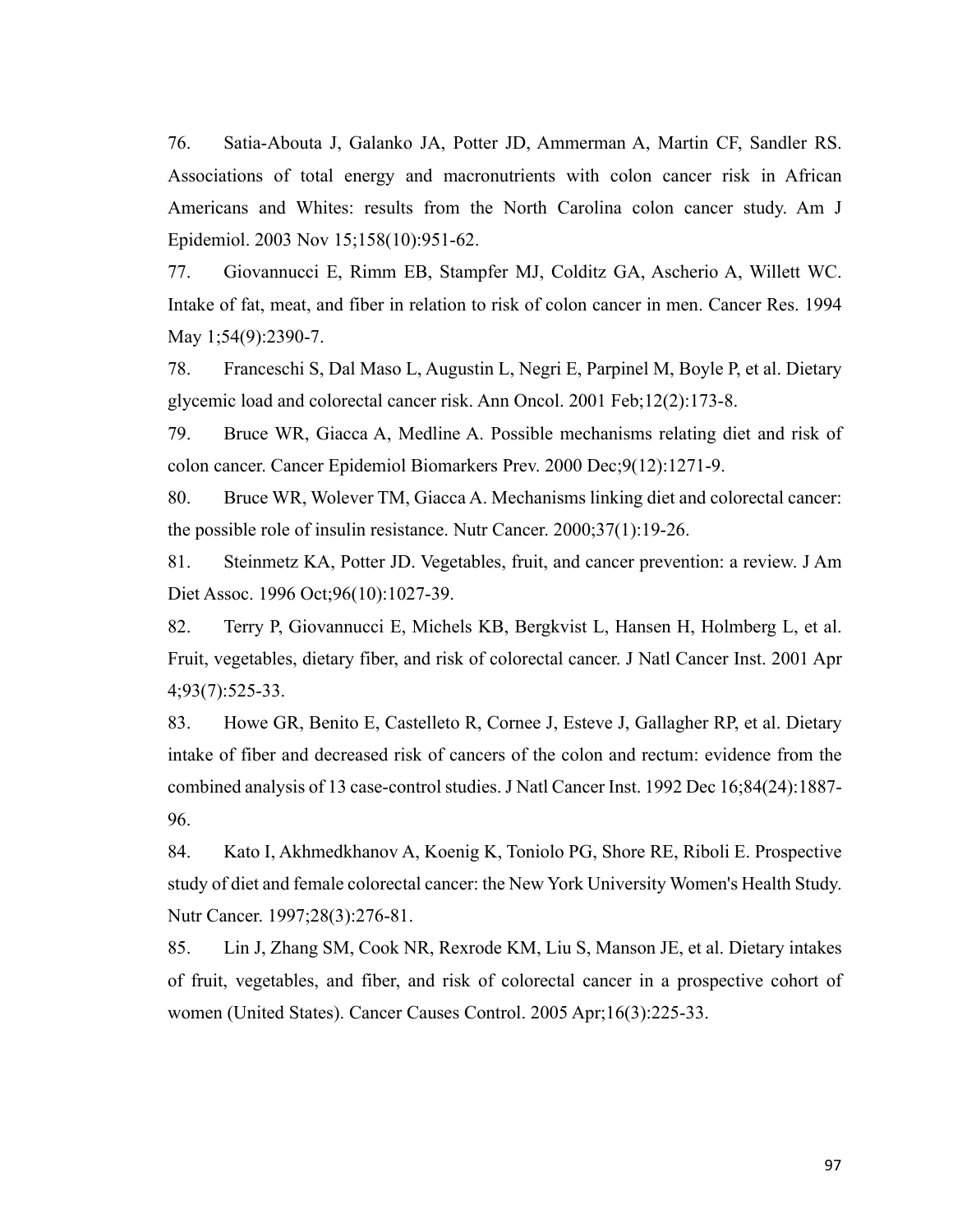86. Pietinen P, Malila N, Virtanen M, Hartman TJ, Tangrea JA, Albanes D, et al. Diet and risk of colorectal cancer in a cohort of Finnish men. Cancer Causes Control. 1999 Oct;10(5):387-96.

87. Kenney JJ. Fiber, Fruits, Vegetables and Risk of Colon Cancer. 2013 [July 20, 2013]; Available from: http://foodandhealth.com/cpecourses/fiber.php.

88. Peeters PJ, Bazelier MT, Leufkens HG, de Vries F, De Bruin ML. The risk of colorectal cancer in patients with type 2 diabetes: associations with treatment stage and obesity. Diabetes Care. 2015;38(3):495-502.

89. Makambi KH, Agurs-Collins T, Bright-Gbebry M, Rosenberg L, Palmer JR, Adams-Campbell LL. Dietary patterns and the risk of colorectal adenomas: the Black Women's Health Study. Cancer Epidemiology and Prevention Biomarkers. 2011;20(5):818- 25.

90. WCRF, AICR. World Cancer Research Fund / American Institute for Cancer Research.

Food, Nutrition, Physical Activity, and the Prevention of Cancer: a Global Perspective. Washington DC AICR 2007.

91. Goldbohm RA, van den Brandt PA, van 't Veer P, Brants HA, Dorant E, Sturmans F, et al. A prospective cohort study on the relation between meat consumption and the risk of colon cancer. Cancer Res. 1994 Feb 1;54(3):718-23.

92. English DR, MacInnis RJ, Hodge AM, Hopper JL, Haydon AM, Giles GG. Red meat, chicken, and fish consumption and risk of colorectal cancer. Cancer Epidemiol Biomarkers Prev. 2004 Sep;13(9):1509-14.

93. Norat T, Bingham S, Ferrari P, Slimani N, Jenab M, Mazuir M, et al. Meat, fish, and colorectal cancer risk: the European Prospective Investigation into cancer and nutrition. J Natl Cancer Inst. 2005 Jun 15;97(12):906-16.

94. Willett WC, Stampfer MJ, Colditz GA, Rosner BA, Speizer FE. Relation of meat, fat, and fiber intake to the risk of colon cancer in a prospective study among women. N Engl J Med. 1990 Dec 13;323(24):1664-72.

95. Oreggia F, De Stefani E, Correa P, Fierro L. Risk factors for cancer of the tongue in Uruguay. Cancer. 1991 Jan 1;67(1):180-3.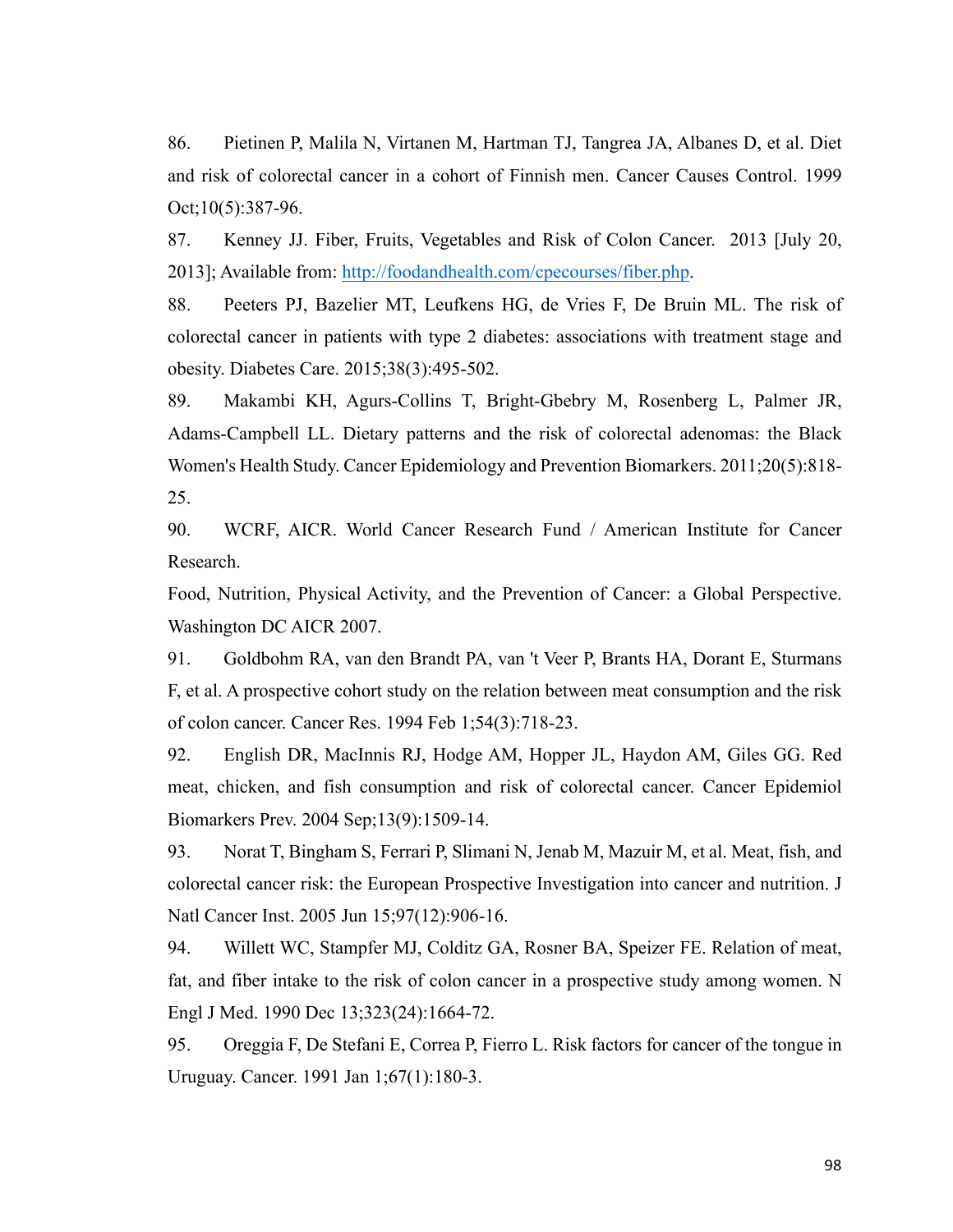96. Bingham SA, Pignatelli B, J.R. P, A. E, C. M, G. G, et al. Does increased endogenous formation of N-nitroso compounds in the human colon explain the association between red meat and colon cancer? Carcinogenesis 1996;17(no.3):515-23.

97. Cross AJ, Sinha R. Meat-related mutagens/carcinogens in the etiology of colorectal cancer. Environ Mol Mutagen. 2004;44(1):44-55.

98. Huang X. Iron overload and its association with cancer risk in humans: evidence for iron as a carcinogenic metal. Mutat Res. 2003 Dec 10;533(1-2):153-71.

99. Ahmed FE. Effect of diet, life style, and other environmental/chemopreventive factors on colorectal cancer development, and assessment of the risks. J Environ Sci Health C Environ Carcinog Ecotoxicol Rev. 2004;22(2):91-147.

100. Ito Y, Suzuki K, Ishii J, Hishida H, Tamakoshi A, Hamajima N, et al. A populationbased follow-up study on mortality from cancer or cardiovascular disease and serum carotenoids, retinol and tocopherols in Japanese inhabitants. Asian Pac J Cancer Prev. 2006 Oct-Dec;7(4):533-46.

101. Sun Z, Zhu Y, Wang PP, Roebothan B, Zhao J, Dicks E, et al. Reported Intake of Selected Micronutrients and Risk of Colorectal Cancer: Results from a Large Populationbased Case-control Study in Newfoundland, Labrador and Ontario, Canada. Anticancer Res. 2012 Feb;32(2):687-96.

102. Benito E, Cabeza E, Moreno V, Obrador A, Bosch FX. Diet and colorectal adenomas: a case-control study in Majorca. Int J Cancer. 1993 Sep 9;55(2):213-9.

103. Potter JD, Slattery ML, Bostick RM, Gapstur SM. Colon cancer: a review of the epidemiology. Epidemiol Rev. 1993;15(2):499-545.

104. Giovannucci E, Stampfer MJ, Colditz GA, Rimm EB, Trichopoulos D, Rosner BA, et al. Folate, methionine, and alcohol intake and risk of colorectal adenoma. J Natl Cancer Inst. 1993 Jun 2;85(11):875-84.

105. Castellani M, Shaik-Dasthagirisaheb Y, Tripodi D, Anogeianaki A, Felaco P, Toniato E, et al. Interrelationship between vitamins and cytokines in immunity. Journal of biological regulators and homeostatic agents. 2009;24(4):385-90.

106. Nelson RL, Davis FG, Sutter E, Sobin LH, Kikendall JW, Bowen P. Body iron stores and risk of colonic neoplasia. J Natl Cancer Inst. 1994 Mar 16;86(6):455-60.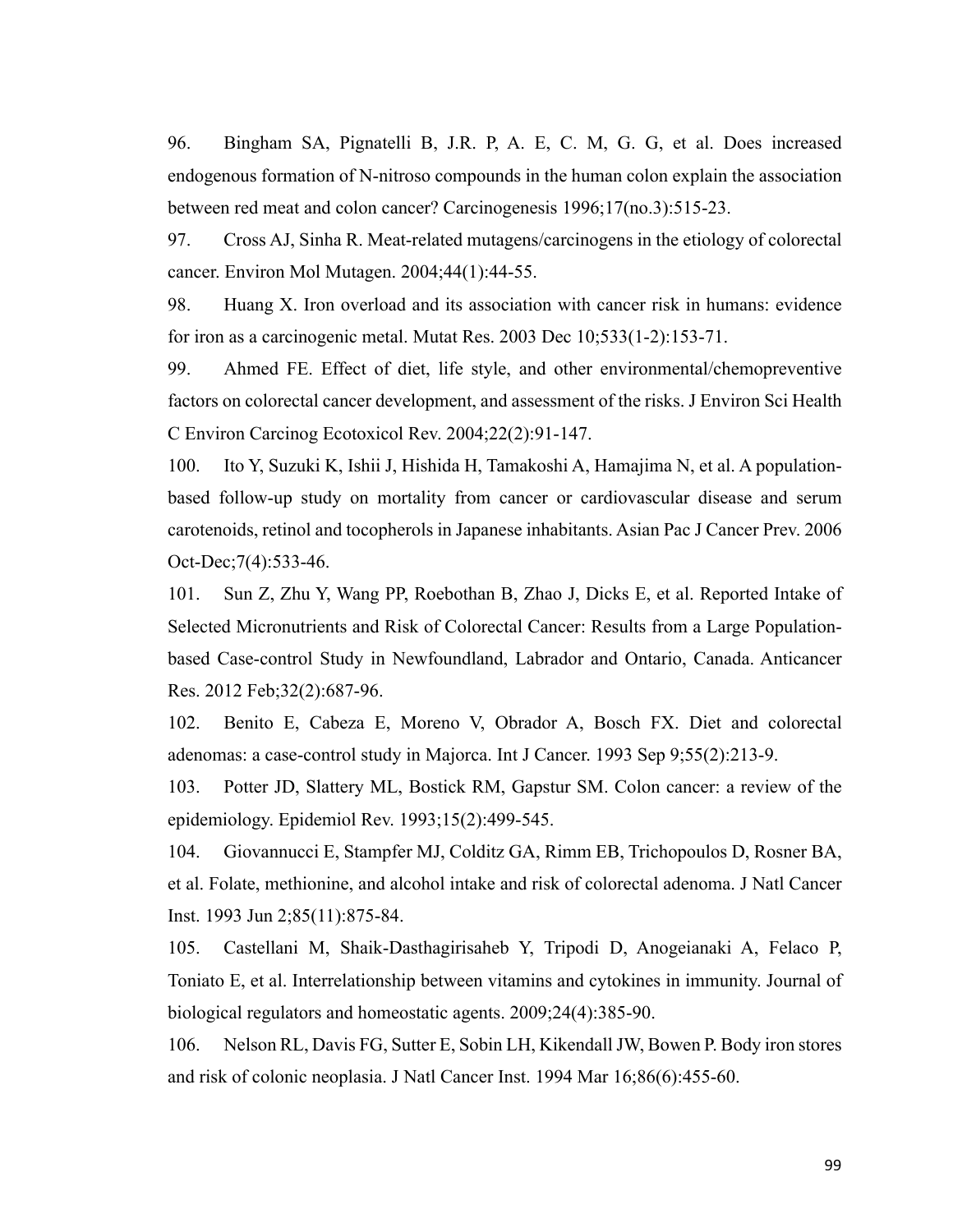107. Newmark H, Wargovich M, Bruce W. Colon cancer and dietary fat, phosphate, and calcium: a hypothesis. Journal of the National Cancer Institute. 1984;72(6):1323-5.

108. Aune D, Lau R, Chan D, Vieira R, Greenwood D, Kampman E, et al. Dairy products and colorectal cancer risk: a systematic review and meta-analysis of cohort studies. Annals of oncology. 2012;23(1):37-45.

109. Kaefer CM, Milner JA. The role of herbs and spices in cancer prevention. The Journal of nutritional biochemistry. 2008;19(6):347-61.

110. Kim C-S, Park W-H, Park J-Y, Kang J-H, Kim M-O, Kawada T, et al. Capsaicin, a spicy component of hot pepper, induces apoptosis by activation of the peroxisome proliferator-activated receptor  $\gamma$  in HT-29 human colon cancer cells. Journal of medicinal food. 2004;7(3):267-73.

111. Sung B, Prasad S, Yadav VR, Aggarwal BB. Cancer cell signaling pathways targeted by spice-derived nutraceuticals. Nutrition and cancer. 2012;64(2):173-97.

112. Aggarwal BB, Kunnumakkara AB, Harikumar KB, Tharakan ST, Sung B, Anand P. Potential of spice-derived phytochemicals for cancer prevention. Planta medica. 2008;74(13):1560-9.

113. Hannan LM, Jacobs EJ, Thun MJ. The association between cigarette smoking and risk of colorectal cancer in a large prospective cohort from the United States. Cancer Epidemiol Biomarkers Prev. 2009 Dec;18(12):3362-7.

114. Tsong WH, Koh WP, Yuan JM, Wang R, Sun CL, Yu MC. Cigarettes and alcohol in relation to colorectal cancer: the Singapore Chinese Health Study. Br J Cancer. 2007 Mar 12;96(5):821-7.

115. Ho JW, Lam TH, Tse CW, Chiu LK, Lam HS, Leung PF, et al. Smoking, drinking and colorectal cancer in Hong Kong Chinese: a case-control study. Int J Cancer. 2004 Apr 20;109(4):587-97.

116. Zhao J, Halfyard B, Roebothan B, West R, Buehler S, Sun Z, et al. Tobacco smoking and colorectal cancer: a population-based case-control study in Newfoundland and Labrador. Can J Public Health. 2010 Jul-Aug;101(4):281-9.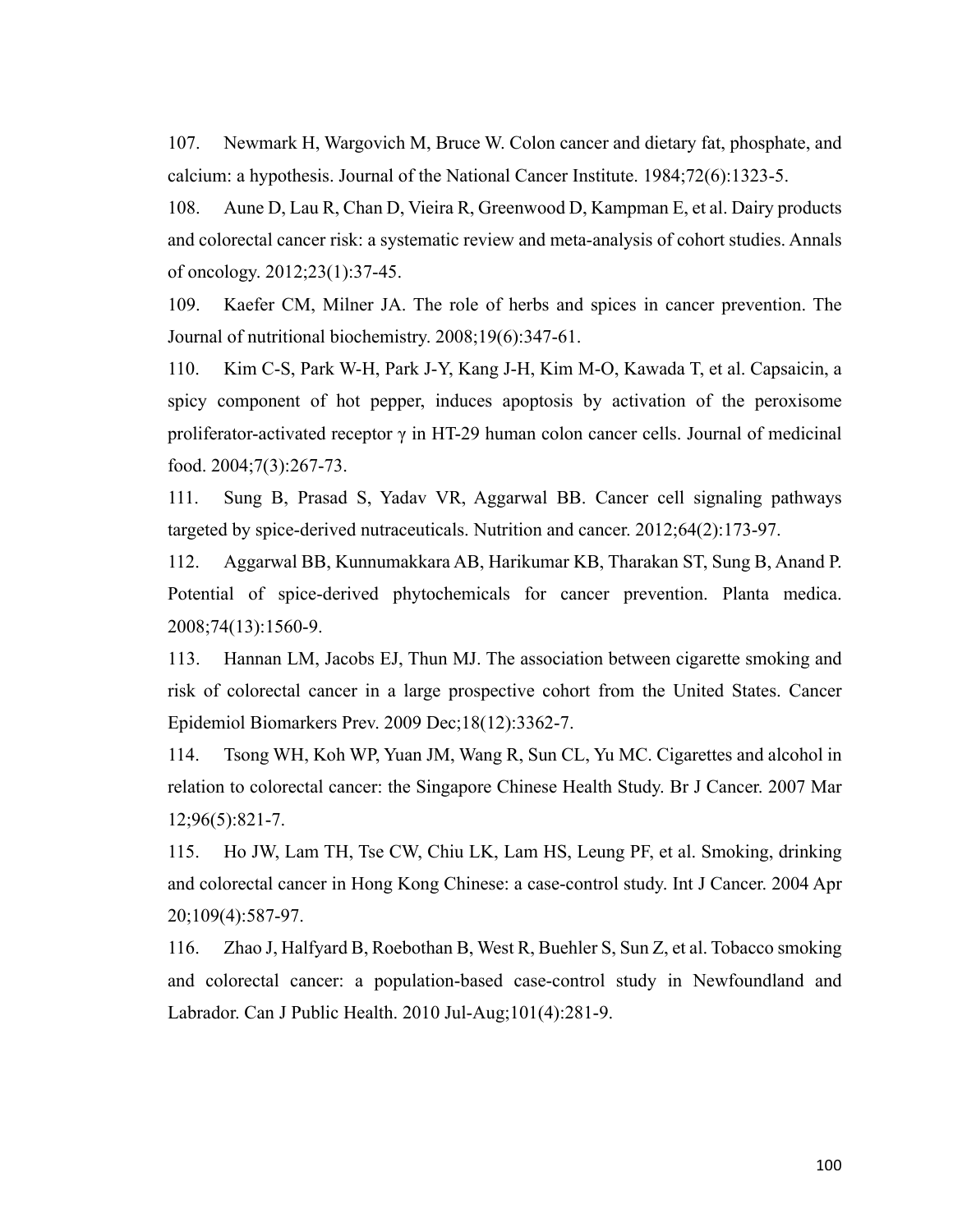117. Paskett ED, Reeves KW, Rohan TE, Allison MA, Williams CD, Messina CR, et al. Association between cigarette smoking and colorectal cancer in the Women's Health Initiative. J Natl Cancer Inst. 2007 Nov 21;99(22):1729-35.

118. Terry PD, Miller AB, Rohan TE. Prospective cohort study of cigarette smoking and colorectal cancer risk in women. Int J Cancer. 2002 May 20;99(3):480-3.

119. Verla-Tebit E, Lilla C, Hoffmeister M, Brenner H, Chang-Claude J. Cigarette smoking and colorectal cancer risk in Germany: a population-based case-control study. Int J Cancer. 2006 Aug 1;119(3):630-5.

120. Luchtenborg M, White KK, Wilkens L, Kolonel LN, Le Marchand L. Smoking and colorectal cancer: different effects by type of cigarettes? Cancer Epidemiol Biomarkers Prev. 2007 Jul;16(7):1341-7.

121. Botteri E, Iodice S, Bagnardi V, Raimondi S, Lowenfels AB, Maisonneuve P. Smoking and colorectal cancer: a meta-analysis. JAMA. 2008 Dec 17;300(23):2765-78.

122. Tsoi KK, Pau CY, Wu WK, Chan FK, Griffiths S, Sung JJ. Cigarette smoking and the risk of colorectal cancer: a meta-analysis of prospective cohort studies. Clin Gastroenterol Hepatol. 2009 Jun;7(6):682-8 e1-5.

123. Slattery ML, Potter JD, Friedman GD, Ma KN, Edwards S. Tobacco use and colon cancer. Int J Cancer. 1997 Jan 27;70(3):259-64.

124. Limburg PJ, Vierkant RA, Cerhan JR, Yang P, Lazovich D, Potter JD, et al. Cigarette smoking and colorectal cancer: long-term, subsite-specific risks in a cohort study of postmenopausal women. Clin Gastroenterol Hepatol. 2003 May;1(3):202-10.

125. Newcomb PA, Storer BE, Marcus PM. Cigarette smoking in relation to risk of large bowel cancer in women. Cancer Res. 1995 Nov 1;55(21):4906-9.

126. Manabe S, Tohyama K, Wada O, Aramaki T. Detection of a carcinogen, 2-amino-1-methyl-6-phenylimidazo[4,5-b]pyridine (PhIP), in cigarette smoke condensate. Carcinogenesis. 1991 Oct;12(10):1945-7.

127. Alexandrov K, Rojas M, Kadlubar FF, Lang NP, Bartsch H. Evidence of antibenzo[a]pyrene diolepoxide-DNA adduct formation in human colon mucosa. Carcinogenesis. 1996 Sep;17(9):2081-3.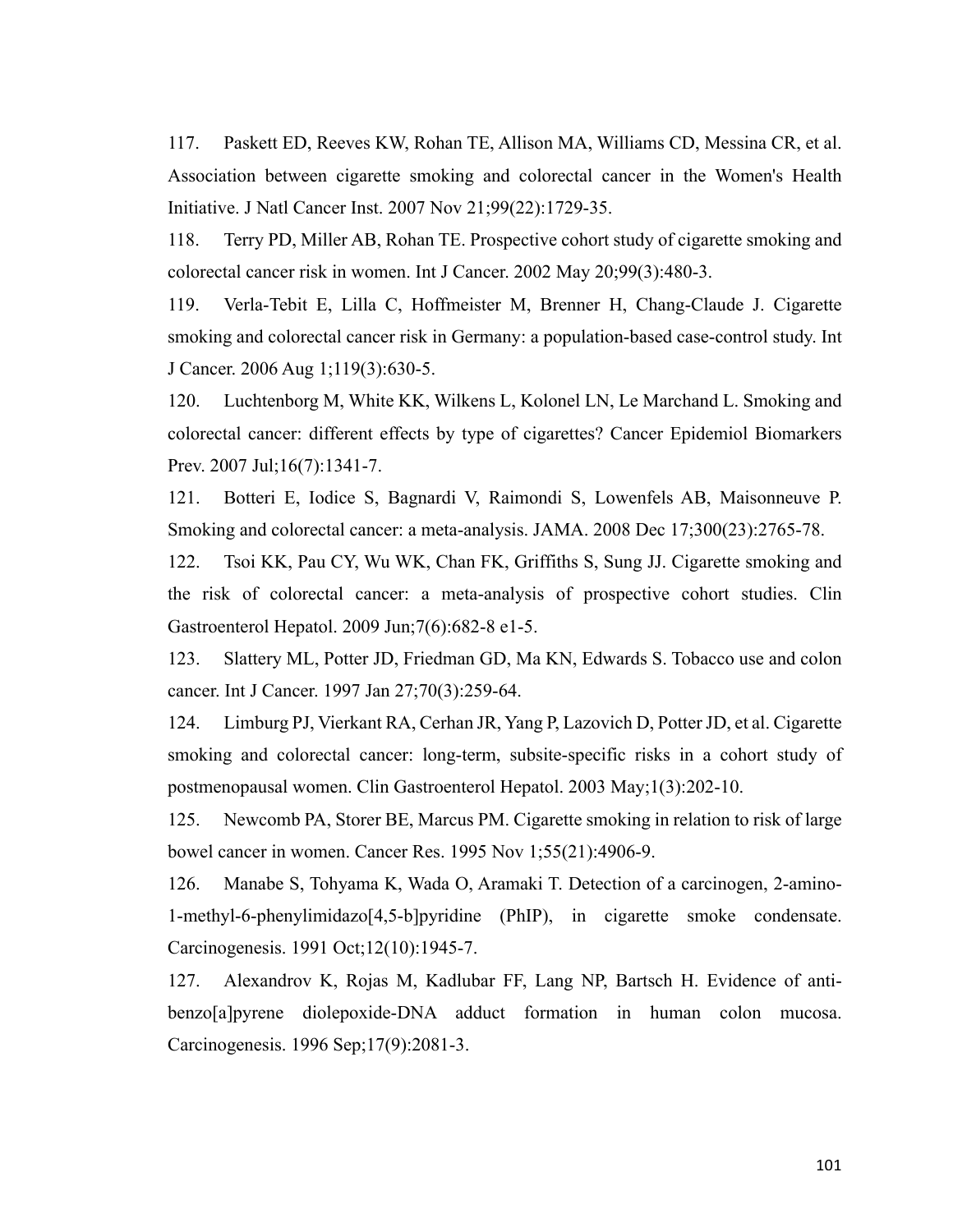128. Hoffmann D, Hoffmann I. The changing cigarette, 1950-1995. J Toxicol Environ Health. 1997 Mar;50(4):307-64.

129. Kune GA, Kune S, Vitetta L, Watson LF. Smoking and colorectal cancer risk: data from the Melbourne Colorectal Cancer Study and brief review of literature. Int J Cancer. 1992 Feb 1;50(3):369-72.

130. Yamasaki E, Ames BN. Concentration of mutagens from urine by absorption with the nonpolar resin XAD-2: cigarette smokers have mutagenic urine. Proc Natl Acad Sci U S A. 1977 Aug;74(8):3555-9.

131. McCleary NJ, Niedzwiecki D, Hollis D, Saltz LB, Schaefer P, Whittom R, et al. Impact of smoking on patients with stage III colon cancer: results from Cancer and Leukemia Group B 89803. Cancer. 2010 Feb 15;116(4):957-66.

132. Russo AL, Thiagalingam A, Pan H, Califano J, Cheng KH, Ponte JF, et al. Differential DNA hypermethylation of critical genes mediates the stage-specific tobacco smoke-induced neoplastic progression of lung cancer. Clin Cancer Res. 2005 Apr 1;11(7):2466-70.

133. Thune I, Lund E. Physical activity and risk of colorectal cancer in men and women. Br J Cancer. 1996 May;73(9):1134-40.

134. Colditz GA, Cannuscio CC, Frazier AL. Physical activity and reduced risk of colon cancer: implications for prevention. Cancer Causes Control. 1997 Jul;8(4):649-67.

135. Giovannucci E. Diet, body weight, and colorectal cancer: a summary of the epidemiologic evidence. J Womens Health (Larchmt). 2003 Mar;12(2):173-82.

136. Pelser C, Arem H, Pfeiffer RM, Elena JW, Alfano CM, Hollenbeck AR, et al. Prediagnostic lifestyle factors and survival after colon and rectal cancer diagnosis in the National Institutes of Health (NIH)-AARP Diet and Health Study. Cancer. 2014;120(10):1540-7.

137. Haggar FA, Boushey RP. Colorectal cancer epidemiology: incidence, mortality, survival, and risk factors. Clin Colon Rectal Surg. 2009 Nov;22(4):191-7.

138. Jemal A, Thun MJ, Ries LA, Howe HL, Weir HK, Center MM, et al. Annual report to the nation on the status of cancer, 1975-2005, featuring trends in lung cancer, tobacco use, and tobacco control. J Natl Cancer Inst. 2008 Dec 3;100(23):1672-94.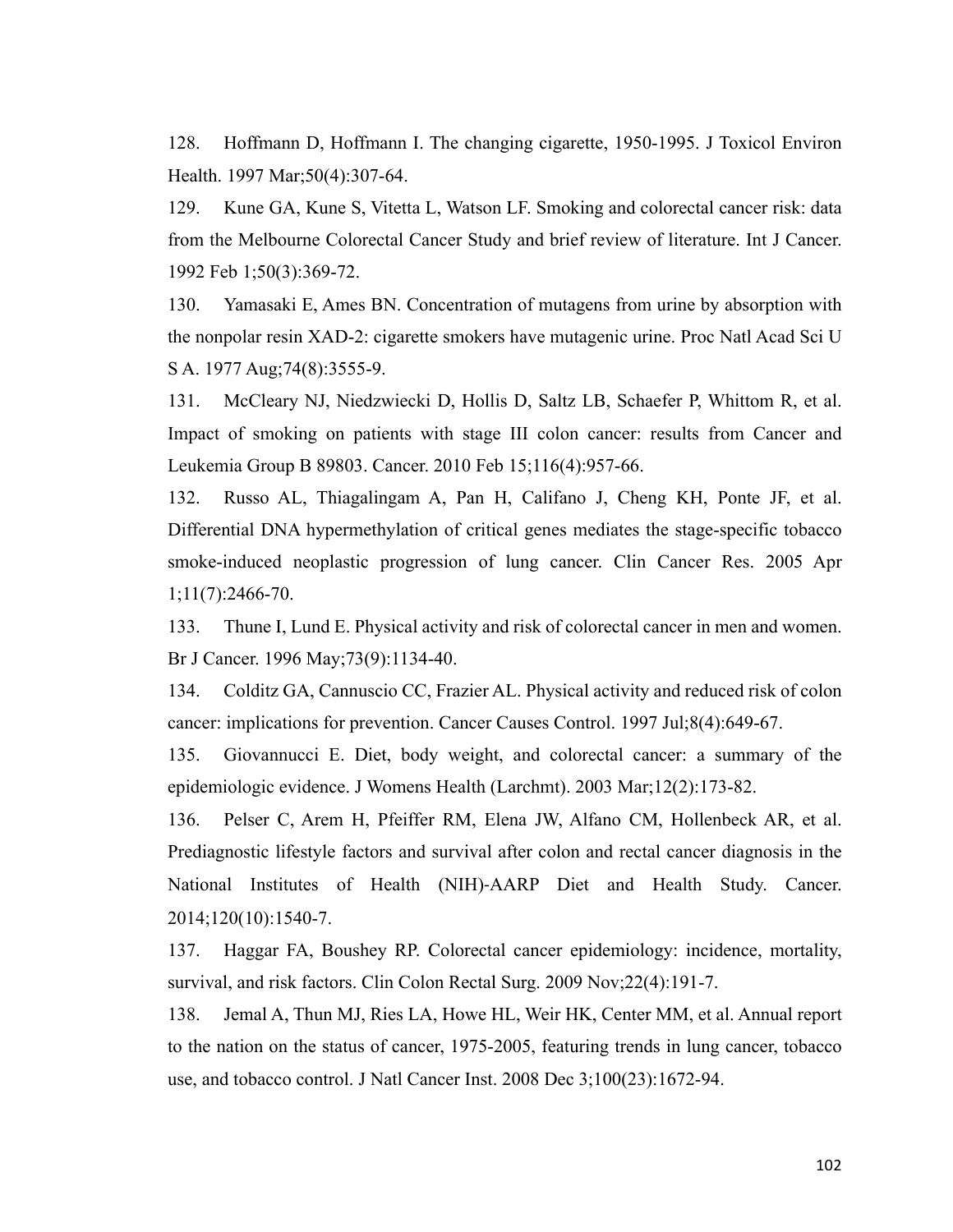139. Wolpin BM, Mayer RJ. Systemic treatment of colorectal cancer. Gastroenterology. 2008 May;134(5):1296-310.

140. Shaukat A, Arain M, Thaygarajan B, Bond JH, Sawhney M. Is BRAF mutation associated with interval colorectal cancers? Dig Dis Sci. 2010 Aug;55(8):2352-6.

141. Samowitz WS, Sweeney C, Herrick J, Albertsen H, Levin TR, Murtaugh MA, et al. Poor survival associated with the BRAF V600E mutation in microsatellite-stable colon cancers. Cancer Res. 2005 Jul 15;65(14):6063-9.

142. Lochhead P, Kuchiba A, Imamura Y, Liao X, Yamauchi M, Nishihara R, et al. Microsatellite Instability and BRAF Mutation Testing in Colorectal Cancer Prognostication. J Natl Cancer Inst. 2013 Jul 22.

143. Vargas AJ, Thompson PA. Diet and nutrient factors in colorectal cancer risk. Nutrition in Clinical Practice. 2012;27(5):613-23.

144. Dray X, Boutron-Ruault MC, Bertrais S, Sapinho D, Benhamiche-Bouvier AM, Faivre J. Influence of dietary factors on colorectal cancer survival. Gut. 2003 Jun;52(6):868-73.

145. Slattery ML, French TK, Egger MJ, Lyon JL. Diet and survival of patients with colon cancer in Utah: is there an association? Int J Epidemiol. 1989 Dec;18(4):792-7.

146. Colon cancer survival worse for patients with high-carb diet. Oncology (Williston Park). 2012 Dec;26(12):1209.

147. Sichieri R, Everhart JE, Mendonca GA. Diet and mortality from common cancers in Brazil: an ecological study. Cad Saude Publica. 1996 Jan;12(1):53-9.

148. Guo W, Zheng W, Li JY, Chen JS, Blot WJ. Correlations of colon cancer mortality with dietary factors, serum markers, and schistosomiasis in China. Nutr Cancer. 1993;20(1):13-20.

149. Jansen MC, Bueno-de-Mesquita HB, Buzina R, Fidanza F, Menotti A, Blackburn H, et al. Dietary fiber and plant foods in relation to colorectal cancer mortality: the Seven Countries Study. Int J Cancer. 1999 Apr 12;81(2):174-9.

150. Thun MJ, Calle EE, Namboodiri MM, Flanders WD, Coates RJ, Byers T, et al. Risk factors for fatal colon cancer in a large prospective study. J Natl Cancer Inst. 1992 Oct 7;84(19):1491-500.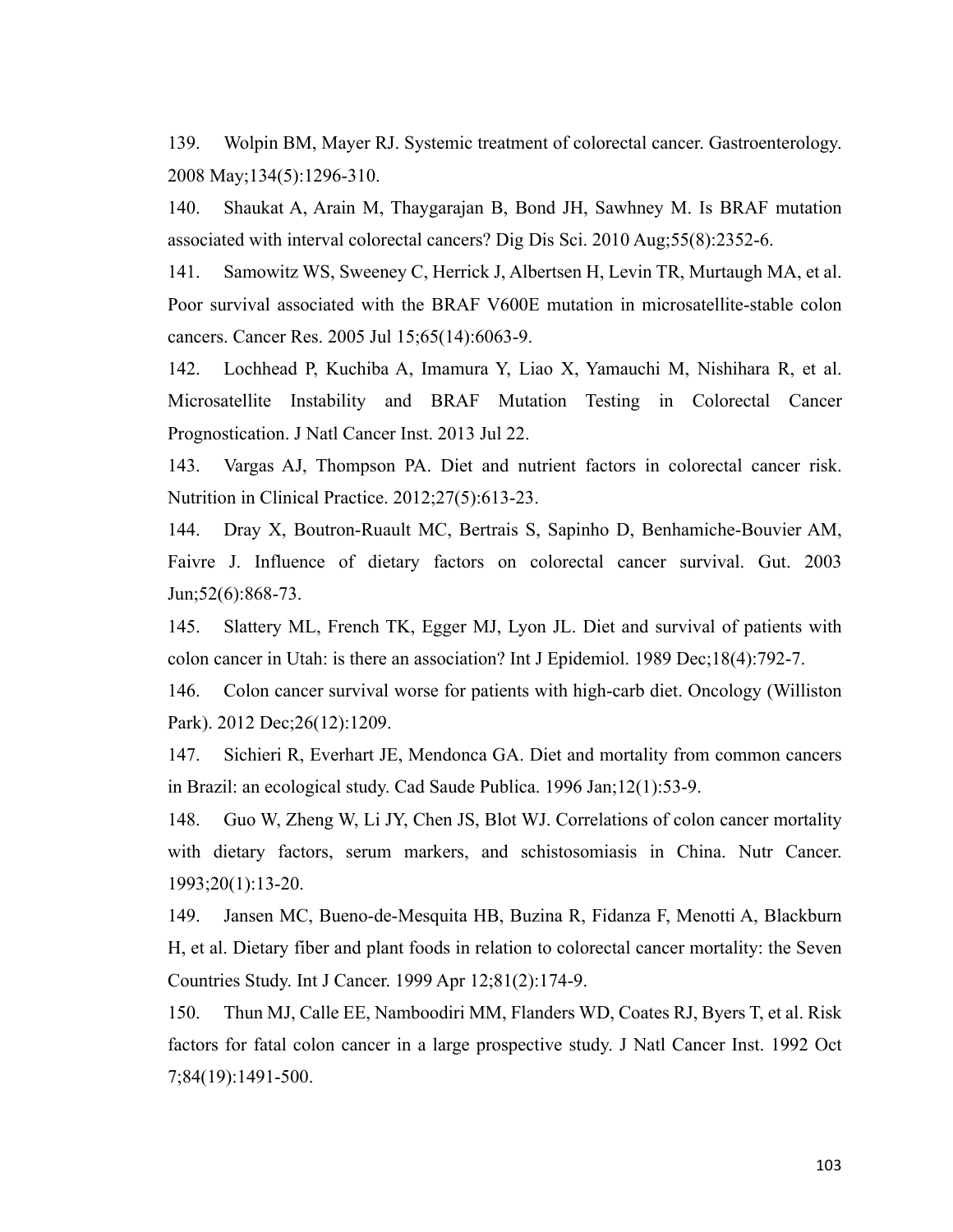151. Levi F, Pasche C, Lucchini F, La Vecchia C. Dietary fibre and the risk of colorectal cancer. Eur J Cancer. 2001 Nov;37(16):2091-6.

152. Norat T, Lukanova A, Ferrari P, Riboli E. Meat consumption and colorectal cancer risk: dose-response meta-analysis of epidemiological studies. Int J Cancer. 2002 Mar 10;98(2):241-56.

153. McCullough ML, Gapstur SM, Shah R, Jacobs EJ, Campbell PT. Association between red and processed meat intake and mortality among colorectal cancer survivors. J Clin Oncol. 2013 Aug 1;31(22):2773-82.

154. Zell JA, Ignatenko NA, Yerushalmi HF, Ziogas A, Besselsen DG, Gerner EW, et al. Risk and risk reduction involving arginine intake and meat consumption in colorectal tumorigenesis and survival. Int J Cancer. 2007 Feb 1;120(3):459-68.

155. Je Y, Lee JE, Ma J, Zhang X, Cho E, Rosner B, et al. Prediagnostic plasma vitamin B6 (pyridoxal 5'-phosphate) and survival in patients with colorectal cancer. Cancer Causes Control. 2013 Apr;24(4):719-29.

156. Leung EY, Crozier JE, Talwar D, O'Reilly DS, McKee RF, Horgan PG, et al. Vitamin antioxidants, lipid peroxidation, tumour stage, the systemic inflammatory response and survival in patients with colorectal cancer. Int J Cancer. 2008 Nov 15;123(10):2460-4.

157. Schrauzer GN, White DA, Schneider CJ. Cancer mortality correlation studies--III: statistical associations with dietary selenium intakes. Bioinorg Chem. 1977;7(1):23-31.

158. Ocke MC, Kromhout D, Menotti A, Aravanis C, Blackburn H, Buzina R, et al. Average intake of anti-oxidant (pro)vitamins and subsequent cancer mortality in the 16 cohorts of the Seven Countries Study. Int J Cancer. 1995 May 16;61(4):480-4.

159. Morrison DS, Batty GD, Kivimaki M, Davey Smith G, Marmot M, Shipley M. Risk factors for colonic and rectal cancer mortality: evidence from 40 years' follow-up in the Whitehall I study. J Epidemiol Community Health. 2011 Nov;65(11):1053-8.

160. Chao A, Thun MJ, Jacobs EJ, Henley SJ, Rodriguez C, Calle EE. Cigarette smoking and colorectal cancer mortality in the cancer prevention study II. J Natl Cancer Inst. 2000 Dec 6;92(23):1888-96.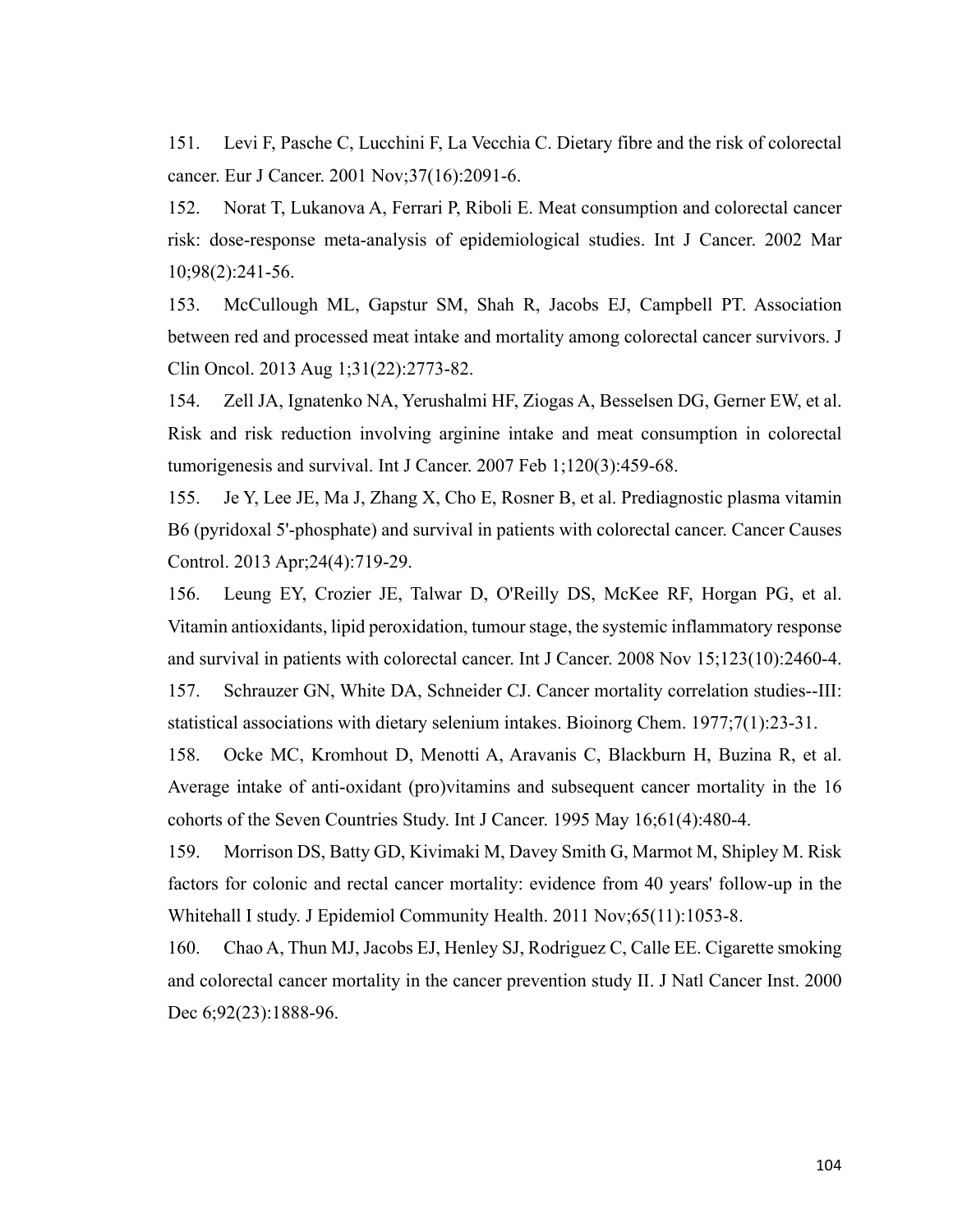161. Phipps AI, Baron J, Newcomb PA. Prediagnostic smoking history, alcohol consumption, and colorectal cancer survival: the Seattle Colon Cancer Family Registry. Cancer. 2011 Nov 1;117(21):4948-57.

162. Kenfield SA, Stampfer MJ, Rosner BA, Colditz GA. Smoking and smoking cessation in relation to mortality in women. JAMA. 2008 May 7;299(17):2037-47.

163. Munro AJ, Bentley AH, Ackland C, Boyle PJ. Smoking compromises causespecific survival in patients with operable colorectal cancer. Clin Oncol (R Coll Radiol). 2006 Aug;18(6):436-40.

164. Park SM, Lim MK, Shin SA, Yun YH. Impact of prediagnosis smoking, alcohol, obesity, and insulin resistance on survival in male cancer patients: National Health Insurance Corporation Study. J Clin Oncol. 2006 Nov 1;24(31):5017-24.

165. Yu GP, Ostroff JS, Zhang ZF, Tang J, Schantz SP. Smoking history and cancer patient survival: a hospital cancer registry study. Cancer Detect Prev. 1997;21(6):497-509.

166. Rohan, Jain, Rehm, Ashley, Bondy, Ferrence, et al. Cigarette smoking and risk of death from colorectal cancer in women. Colorectal Dis. 2000 Sep;2(5):298-303.

167. Ozasa K. Smoking and mortality in the Japan Collaborative Cohort Study for Evaluation of Cancer (JACC). Asian Pac J Cancer Prev. 2007;8 Suppl:89-96.

168. Liang PS, Chen TY, Giovannucci E. Cigarette smoking and colorectal cancer incidence and mortality: systematic review and meta-analysis. Int J Cancer. 2009 May 15;124(10):2406-15.

169. Shaukat A, Arain M, Anway R, Manaktala S, Pohlman L, Thyagarajan B. Is KRAS Mutation Associated with Interval Colorectal Cancers? Dig Dis Sci. 2011 Dec 3.

170. Guastadisegni C, Colafranceschi M, Ottini L, Dogliotti E. Microsatellite instability as a marker of prognosis and response to therapy: a meta-analysis of colorectal cancer survival data. Eur J Cancer. 2010 Oct;46(15):2788-98.

171. Newcomb PA, Baron J, Cotterchio M, Gallinger S, Grove J, Haile R, et al. Colon Cancer Family Registry: an international resource for studies of the genetic epidemiology of colon cancer. Cancer Epidemiol Biomarkers Prev. 2007 Nov;16(11):2331-43.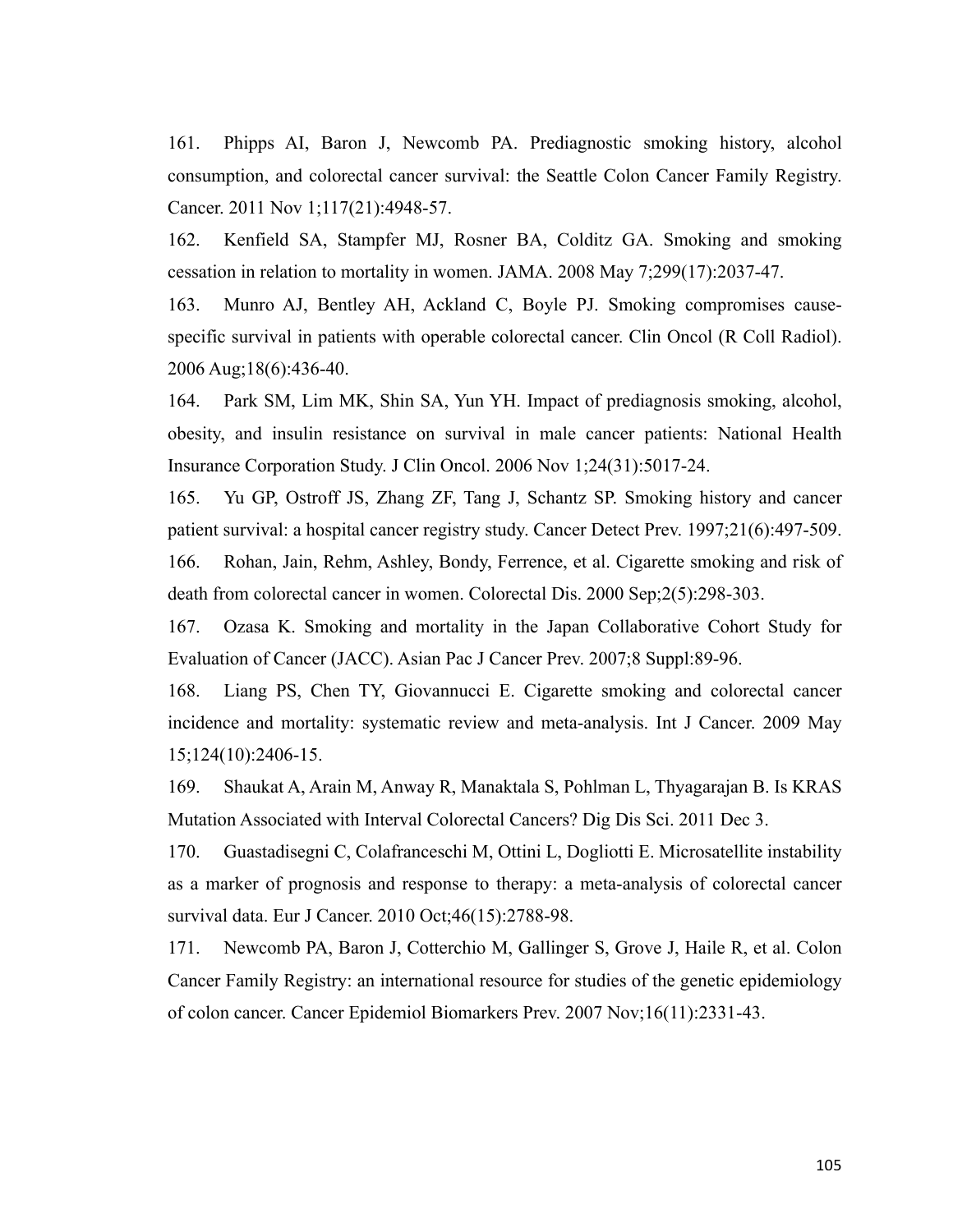172. Je Y, Jeon JY, Giovannucci EL, Meyerhardt JA. Association between physical activity and mortality in colorectal cancer: A meta-analysis of prospective cohort studies. Int J Cancer. 2013 Apr 12.

173. Baade PD, Meng X, Youl PH, Aitken JF, Dunn J, Chambers SK. The impact of body mass index and physical activity on mortality among patients with colorectal cancer in Queensland, Australia. Cancer Epidemiol Biomarkers Prev. 2011 Jul;20(7):1410-20.

174. Campbell PT, Patel AV, Newton CC, Jacobs EJ, Gapstur SM. Associations of recreational physical activity and leisure time spent sitting with colorectal cancer survival. J Clin Oncol. 2013 Mar 1;31(7):876-85.

175. Boyle T, Fritschi L, Platell C, Heyworth J. Lifestyle factors associated with survival after colorectal cancer diagnosis. British journal of cancer. 2013;109(3):814-22.

176. Shiff SJ, Rigas B. Nonsteroidal anti-inflammatory drugs and colorectal cancer: evolving concepts of their chemopreventive actions. Gastroenterology. 1997;113(6):1992- 8.

177. Hanif R, Pittas A, Feng Y, Koutsos MI, Qiao L, Staiano-Coico L, et al. Effects of nonsteroidal anti-inflammatory drugs on proliferation and on induction of apoptosis in colon cancer cells by a prostaglandin-independent pathway. Biochemical pharmacology. 1996;52(2):237-45.

178. Chan AT, Giovannucci EL, Meyerhardt JA, Schernhammer ES, Curhan GC, Fuchs CS. Long-term use of aspirin and nonsteroidal anti-inflammatory drugs and risk of colorectal cancer. JAMA. 2005;294(8):914-23.

179. Hu FB. Dietary pattern analysis: a new direction in nutritional epidemiology. Current opinion in lipidology. 2002;13(1):3-9.

180. T KENNEDY E, Ohls J, Carlson S, Fleming K. The healthy eating index: design and applications. Journal of the American Dietetic Association. 1995;95(10):1103-8.

181. Panagiotakos DB, Pitsavos C, Stefanadis C. Dietary patterns: a Mediterranean diet score and its relation to clinical and biological markers of cardiovascular disease risk. Nutrition, Metabolism and Cardiovascular Diseases. 2006;16(8):559-68.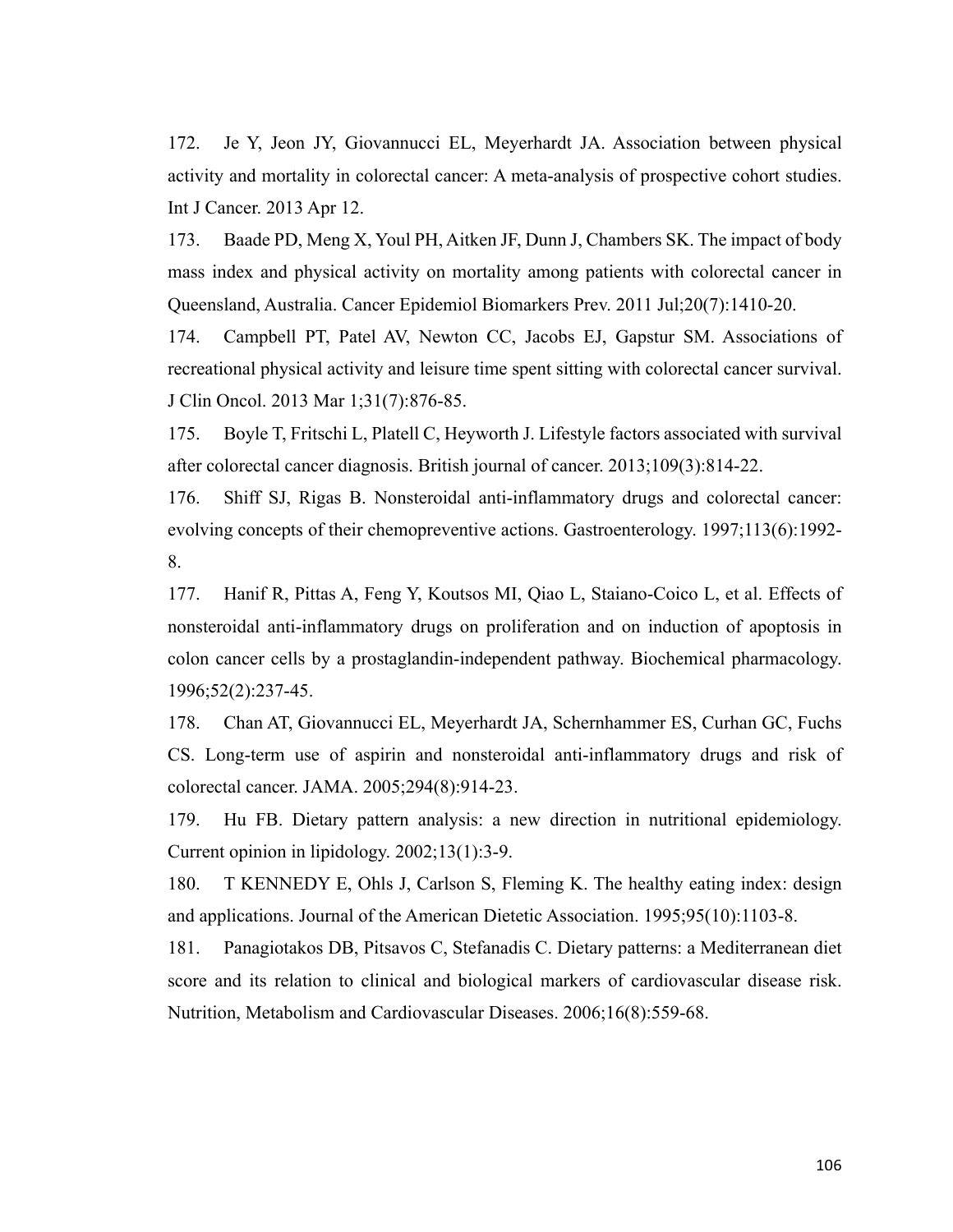182. Quatromoni P, Copenhafer D, Demissie S, D'agostino R, O'horo C, Nam B, et al. The internal validity of a dietary pattern analysis. The Framingham Nutrition Studies. Journal of epidemiology and community health. 2002;56(5):381-8.

183. Moeller SM, Reedy J, Millen AE, Dixon LB, Newby P, Tucker KL, et al. Dietary patterns: challenges and opportunities in dietary patterns research. Journal of the American Dietetic Association. 2007;107(7):1233-9.

184. Kant AK, Schatzkin A, Harris TB, Ziegler RG, Block G. Dietary diversity and subsequent mortality in the First National Health and Nutrition Examination Survey Epidemiologic Follow-up Study. The American journal of clinical nutrition. 1993;57(3):434-40.

185. McCrory MA, Fuss PJ, McCallum JE, Yao M, Vinken AG, Hays NP, et al. Dietary variety within food groups: association with energy intake and body fatness in men and women. The American journal of clinical nutrition. 1999;69(3):440-7.

186. Willett WC, Sacks F, Trichopoulou A, Drescher G, Ferro-Luzzi A, Helsing E, et al. Mediterranean diet pyramid: a cultural model for healthy eating. The American journal of clinical nutrition. 1995;61(6):1402S-6S.

187. Sharma I, Wang PP, Zhu Y, Woodrow JR, Mulay S, Parfrey PS, et al. Inflammatory diet and risk of colorectal cancer: A population based Case-Control Study in Newfoundland, Canada. Nutrition. 2017.

188. Jemal A, Bray F, Center MM, Ferlay J, Ward E, Forman D. Global cancer statistics. CA: a cancer journal for clinicians. 2011;61(2):69-90.

189. Sharma I. Tailoring the body mass index cutoff for overweight amongst the Nepalese male population. International Journal of Medicine and Medical Sciences. 2013;5(12):546-9.

190. Chen Z, Wang PP, Woodrow J, Zhu Y, Roebothan B, Mclaughlin JR, et al. Dietary patterns and colorectal cancer: results from a Canadian population-based study. Nutrition journal. 2015;14(1):1.

191. Dixon LB, Balder HF, Virtanen MJ, Rashidkhani B, Mannisto S, Krogh V, et al. Dietary patterns associated with colon and rectal cancer: results from the Dietary Patterns and Cancer (DIETSCAN) Project. Am J Clin Nutr. 2004 Oct;80(4):1003-11.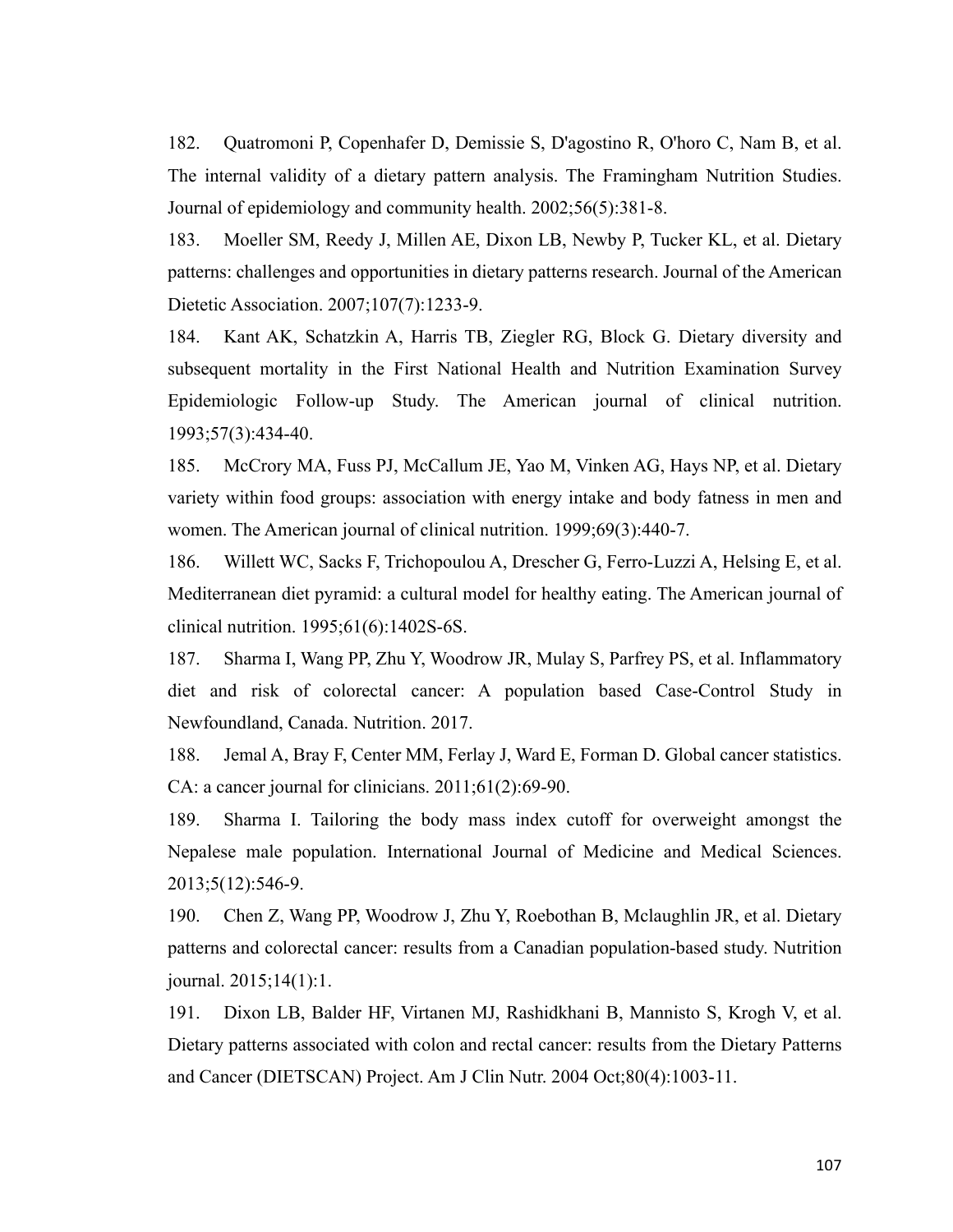192. Terry P, Hu FB, Hansen H, Wolk A. Prospective study of major dietary patterns and colorectal cancer risk in women. Am J Epidemiol. 2001 Dec 15;154(12):1143-9.

193. Kwan ML, Weltzien E, Kushi LH, Castillo A, Slattery ML, Caan BJ. Dietary patterns and breast cancer recurrence and survival among women with early-stage breast cancer. J Clin Oncol. 2009 Feb 20;27(6):919-26.

194. Kim MK, Sasaki S, Otani T, Tsugane S. Dietary patterns and subsequent colorectal cancer risk by subsite: a prospective cohort study. Int J Cancer. 2005 Jul 10;115(5):790-8.

195. Slattery ML. Analysis of dietary patterns in epidemiological research. Appl Physiol Nutr Metab. 2010 Apr;35(2):207-10.

196. Slattery ML. Defining dietary consumption: is the sum greater than its parts? Am J Clin Nutr. 2008 Jul;88(1):14-5.

197. Tabung FK, Steck SE, Zhang J, Ma Y, Liese AD, Agalliu I, et al. Construct validation of the dietary inflammatory index among postmenopausal women. Annals of epidemiology. 2015;25(6):398-405.

198. Shivappa N, Steck SE, Hurley TG, Hussey JR, Ma Y, Ockene IS, et al. A populationbased dietary inflammatory index predicts levels of C-reactive protein in the Seasonal Variation of Blood Cholesterol Study (SEASONS). Public health nutrition. 2014;17(08):1825-33.

199. Squires J, Roebothan B, Buehler S, Sun Z, Cotterchio M, Younghusband B, et al. Pickled meat consumption and colorectal cancer (CRC): a case-control study in Newfoundland and Labrador, Canada. Cancer Causes Control. 2010 Sep;21(9):1513-21.

200. Velmurugan GV, Huang H, Sun H, Candela J, Jaiswal MK, Beaman KD, et al. Depletion of H2S during obesity enhances store-operated Ca2+ entry in adipose tissue macrophages to increase cytokine production. Sci Signal. 2015;8(407):ra128.

201. Sun Z, Liu L, Wang PP, Roebothan B, Zhao J, Dicks E, et al. Association of total energy intake and macronutrient consumption with colorectal cancer risk: results from a large population-based case-control study in Newfoundland and Labrador and Ontario, Canada. Nutr J. 2012 Mar 26;11(1):18.

202. Willett W, Stampfer MJ. Total energy intake: implications for epidemiologic analyses. Am J Epidemiol. 1986 Jul;124(1):17-27.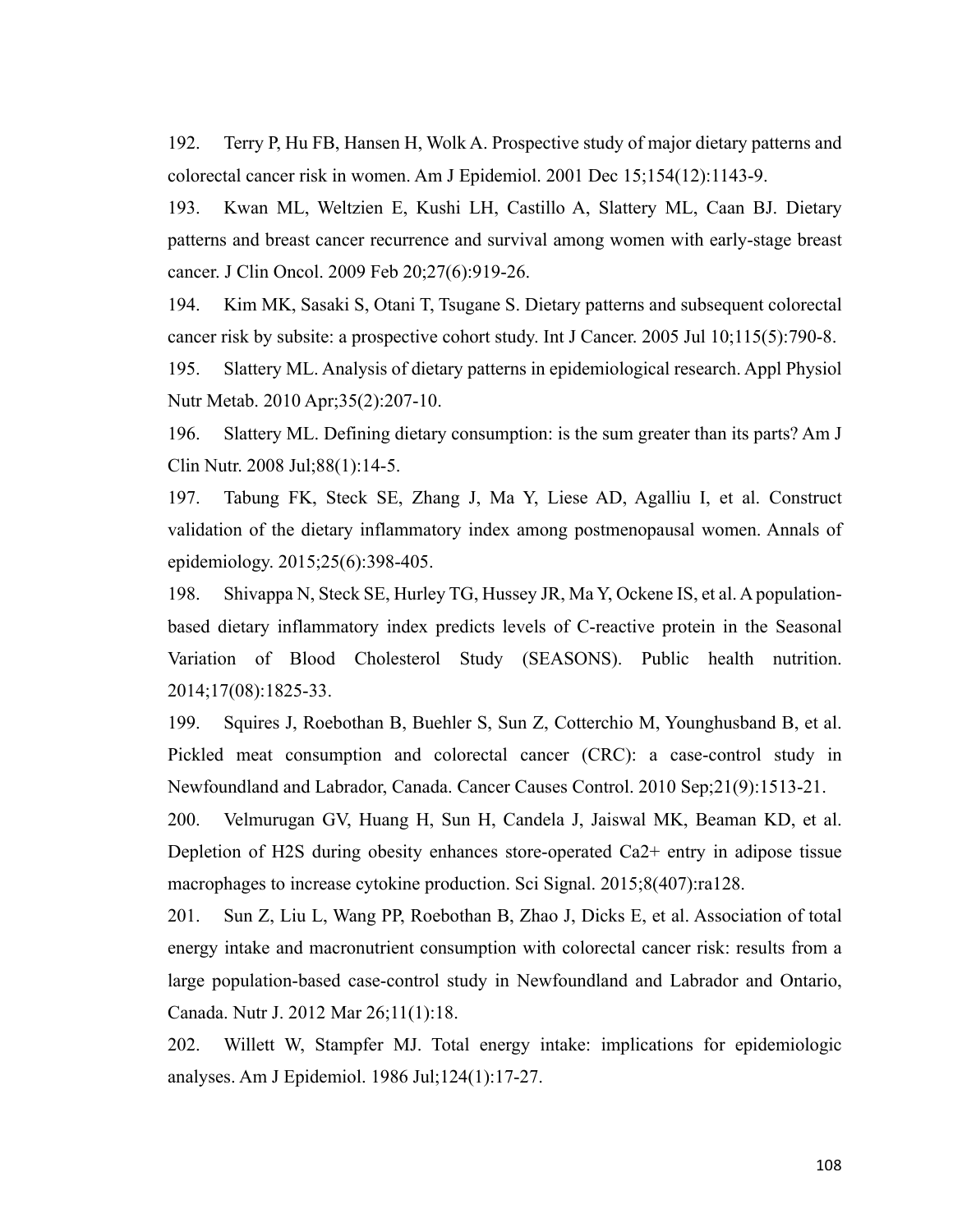203. Sun Z, Wang PP, Roebothan B, Cotterchio M, Green R, Buehler S, et al. Calcium and vitamin D and risk of colorectal cancer: results from a large population-based casecontrol study in Newfoundland and Labrador and Ontario. Canadian Journal of Public Health/Revue Canadienne de Sante'e Publique. 2011:382-9.

204. Järvinen R, Knekt P, Hakulinen T, Rissanen H, Heliövaara M. Dietary fat, cholesterol and colorectal cancer in a prospective study. British journal of cancer. 2001;85(3):357.

205. Bingham SA, Day NE, Luben R, Ferrari P, Slimani N, Norat T, et al. Dietary fibre in food and protection against colorectal cancer in the European Prospective Investigation into Cancer and Nutrition (EPIC): an observational study. The lancet. 2003;361(9368):1496-501.

206. Cockbain A, Toogood G, Hull M. Omega-3 polyunsaturated fatty acids for the treatment and prevention of colorectal cancer. Gut. 2011:gut. 2010.233718.

207. Shivappa N, Hébert JR, Karamati M, Shariati-Bafghi S-E, Rashidkhani B. Increased inflammatory potential of diet is associated with bone mineral density among postmenopausal women in Iran. European journal of nutrition. 2016;55(2):561-8.

208. Shivappa N, Hébert JR, Rietzschel ER, De Buyzere ML, Langlois M, Debruyne E, et al. Associations between dietary inflammatory index and inflammatory markers in the Asklepios Study. British Journal of Nutrition. 2015;113(04):665-71.

209. Esmaillzadeh A, Kimiagar M, Mehrabi Y, Azadbakht L, Hu FB, Willett WC. Dietary patterns and markers of systemic inflammation among Iranian women. The Journal of nutrition. 2007;137(4):992-8.

210. Festa A, D'Agostino R, Howard G, Mykkänen L, Tracy RP, Haffner SM. Chronic subclinical inflammation as part of the insulin resistance syndrome the Insulin Resistance Atherosclerosis Study (IRAS). Circulation. 2000;102(1):42-7.

211. Shivappa N, Prizment AE, Blair CK, Jacobs DR, Steck SE, Hébert JR. Dietary inflammatory index and risk of colorectal cancer in the Iowa Women's Health Study. Cancer Epidemiology Biomarkers & Prevention. 2014;23(11):2383-92.

212. Tabung FK, Steck SE, Ma Y, Liese AD, Zhang J, Caan B, et al. The association between dietary inflammatory index and risk of colorectal cancer among postmenopausal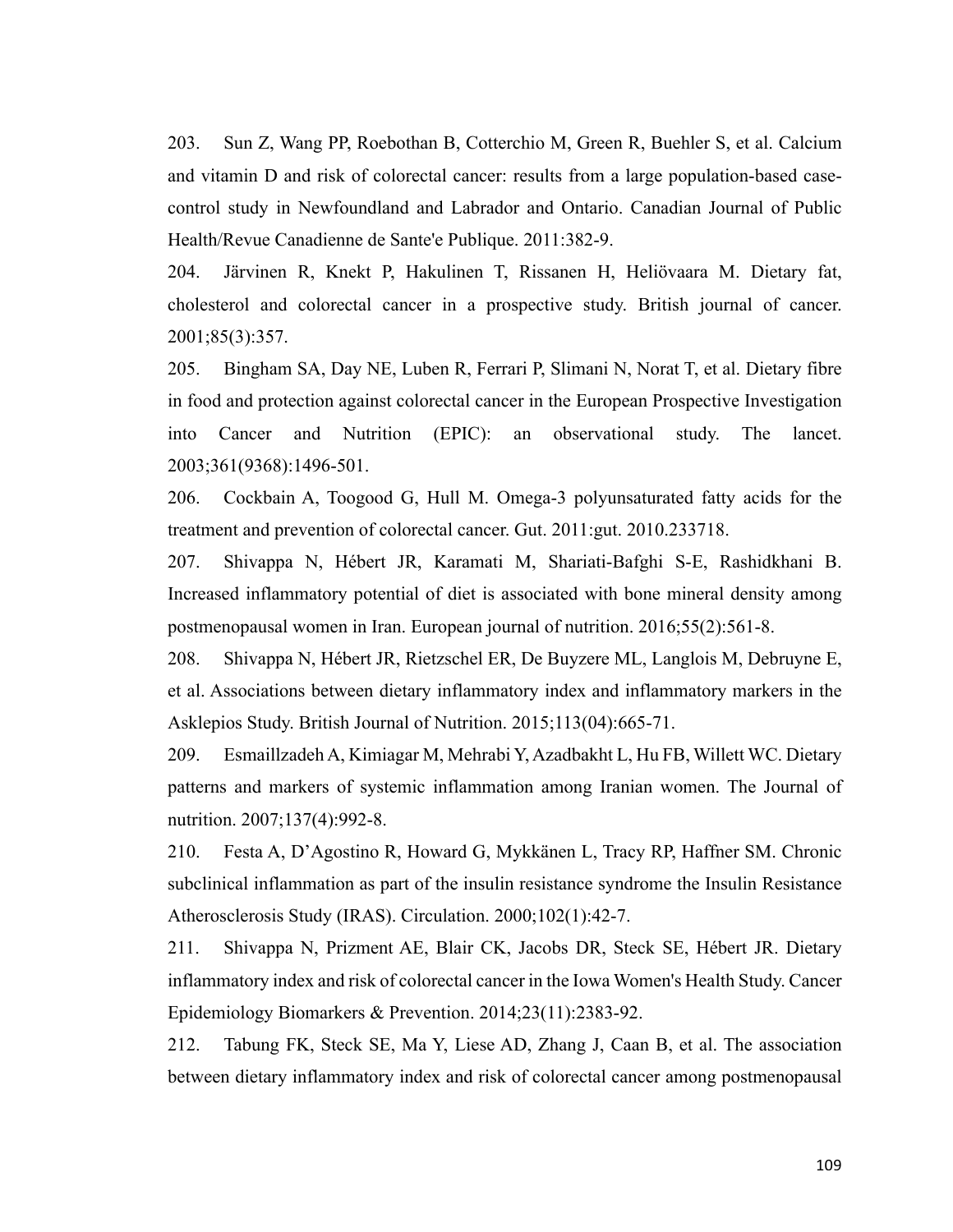women: results from the Women's Health Initiative. Cancer causes & control. 2015;26(3):399-408.

213. Zamora-Ros R, Shivappa N, Steck SE, Canzian F, Landi S, Alonso MH, et al. Dietary inflammatory index and inflammatory gene interactions in relation to colorectal cancer risk in the Bellvitge colorectal cancer case–control study. Genes & nutrition. 2015;10(1):1-9.

214. Shivappa N, Jackson MD, Bennett F, Hébert JR. Increased Dietary Inflammatory Index (DII) is associated with increased risk of prostate cancer in Jamaican men. Nutrition and cancer. 2015;67(6):941-8.

215. Shivappa N, Hébert JR, Rosato V, Serraino D, La Vecchia C. Inflammatory potential of diet and risk of laryngeal cancer in a case–control study from Italy. Cancer causes & control. 2016;27(8):1027-34.

216. Cho Y, Lee J, Oh JH, Shin A, Kim J. Dietary Inflammatory Index and Risk of Colorectal Cancer: A Case-Control Study in Korea. Nutrients. 2016;8(8):469.

217. JENSEN OM, Wahrendorf J, Rosenqvist A, Geser A. The reliability of questionnaire-derived historical dietary information and temporal stability of food habits in individuals. American journal of epidemiology. 1984;120(2):281-90.

218. Nimptsch K, Aleksandrova K, Boeing H, Janke J, Lee Y, Jenab M, et al. Association of CRP genetic variants with blood concentrations of C-reactive protein and colorectal cancer risk. International Journal of Cancer. 2015;136(5):1181-92.

219. Sun Z, Liu L, Wang PP, Roebothan B, Zhao J, Dicks E, et al. Association of total energy intake and macronutrient consumption with colorectal cancer risk: results from a large population-based case-control study in Newfoundland and Labrador and Ontario, Canada. Nutrition journal. 2012;11(1):18.

220. Lee H, Song M, Shin N, Shin CH, Min BS, Kim HS, et al. Diagnostic significance of serum HMGB1 in colorectal carcinomas. PLoS One. 2012;7(4):e34318.

221. Liu L, Wang PP, Roebothan B, Ryan A, Tucker CS, Colbourne J, et al. Assessing the validity of a self-administered food-frequency questionnaire (FFQ) in the adult population of Newfoundland and Labrador, Canada. Nutrition journal. 2013;12(1):49.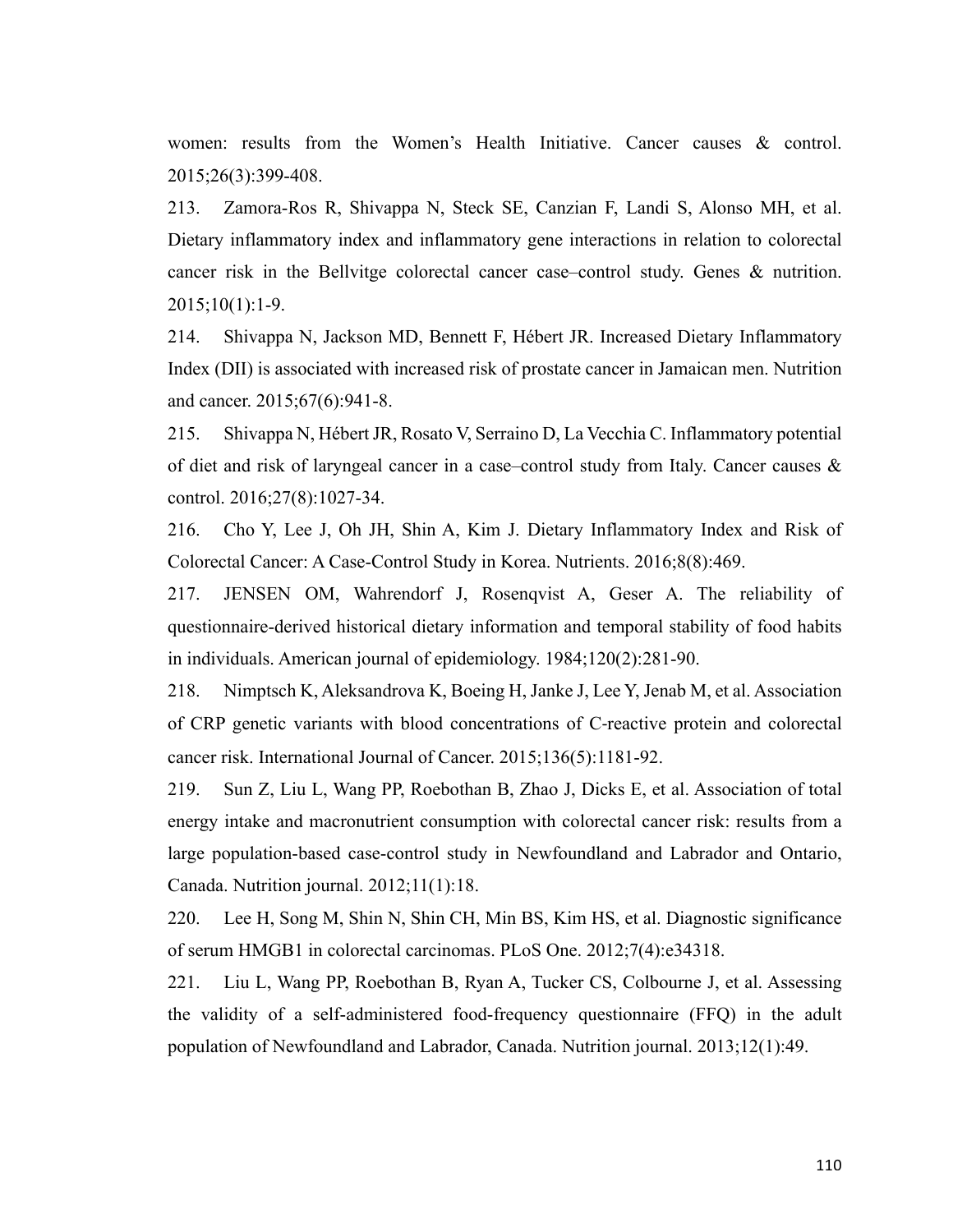222. Guastadisegni C, Colafranceschi M, Ottini L, Dogliotti E. Microsatellite instability as a marker of prognosis and response to therapy: a meta-analysis of colorectal cancer survival data. European journal of cancer. 2010;46(15):2788-98.

223. Shaukat A, Arain M, Thaygarajan B, Bond JH, Sawhney M. Is BRAF mutation associated with interval colorectal cancers? Digestive diseases and sciences. 2010;55(8):2352-6.

224. Raptis S, Mrkonjic M, Green RC, Pethe VV, Monga N, Chan YM, et al. MLH1– 93G> A promoter polymorphism and the risk of microsatellite-unstable colorectal cancer. Journal of the National Cancer Institute. 2007;99(6):463-74.

225. Phipps AI, Baron J, Newcomb PA. Prediagnostic smoking history, alcohol consumption, and colorectal cancer survival. Cancer. 2011;117(21):4948-57.

226. SAS Institute Inc SAS/STAT® 93 User's Guide SAS Institute Inc; Cary, NC, USA: 2011 pp 2241–2266.

227. Reedy J, Mitrou P, Krebs-Smith S, Wirfalt E, Flood A, Kipnis V, et al. Index-based dietary patterns and risk of colorectal cancer: The NIH-AARP Diet and Health Study. AACR; 2007.

228. Trichopoulou A, Kouris-Blazos A, Wahlqvist ML, Gnardellis C, Lagiou P, Polychronopoulos E, et al. Diet and overall survival in elderly people. BMJ. 1995;311(7018):1457-60.

229. Kipnis V, Subar AF, Midthune D, Freedman LS, Ballard-Barbash R, Troiano RP, et al. Structure of dietary measurement error: results of the OPEN biomarker study. American Journal of Epidemiology. 2003;158(1):14-21.

230. Fung TT, Willett WC, Stampfer MJ, Manson JE, Hu FB. Dietary patterns and the risk of coronary heart disease in women. Archives of internal medicine. 2001;161(15):1857-62.

231. McCullough ML, Feskanich D, Rimm EB, Giovannucci EL, Ascherio A, Variyam JN, et al. Adherence to the Dietary Guidelines for Americans and risk of major chronic disease in men. The American journal of clinical nutrition. 2000;72(5):1223-31.

232. Menotti A, Kromhout D, Blackburn H, Fidanza F, Buzina R, Nissinen A. Food intake patterns and 25-year mortality from coronary heart disease: cross-cultural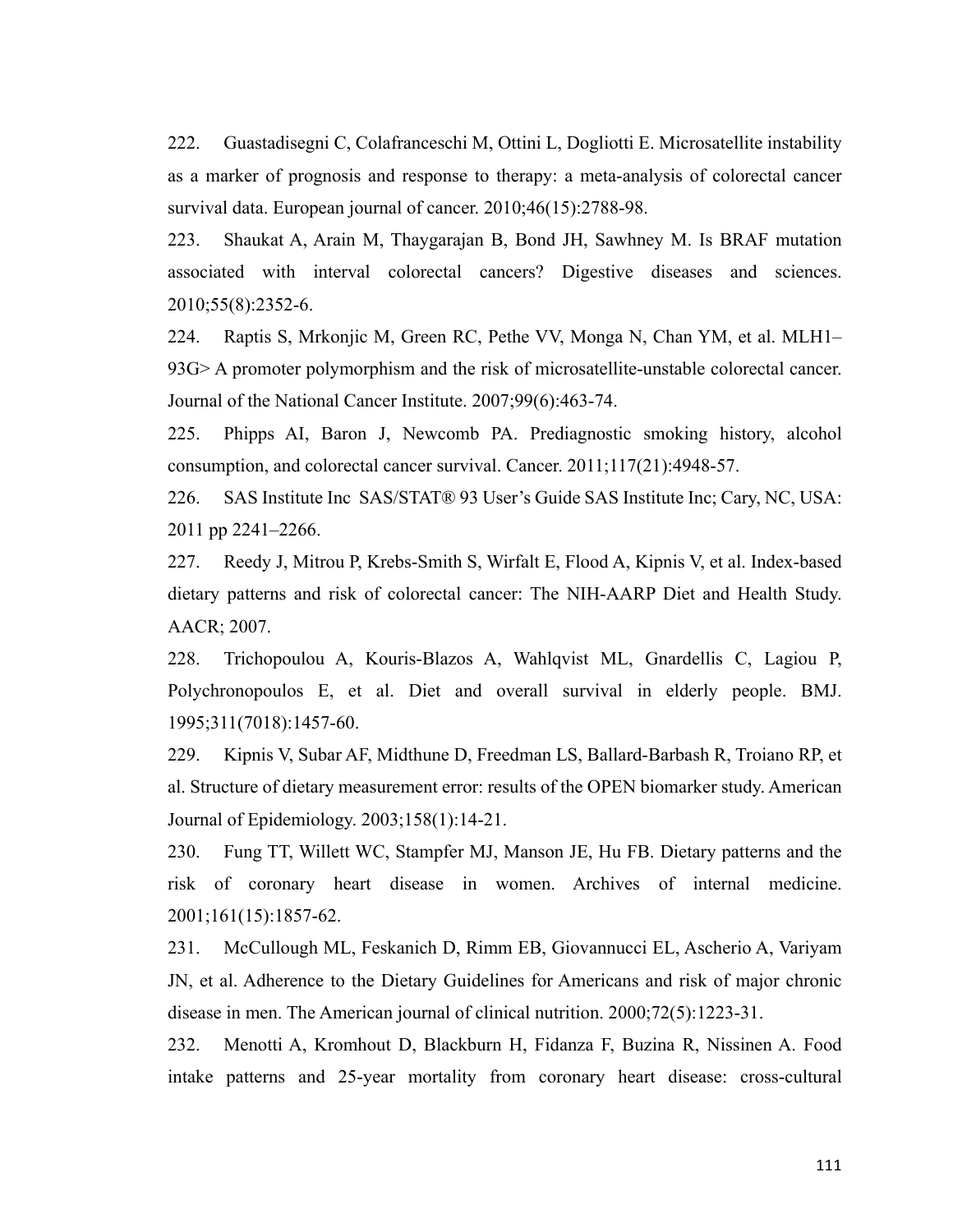correlations in the Seven Countries Study. European journal of epidemiology. 1999;15(6):507-15.

233. Osler M, Heitmann BL, Gerdes LU, Jørgensen LM, Schroll M. Dietary patterns and mortality in Danish men and women: a prospective observational study. British Journal of Nutrition. 2001;85(02):219-25.

234. Schulze MB, Hoffmann K, Kroke A, Boeing H. Risk of hypertension among women in the EPIC-Potsdam Study: comparison of relative risk estimates for exploratory and hypothesis-oriented dietary patterns. American Journal of Epidemiology. 2003;158(4):365- 73.

235. Knoops K, Fidanza F, Alberti-Fidanza A, Kromhout D, Van Staveren W. Comparison of three different dietary scores in relation to 10-year mortality in elderly European subjects: the HALE project. European journal of clinical nutrition. 2006;60(6):746-55.

236. Hearty ÁP, Gibney MJ. Comparison of cluster and principal component analysis techniques to derive dietary patterns in Irish adults. British Journal of Nutrition. 2008;101(4):598-608.

237. Smith AD, Emmett P, Newby P, Northstone K. A comparison of dietary patterns derived by cluster and principal components analysis in a UK cohort of children. European journal of clinical nutrition. 2011;65(10):1102-9.

238. Steck SE, Guinter M, Zheng J, Thomson CA. Index-based dietary patterns and colorectal cancer risk: a systematic review. Advances in Nutrition: An International Review Journal. 2015;6(6):763-73.

239. Willett W, Stampfer MJ. Total energy intake: implications for epidemiologic analyses. American Journal of Epidemiology. 1986;124(1):17-27.

240. Cerhan J, Potter J, Gilmore J, Janney C, Kushi L, Lazovich D, et al., editors. Adherence to AICR cancer prevention guidelines and subsequent morbidity and mortality in the Iowa women's health study cohort. CANCER EPIDEMIOLOGY BIOMARKERS  $\&$ PREVENTION; 2001: AMER ASSOC CANCER RESEARCH PO BOX 11806, BIRMINGHAM, AL 35202 USA.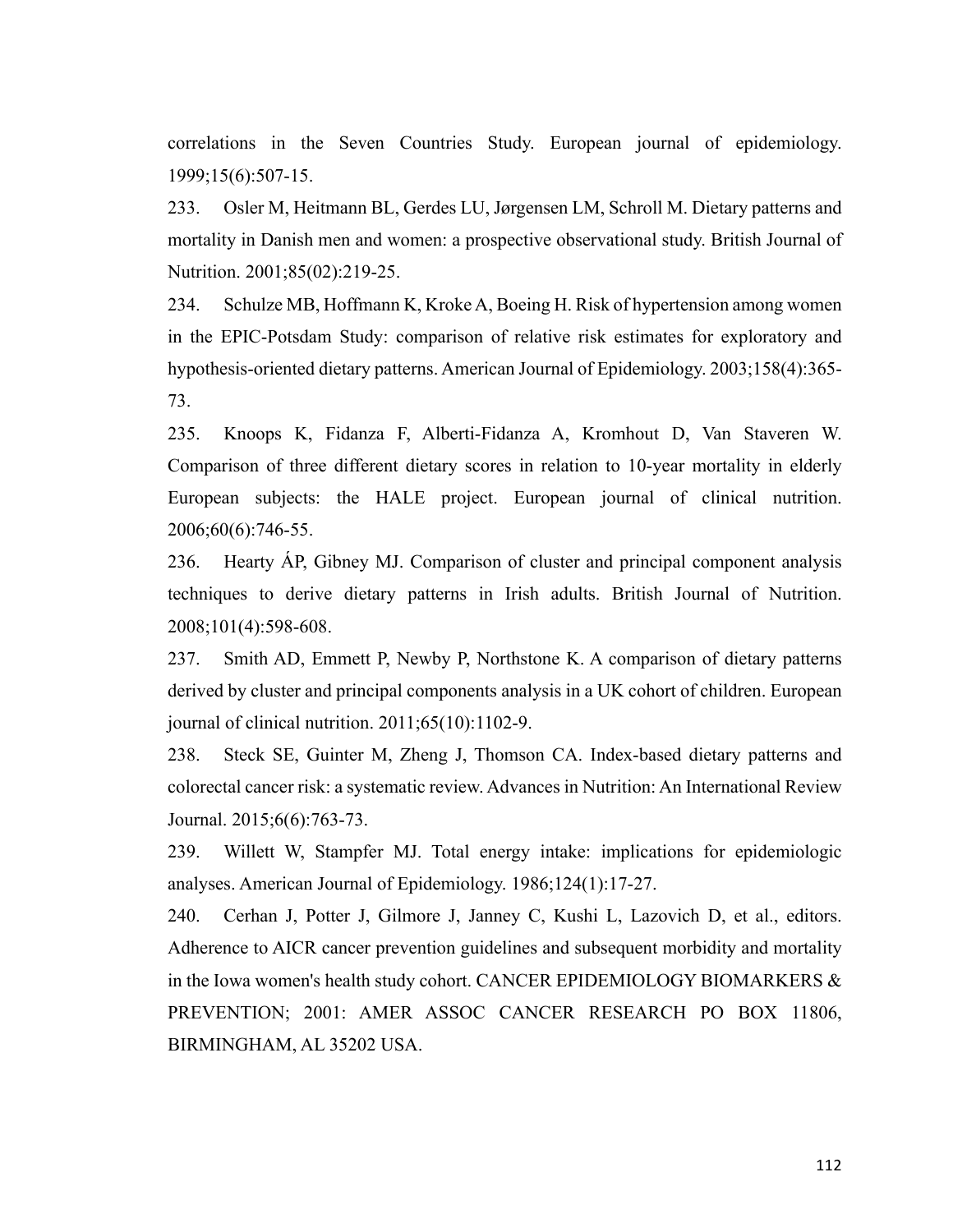241. Fung TT, McCullough ML, Newby P, Manson JE, Meigs JB, Rifai N, et al. Dietquality scores and plasma concentrations of markers of inflammation and endothelial dysfunction. The American journal of clinical nutrition. 2005;82(1):163-73.

242. Fung TT, Brown LS. Dietary patterns and the risk of colorectal cancer. Current nutrition reports. 2013;2(1):48-55.

243. Martinez ME, Marshall JR, Sechrest L. The arbitrary nature of the factor analytical process. Am J Epidemiol. 1998;148(1):17-9.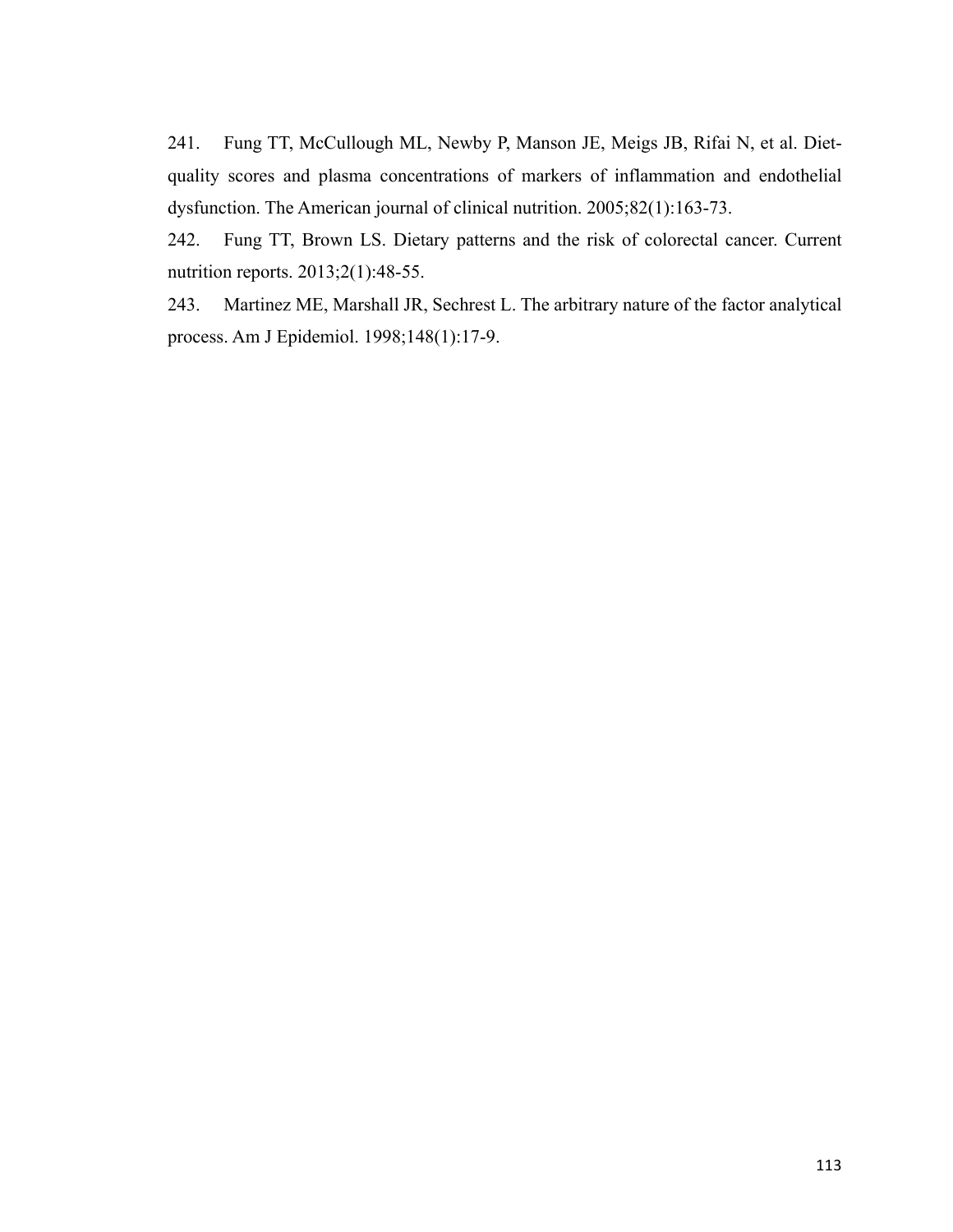## **Appendix Appendix 1: Food Groupings**

| FG              | <b>Food Groups</b>          | <b>Items</b>                                                                                                                                                                                                     |  |
|-----------------|-----------------------------|------------------------------------------------------------------------------------------------------------------------------------------------------------------------------------------------------------------|--|
| FG1             | Milk                        | Whole Milk, 2% Milk, 2% Evaporated Milk, 1% or Skim Milk, Milk<br>Shake                                                                                                                                          |  |
| FG <sub>2</sub> | Yogurt                      | Yogurt Drink, Yogurt (Plain, 2.4% Fat or More), Yogurt Light<br>(Plain, Less than 2.4% Fat), Yogurt (Fruit Flavoured, Frozen, 2.4%<br>Fat or More), Yogurt Light (Fruit Flavoured, Frozen, Less than 2.4%        |  |
| FG3             | Coffee                      | Coffee, Coffee (Decaffeinated),                                                                                                                                                                                  |  |
| FG4             | Tea                         | Tea, Tea (Herbal)                                                                                                                                                                                                |  |
| FG5             | Sugar                       | Sugar in Tea and Coffee                                                                                                                                                                                          |  |
| FG6             | Soft drinks                 | Coca Cola, Pepsi, Other Cola, Diet Soft Drinks, Other Soft Drinks<br>(excluding Diet and Cola)                                                                                                                   |  |
| FG7             | Egg                         | Egg (Boiled), Egg (Fried, Scambled, Omelette)                                                                                                                                                                    |  |
| FG8             | Cheese                      | Cream Cheese, Cheese, Cheese, Light (6-15% Fat), Cheese,<br>Ultralight (5% or Less), Cottage or Ricotta Cheese                                                                                                   |  |
| FG9             | Mixed dishes                | Soups (Creamed), Pasta (with Meat Sauce), Mixed Dishes with<br>Cheese, Pizza (with Meat), Meat Stew, Chili with Meat or Con Carne                                                                                |  |
| <b>FG10</b>     | Red Meat                    | Ground Beef (Regular), Ground Beef (Medium), Ground Beef<br>(Lean), Roast Beef, Steak, Pork Chop, Roast Pork, Baked Ham,<br>Bacon, Veal, Lamb, Hot Dogs or Wieners, Sausage, Corned Beef,<br>Coldcuts, Liver     |  |
| FG11            | Game                        | Sea-Birds, Seal, Caribou, Moose, Partridge, Other Wild Birds                                                                                                                                                     |  |
| <b>FG12</b>     | Cured/processed<br>red meat | Baked Ham, Bacon, Hot Dogs or Wieners, Sausage, Corned Beef,<br>Coldcuts, Salted/Dried Meat, Pickled Meat                                                                                                        |  |
| <b>FG13</b>     | Cured/processed<br>meat     | Baked Ham, Bacon, Hot Dogs or Wieners, Sausage, Corned Beef,<br>Coldcuts, Fried Chicken, Salted/ Dried Meat, Pickled Meat, Fried<br>Fish, Canned Fish, Smoked Fish or Lox, Salted or Dried Fish,<br>Pickled Fish |  |
| <b>FG14</b>     | Polutry                     | Fried Chicken, Chicken/Turkey, Chicken/Turkey, Skin Removed                                                                                                                                                      |  |
| <b>FG15</b>     | Fish                        | Shellfish, Fried Fish, Fish (Baked or Broiled), Canned Fish, Smoked<br>Fish or Lox, Salted or Dried Fish, Pickled Fish                                                                                           |  |
| <b>FG16</b>     | Processed Fish              | Canned Fish, Smoked Fish or Lox, Salted or Dried Fish, Pickled Fish                                                                                                                                              |  |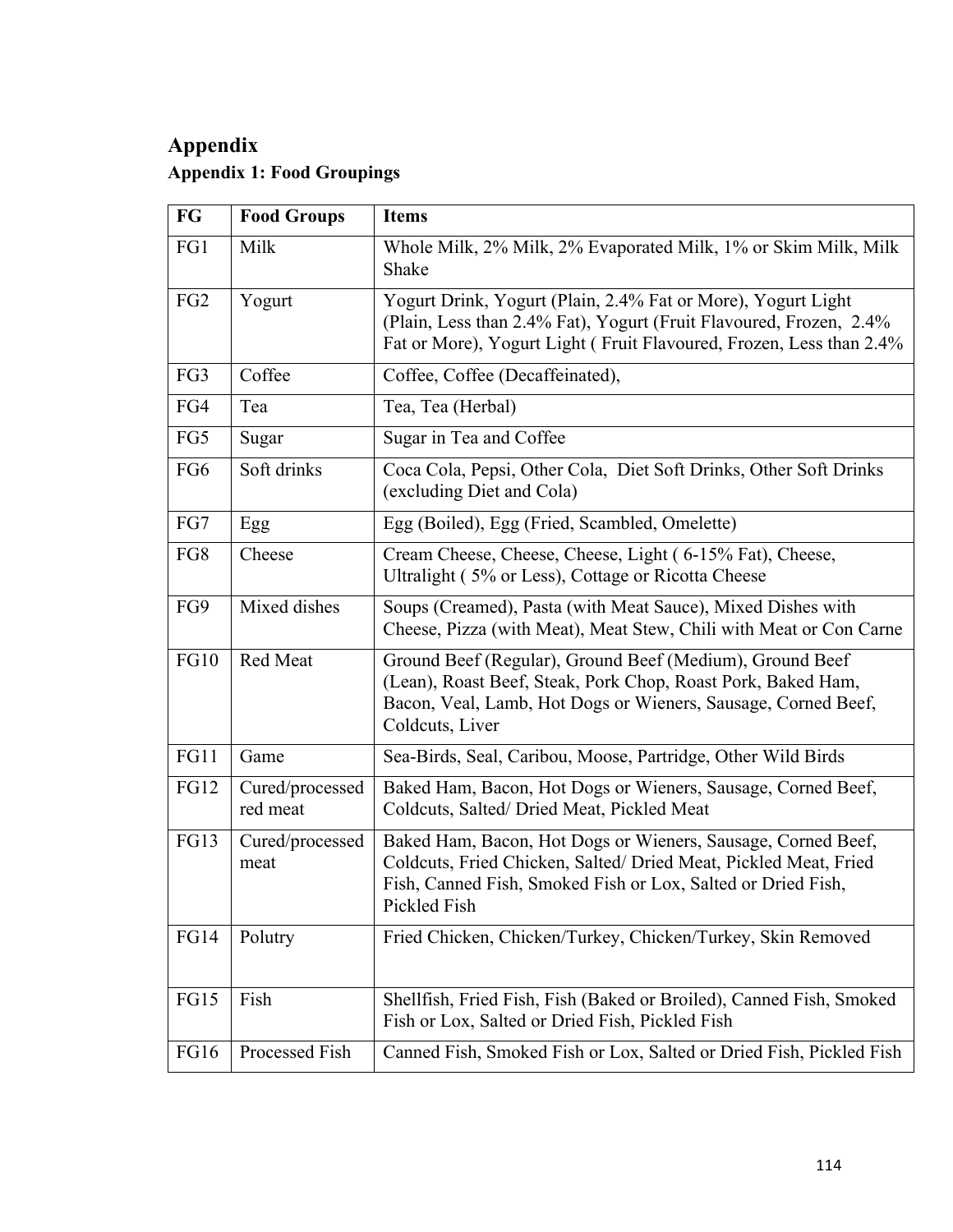| <b>FG17</b> | Fruit Juice                        | Orange or Grapefruit Juice, Apple or Grape Juice, Other Fruit Juices<br>(Pineapple, Cranberry, etc), Fruit Drink/Lemonade, Fruit Drinks/<br>Iced Tea                                                                                                                                                                                                                                                                                |  |
|-------------|------------------------------------|-------------------------------------------------------------------------------------------------------------------------------------------------------------------------------------------------------------------------------------------------------------------------------------------------------------------------------------------------------------------------------------------------------------------------------------|--|
| <b>FG18</b> | Other Fruit                        | Apples, Pears, Grapes, Bananas, Peaches, Plums, Nectarine, Apricot,<br>Canteloupe, Watermelon, Honeydew Melon, Mango, Papaya,<br>Applesauce, All other Fruit                                                                                                                                                                                                                                                                        |  |
| <b>FG19</b> | <b>Root Vegetables</b>             | Potatoes, French Fries and Fried Potatoes, Carrots, Turnips or<br>Rutabagas, Other Root Vegetables                                                                                                                                                                                                                                                                                                                                  |  |
| <b>FG20</b> | Cruciferous<br>vegetables          | Broccoli, Cabbage, Coleslaw, Cauliflower, Asparagus or Brussel<br><b>Sprouts</b>                                                                                                                                                                                                                                                                                                                                                    |  |
| FG21        | Other Greens                       | Spinach / other Green Leafy Vegetables, Green Salad (with Lettuce)                                                                                                                                                                                                                                                                                                                                                                  |  |
| <b>FG22</b> | Beans, peas                        | Peas or Lima Beans, Green Beans, Beans or Lentils, Pea Soup                                                                                                                                                                                                                                                                                                                                                                         |  |
| <b>FG23</b> | <b>Tomato Sauce</b>                | Tomatoes (Fresh), Tomatoes (Canned, Pureed, Sauce), Ketchup                                                                                                                                                                                                                                                                                                                                                                         |  |
| <b>FG24</b> | Other                              | Corn, Cucumber, Onions (Raw or Cooked), Beets (Boiled or Pickled)                                                                                                                                                                                                                                                                                                                                                                   |  |
| Vegetables  |                                    | Yellow Squash, Zucchini or eggplant, Sweet Pepper, Bean Sprouts,<br>Alfalfa Sprouts, Avocado, Other Vegetables (Celery, Mushrooms                                                                                                                                                                                                                                                                                                   |  |
| <b>FG25</b> | <b>Total Cereals</b><br>and Grains | Bran or Granola Cereals, Whole Wheat Cereals, Cereals, Not Sugar<br>Coated, Hot Cereals, Sugar Coated Cereals, Other Breakfast Cereals,<br>Sugar on Cereal, 100% Whole Grain or Dark Bread, 60% Whole<br>Grain, Light Rye, White Bread, White Bread Rolls (Including Hot<br>Dog Buns), Whole Wheat Rolls, Crackers, Bran / Oat Muffin, Other<br>Muffin, Pancakes, Waffles, Macaroni, Spaghetti, Noodles, etc, Rice,<br>Crisp Snacks |  |
| <b>FG26</b> | Whole grains                       | Whole Wheat Cereals, 100% Whole Grain or Dark Bread, 60%<br>Whole Grain, Light Rye, Whole Wheat Rolls                                                                                                                                                                                                                                                                                                                               |  |
| <b>FG27</b> | Desserts and                       | Cakes, Pies and Tarts, Donuts and Sweet Rolls, Cookies, Ice Cream                                                                                                                                                                                                                                                                                                                                                                   |  |
|             | sweets                             | Light or Diet Ice Cream, Pudding, Diet or Light Pudding, JELLO,<br>Popsicles, Freezies, Chocolate Bar and Candy, Candy (without<br>Chocolate)                                                                                                                                                                                                                                                                                       |  |
| <b>FG28</b> | Vegetable Juice                    | Vegetable Juices                                                                                                                                                                                                                                                                                                                                                                                                                    |  |
| <b>FG29</b> | Beer                               | Beer or Ale                                                                                                                                                                                                                                                                                                                                                                                                                         |  |
| <b>FG30</b> | White wine                         | White Wine                                                                                                                                                                                                                                                                                                                                                                                                                          |  |
| <b>FG31</b> | Red wine                           | Red Wine, Sherry, Port(or Other Fortified Wine)                                                                                                                                                                                                                                                                                                                                                                                     |  |
| <b>FG32</b> | Liquor                             | Liquor                                                                                                                                                                                                                                                                                                                                                                                                                              |  |
| FG33        | Citrus                             | Citrus Fruits                                                                                                                                                                                                                                                                                                                                                                                                                       |  |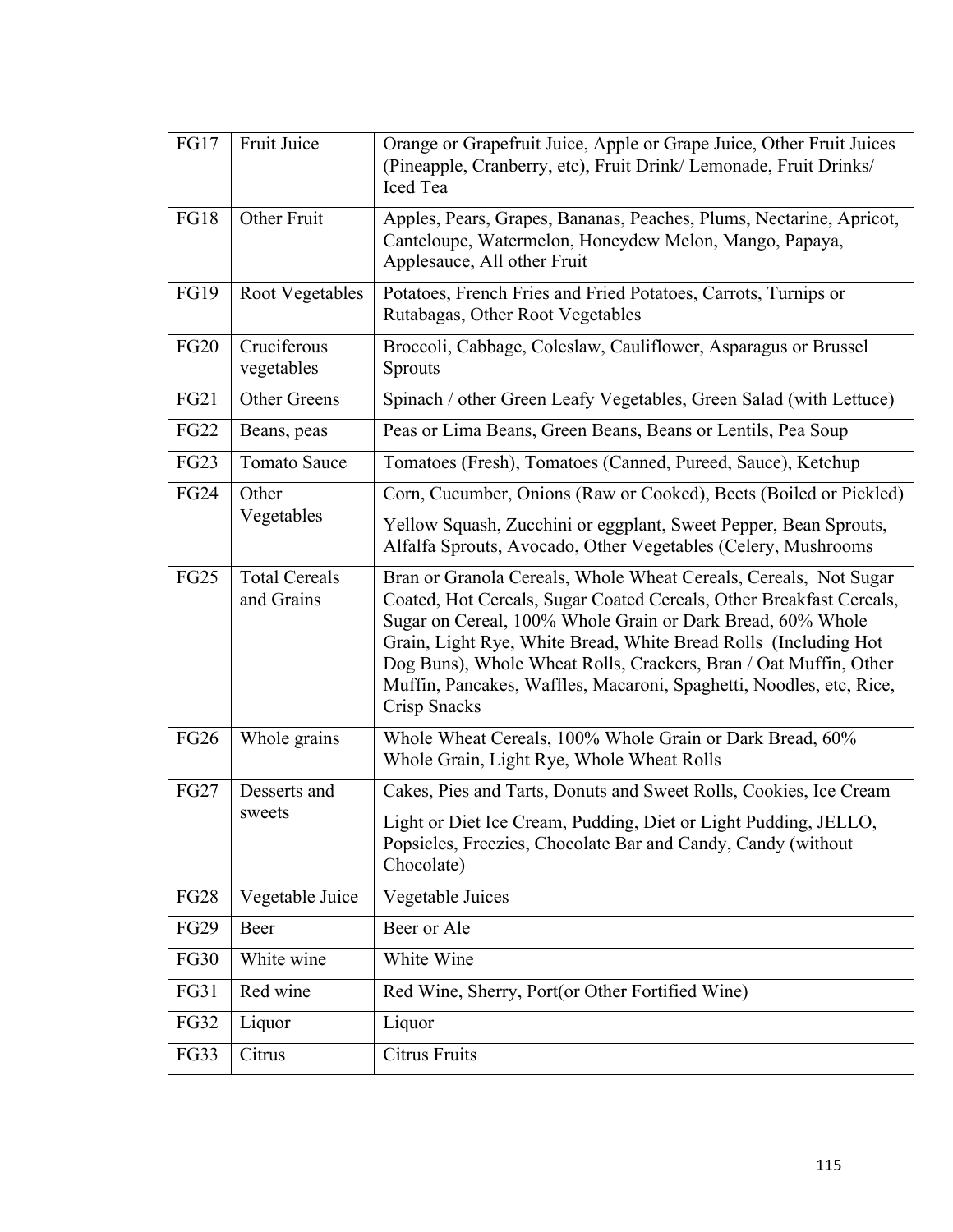| <b>FG34</b> | <b>Berries</b>        | <b>Berries</b>           |
|-------------|-----------------------|--------------------------|
| <b>FG35</b> | Dried fruit           | <b>Dried Fruits</b>      |
| <b>FG36</b> | Canned Fruit          | Canned Fruit             |
| <b>FG37</b> | Pies, tarts           | Pies and Tarts           |
| <b>FG38</b> | Jam, Jelly            | Jam, Jelly, Honey, Syrup |
| <b>FG39</b> | Pickled<br>Vegetables | Pickles, Relish          |

## **Appendix 2: Characteristics of Cluster**

| Cluster I $(157)$                                     | Cluster II $(37)$                             | <b>Cluster</b><br>III(99)   | Cluster IV $(253)$                                                                                               |
|-------------------------------------------------------|-----------------------------------------------|-----------------------------|------------------------------------------------------------------------------------------------------------------|
| Fruits                                                | Dairy products<br>(Milk, cheese,<br>Yogurt)   | Desserts and<br>sweets      | Did not indicate<br>any specific<br>distinguishing<br>food as it had no<br>specific<br>dominating food<br>items. |
| Fruit and<br>Vegetable Juice                          | Red and Processed<br>meats/fish, game<br>meat | Sugar                       |                                                                                                                  |
| Vegetables,<br>greens                                 | Poultry                                       | <b>Soft Drinks</b>          |                                                                                                                  |
| Beans, peas                                           | <b>Mixed Dishes</b>                           | Total grains<br>and cereals |                                                                                                                  |
| <b>Whole Grains</b>                                   |                                               |                             |                                                                                                                  |
| Wine (Red, white)                                     |                                               |                             |                                                                                                                  |
| Fish (Non-<br>processed)                              |                                               |                             |                                                                                                                  |
| Numbers in the parenthesis indicates the cluster size |                                               |                             |                                                                                                                  |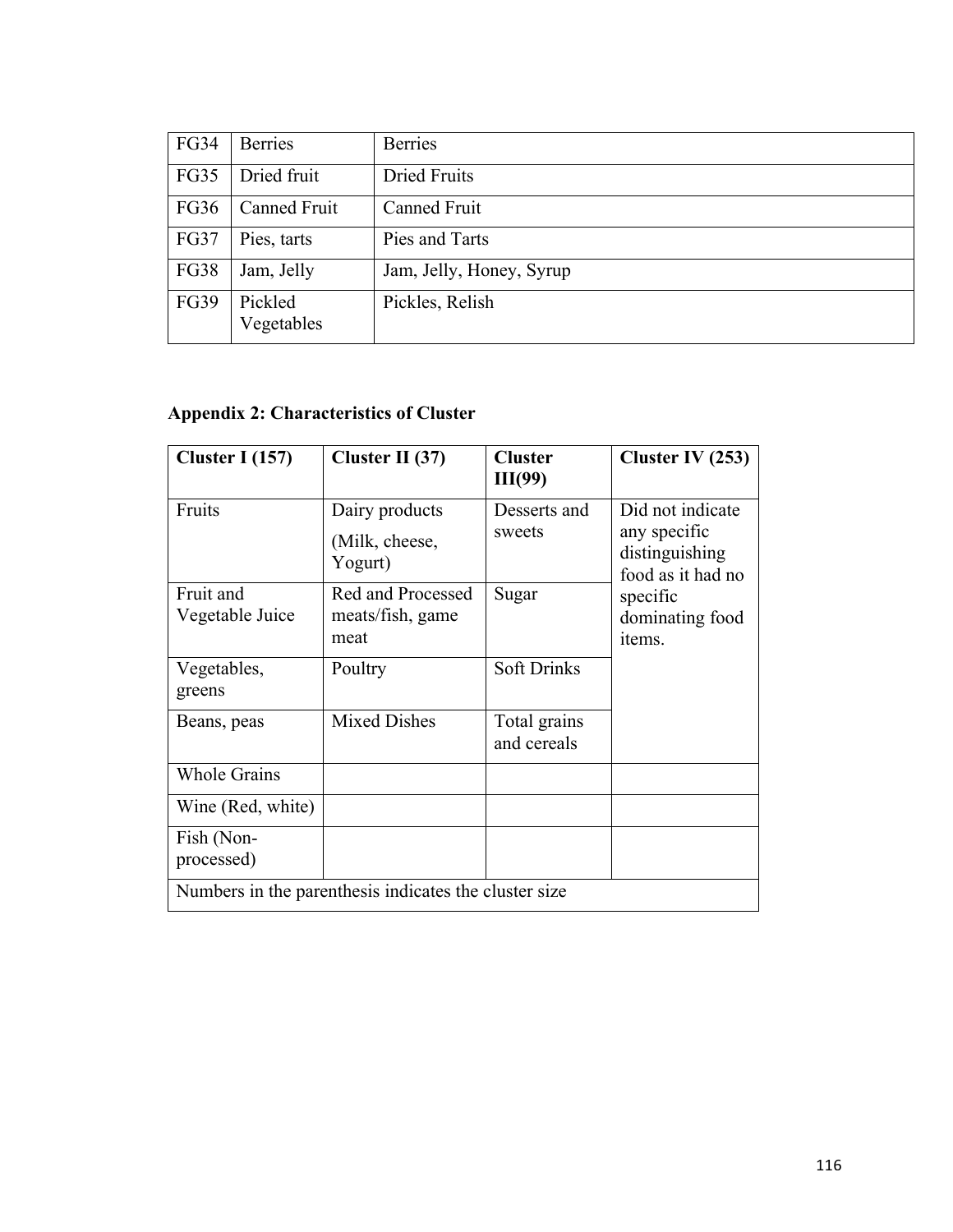| <b>Food Groups</b>          | <b>Processed Meat</b><br>pattern | <b>Prudent Vegetable</b><br>pattern | <b>High-Sugar</b><br>Pattern |
|-----------------------------|----------------------------------|-------------------------------------|------------------------------|
| Milk                        |                                  | 0.19                                |                              |
| Yogurt                      |                                  | 0.31                                |                              |
| Sugar                       |                                  | $-0.19$                             | 0.20                         |
| Tea                         |                                  |                                     | 0.17                         |
| Coffee                      | 0.17                             |                                     |                              |
| <b>Soft Drinks</b>          | 0.19                             |                                     |                              |
| Cheese                      | 0.15                             | 0.21                                |                              |
| Egg                         | 0.21                             |                                     | 0.16                         |
| <b>Mixed Dishes</b>         | 0.31                             | 0.17                                | 0.23                         |
| Red Meat                    | 0.69                             |                                     | 0.17                         |
| Cured/processed red<br>meat | 0.73                             |                                     | 0.21                         |
| Cured/processed meat        | 0.93                             |                                     |                              |
| Game                        | 0.23                             |                                     |                              |
| Poultry                     | 0.22                             | 0.27                                |                              |
| Fish                        | 0.58                             | 0.32                                | $-0.22$                      |
| Processed Fish              | 0.50                             | 0.25                                |                              |
| Fruit Juice                 |                                  | 0.24                                | 0.23                         |
| Root Vegetables             | 0.28                             |                                     | 0.15                         |
| Cruciferous<br>vegetables   |                                  | 0.54                                |                              |
| <b>Other Fruits</b>         |                                  | 0.59                                |                              |
| Other greens                |                                  | 0.60                                | $-0.22$                      |
| Tomato Sauce                |                                  | 0.50                                |                              |
| Other Vegetables            | 0.22                             | 0.54                                |                              |
| Beans, Peas                 | 0.15                             | 0.25                                |                              |
| Pickled Vegetables          | 0.15                             | 0.26                                | 0.15                         |

**Appendix 3: Factor loading and explained variances (VAR)**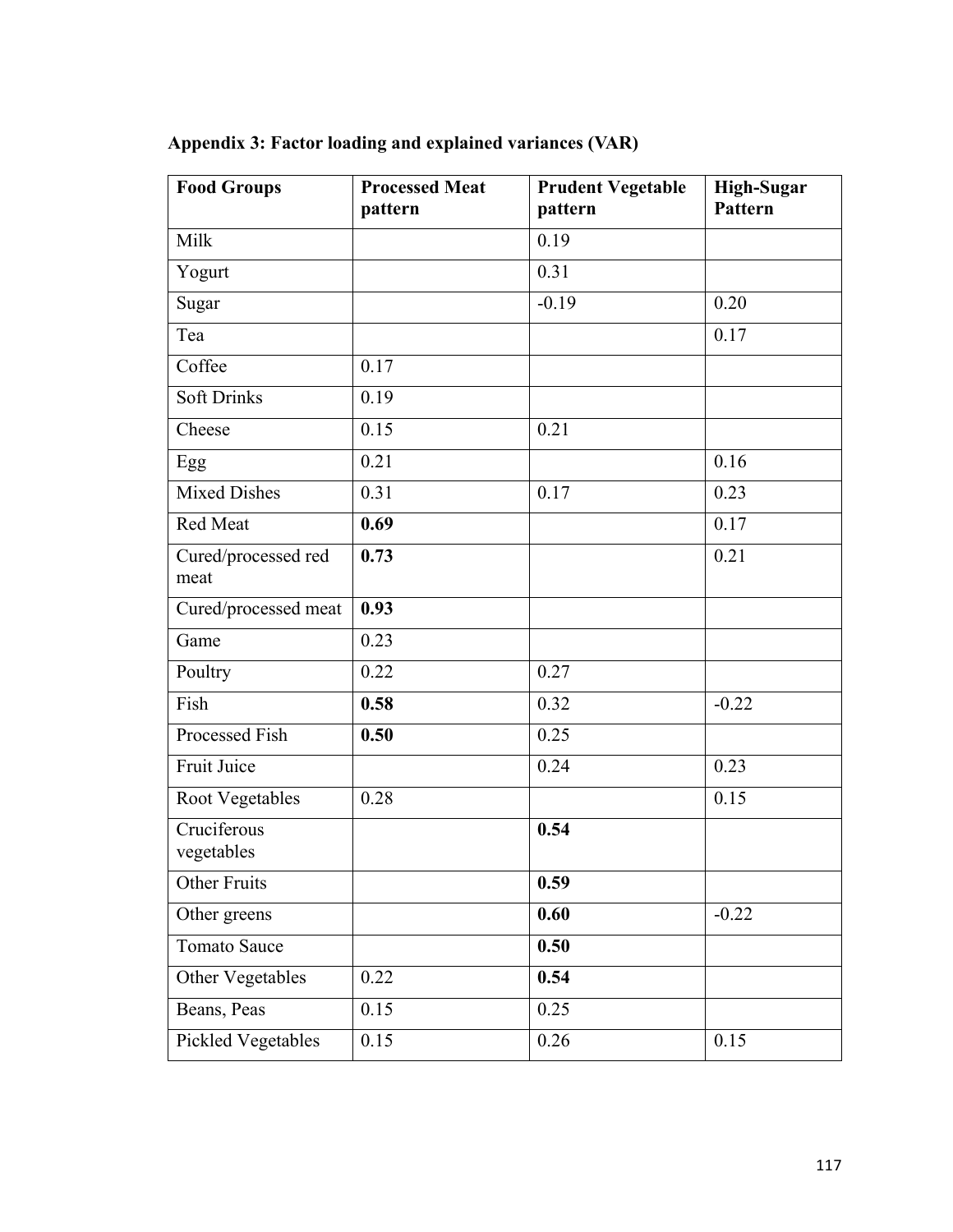| <b>Total Cereals and</b>                   | 0.23  | 0.38  | 0.28  |
|--------------------------------------------|-------|-------|-------|
| Grains                                     |       |       |       |
| Whole grains                               |       | 0.33  |       |
| Citrus                                     |       | 0.34  |       |
| <b>Berries</b>                             |       | 0.45  |       |
| <b>Dried Fruits</b>                        |       | 0.39  |       |
| Vegetable Juice                            |       | 0.17  |       |
| Beer                                       | 0.19  |       |       |
| White Wine                                 |       |       |       |
| Red Wine                                   |       |       |       |
| Liquor                                     |       |       |       |
| Desserts and Sweets                        | 0.31  |       | 0.63  |
| Pies, Tarts                                | 0.15  |       | 0.54  |
| <b>Canned Fruits</b>                       |       | 0.21  | 0.23  |
| Jam, Jelly                                 |       |       | 0.26  |
| Proportion of VAR<br>explained (%)         | 37.79 | 22.93 | 11.10 |
| <b>Cumulative VAR</b><br>Explained $(\% )$ | 37.79 | 62.72 | 73.82 |

Absolute loadings < 0.15 were not listed for simplicity. Those with loadings of 0.50 or greater are in bold